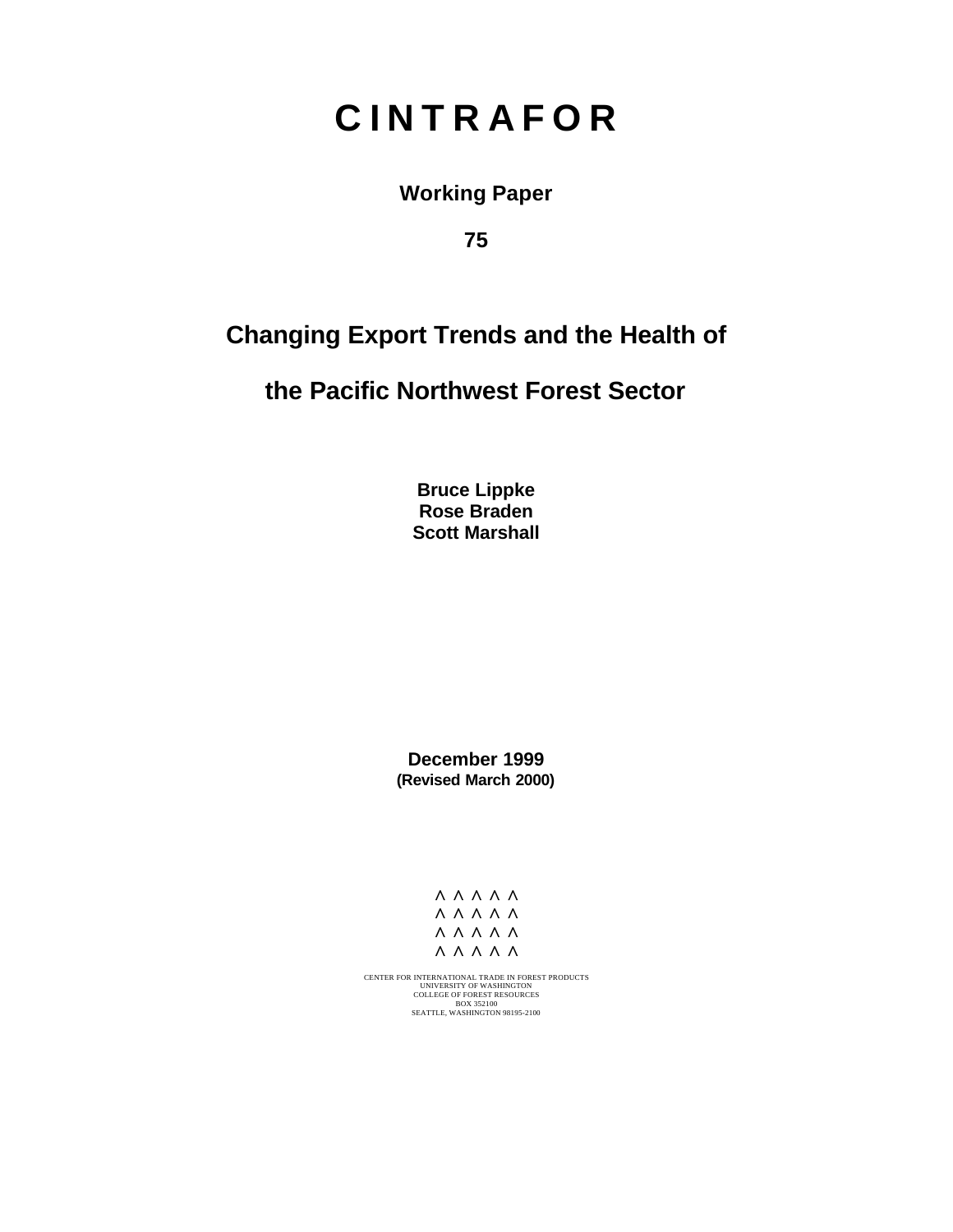## **C I N T R A F O R Working Paper 75**

## **Changing Export Trends and the Health of**

## **the Pacific Northwest Forest Sector**

**Bruce Lippke Rose Braden Scott Marshall**

**December 1999 (Revised March 2000)**

**CINTRAFOR** College of Forest Resources University of Washington Box 352100 Seattle WA 98195

This material is based upon work supported by the Cooperative State Research, Education, and Extension Service, US Department of Agriculture, and the State of Washington Department of Community, Trade, and Economic Development. Any opinions, findings, conclusions, or recommendations expressed in this publication are those of the author(s) and do not necessarily reflect the view of the funding agencies.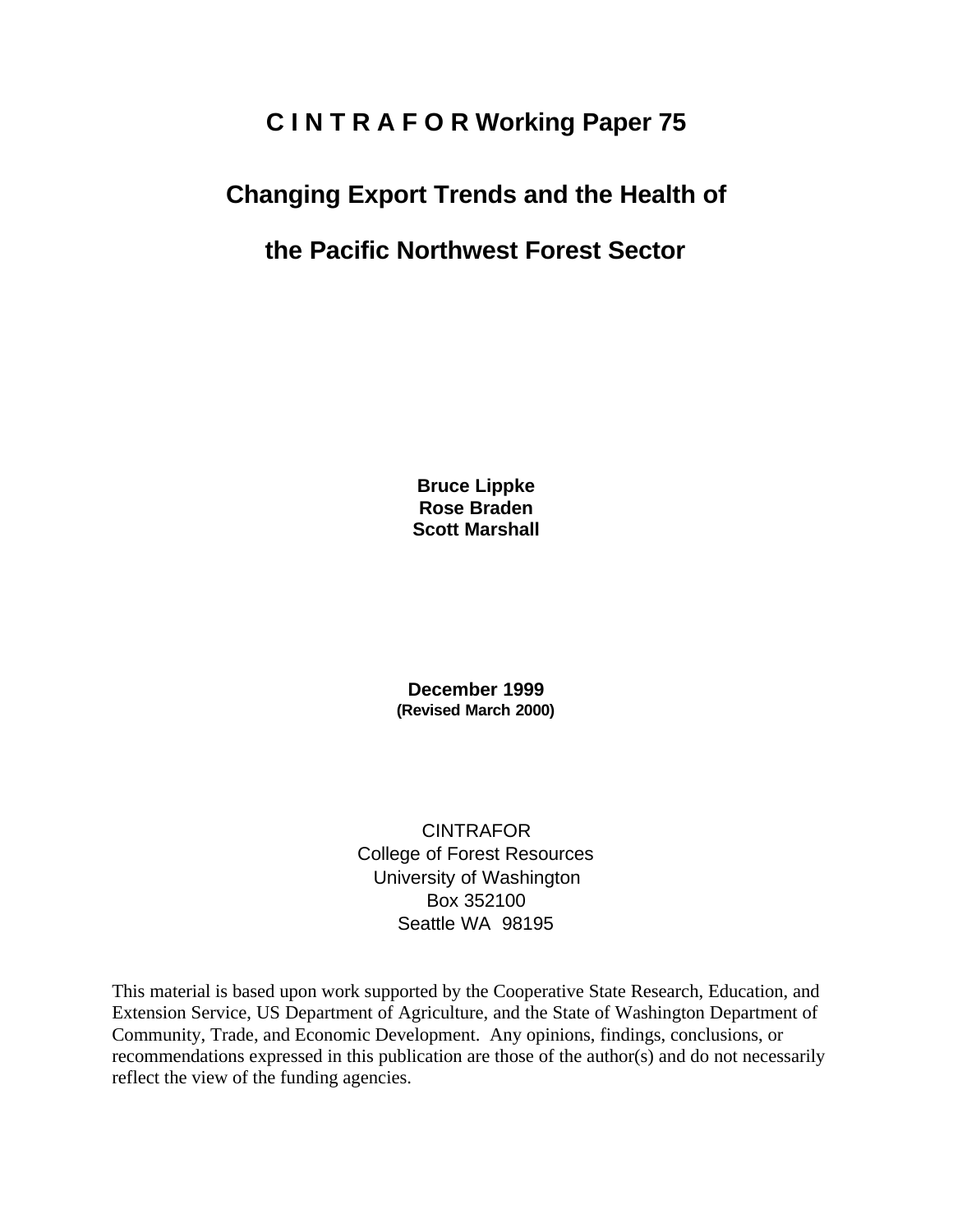### **Acknowledgements**

We would like to acknowledge the Coorperative State Research, Education and Extension Service (CREES) funding this analysis as part of CINTRAFOR's overall research mission. Several students and faculty contributed to the early stages of this research including Leslie Moore, Jason Cross, Dr. John Perez-Garcia, and Dr. Bruce Bare. We would also like to thank the individuals at a variety of State of Washington departments who provided much of the data used as the basis of this analysis. CINTRAFOR's executive board also provided valuable feedback to the initial draft report.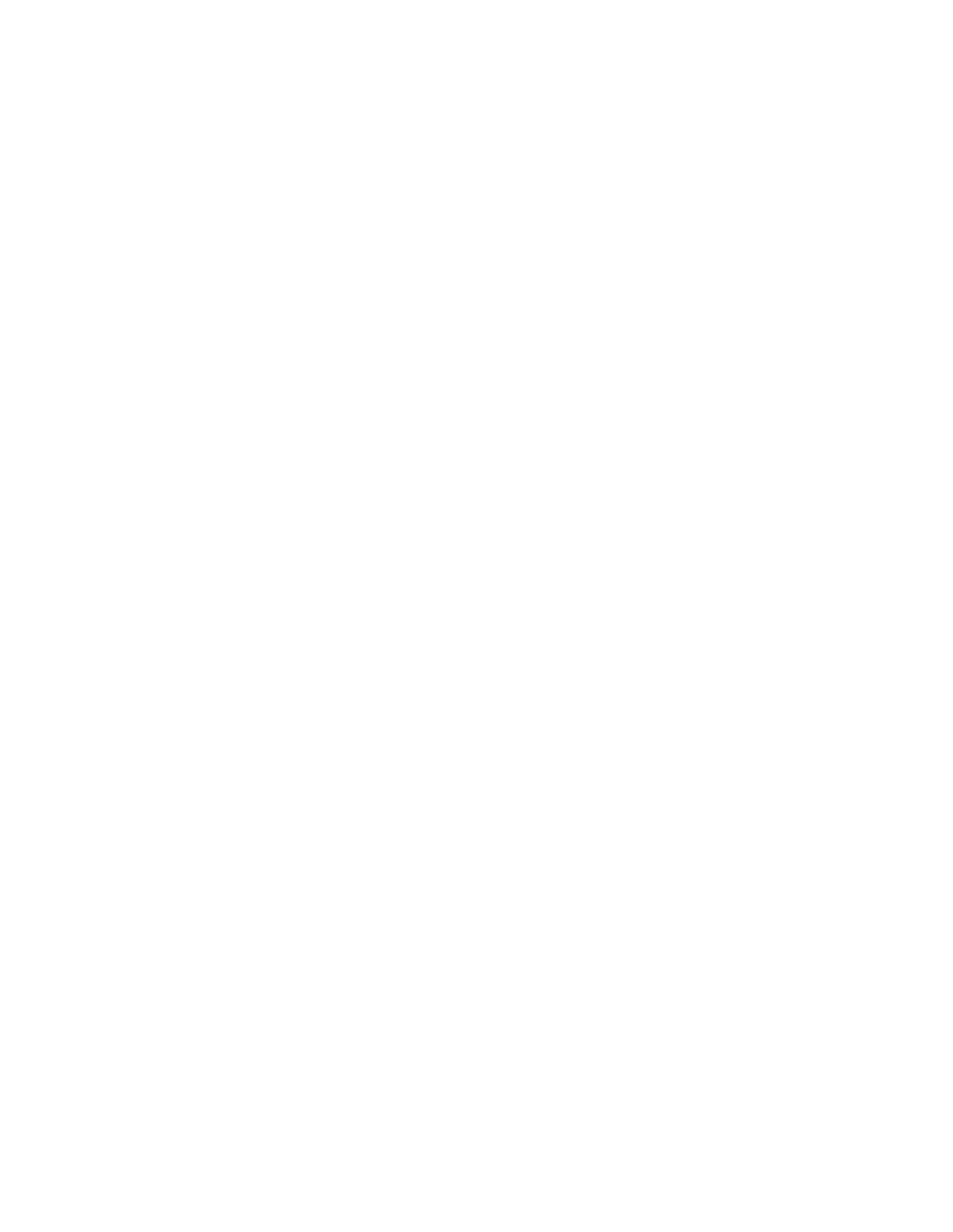#### **EXECUTIVE SUMMARY**

*The Pacific Northwest (PNW) forest sector is strategically linked to Pacific Rim markets, as it has been at a competitive disadvantage with the US South and interior Canada in delivering wood products to the population dense eastern and southern US markets. Deep-water port access to Asia however, has provided the PNW with a comparative advantage in serving what was until recently, the region with the world's highest sustained growth. The Asian financial crisis, which began in 1997, substantially reduced US exports to Asia, and has compounded the negative impacts of the harvest restrictions intended to protect the habitat of endangered species, which began in 1990. Both the Asian financial crisis and the harvest constraints are forcing long-term structural changes. Understanding these changes is important to maintaining the economic and biological health of the forest sector.*

#### **The Impact of the Asian Financial Crisis**

US forest product exports to Japan, the largest export market, declined from \$4.8 billion in 1996 to \$2.8 billion in 1998 (-42%). And exports to South Korea, the third largest market for US wood products, declined from \$963 million to \$538 million (-52%). The only Asian market to avoid the crisis was China. US exports to China increased from \$474 million in 1996 to \$538 million in 1998 (+13%). While the Asian recession has forced substantial structural change in the PNW, such as permanent closure of many businesses, firms who survive are expected to increase their sales as the Asian economy rebounds.

#### **The Impact of Harvest Restrictions**

Since timber harvest restrictions were first implemented in 1990 to protect endangered species, harvest volumes have declined 30% in Washington, and over 40% in Oregon, from what were thought to be sustainable harvest levels. Lower harvest volumes resulted in substantial losses to logging and lumber processors and raised the cost of wood for secondary processors, reducing their competitiveness. Prior to the Asian crisis, the higher prices resulting from the reduced harvests mitigated some of the economic losses to timber producers, but they also motivated investments and increasing production rates by suppliers of wood from around the world. With the Asian crisis ending the period of tight markets, the second round of long-term structural adjustments to restore cost competitiveness at reduced harvest levels is now beginning.

The effects of these two issues on business income, exports, employment and forest health in the PNW are ongoing topics of analysis. The summary below is based on the report: *Changing Export Trends and the Health of the Pacific Northwest Forest Sector*, (CINTRAFOR WP75) which examines the data on changing export trends, supply and demand shifts and competitiveness, as policies are being implemented to promote the protection of endangered species.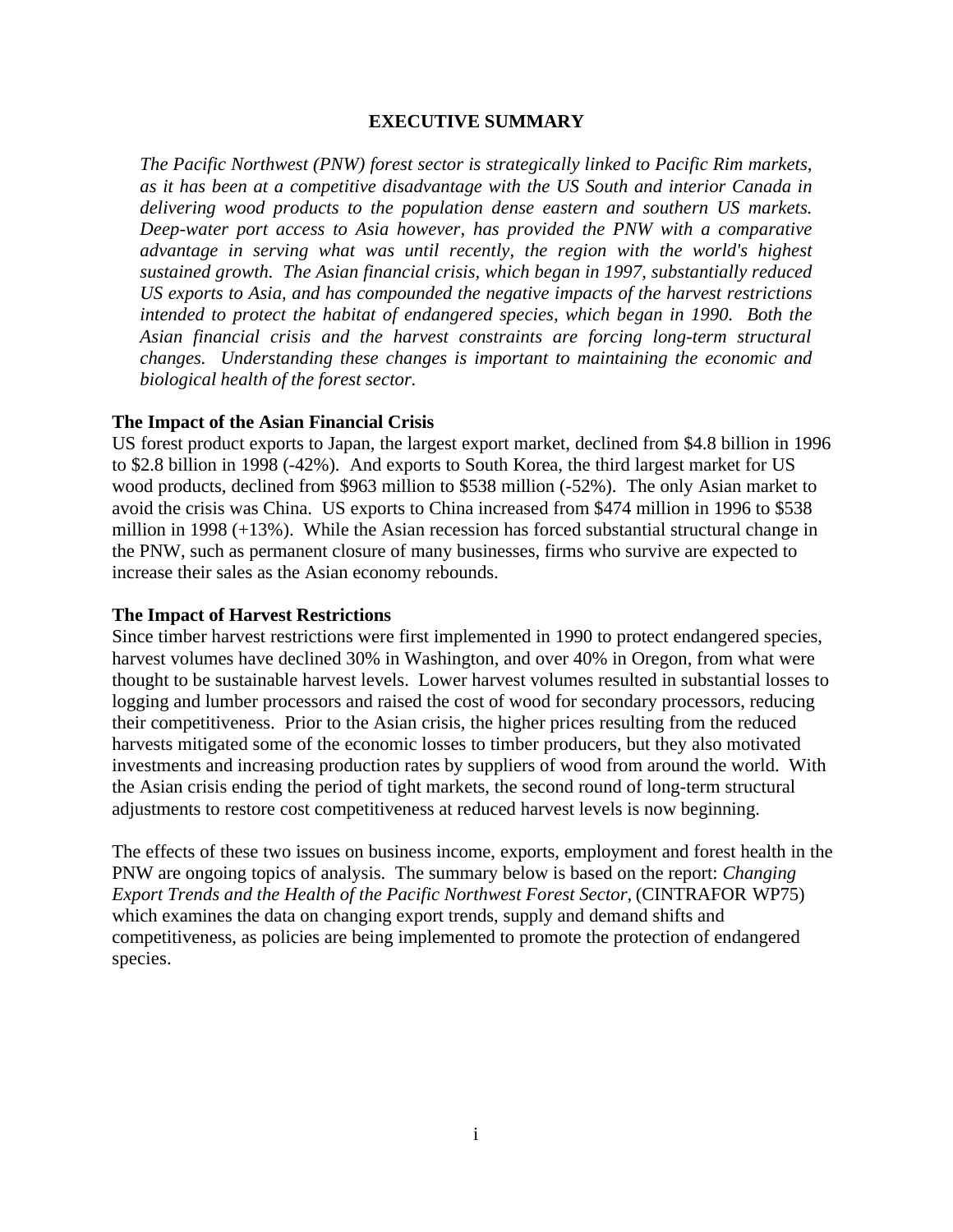#### **Secondary Wood Products**

Secondary wood product exports (doors, windows, joinery, moldings, furniture, cabinets, prefabricated components and prefabricated housing) increased to \$320 million by 1996, a gain of over 100% in four years, largely driven by the Japanese government beginning to deregulate their home construction market. These gains were small in comparison to \$3 billion in primary product exports, but they provide evidence of growing export opportunities. As shown in figure 1, while secondary product exports continued to increase as the PNW began to supply Japan's housing market, by 1997-1998 exports declined substantially. As the anticipated economic recovery in Japan and Asia stimulates consumer demand and deregulation continues to open these markets, however, market penetration should increase from current levels of about 1% of their market to levels more comparable with primary products (10-20%), which could sustain a strong recovery over many years.



**Figure 1.** Secondary exports from the Pacific Northwest to all destinations, 1989-1998 (US Department of Commerce 1999).

While secondary exports to Japan have increased overall, the PNW's share of the Japanese market declined 23% as Canadian producers' share increased. Higher regional wood costs, fluctuating exchange rates, and higher levels of support to the forest sector provided by the Canadian government and forest products industry have helped Canadian producers catch up to the PNW and become a formidable competitor.

Revenue from secondary manufacturing in Washington State (inflation adjusted) has grown at nearly 3% per year, with a substantial portion of that growth due to increasing exports. While revenue growth has been constant, it has also been constrained by the harvest reductions and the higher cost of wood. Revenue from secondary manufacturing appears to have fallen below potential by as much as 15%. Even so, the sector has not been nearly as severely constrained as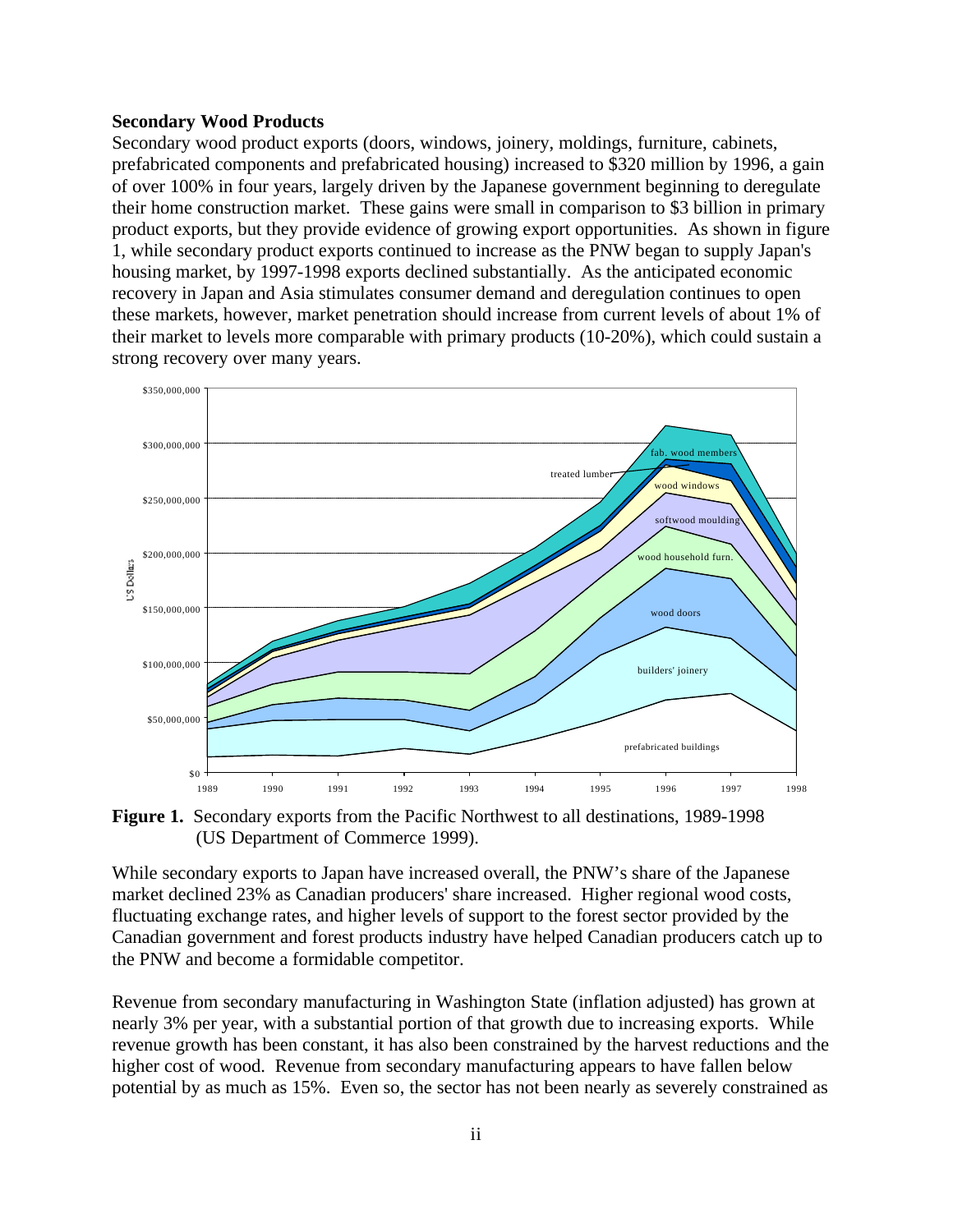the primary processing sector. While exports could potentially increase by several billion dollars with only modest penetration of the Asian markets, declining competitiveness with Canada and other supplier regions may substantially reduce the PNW's growth potential.

There has also been a positive long-term trend in secondary processing productivity as the sector has improved productivity by almost 3% per year. This has resulted in much smaller increases in employment compared to production. Growth has also largely been located in communities close to metropolitan corridors and has not been of much help in offsetting the primary job losses in rural communities. Secondary wood product manufacturers generally have lower capital intensity than other wood or paper processors and their efficiency improvements reflect increased capital investments.

## **Primary Wood Products**

Primary product export volumes also declined significantly as a consequence of harvest constraints. Prices for raw materials and finished goods increased as available volume decreased, which offset some of the losses in revenue for a few years. High timber prices allowed companies to harvest higher cost timber stands, requiring more workers, which reduced employment losses in rural timber dependent areas. These offsets may be short lived however, as timber prices declined substantially in 1997-98 with the Asian crisis, forcing another round of structural changes.

Lumber production did not decline nearly as much in Washington State as in Oregon, because substantial volumes of log exports were diverted from Washington ports to local mills, which almost offset the decline in local harvest. While the decline in log and lumber export revenues has been substantial (almost \$2 billion), very strong demand from the US housing market has helped maintain high domestic lumber prices. Nevertheless, lumber margins in the 1990s have generally been below the cash flow levels needed to sustain capacity, resulting in more mill shutdowns and lowering the base of installed capacity. Logging and processing costs have increased by almost 20% relative to the US south. This cost disparity provides a direct measure of declining competitiveness and the need for additional restructuring.

Much of the decline in log exports is linked to worldwide restructuring followed higher log prices during the early 1990s. Export premiums once paid for hemlock logs may never be restored as the market has shifted to other suppliers such as Russia, Europe, New Zealand and Chile. Even spruce and fir export prices may not be fully restored by economic recovery in Asia, as the emphasis on pre-cut construction has shifted to more stable wood, such as dried lumber and engineered products.

The countervailing duty and quota agreement between the US and Canada has also affected US competitiveness in international markets. The agreement limits the amount of lumber Canada can export to the US duty free. While this quota provides protection for US lumber manufacturers, it forces Canadian producers to sell excess supply at lower prices to offshore markets, taking away the transportation and quality advantage the PNW once held. As Canada's domestic lumber prices have dropped, Canadian producers exported more lumber and secondary products to the Pacific Rim. The quota limitation on Canadian lumber to the US accelerated the shift from US log exports to lumber exports from Canada and Europe as Japanese buyers saw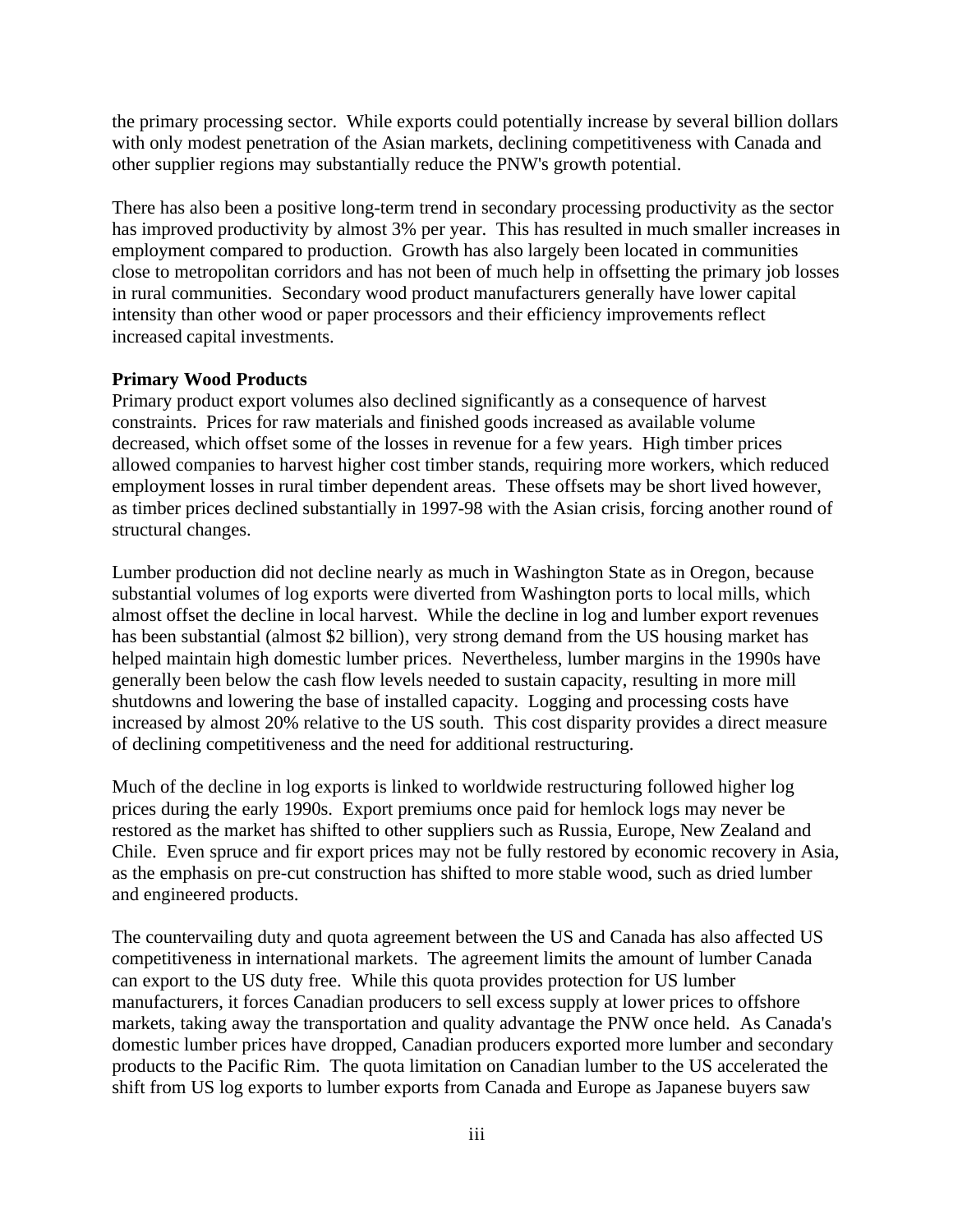high US log and lumber prices relative to other suppliers. When US markets ultimately weaken, PNW log and lumber producers will feel the full effects of this loss in competitiveness in the Asian markets they once dominated. The US market share of logs and lumber in Japan has declined from 56% in 1989 to 31% in 1998, a 25% decline, as Europe gained share by 11%, Canada by 7%, and other suppliers by 7%.

### **Pulp and Paper**

Unlike the solid wood sector; there is no demonstrated improvement in employee wages per dollar of sales for the pulp and paper producers. Rising wage costs, especially following harvest constraints, suggest facilities are operating at lower efficiency levels since supply has declined. Since pulp and paper mill capital costs have more than doubled over the last two decades (as mills invested in technologies to reduce effluent), there has been an increase in capital costs, wages, and wood costs, which has reduced profitability and competitiveness. Greater use of recollected waste fiber has not offset rising costs. Washington State's pulp and paper facilities have become high cost producers in the global market, resulting in several closures and strategic shifts to other regions with lower cost fiber resources, such as South America.

### **Business Income and Employment**

Overall, business income in the forest sector did not decline as much as harvest rates, since prices partially offset the negative impacts of the early harvest declines. Changes over a fiveyear period before the harvest declines (1986-1991) and after (1992-1997) show that Washington's timber harvest volume declined 31%, but logging employment declined only 22%. Both logging and processing costs have increased relative to the US South, compromising Washington's ability to compete. If production efficiency improved, Washington State could lose another 2,000 rural logging jobs.



**Figure 2.** PNW change from 1986-1991 in harvest, employment, and costs (CINTRAFOR 1999).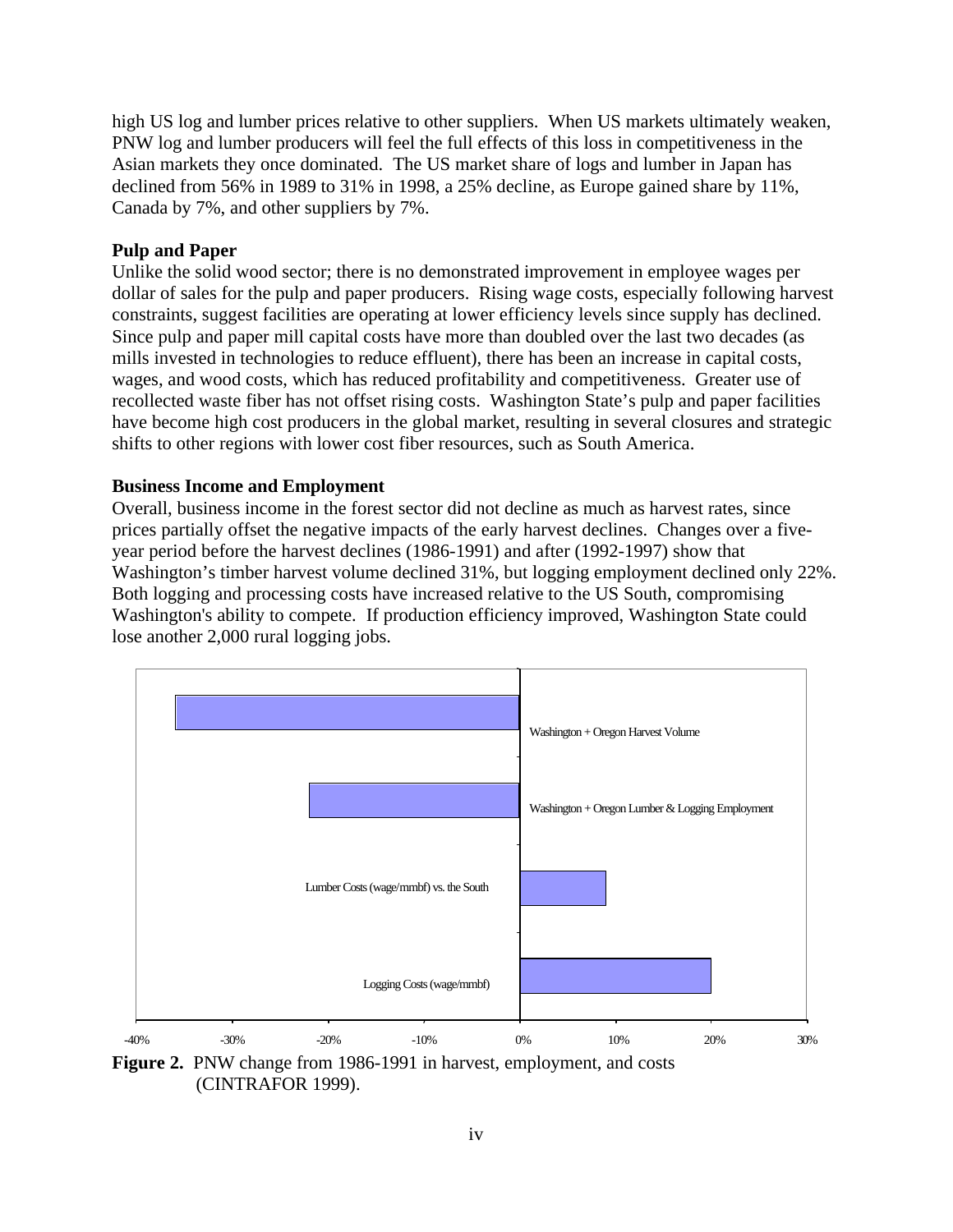Approximately 12,600 primary processing jobs in Washington and Oregon, and an equal number of indirect rural jobs, have been lost since 1992. Unemployment rates are still 6% higher in timberdependent communities than in urban communities. New timber harvest restrictions to protect salmon populations, combined with industry restructuring to make PNW production costs competitive with other regions will compound already high employment losses and regional disparity. The 66% increase in disparity between urban and timber rural county incomes experienced by 1997 will almost certainly worsen before adjustments to timber harvest reductions have been absorbed.

While the PNW has experienced losses in revenue, employment, and market share, the region still maintains a fundamental long-term comparative advantage in growing timber and accessing international markets. The increase in income from both secondary manufacturing, improvement in product yields, and higher valued exports, which collectively characterized the growth in the sector before the harvest constraints, should be restored once this lagging adjustment process to changing markets and policies is complete. Unfortunately, the evidence suggests that the structural adjustments to meet new regulations and restore competitiveness are not yet complete.

### **Increased Old-Forest Habitat for Endangered Species**

While recent federal and state regulations have reversed the trend of declining old forest habitat, since the regulations rely on reserves to restore critical habitat, the projected habitat improvements are both slow and costly. Simulations for the westside of Washington show late seral structures of importance to endangered species increasing from 11% of the acres to 18% by the  $5<sup>th</sup>$  decade and 33% by the  $10<sup>th</sup>$  decade. Reserves age slowly without the benefit of periodic fires and other disturbances that in pre-European times contributed to the creation of diverse forest structures. Reserve stands that are now too dense for good habitat will remain in this condition for many decades. Simulations of active management strategies to restore habitat on at least some acres show more a more rapid restoration of old forest habitat conditions, obtained at a lower cost. More rapid deployment of new technologies in rural areas affecting timber production, forest protection, and habitat restoration will be critical to future environmental progress as well as the impact on rural communities. To provide better insights on how to increase the rate of environmental progress or reduce the negative economic consequences that have resulted from recent policies, Washington State could benefit from a more systematic effort to assess environmental progress and economic sustainability.

## **Other Perspectives**

While taxes remain a concern to forest landowners, changes in regulatory impacts in the last decade have had much greater impacts than taxes. Concerns over accelerated land conversions and sales by small non-industrial forest owners have increased. Harvest rates for non-industrial private forest owners doubled in the 1990s, reaching unsustainable rates. While the several-year period of high prices prior to the Asian crisis provided an opportunity to liquidate mature timber, it also offset the landowner's losses resulting from environmental regulations. With the expectation of lower timber prices and higher regulatory costs, the motivation for small landowners to manage the land for timber rather than sell to larger owners or to real estate developers will diminish.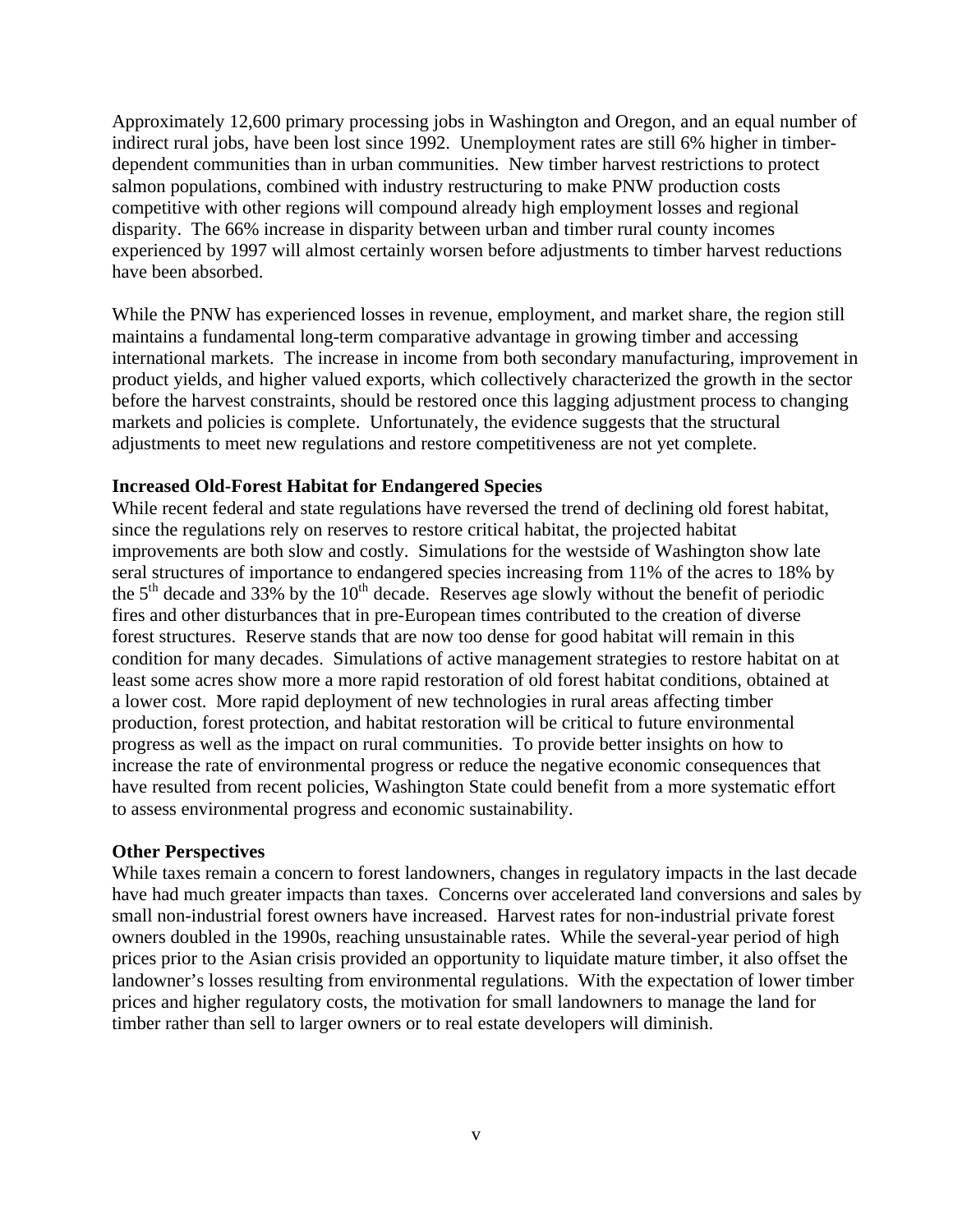## **Table of Contents**

| I. EXTERNAL SHOCKS: THE ASIAN CRISIS AND HARVEST REDUCTIONS TO PROTECT                                                                                               |  |
|----------------------------------------------------------------------------------------------------------------------------------------------------------------------|--|
|                                                                                                                                                                      |  |
| II.A. SECONDARY MANUFACTURED EXPORTS FROM THE PNW (WASHINGTON AND OREGON)5<br>II.C. SECONDARY MANUFACTURED EXPORTS TO CANADA AND KOREA, THE SECOND AND THIRD COUNTRY |  |
|                                                                                                                                                                      |  |
|                                                                                                                                                                      |  |
|                                                                                                                                                                      |  |
|                                                                                                                                                                      |  |
|                                                                                                                                                                      |  |
|                                                                                                                                                                      |  |
|                                                                                                                                                                      |  |
| VII: HABITAT RESTORATION AND THE COST EFFECTIVENESS OF REGULATORY CHANGE 68                                                                                          |  |
|                                                                                                                                                                      |  |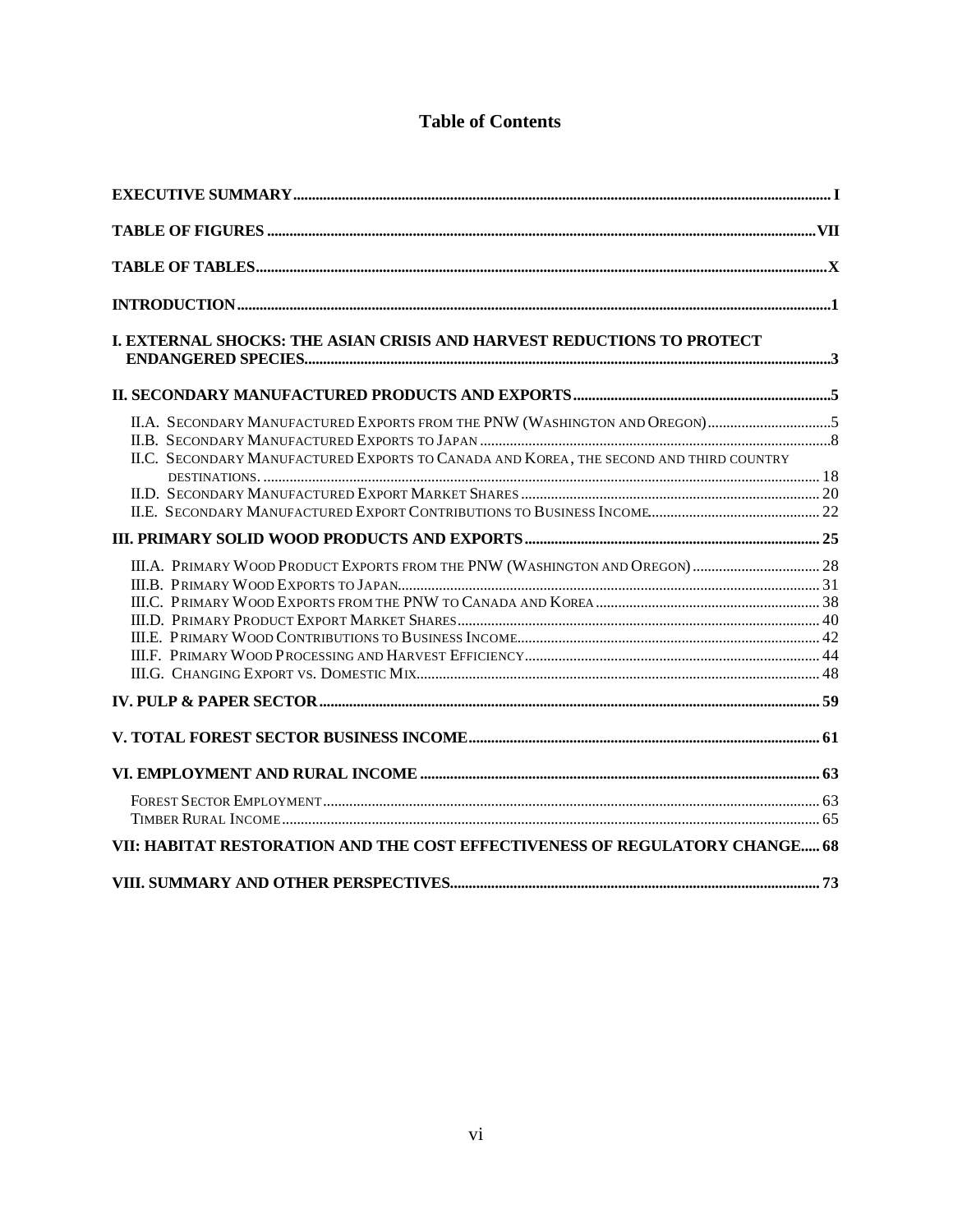## **Table of Figures**

| Figure 1.     | Secondary exports from the Pacific Northwest to all destinations, 1989-1998<br>(US Department of Commerce 1999)                     |                |
|---------------|-------------------------------------------------------------------------------------------------------------------------------------|----------------|
| Figure 2.     | PNW change from 1986-1991 in harvest, employment, and costs                                                                         | 1 <sup>V</sup> |
| Figure I.1.   | US and Japan annualized housing starts, 1989-1998<br>(Japan Wood Information Center 1999)                                           | -4             |
| Figure I.2.   | Harvest levels in the PNW (Washington and Oregon), 1986-1997<br>(WDNR and ODF 1998)                                                 | 4              |
| Figure II.1.  | Leading secondary processed wood exports from the Pacific Northwest to all countries,<br>1989-1998 (US Department of Commerce 1999) | 6              |
| Figure II.2.  | Secondary exports from the Pacific Northwest to all destinations by custom district<br>(US Department of Commerce 1999)             | 7              |
| Figure II.3.  | Leading secondary processed wood exports from the Pacific Northwest to Japan, 1989-1998<br>(US Department of Commerce 1999)         | 8              |
| Figure II.4.  | Prefabricated wooden building exports from the Pacific Northwest to Japan, 1989-1998<br>(US Department of Commerce 1999)            | -11            |
| Figure II.5.  | Builders' joinery exports from the Pacific Northwest to Japan, 1989-1998<br>(US Department of Commerce 1999)                        | 12             |
| Figure II.6.  | Wooden door and frame exports from the Pacific Northwest to Japan, 1989-1998<br>(US Department of Commerce 1999)                    | 12             |
| Figure II.7.  | Fabricated structural wood member exports from the Pacific Northwest to Japan,<br>1989-1998(US Department of Commerce 1999)         | 13             |
| Figure II.8.  | Wood window and frame exports from the Pacific Northwest to Japan, 1989-1998<br>(US Department of Commerce 1999)                    | -14            |
| Figure II.9.  | Wooden household furniture exports from the Pacific Northwest to Japan, 1989-1998<br>(US Department of Commerce 1999)               | 15             |
| Figure II.10. | Hardwood flooring exports from the Pacific Northwest to Japan, 1989-1998<br>(US Department of Commerce 1999)                        | 15             |
| Figure II.11. | Hardwood moulding exports from the Pacific Northwest to Japan, 1989-1998<br>(US Department of Commerce 1999)                        | 16             |
| Figure II.12. | Wooden kitchen cabinet exports from the Pacific Northwest to Japan, 1989-1998<br>(US Department of Commerce 1999)                   | 17             |
| Figure II.13. | Softwood moulding exports from the Pacific Northwest to Japan, 1989-1998<br>(US Department of Commerce 1999)                        | 17             |
| Figure II.14. | Leading secondary manufactured exports from the Pacific Northwest to Canada<br>(US Department of Commerce 1999)                     | 18             |
| Figure II.15. | Leading secondary manufactured exports from the Pacific Northwest to Korea,<br>(US Department of Commerce 1999)                     | 19             |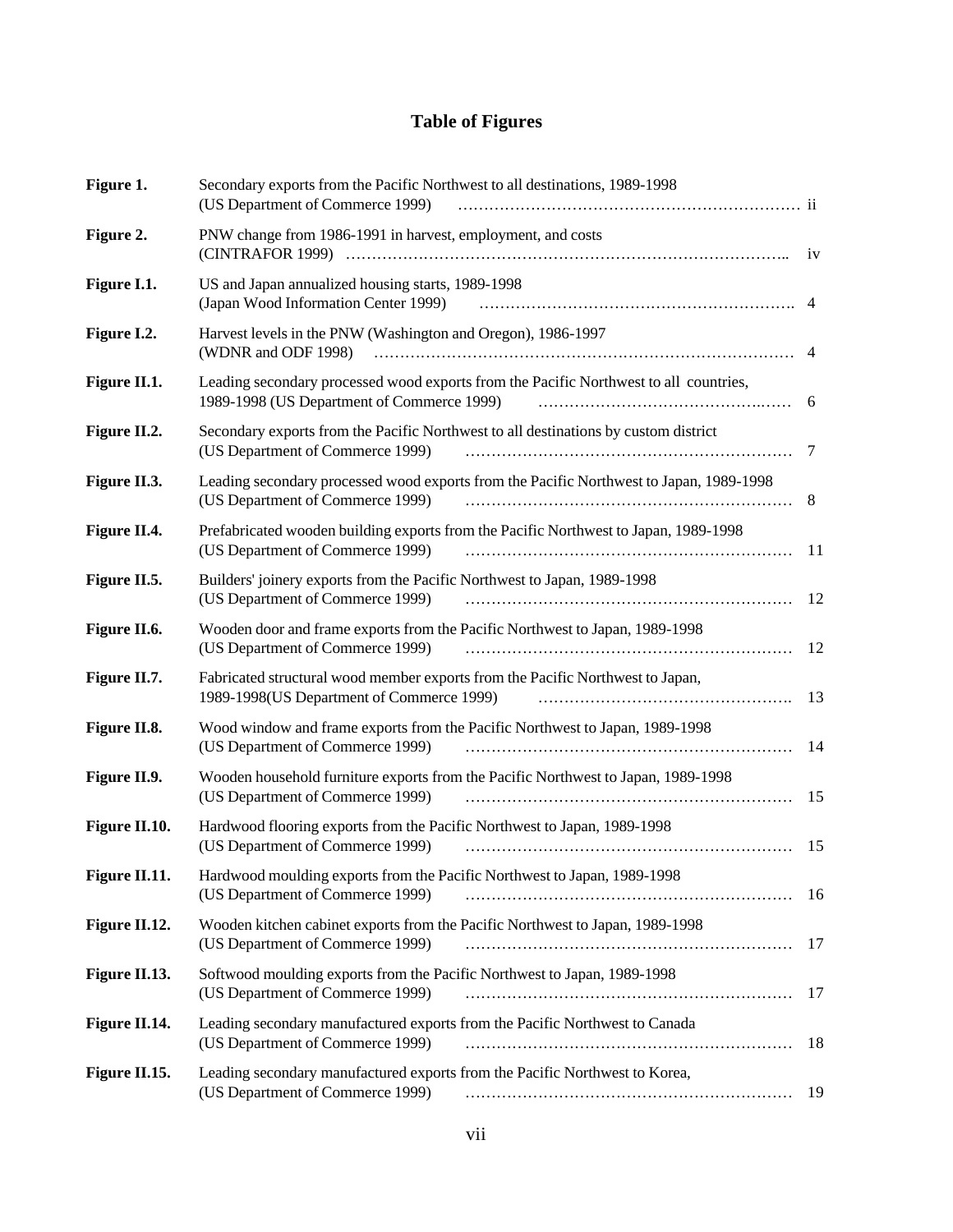| Figure II.16.  | Business income for secondary manufactured wood products in Washington State                                                       | 22 |
|----------------|------------------------------------------------------------------------------------------------------------------------------------|----|
| Figure II.17.  | Secondary manufactured share of total business income for Washington State                                                         | 23 |
| Figure II.18.  |                                                                                                                                    | 24 |
| Figure III.1.  | Harvest levels in the five western states (Washington, Oregon, Northern California,<br>Montana and Idaho), 1985-1997 (Warren 1999) | 25 |
| Figure III.2.  | PNW versus US Southern pine stumpage prices, 1961-1997<br>(CINTRAFOR & Timber mart-South 1989-1998)                                |    |
| Figure III.3.  | Leading primary wood product exports from the Pacific Northwest to all destinations,<br>1989-1998 (US Department of Commerce 1999) | 28 |
| Figure III.4.  | Pacific Northwest primary solidwood exports by custom district, 1989-1998<br>(US Department of Commerce 1999)                      | 29 |
| Figure III.5.  | US solid wood product revenues to leading export destinations<br>(US Department of Commerce 1999)                                  | 30 |
| Figure III.6.  | Japanese softwood log imports by source<br>(Japan Wood Information Center 1985-1999)                                               | 31 |
| Figure III.7.  | Domestic versus export softwood log prices, 1989-1999 (Log Lines 1989-1999)                                                        | 32 |
| Figure III.8.  | Revenue and volume softwood log exports from the Pacific Northwest to Japan, 1989-1998<br>(US Department of Commerce 1999)         | 33 |
| Figure III.9.  | Japanese lumber imports by source, 1985-1998<br>(Japan Wood Information Center 1985-1999)                                          | 34 |
| Figure III.10. | Revenue and volume from softwood lumber exports from the Pacific Northwest to Japan,<br>1989-1998 (US Department of Commerce 1999) | 35 |
| Figure III.11. | Revenue and volume from chip exports to Japan, 1989-1998<br>(US Department of Commerce 1999)                                       | 36 |
| Figure III.12. | Leading export destinations for panels from the U.S., 1989-1998<br>(US Department of Commerce 1999)                                | 37 |
| Figure III.13. | Revenues from all primary wood product exports from the Pacific Northwest to Japan,                                                | 37 |
| Figure III.14. | Leading primary product exports from the Pacific Northwest to Canada<br>(US Department of Commerce 1999)                           | 38 |
| Figure III.15. | Leading primary processed wood product exports to Korea, 1989-1998<br>(US Department of Commerce 1999)                             | 39 |
| Figure III.16. | Pacific Northwest and US south softwood lumber exports to all destinations, 1989-1998<br>(US Department of Commerce 1999)          | 41 |
| Figure III.17. |                                                                                                                                    | 42 |
| Figure III.18. |                                                                                                                                    | 43 |
| Figure III.19. |                                                                                                                                    | 44 |
| Figure III.20. |                                                                                                                                    | 45 |
| Figure III.21. |                                                                                                                                    | 46 |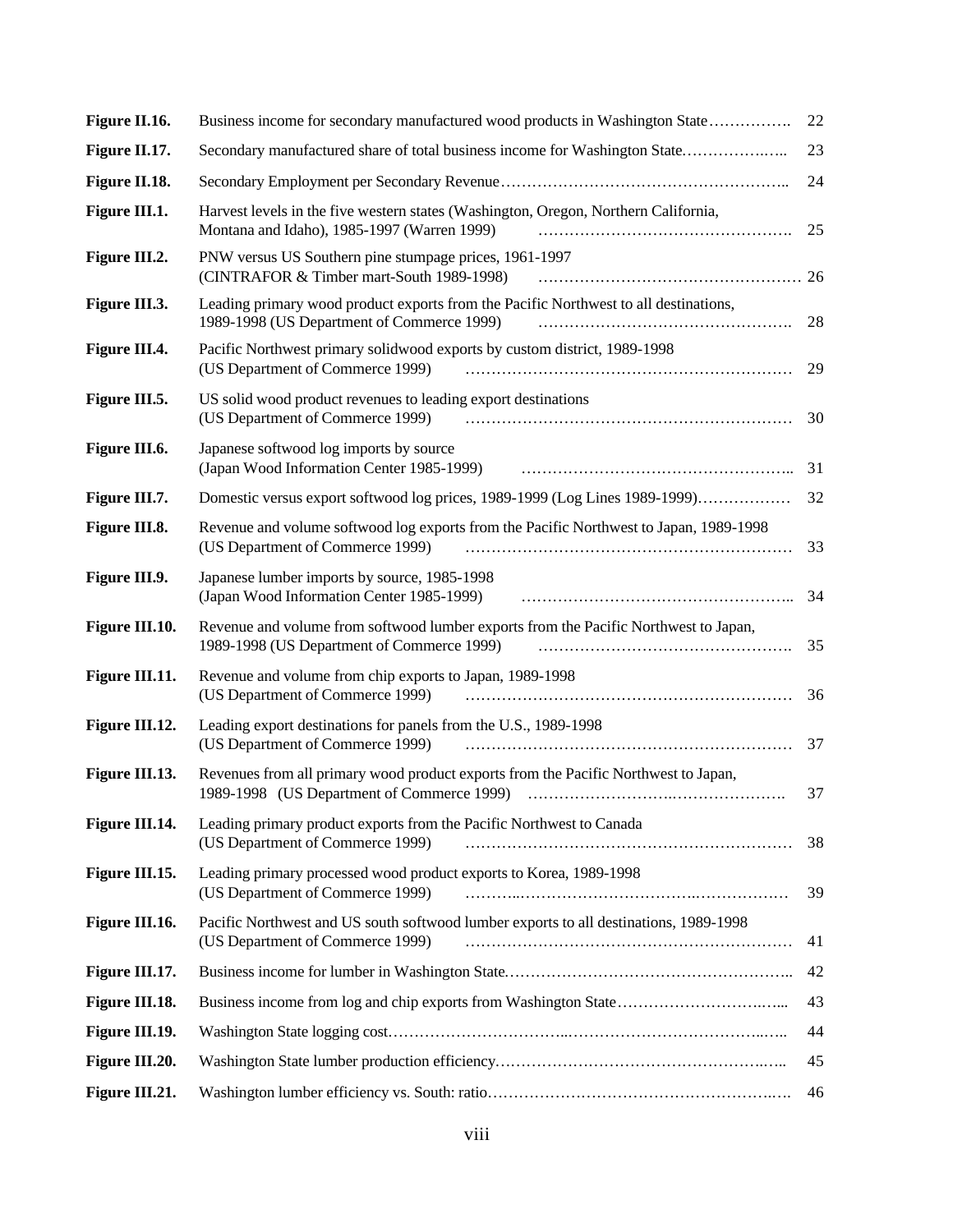| Figure III.22. | Washington State lumber plus logging wages per unit of production                                                                                               | 47 |
|----------------|-----------------------------------------------------------------------------------------------------------------------------------------------------------------|----|
| Figure III.23. | Washington unit lumber margins: price plus residuals, less operating costs                                                                                      | 48 |
| Figure III.24. |                                                                                                                                                                 | 49 |
| Figure III.25. |                                                                                                                                                                 | 50 |
| Figure III.26. | PNW lumber production and log export cycles across the last four business cycles<br>(Log exports adjusted by the overrun factor to an equivalent lumber volume) | 51 |
| Figure III.27. | Washington State Lumber production across the last four business cycles                                                                                         | 52 |
| Figure III.28. |                                                                                                                                                                 | 52 |
| Figure III.29. | Washington State log exports across the last four business cycles<br>(lumber equivalent.)                                                                       | 53 |
| Figure III.30. | PNW log exports across the last four business cycles<br>(lumber equivalent.)                                                                                    | 53 |
| Figure IV.1.   |                                                                                                                                                                 | 59 |
| Figure IV.2.   |                                                                                                                                                                 | 60 |
| Figure V.1.    |                                                                                                                                                                 | 61 |
| Figure V.2.    | Washington State forest sector gross business income per unit of harvest                                                                                        | 62 |
| Figure VI.1.   |                                                                                                                                                                 | 63 |
| Figure VI.2.   | Timber dependent and urban community (King county) income disparity,                                                                                            | 66 |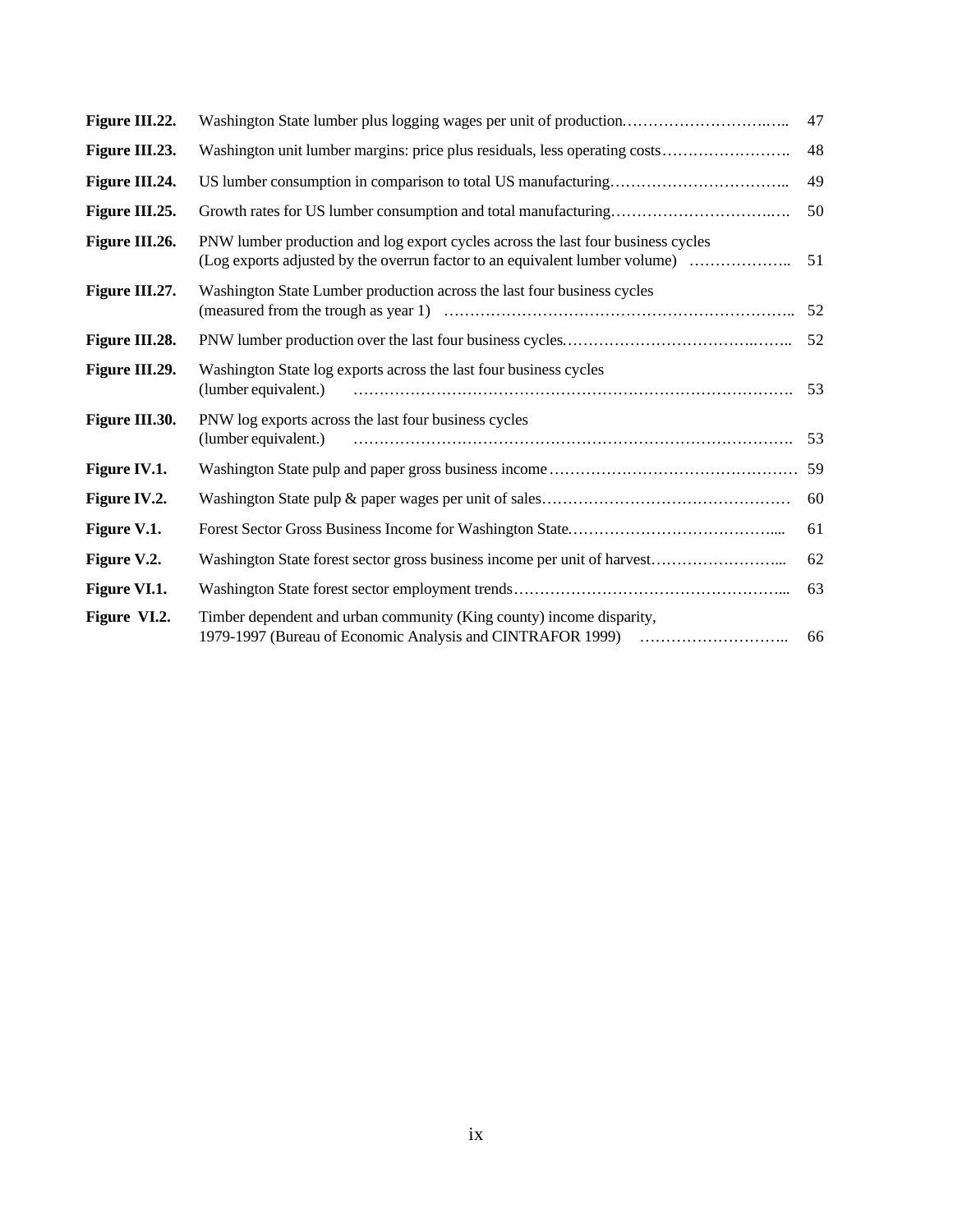## **Table of Tables**

| Table II.1.  |                                                                                                                                                                           |  |
|--------------|---------------------------------------------------------------------------------------------------------------------------------------------------------------------------|--|
| Table II.2.  |                                                                                                                                                                           |  |
| Table II.3.  |                                                                                                                                                                           |  |
| Table II.4.  |                                                                                                                                                                           |  |
| Table III.1. |                                                                                                                                                                           |  |
| Table III.2. |                                                                                                                                                                           |  |
| Table IV.1.  |                                                                                                                                                                           |  |
| Table IV.2.  |                                                                                                                                                                           |  |
| Table VI.1.  |                                                                                                                                                                           |  |
| Table VI.2.  |                                                                                                                                                                           |  |
| Table VI.3.  |                                                                                                                                                                           |  |
| Table VII.1. | Economic and environmental impacts from riparian management alternatives on private<br>lands in Western Washington (5,712,000 private acres, assuming no owl and murrelet |  |
| Table VII.2. | Economic and environmental impacts from riparian and upland management                                                                                                    |  |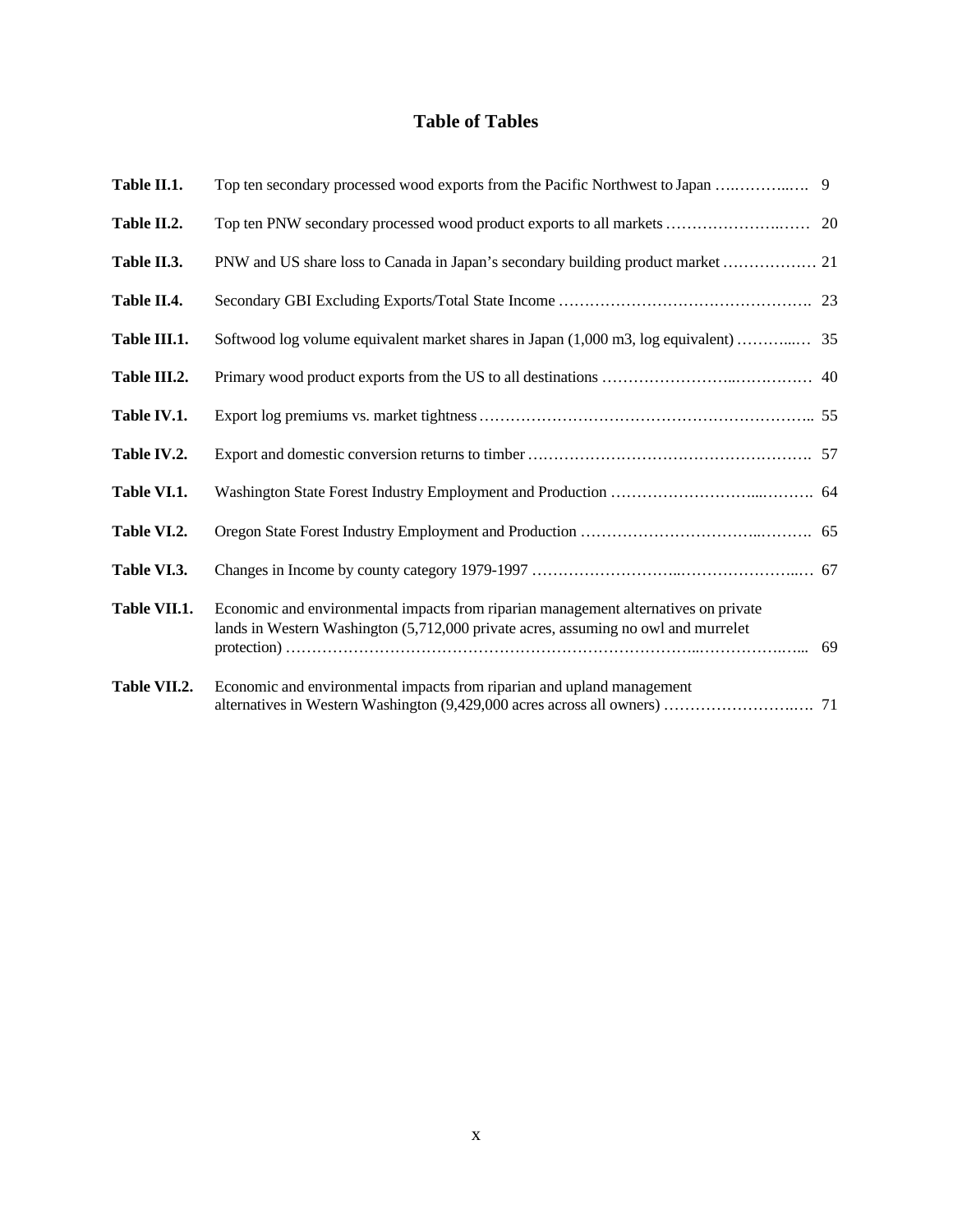#### **INTRODUCTION**

## *The health of the PNW forest sector has been strategically linked to export markets and the establishment of stable supplier relationships with foreign purchasers:*

The Pacific Northwest (PNW) forest sector (Washington and Oregon) has long been at a competitive disadvantage with the US South and Interior Canada in delivering wood products to the population dense eastern and southern US markets. While other regions may have a competitive supply advantage for delivery to the US population centers, deep water port access to Pacific Rim markets gives PNW and coastal BC producers a competitive advantage in serving what, until recently, have been the highest growth markets in the world. The rising demand in the Pacific Rim has contributed to higher prices and margins in the region, and therefore has a disproportionately greater impact on profitability than the 30% share of total sales going into exports. The impact of exports can range from as high as 70% of revenue for some private timber companies, to only indirect impacts for secondary processors that only serve local markets. Understanding changing developments in Pacific Rim markets and the competitiveness of PNW suppliers provides a basis for understanding the health and viability of the PNW forest sector.

Section I provides a brief explanation of the two external shocks that have had the most severe impact on the forest sector over the last decade, namely (1) the Asian economic crisis and (2) the efforts to save endangered species, which resulted in substantial harvest reductions. Data and accompanying analysis show that these shocks have not affected all product categories in the same way. Section II is devoted to secondary manufactured wood products. This sector, with the highest valued products, holds the greatest promise for long-term growth and market penetration based on recent progress in deregulating overseas construction markets. Secondary manufactured wood products have been affected less by harvest constraints and thus provide a somewhat clearer perspective of changing export opportunities. Section III covers primary wood products including unprocessed materials, which have been severely constrained by harvest reductions during the 1990s due to endangered species conservation efforts. Many of the policy issues that are related to changing export trends and changing competitiveness are analyzed in this section, including the impacts of market cyclicality, the comparison of exports to domestic production, adjustments to supply constraints, and log export bans.

Section IV provides a brief summary of the pulp and paper sector. Section V provides a summary of business income for the total forest sector. Section VI provides employment trends for the forest sector, shifting the focus to the impact on the community rather than processors and forest landowners. Section VII assesses the environmental progress resulting from regulations and their cost effectiveness.

Changing export trends are analyzed for every product category for which reliable data is available. The hottest products and international markets are identified by rank. An analysis of changing market shares provides evidence of changing competitiveness among supply regions both within the US and with other global suppliers. When available, measures of costs and productivity are included to better assess the causes of changing competitiveness. The impacts of exports on business income are examined in each forest product sector. Much of the analysis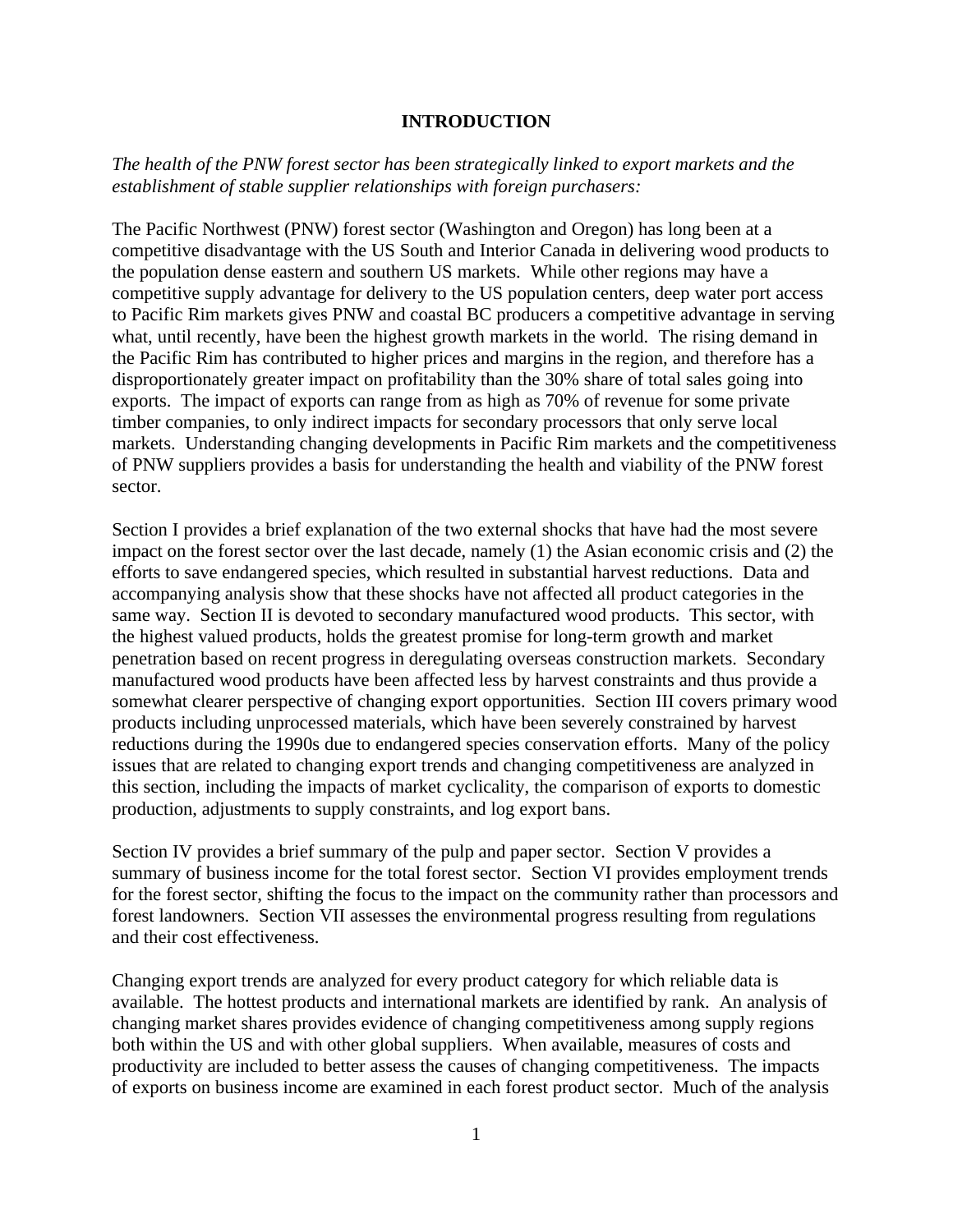is focused exclusively on Washington State, as it has been the leading exporter among all US states for most forest products. To the degree that the factors driving change are fairly well known, we have drawn some conclusions about how future trends might be expected to compare to the past.

Section VIII provides a brief discussion of other perspectives, particularly taxation and land conversions along with a brief summary of major findings. In the Executive Summary, changing trends are analyzed from the perspective of the overall health of the forest sector and its many interrelated industries. While the Asian economic crisis has clearly had a dominant and negative impact on the PNW forest sector over the last two years, the restructuring taking place in the long-term should result in the further opening of international markets and greater export opportunities.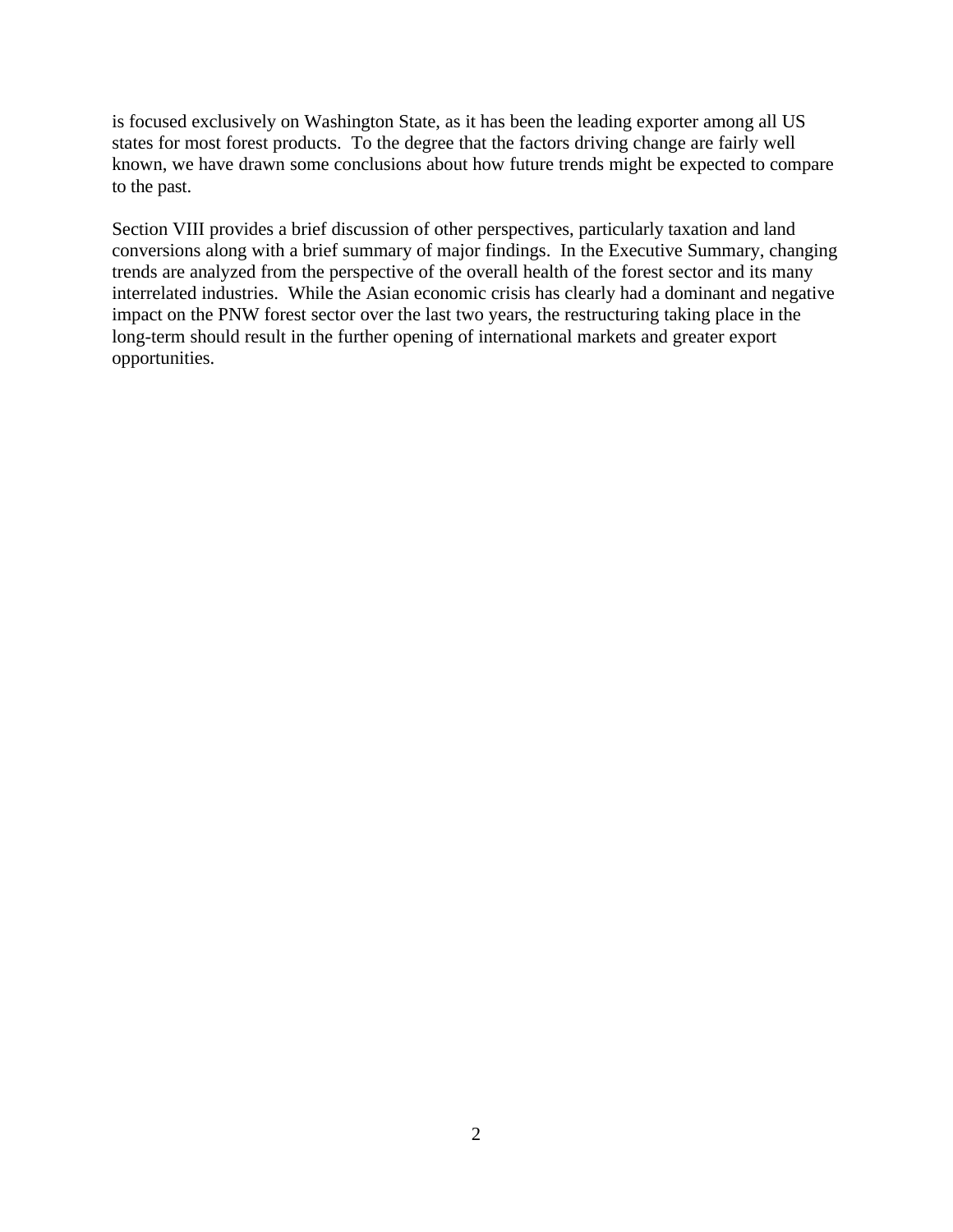## **I. EXTERNAL SHOCKS: THE ASIAN CRISIS AND HARVEST REDUCTIONS TO PROTECT ENDANGERED SPECIES**

Asian countries enjoyed a stable growth trend until 1997 when the Asian financial crisis substantially reduced US exports to Asia. US forest product exports to Japan, the largest export market, declined from \$4.8 billion in 1996 to \$2.8 billion in 1998, a 42% decline. Exports to South Korea, the third largest Asian market for US wood products, declined from \$963 million to \$538 million, a 52% decline. The only Asian market that avoided the crisis was China. US exports to China increased from \$474 million in 1996 to \$538 million in 1998, a 13% increase (US Department of Commerce 1999).

Because Japan is the largest US export market, and the housing sector is the dominant endmarket for US exports, Japanese housing starts provide the single best economic indicator of demand for imported products. Figure I.1 shows Japanese housing starts compared to US housing starts. The number of housing starts in Japan had been consistently higher than the number of starts in the US for several years prior to the Asian crisis, but that number declined to record low levels during 1997-98. A modest recovery in Japanese housing is expected in the last half of 1999 and in 2000, the result of direct stimulus programs. While problems in Japan's banking sector and losses in consumer confidence are regarded as significant obstacles to their rate of recovery, more general recovery and restoration of export markets can be expected over the long-term. Korea is already experiencing rapid economic recovery. While the external shock caused by the Asian crisis can be described as monumental, it will provide the setting for a very strong recovery for exporters who are able to survive the downturn and who remain positioned to take advantage of the opportunity.

**Harvest reductions to protect endangered species.** The second major shock to the forest sector resulted in harvest declines of 30% in Washington and over 40% in Oregon from what had previously been thought to be sustainable harvest rates (Bare et al 1994, Adams et al 1992), Lippke et al 1991). Efforts to protect endangered species began having a substantial effect on timber sales in 1990. Declines in harvest volumes for Washington and Oregon are shown in Figure I.2. Reduced harvest volumes have caused a substantial loss in the production of primary products such as lumber and pulp, and have raised the cost of wood for secondary processors. The major difference between the impacts of the Asian crisis and the impacts of harvest constraints is that analysts expect the Asian crisis to be temporary. While the impacts of the Asian recession have forced substantial structural change, such as the permanent closure of many businesses, recovery is expected to benefit firms that have weathered the storm. Conversely, harvest constraints are not temporary - they are forcing long-term structural adjustments. The questions of whether and how much longer these adjustments will continue and what can be done to minimize the negative consequences remain important issues.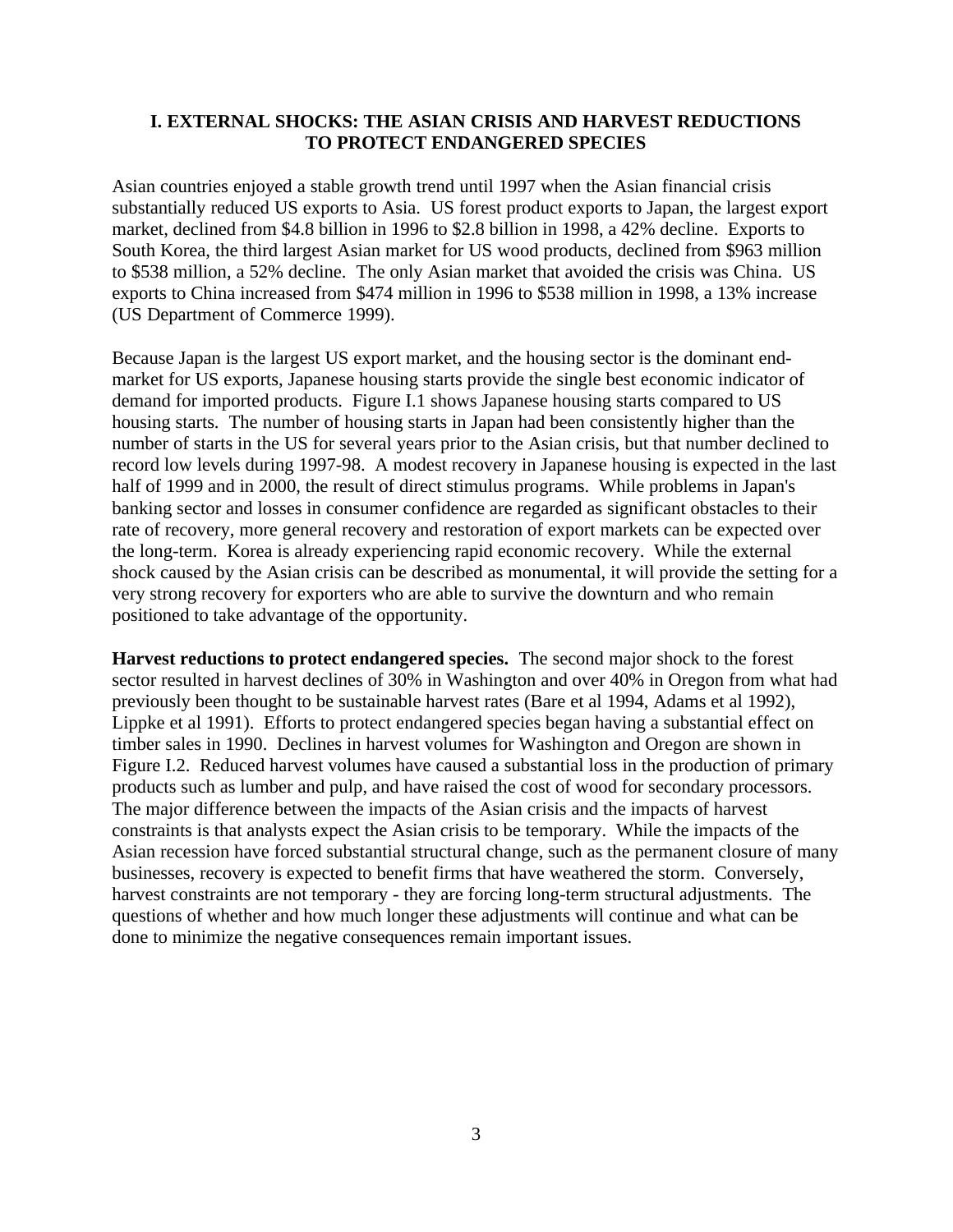

**Figure I.1.** US and Japan annualized housing starts, 1989-1998 (Japan Wood Information Center 1999).



**Figure I.2.** Harvest levels in the PNW (Washington and Oregon), 1986-1997 (WDNR and ODF 1998).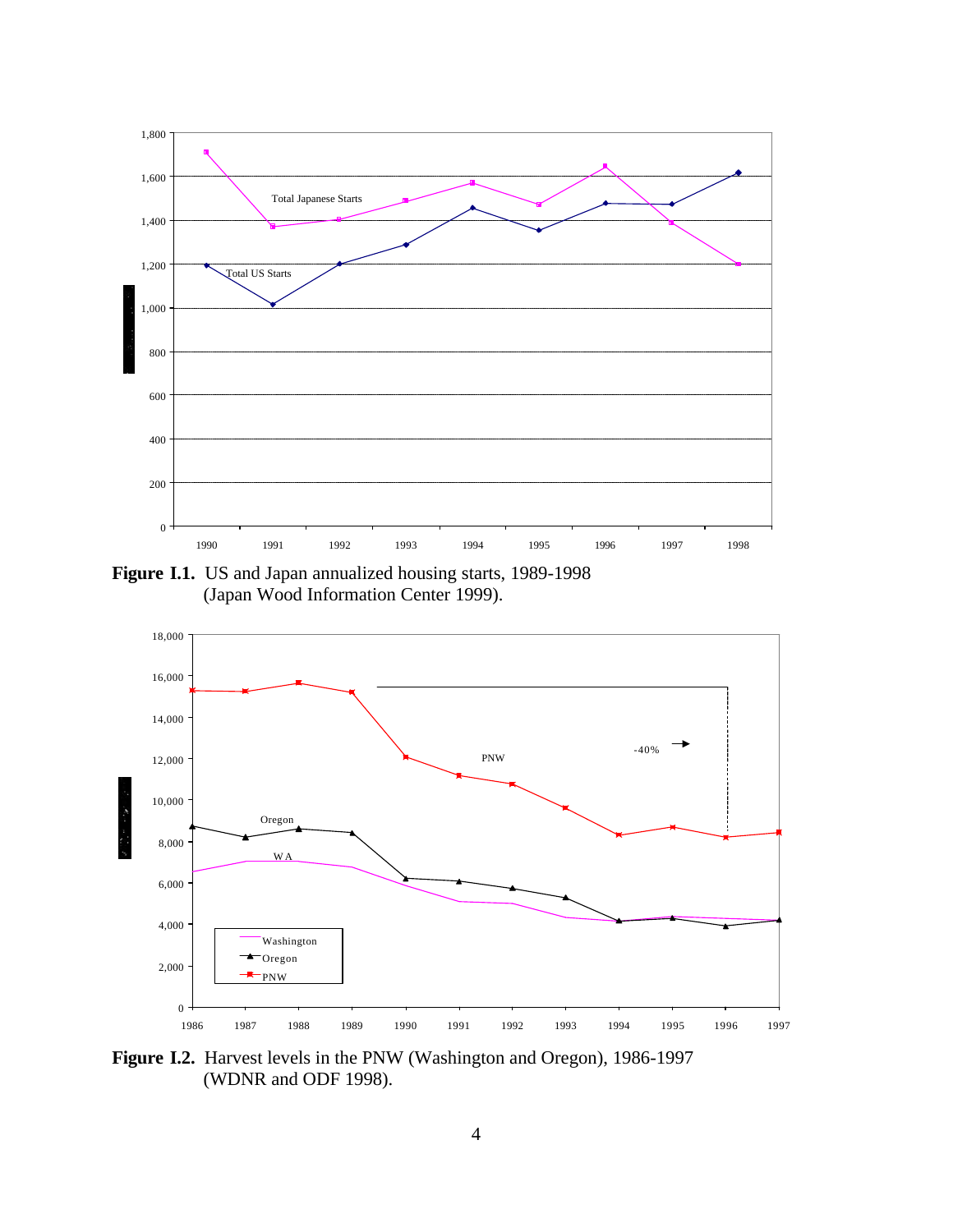### **II. SECONDARY MANUFACTURED PRODUCTS AND EXPORTS**

## *Fundamental changes are being driven by the deregulation of the Japanese housing market and the Asian economic crisis.*

Industry analysts have been expecting that exports to overseas markets, especially exports to Japan, would follow the normal progression from exporting raw materials, to exporting primary products, and eventually to more highly processed product exports. The logic behind this progression is based on several factors: (1) increased demand in Pacific Rim markets has exceeded domestic wood supply, necessitating the growing need for imports; (2) uses of wood and historical species preferences in foreign market differ from those in the US, therefore foreign buyers first have to be satisfied with the quality of the imported wood; and (3) since foreign markets are much more dependent upon stable supplier service relations than US markets, successful US raw material exports would help develop the foundation for a stable supplier relationship. This would lead to the export of primary, and eventually secondary products.

Consistent with that logic, starting in the early 1960s log exports to Japan flourished. Much later, demand for wood products in Korea, Hong Kong, and China increased as well. During the 1980s, there was a substantial increase in exports of primary processed products to Japan. While it has taken a long time, the demand for secondary manufactured products in Japan has increased in the last seven years. The increase in secondary manufactured exports to Japan is a result of major changes in the Japanese government's policies toward its construction sector. The Japanese government now appears committed to deregulating Japan's housing markets, in order to lower the cost and to raise the quality of housing. This requires open access to imports. There are early signs of similar market developments in Korea and China.

While the Asian economic crisis has sharply curtailed many markets, it may have positive longterm impacts on future foreign investment and trade. In Korea, President Kim Dae Jung and his cabinet launched one of the most aggressive economic restructuring campaigns in Asia. Many of the Korean government's reforms are supplementary to reforms required by the International Monetary Fund (IMF). In an effort to stimulate the domestic economy the Ministry of Finance and Economy instituted several economic reform policies to relax real estate and foreign investment laws to attract foreign capital. The Korean government has also enacted policies to reform business practices in domestic corporations and banks. Economic reform measures are causing the economy to recover at a faster rate than projected (Braden 1999). Recovery is also progressing in other Asian markets.

## **II.A. Secondary Manufactured Exports from the PNW (Washington and Oregon)**

**Figure II.1. Secondary manufactured wood exports** (including pass-through exports from other regions) to all countries from 1989 to 1998, provides the available history for the current definitions on harmonized export codes, as given by the US Department of Commerce. Unadjusted for inflation, export revenues increased from \$109 million in 1989 to almost \$392 million in 1996, a 260% increase in the seven years before the Asian economic crisis. While exports of secondary products are but a small share (10%) of the sector's output, which largely serves local urban markets, such high export growth still contributed to a doubling of the sector's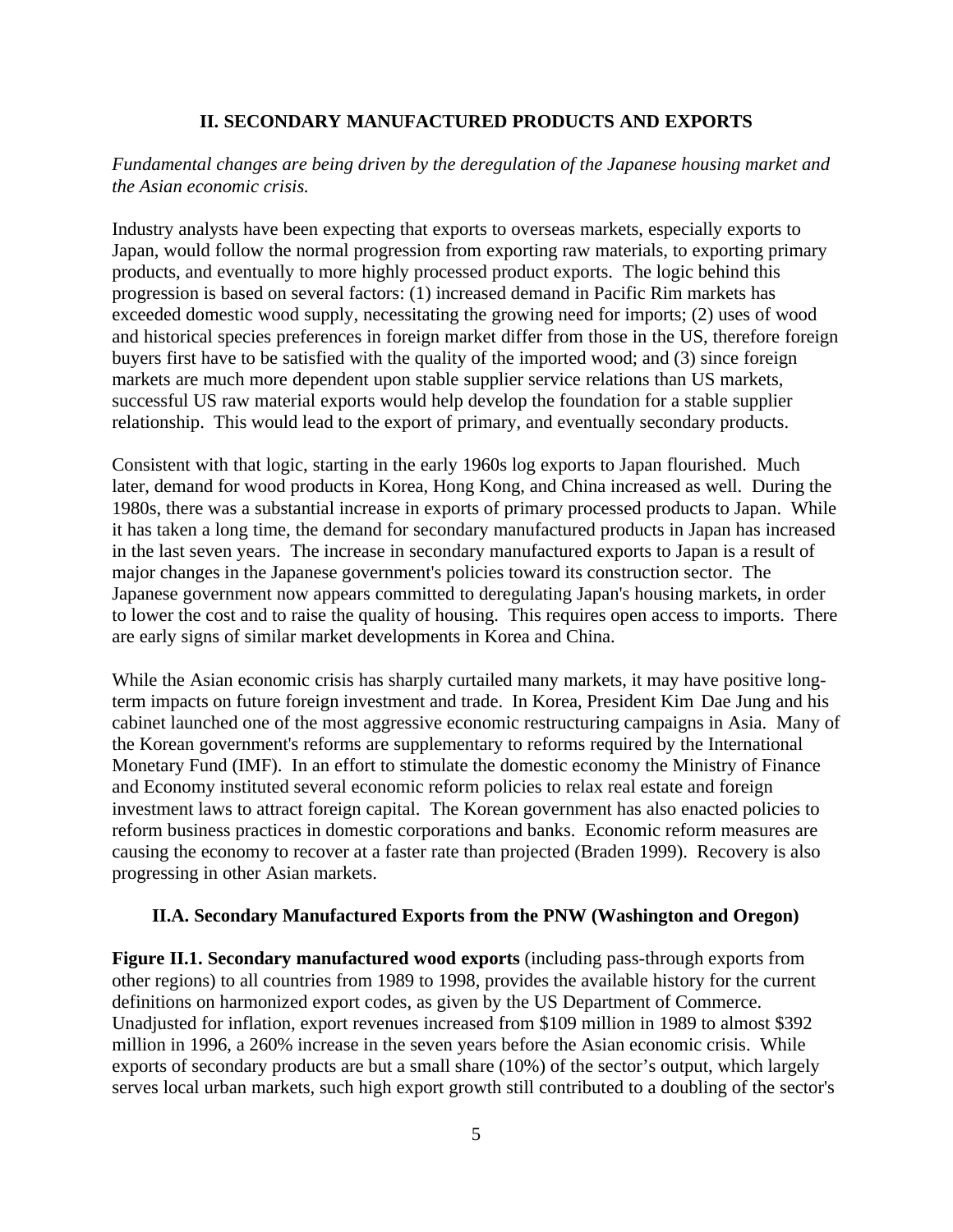growth rate. Since the economic crisis, revenue from secondary processed wood product exports has declined \$140 million, or 36%. Most of the growth and losses in secondary exports have occurred in Asian markets, yet overall, exports remain 130% above 1989 revenues. Several of the top ten export product categories show different patterns of growth and sensitivity to the economic decline in Asia, therefore, each will be examined. Many different products have contributed to the substantial growth of secondary manufactured products in export markets. While the data include products that are imported from other US regions and pass through PNW ports as exports, analysis of other data shows that for the top ten selected product categories, the dominant share originates in the PNW.



**Figure II.1.** Leading secondary processed wood exports from the Pacific Northwest to all countries, 1989-1998 (US Department of Commerce 1999).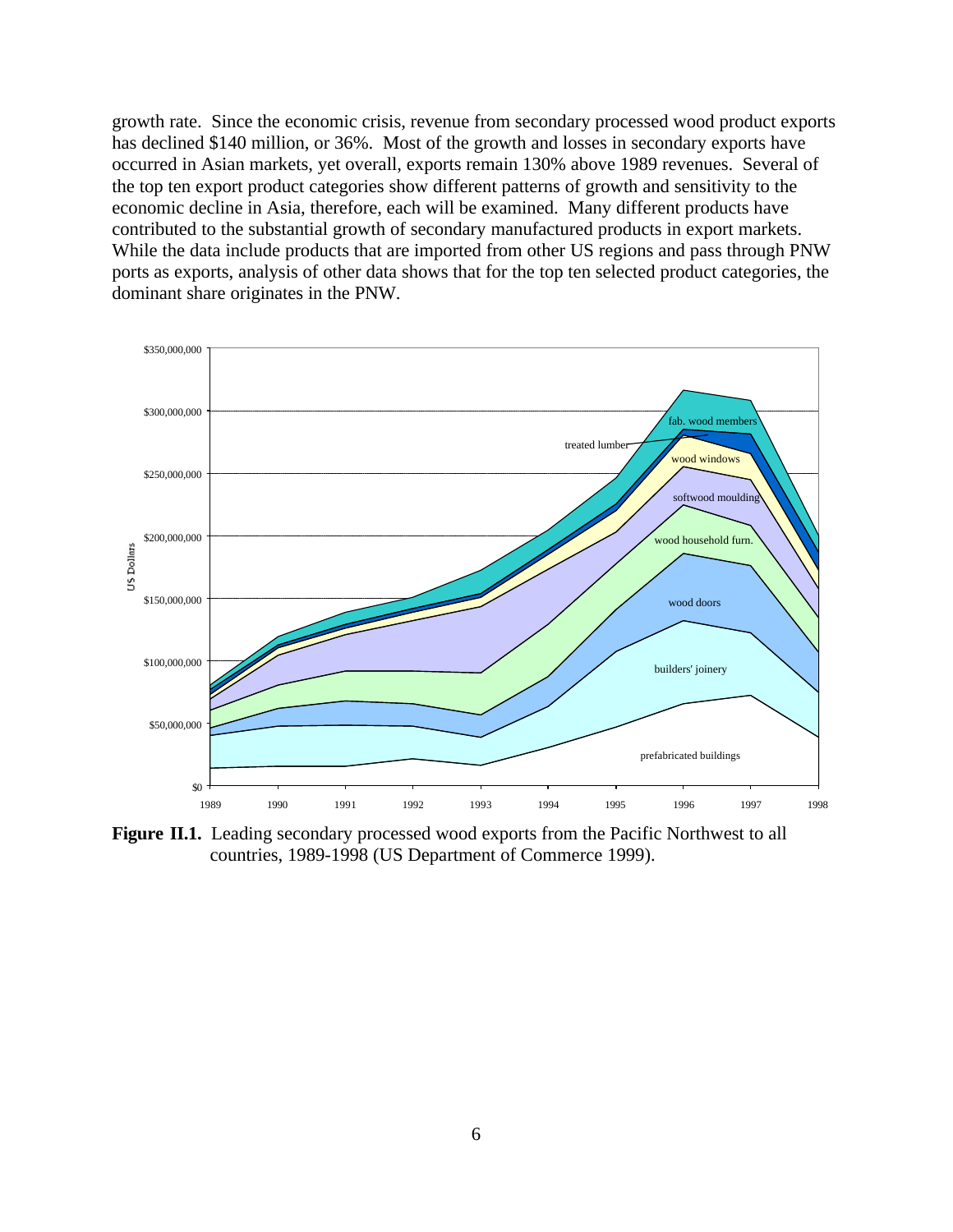**Figure II.2. Secondary manufactured exports by custom district**, shows that most products are exported from the Seattle customs district. Ports located along both the Washington and Oregon sides of the Columbia River are included in the Columbia-Snake River customs district. The share of exports coming from the Columbia-Snake District has increased significantly after 1993, rising from 11% in 1993 to 22% in 1996. However, the Seattle customs district continues to dominate the amount of exports leaving the region. Since some of the Columbia River custom district ports are in Washington State, Washington has an even more dominant share of secondary exports than Oregon, in contrast to the comparison of the Seattle to Columbia-Snake River customs district.



**Figure II.2.** Secondary exports from the Pacific Northwest to all destinations by custom district (US Department of Commerce 1999).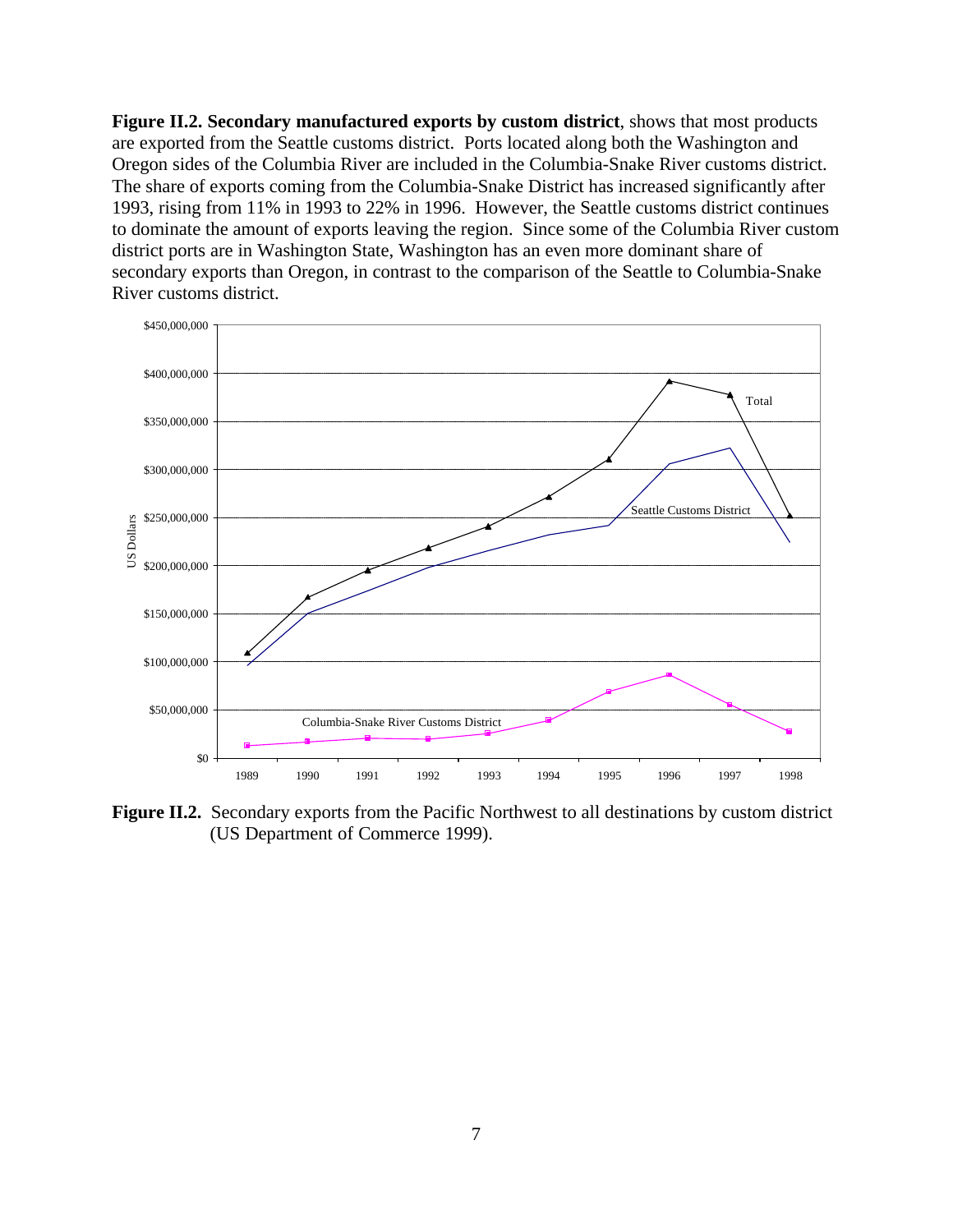#### **II.B. Secondary Manufactured Exports to Japan**

**Figure II.3. Secondary wood product exports to Japan,** shows a much more rapid increase from 1992 to 1996 than exports to all countries. Unadjusted for inflation, the Japanese market increased from \$55 to over \$238 million, a more than three-fold increase in seven years. The slowdown in the Japanese economy contributed to declining export levels in 1992 and 1993, but there was no significant economic recovery to explain the high growth from 1993 to 1996. Deregulation of the Japanese housing market provides the logical explanation for this substantial growth. Since PNW penetration of these markets is almost inconsequential, typically 1% or less of Japan's consumption, the opportunity for growth in the Japanese housing market is expected to continue for many years, assuming deregulation continues. Theisen and Dirks (1996) provide an in-depth descriptive of the characteristics of the Japanese market.

The \$183 million increase in exports to Japan explains much of the \$283 million increase in exports to all countries. Similarly, the decline in exports from 1996 to 1998 of \$124 million explains much of the \$140 million decline in exports to all countries.



**Figure II.3.** Leading secondary processed wood exports from the Pacific Northwest to Japan, 1989-1998 (US Department of Commerce 1999).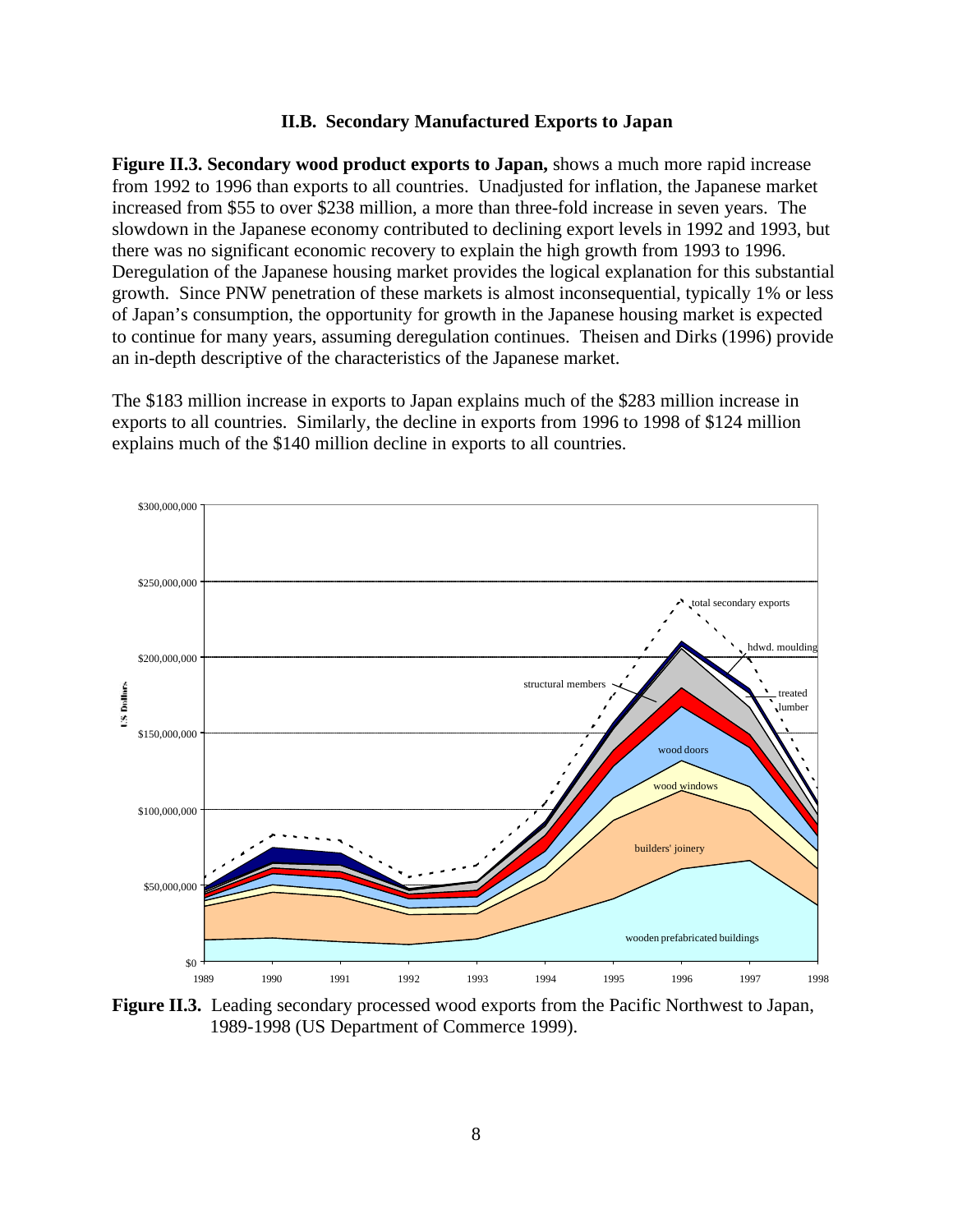**Table II.1. Top ten secondary processed wood exports from the Pacific Northwest to Japan,** illustrates that the PNW supplies a large share of US secondary wood exports. The PNW share of US exports in most secondary product categories lies in the 60-90% range. The table shows PNW shares in 1992 before the impact of deregulation in Japan, in 1996 before the Asian economic crisis, and in 1998. Prefabricated wooden buildings show the greatest gain in export revenue of all secondary processed goods, with an almost \$50 million increase between 1992 and 1996. While the dominant share of US prefabricated wooden home exports to Japan comes from the PNW (86%), the increase in the PNW's share of US exports was only 10%, suggesting exports from other regions have been growing almost as rapidly. The top seven categories showed growth of over \$9 million each.

|                                |                |                |                |                |                |                | <b>PNW</b>                        | <b>PNW</b>     | <b>PNW</b>     |
|--------------------------------|----------------|----------------|----------------|----------------|----------------|----------------|-----------------------------------|----------------|----------------|
|                                |                |                |                |                |                |                | <b>Share of Share of Share of</b> |                |                |
|                                | <b>PNW</b>     | <b>PNW</b>     | <b>PNW</b>     | <b>US</b>      | <b>US</b>      | <b>US</b>      | <b>US</b>                         | <b>US</b>      | <b>US</b>      |
|                                | <b>Exports</b> | <b>Exports</b> | <b>Exports</b> | <b>Exports</b> | <b>Exports</b> | <b>Exports</b> | <b>Exports</b>                    | <b>Exports</b> | <b>Exports</b> |
| <b>US \$ Millions</b>          | 1992           | 1996           | 1998           | 1992           | 1996           | 1998           | 1992                              | 1996           | 1998           |
| Wooden prefabricated buildings | \$11.1         | \$60.9         | \$36.7         | \$14.6         | \$70.8         | \$40.7         | 76%                               | 86%            | 90%            |
| other builders joinery         | \$19.4         | \$51.1         | \$24.0         | \$24.4         | \$62.6         | \$40.7         | 79%                               | 82%            | 59%            |
| wood windows and frames        | \$4.5          | \$19.8         | \$11.4         | \$5.7          | \$21.7         | \$16.9         | 79%                               | 91%            | 67%            |
| wood doors, frames, etc.       | \$6.0          | \$36.0         | \$9.8          | \$9.0          | \$47.1         | \$16.3         | 67%                               | 76%            | 60%            |
| wood household furniture       | \$3.3          | \$11.8         | \$7.8          | \$34.5         | \$56.7         | \$36.9         | 10%                               | 21%            | 21%            |
| Structural wood members        | \$2.4          | \$25.7         | \$6.7          | \$3.5          | \$38.3         | \$7.9          | 71%                               | 67%            | 85%            |
| treated lumber                 | \$0.2          | \$1.8          | \$6.0          | \$0.3\$        | \$2.3          | \$6.5\$        | 81%                               | 80%            | 92%            |
| Hardwood moulding              | \$0.6          | \$3.6          | \$2.4          | \$1.1          | \$5.0          | \$3.0          | 49%                               | 71%            | 81%            |
| wood kitchen cabinets          | \$1.0          | \$9.9          | \$1.9          | \$1.5          | \$13.4         | \$3.4          | 67%                               | 74%            | 57%            |
| Hardwood flooring              | \$1.0          | \$5.5          | \$1.5          | \$3.6          | \$7.5          | \$3.9          | 26%                               | 73%            | 38%            |
| Softwood flooring              | \$0.7          | \$3.5          | \$1.4          | \$2.5          | \$5.5          | \$2.2          | 28%                               | 64%            | 61%            |
| <b>Secondary Total</b>         | \$55.2         | \$238.2        | \$113.9        | \$127.5        | \$387.7        | \$218.9        | 43%                               | 61%            | 52%            |

**Table II.1.** Top ten secondary processed wood exports from the Pacific Northwest to Japan

*Source:* US Department of Commerce 1999

Revenue from builders' joinery increased \$32 million, but incurred a slight loss in US share as other regions increased their exports even more. The PNW share of builder's joinery increased from 1992-1996, demonstrating leadership in opening the growing Japanese market, but suffered a severe decline in share by 1998. The lower share in1998 than in1992 demonstrates that the new suppliers from within the US who followed the market up were in fact very competitive in the downturn. This is evidence that although the new suppliers entered the market late they remained competitive.

Wooden doors and frames also experienced a large increase of \$30 million from 1992 to 1996. Beginning with only \$1.5 million in 1989, wooden doors registered the highest percentage increase in export revenue and one of the highest gains in share of US exports. Fabricated structural wood members showed a \$23 million increase, but experienced a decrease in US share, suggesting substantial competition from other US regions. However the increased PNW share in 1998 provides evidence that the PNW remained very competitive in this market. Wooden windows and frames showed an increase of roughly half that of doors, but a higher share of the US market. Revenues from wooden household furniture exports increased almost \$9 million.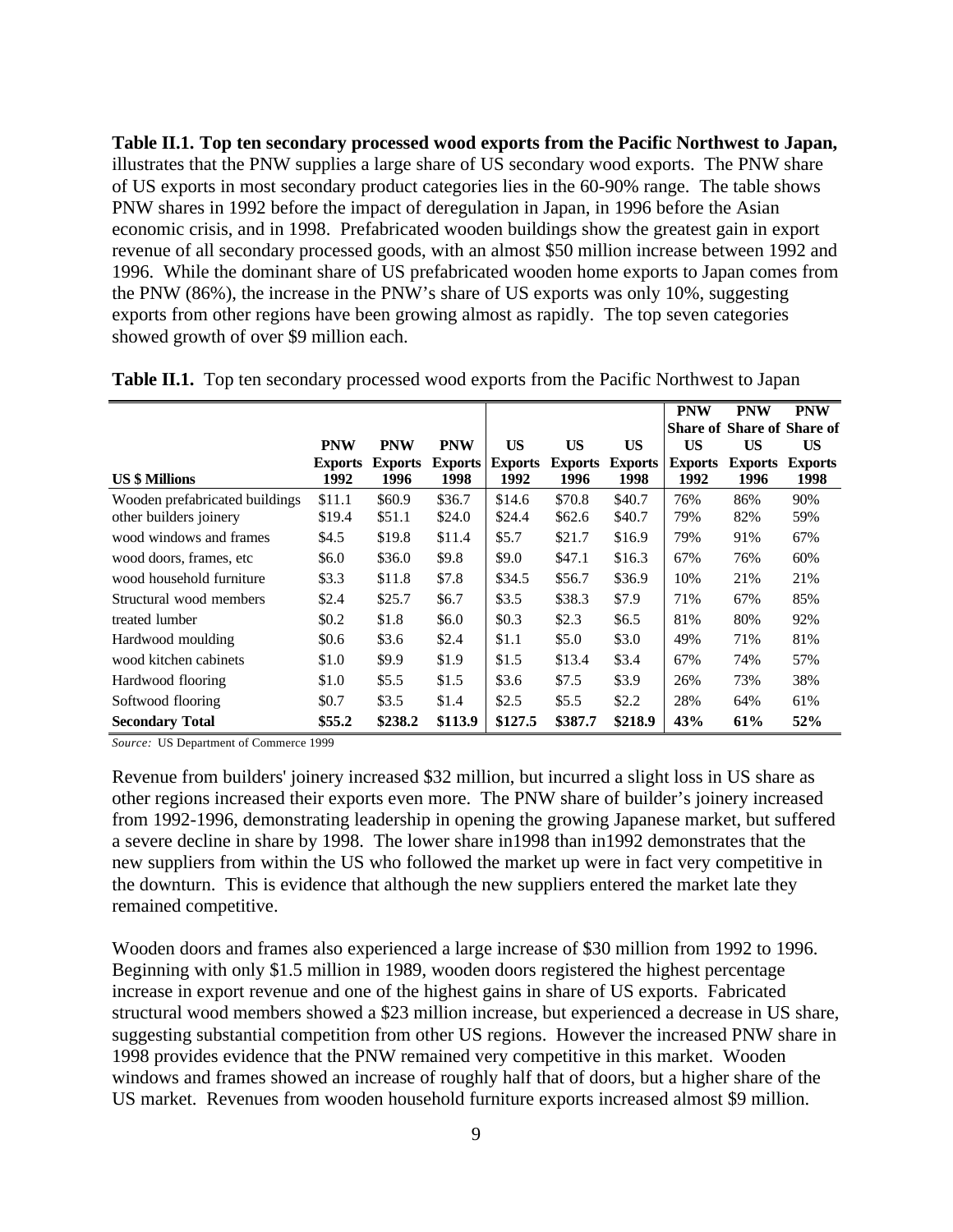PNW producers also increased their share of US exports of wooden furniture, yet the PNW share still maintains only one-fifth of the US exported wooden furniture market. Revenue from wooden kitchen cabinets increased \$9 million, and PNW share of the US market increased 7%, with most of the growth occurring during 1995-1996. Hardwood flooring and moulding ranked in the top ten of exports, even though revenue earned from these two product categories was significantly less than the other export categories. One can speculate that these include more pass-through exports from the Eastern US, given the rather small volume of hardwoods produced in the PNW. Two fairly large product categories did not make the top ten list in exports to Japan: softwood moulding and wood or wood frame seats. Japan has not become a large importer of softwood moulding; the majority of softwood moulding produced in the PNW is exported to Canada.

PNW revenue losses from secondary processed product exports to Asian markets as a consequence of the economic crisis are shared broadly across the product categories with a \$124 million, or 52% loss in exports to Japan from 1996 to 1998. Revenue losses for prefabricated buildings, wooden windows, and wooden household furniture were less than the secondary product sector total. Revenue losses for builders' joinery were about average, but losses for doors, structural members, kitchen cabinets, and hardwood flooring ranged from 70% to 80%, substantially greater than the sector average. Survey findings suggest that products that required exporters to integrate more closely with the Japanese distribution system, such as a sales office in Japan, or exporters who established joint ventures for distribution, fare better during the downturn than those that did not. Windows, which require more service support than other products declined less than the average of all products.

## *Export trends for each product category follow in the order of their export growth:*

**Figure II.4. PNW prefabricated wooden building exports** to Japan, shows almost no increase until 1994, after which, they surged. Between 1993 and 1996, prefabricated building exports increased \$54 million, or more than 300%. PNW producers supply the dominant share of US exports, and the PNW share seems to be reasonably comparable to other regions.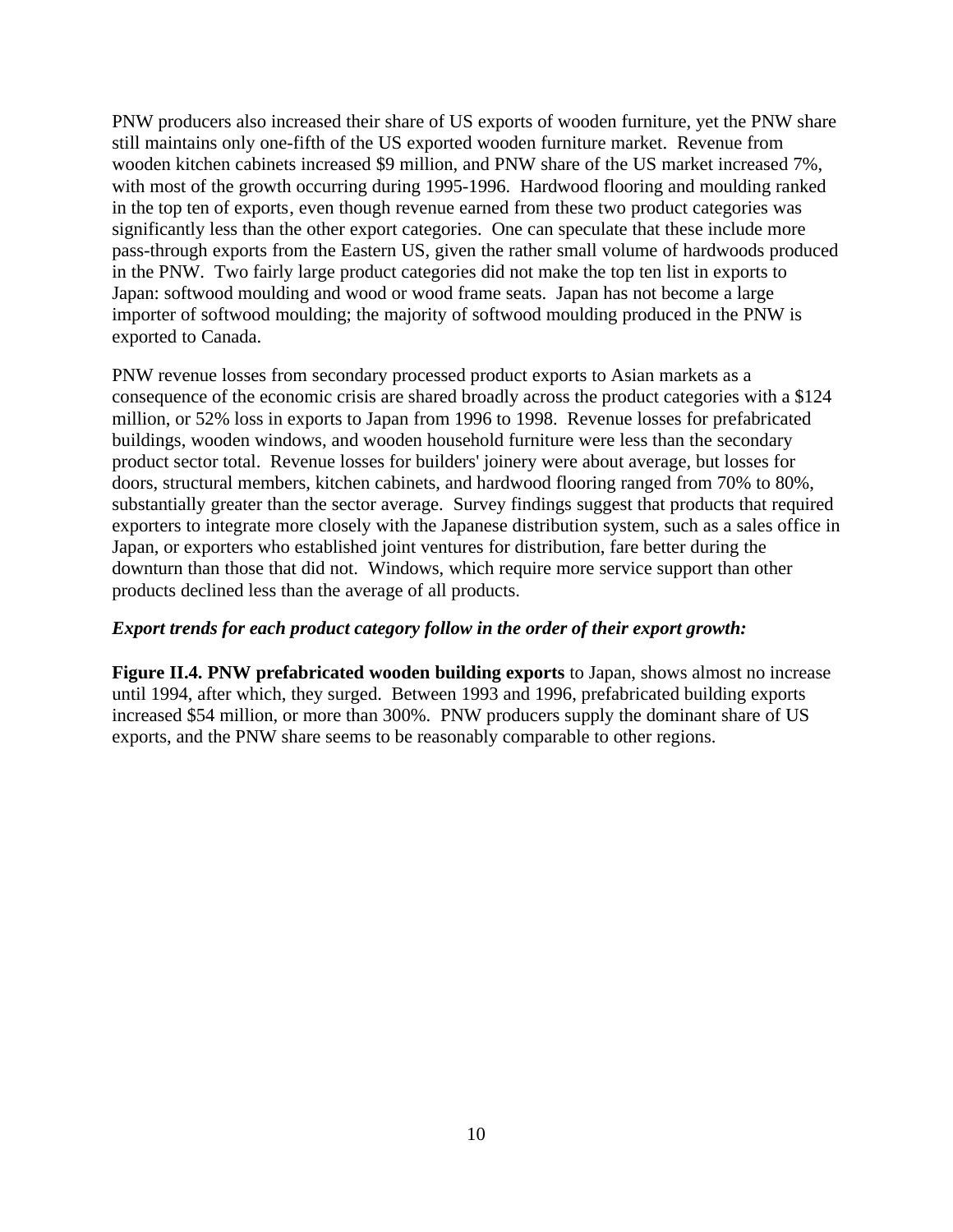

**Figure II.4.** Prefabricated wooden building exports from the Pacific Northwest to Japan, 1989-1998 (US Department of Commerce 1999).

No single product more clearly typifies the opportunity for increased exports than prefabricated buildings, which offer an opportunity to lower housing costs in Japan as construction barriers are eased. Prefabricated building exports also enhance the opportunity for exporting cabinets and other interior fixtures.

The decline in prefabricated building exports after the Asian economic crisis was somewhat delayed compared to other sectors. Prefabricated building exports continued to increase through 1997, but declined 45% from the high, reached in 1997. Prefabricated building export revenues, however, remain three times the level of revenues in the early 1990s.

**Figure II.5. PNW builders' joinery exports** to Japan, shows some decline as the Japanese economy weakened, but they experienced a \$34 million, or 200% increase from 1993 to 1996. While the PNW supplied the dominant share of US exports to Japan, other US regions gained substantial share on the PNW in 1996. Builders' joinery exports were immediately impacted with the onset of the Asian economic crisis, and by 1998, incurred a 53% decline from 1996 sales.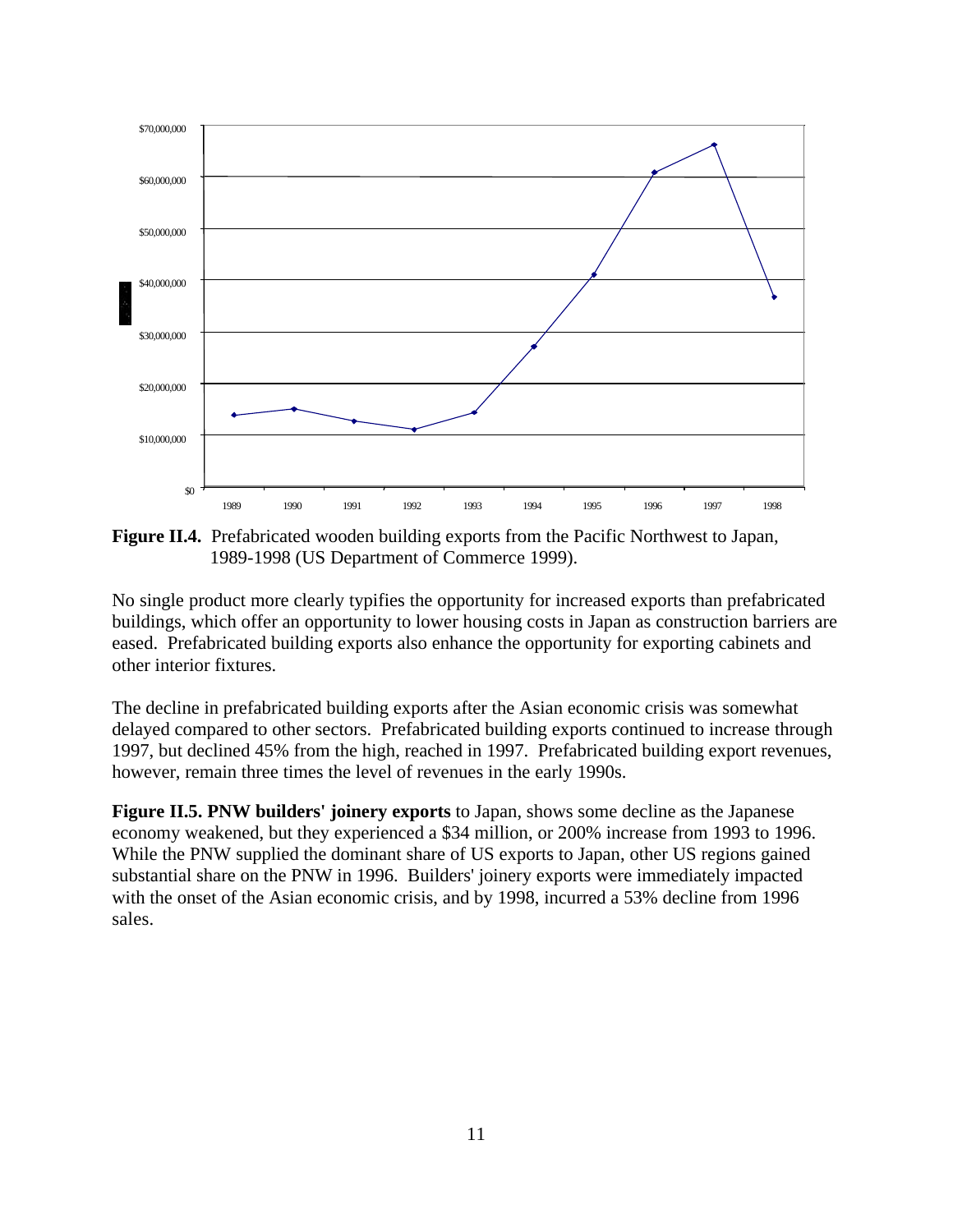

**Figure II.5.** Builders' joinery exports from the Pacific Northwest to Japan, 1989-1998 (US Department of Commerce 1999).

**Figure II.6. PNW wood door and frame exports** to Japan, shows some decline as the Japanese economy weakened in the early 1990s, yet the sector demonstrated a \$30 million or 400% increase from 1993 to 1996. The PNW supplied the dominant share of US exports to Japan since 1989, and the share appears to be fairly stable over the last 7 years. Wooden door and frame exports declined more than most products since the Asian crisis with a 73% decline from the 1996 peak. Even so, revenues are well above 1992-1993 levels.



**Figure II.6.** Wooden door and frame exports from the Pacific Northwest to Japan, 1989-1998 (US Department of Commerce 1999).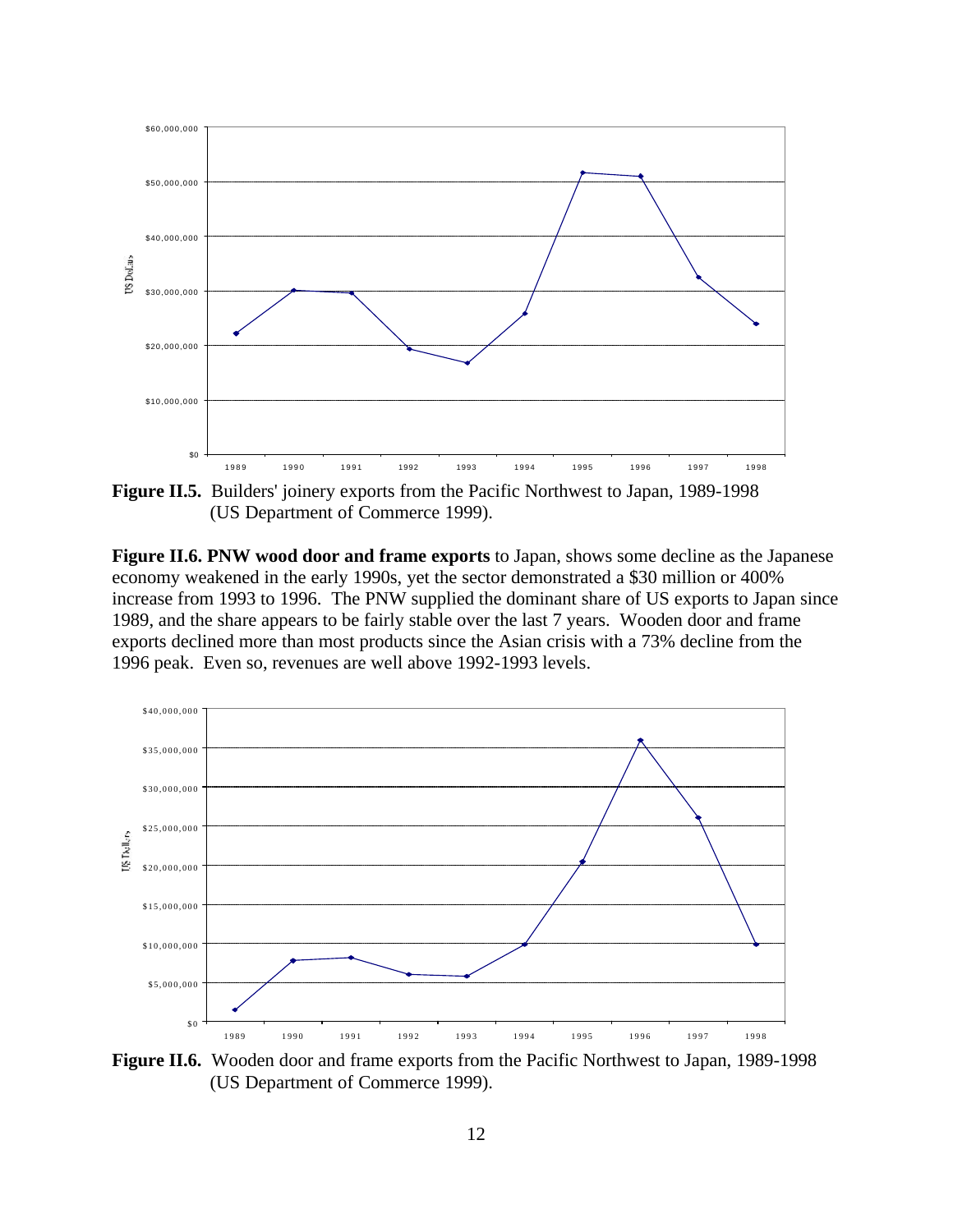**Figure II.7. PNW fabricated structural wood member exports** to Japan, shows significant increases starting a year sooner than many other categories. Use of laminated beam lumber in Japan has been increasing steadily since 1993, and US exports increased over 500% in just four years. The \$22 million increase in PNW exports from 1992 to 1996 has helped the region maintain a fairly stable share of US exports during high growth years even though the PNW share of US exports was close to 100% in 1992. While not the largest market in terms of revenue growth, it had been one of the hottest product sectors with one of the highest growth rates. However, exports have declined 74% since the Asian economic crisis, one of the larger declines among all secondary product. Japan expanded domestic capacity in this sector just prior to the recession, contributing to the sharp decline in imports.



**Figure II.7.** Fabricated structural wood member exports from the Pacific Northwest to Japan, 1989-1998 (US Department of Commerce 1999).

**Figure II.8. PNW wood window and frame export** to Japan, shows that they were not one of the largest growth markets, yet revenues still increased almost \$15 million or 288% from 1993 to 1996. Wooden windows require more intensive service than most other products, resulting in closer relationships with buyers. This may have worked to the sector's benefit during the economic downturn, as window exports declined 43%, one of the smaller declines among secondary product.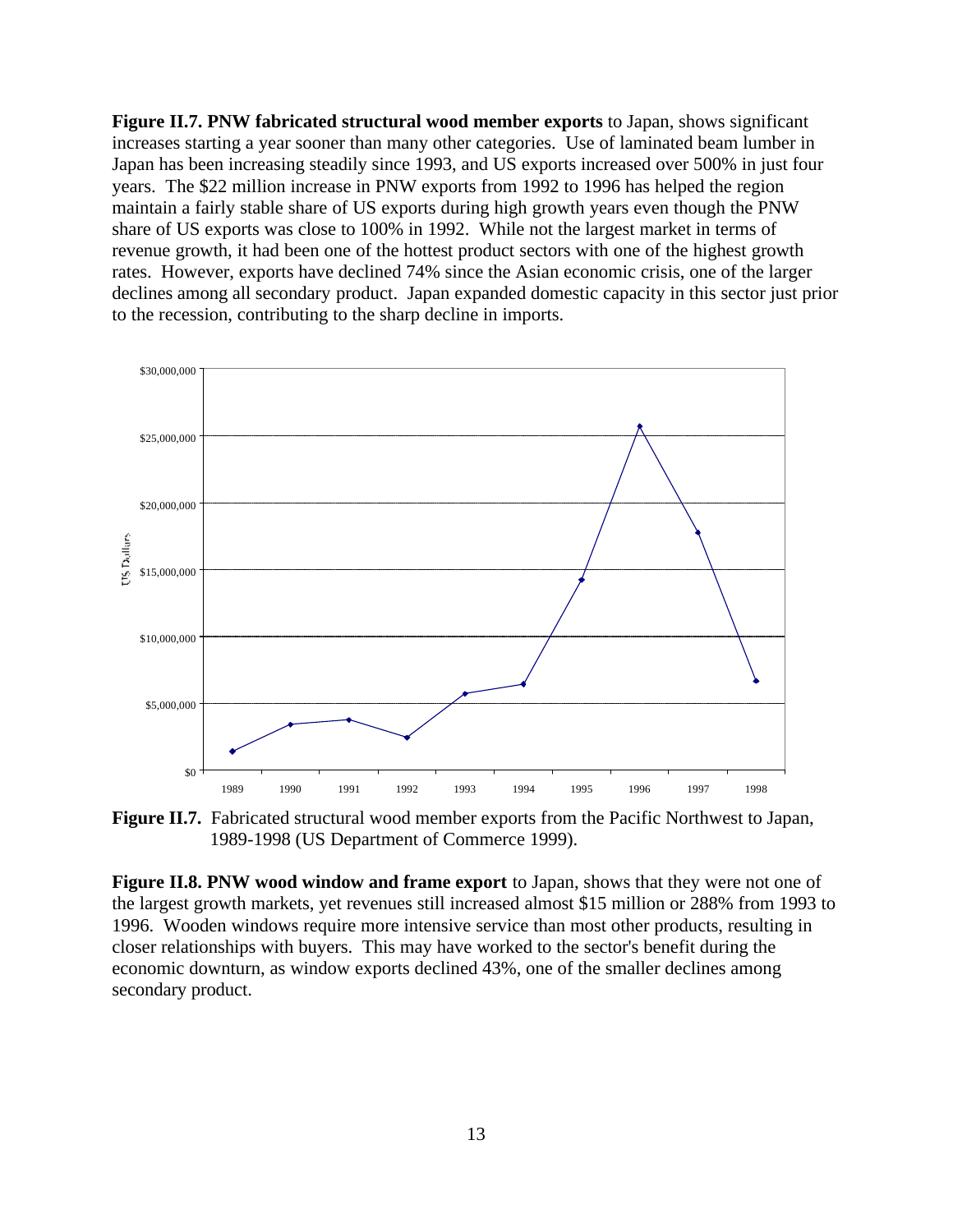

**Figure II.8.** Wood window and frame exports from the Pacific Northwest to Japan, 1989-1998 (US Department of Commerce 1999).

**Figure II.9. PNW wood household furniture exports,** shows moderate growth over the last three years, yet not nearly as much as most other secondary processed product categories. PNW exports to Japan increased from \$4 to \$12 million between 1993 and 1996, comprising a much greater portion of the \$57 million in US wooden furniture exports to Japan. It appears furniture exports have received some benefit from deregulation of the Japanese housing market. For example, some prefabricated wooden homes come equipped with furniture and internal fixtures. Since PNW furniture manufacturers had previously sold furniture mainly to markets in the western US markets, the increase in exports shows promise for more market penetration. The 44% decline in wooden furniture exports during the Asian crisis, which was one of the smallest declines among all secondary wood product exports, may also be considered testimony to the potential for furniture exports to Japan.

**Figure II.10. Hardwood flooring exports,** shows growth, although revenues from hardwood flooring provide a fairly small contribution to total revenue. Hardwood flooring exports increased from only \$1.5 million in 1993 to \$5.5 million in 1996. Much of the hardwood flooring was produced in other regions of the US and passed through PNW ports en route to Asia. The Asian downturn eliminated all the growth in the hardwood flooring category, and resulted in a 73% decline from the peak, reached in 1996. In contrast, many other product categories remained about 100% above 1990-1992 levels.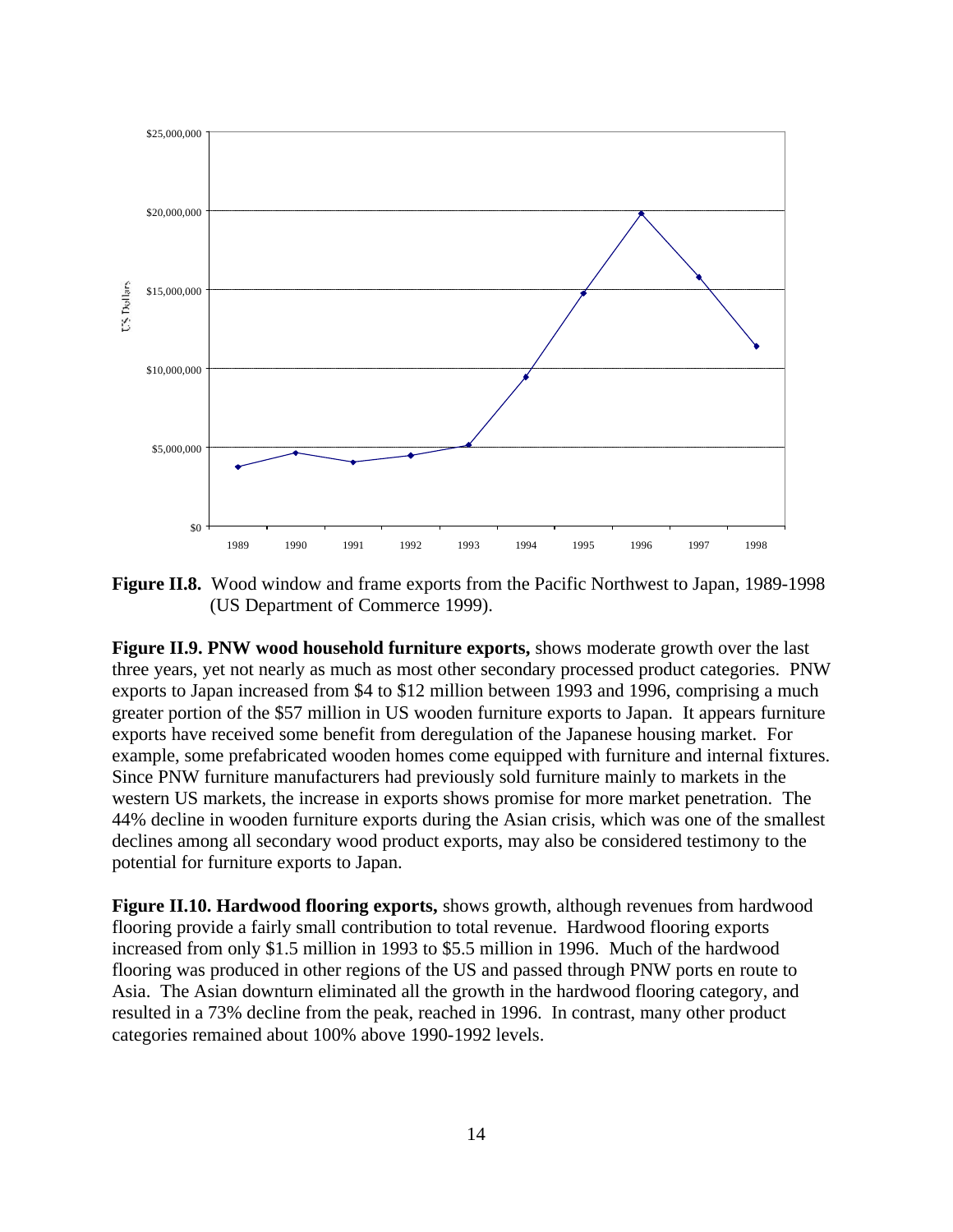

**Figure II.9.** Wooden household furniture exports from the Pacific Northwest to Japan, 1989-1998 (US Department of Commerce 1999).



**Figure II.10.** Hardwood flooring exports from the Pacific Northwest to Japan, 1989-1998 (US Department of Commerce 1999).

**Figure II.11: Hardwood moulding exports** were volatile even before the Asian crisis. Large export volumes of hardwood moulding were shipped in 1990 and 1991, but record low volumes were shipped in 1992 and 1993. Exports appeared to increase from 1993-1996, yet after the Asian downturn they were not significantly above 1990 levels.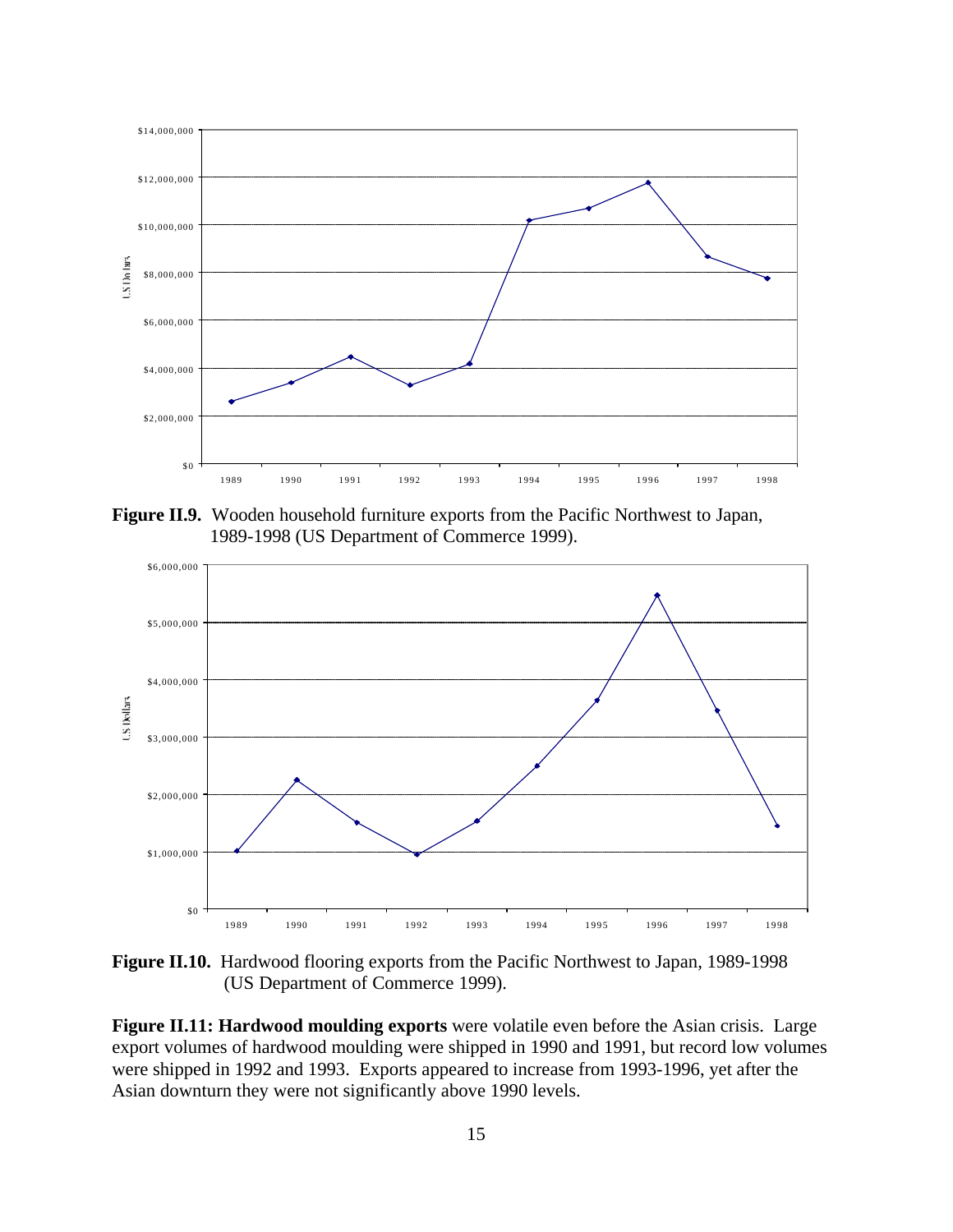

**Figure II.11.** Hardwood moulding exports from the Pacific Northwest to Japan, 1989-1998 (US Department of Commerce 1999).

**Figure II.12. Wood kitchen cabinet exports** from the PNW to Japan, shows an increase in revenue somewhat later than other categories. Most of the revenue gains occurring during 1996. While there were some revenue gains in 1994 and 1995 compared to 1993, exports increased from \$1.7 to \$9.9 million between 1995 and 1996, a 480% increase in one year. In 1996, the PNW share of the US market increased some with this large increase as well. Kitchen cabinet exports, however, were also impacted by the Asian economic crisis. Export revenue declined 81% from 1996 to 1998.

**Figure II.13. PNW softwood moulding exports** to Japan, shows revenues increased in 1994 and 1995 but declined in 1996. Since then, the market has remained small, totaling only \$1.3 million in 1998. Canada is now the leading consumer of PNW produced moulding, yet is also the leading competitor. The moulding market is expected to become more competitive in years to come. As Canada continues to increase its secondary manufacturing capacity, Canadian manufacturers will undoubtedly become a source of tougher overseas market competition for US moulding. At the same time, substantial growth in radiata pine production in Chile and New Zealand will also present competition for softwood moulding since pine is generally the preferred material for moulding. Applications that compete with radiata pine will face the toughest competition in the next few years. Some of this competition may have already begun as exports fell to only \$1.3 million in 1998, which is equivalent to zero growth since 1992, and a decline from 1991.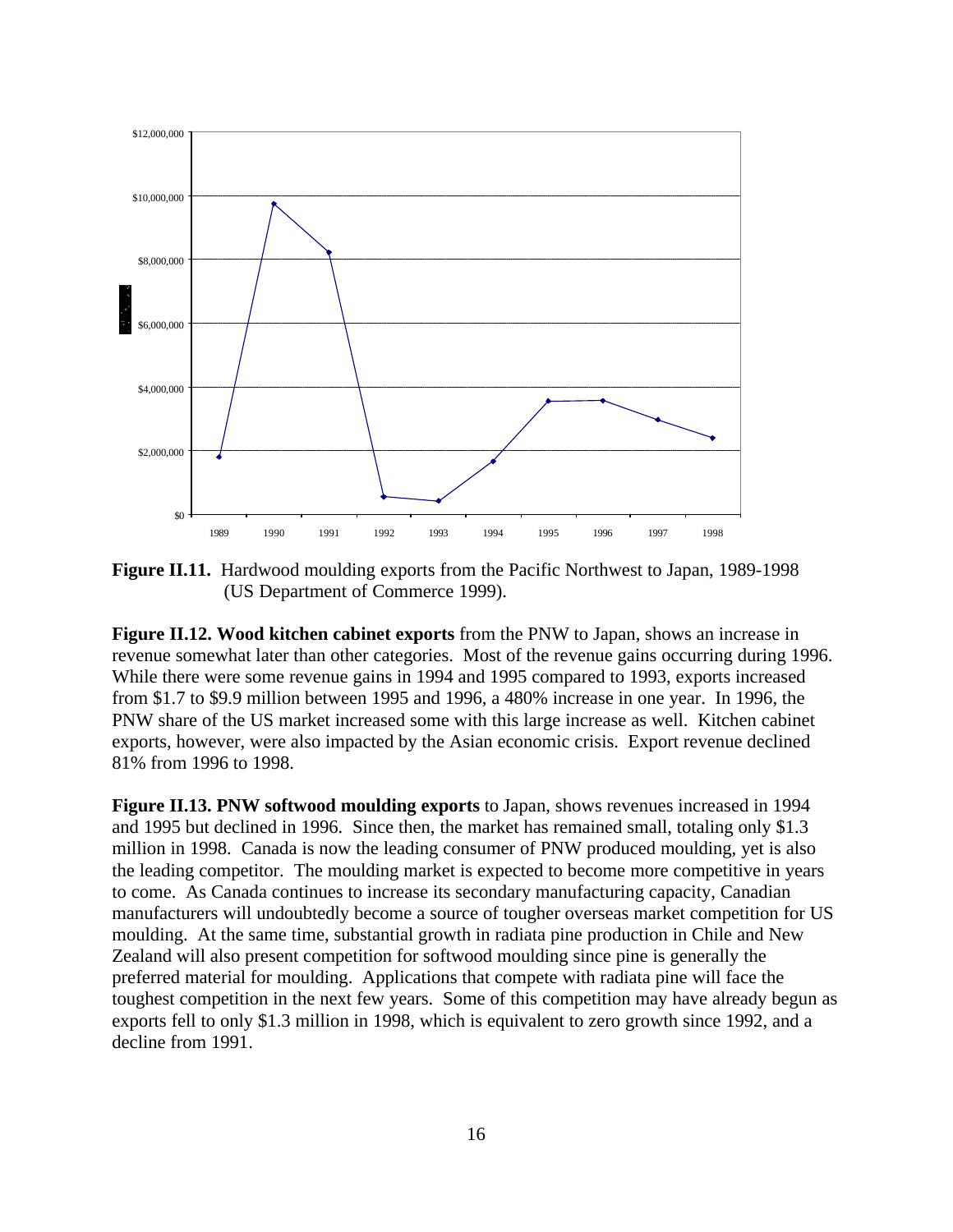

**Figure II.12.** Wooden kitchen cabinet exports from the Pacific Northwest to Japan, 1989-1998 (US Department of Commerce 1999).



**Figure II.13.** Softwood moulding exports from the Pacific Northwest to Japan, 1989-1998 (US Department of Commerce 1999).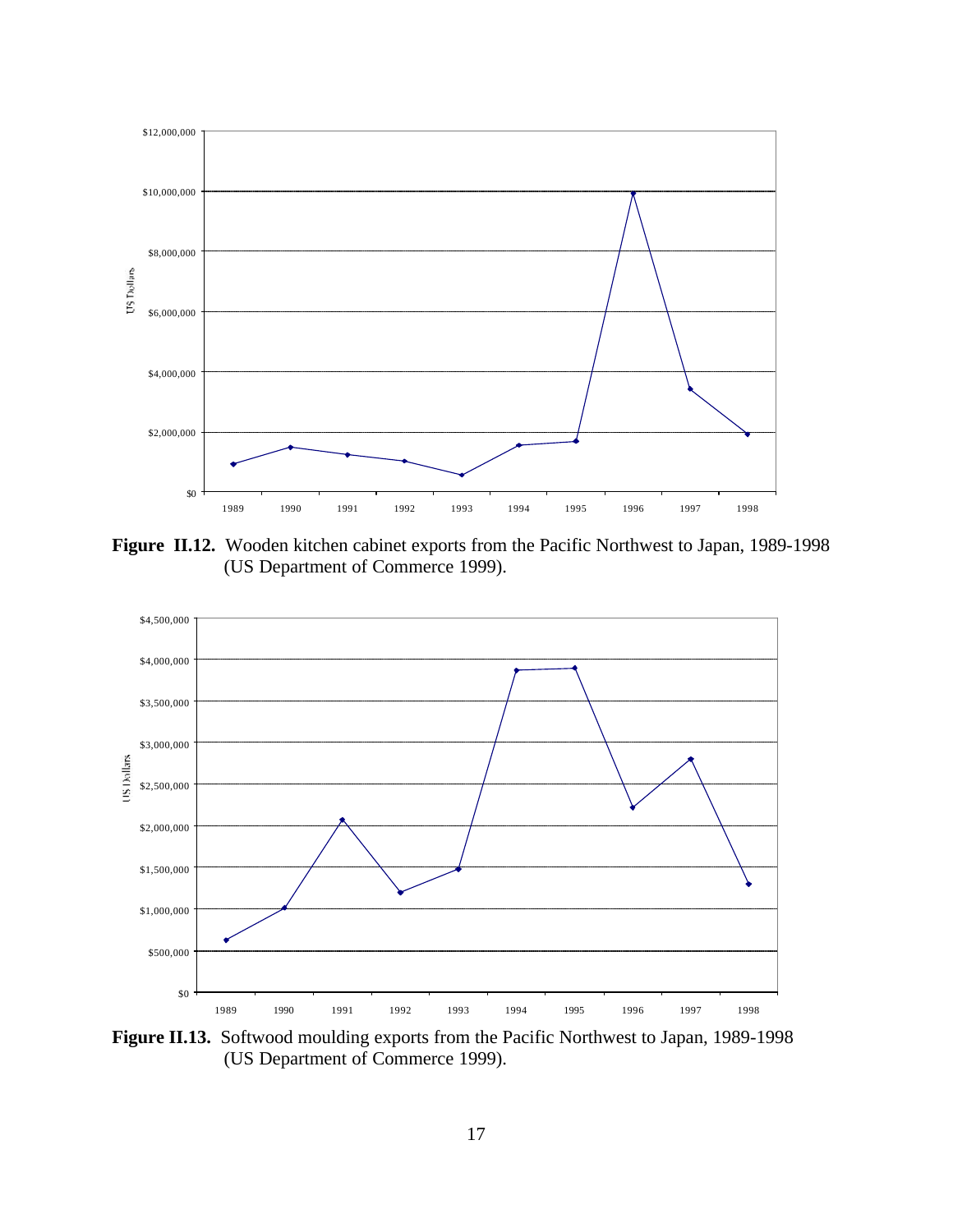## **II.C. Secondary Manufactured Exports to Canada and Korea, the second and third country destinations.**

**Figure II.14. PNW secondary processed product exports to Canada,** shows revenues increased substantially from 1990 to 1993, yet growth across sectors is inconsistent. Overall, export revenue in 1998 was 20% lower than 1993. The leading sectors contributing to export growth and thus, the most substantially impacted by the subsequent decline, were softwood mouldings, wood or wood frame seats, and wooden furniture. Given the relative noncompetitiveness of Canadian secondary product producers who were shielded by protective tariffs prior to the North American Free Trade Agreement (NAFTA), US exporters appear to have increased exports to Canada under NAFTA. However, Canadian producers, with support from the Canadian government, have made a major effort over the last five years to improve their competitiveness in secondary manufacturing. As evident by the changing trends, Canadian producers have made significant gains in improving their competitiveness in the international market. Open trade with Canada is unlikely to offer long-term opportunities for US exporters, with the exception of small niche markets and specific locations where the economy of scale for Canadian producers is too small to become competitive with potentially larger producers in the US. Instead, more two-way trade across the boarder is likely. However, Canada is making substantial gains in secondary manufacturing capacity, thus reducing the opportunity for US manufacturers to export mouldings to Canada.



**Figure II.14.** Leading secondary manufactured exports from the Pacific Northwest to Canada (US Department of Commerce 1999).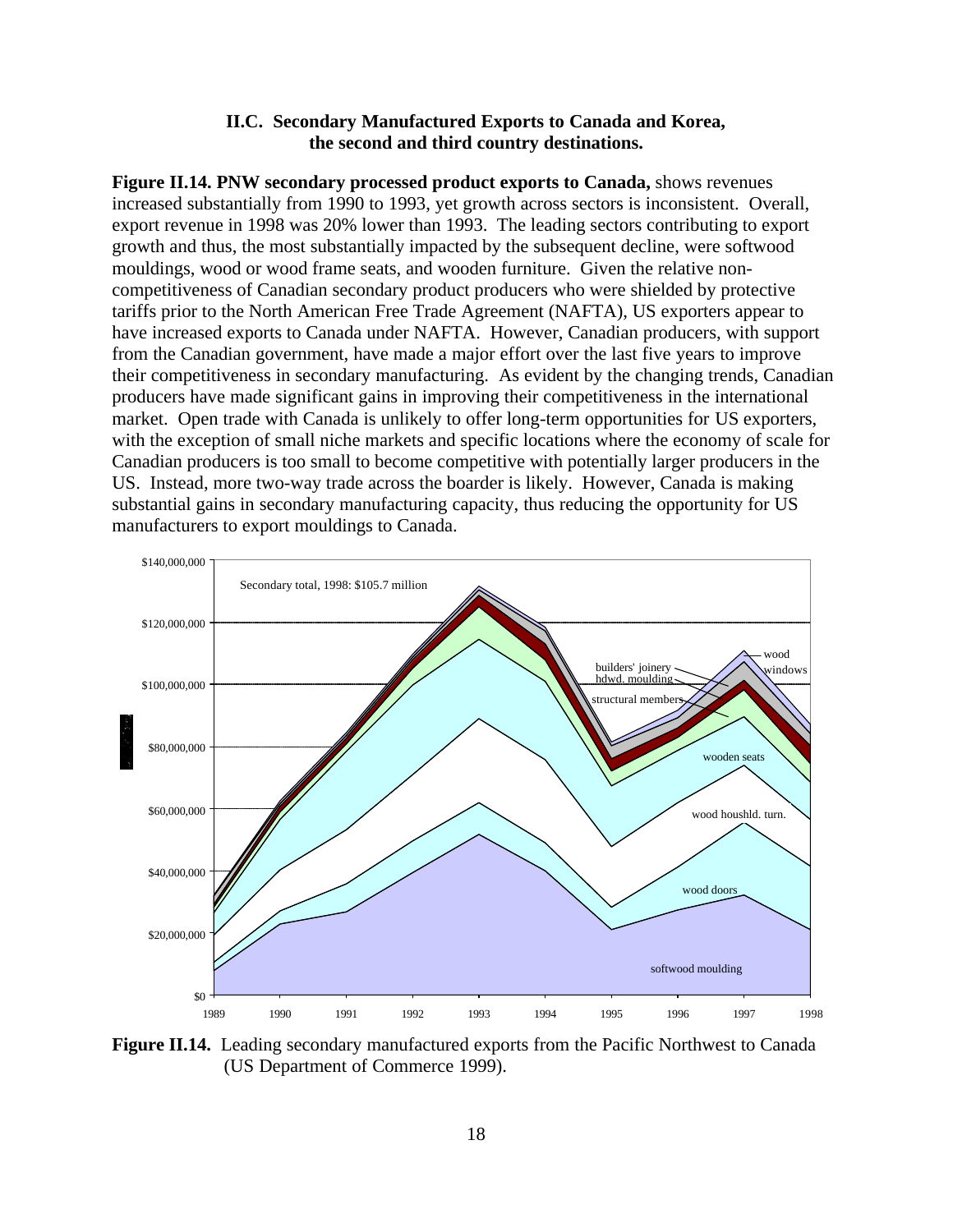**Figure II.15. PNW secondary processed product exports to Korea,** shows substantial growth until 1996. The Korean market for imported secondary wood products from the U.S. was less than \$2 million in 1990 and reached almost \$14 million by 1996, a 600% increase but still a miniscule share of their domestic market. Prefabricated wooden buildings, joinery, and wooden doors all showed strong growth. While Korean markets have not been subject to the same degree of protectionism as Japanese markets, few dwellings are wooden. It will be an uphill effort to gain acceptance in Korea's building codes for wooden housing and to promote 2x4-style wood homes among builders and consumers. Recent growth of secondary manufactured exports suggests there is such a potential even though the base is small (Braden 1999). The Asian crisis hit Korea hard and imports declined substantially by 1998. Secondary manufactured exports from the US in 1998 were down 60% from the 1996 peak. The sharp recession reduced demand for imported products. The rapid recovery that Korea experienced in 1999 should translate to a recovery in these markets.



**Figure II.15.** Leading secondary manufactured exports from the Pacific Northwest to Korea, (US Department of Commerce 1999).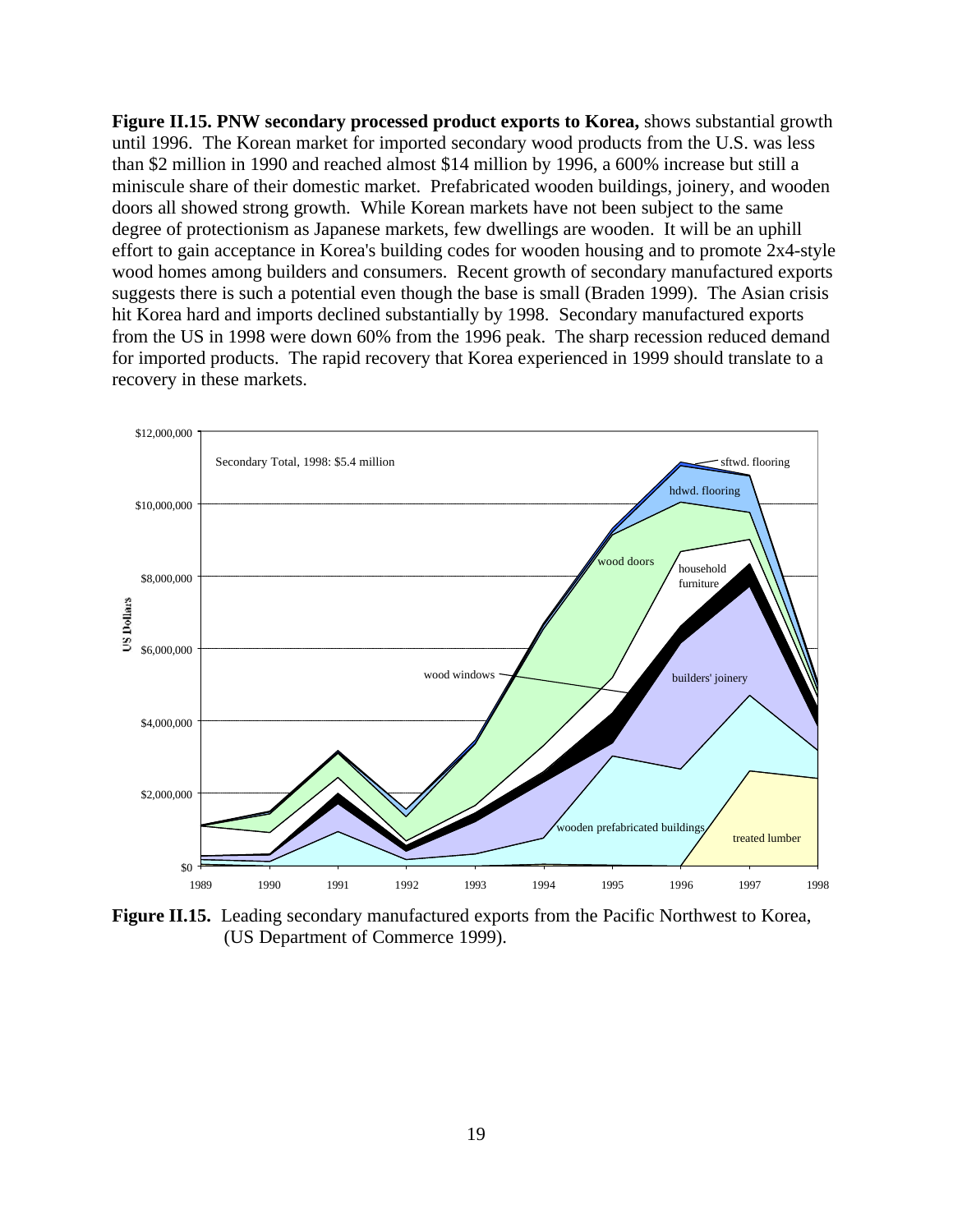#### **II.D. Secondary Manufactured Export Market Shares**

**Table II.2. Top ten PNW secondary processed wood product exports** to all markets, including PNW market share, shows an almost consistent picture of the PNW leading the US in export growth in secondary wood products until 1998. While it was appropriate to look at the changes in exports to Japan first, since that is where the dominant change has occurred, the table provides a snapshot of the top ten exports to all countries. Categories for which the PNW share of the US is highest (although substantially lower than for the exports only to Japan) generally show the higher share increases. As the Japanese market has opened, the PNW is most attractively situated both in distance and supplier/purchaser relationships to take advantage of new opportunities. Categories for which the PNW share is low, like wooden furniture, wood frame seats, and the miscellaneous product category show no significant share gain for the PNW.

PNW growth in exports between 1992-1996 for the top ten categories was 354% to Japan, 183% to countries other than Japan, and 259% overall. The PNW share to all markets declined in 1998 largely because of the decline in demand in Asian markets. PNW vs. Canadian shares in the Japanese market provide a somewhat different picture of the changing competitiveness.

| <b>US \$ Millions</b>        | <b>PNW</b><br><b>Exports</b><br>1992 | <b>PNW</b><br><b>Exports</b><br>1996 | <b>PNW</b><br><b>Exports</b><br>1998 | US<br><b>Exports</b><br>1992 | <b>US</b><br><b>Exports</b><br>1996 | <b>US</b><br><b>Exports</b><br>1998 | <b>PNW</b><br>US<br><b>Exports</b><br>1992 | <b>PNW</b><br>US<br><b>Exports</b><br>1996 | <b>PNW</b><br> Share of Share of Share of<br><b>US</b><br><b>Exports</b><br>1998 |
|------------------------------|--------------------------------------|--------------------------------------|--------------------------------------|------------------------------|-------------------------------------|-------------------------------------|--------------------------------------------|--------------------------------------------|----------------------------------------------------------------------------------|
| <b>Secondary Products</b>    |                                      |                                      |                                      |                              |                                     |                                     |                                            |                                            |                                                                                  |
| Wooden prefab buildings      | \$21.8                               | \$65.7                               | \$38.4                               | \$59.8                       | \$93.0                              | \$53.2                              | 36%                                        | 71%                                        | 74%                                                                              |
| Structural members & joinery | \$35.7                               | \$79.8                               | \$49.3                               | \$84.0                       | \$225.3                             | \$213.0                             | 42%                                        | 35%                                        | 27%                                                                              |
| <b>Doors</b>                 | \$17.8                               | \$53.9                               | \$31.9                               | \$132.1                      | \$102.2                             | \$90.0                              | 13%                                        | 53%                                        | 46%                                                                              |
| Windows                      | \$6.1                                | \$25.5                               | \$15.4                               | \$33.5                       | \$45.1                              | \$47.0                              | 18%                                        | 57%                                        | 43%                                                                              |
| Home & office furniture      | \$32.6                               | \$43.4                               | \$31.5                               | \$538.5                      | \$615.2                             | \$671.4                             | 6%                                         | 7%                                         | 5%                                                                               |
| Kitchen cabinets             | \$4.0                                | \$3.4                                | \$2.1                                | \$26.6                       | \$32.1                              | \$20.4                              | 15%                                        | 11%                                        | 10%                                                                              |
| Hard & softwood moulding     | \$44.1                               | \$37.5                               | \$31.1                               | \$117.9                      | \$113.3                             | \$115.9                             | 37%                                        | 33%                                        | 33%                                                                              |
| <b>Secondary Total</b>       | \$4,247                              | \$4,859                              | \$2,872                              | \$17,759                     | \$22,028                            | \$20,235                            | 24%                                        | 22%                                        | 18%                                                                              |

**Table II.2.** Top ten PNW secondary processed wood product exports to all markets.

*Source:* US Department of Commerce 1999.

**Table II.3. shows the penetration of the PNW, US, and Canada in several building product sectors** for which common data is available. For prefabricated homes, builder's joinery, and structural members and doors, the data show that Canada was almost a non-participant in the Japanese market in 1992 with only \$8 million in exports compared to \$39 million for the PNW and \$52 million for the total US. In effect, the PNW led the US in opening the Japanese market. Shortly after 1992, Canada sent teams to the US to investigate how US producers succeeded in the secondary wood product market in Japan. The Canadian government also launched training programs in wood processing technology and increased product promotion in Asia. In 1998, Canadian share of the Japanese import market was nearly equal to the PNW. Canada had a 41% share of North American exports to Japan compared to 42% for the PNW. The PNW suffered a 23% share loss as Canada increased its share by 28%. While the US, and the PNW in particular, have faired quite well in secondary manufacturing exports, Canada has done even better.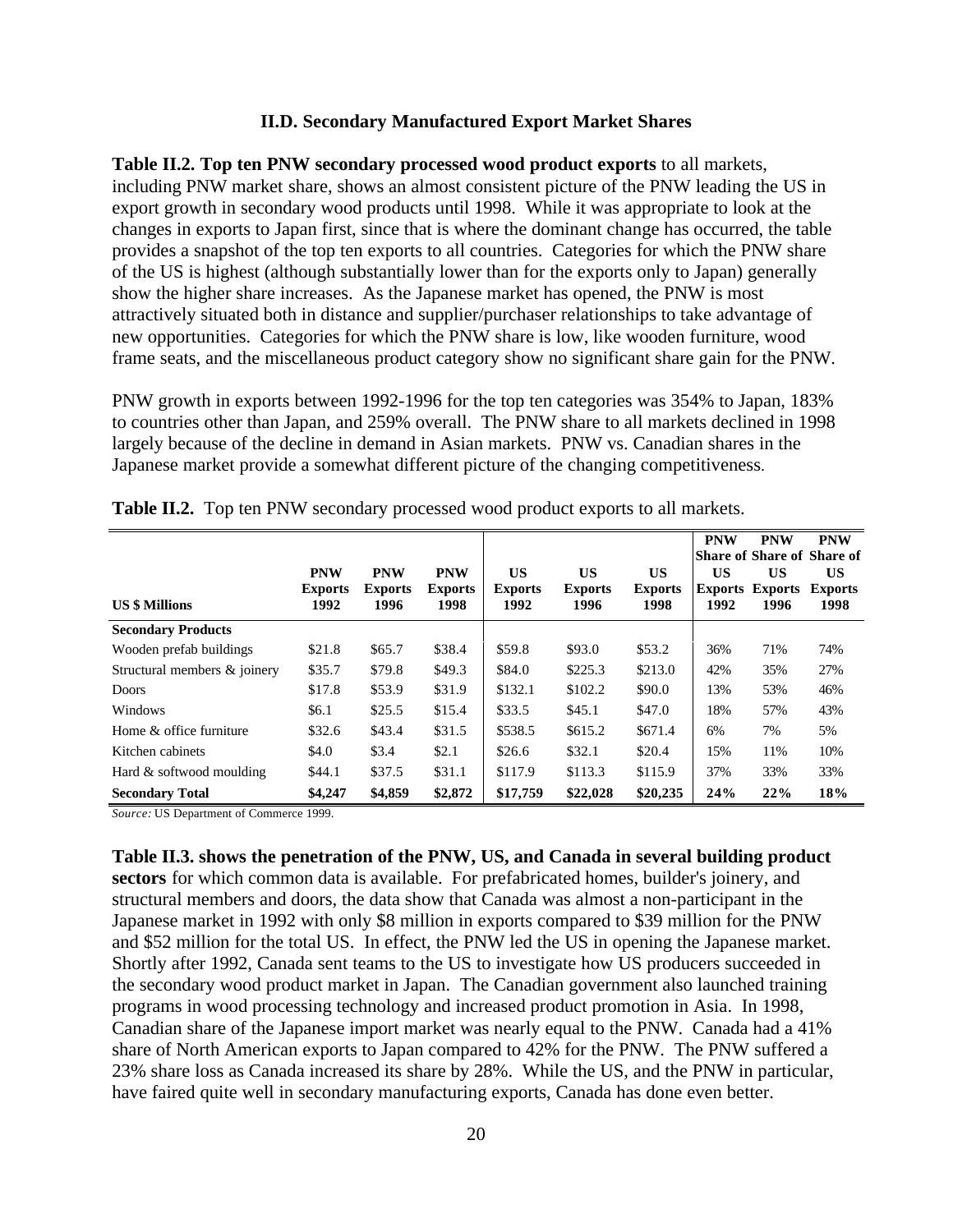|                           |      |       | <b>Percent Change</b> |
|---------------------------|------|-------|-----------------------|
| <b>\$ Millions</b>        | 1992 | 1998  | 1992-1998             |
| Canada Exports            | \$8  | \$76  | $141\% / yr$          |
| <b>PNW Exports</b>        | \$39 | \$76  | $17\%$ /yr            |
| <b>US Exports</b>         | \$52 | \$106 | $17\%$ /yr            |
|                           |      |       | <b>Share Shift</b>    |
| <b>Market Shares</b>      |      |       | 1992-1998             |
| Canada Share of Total     | 13%  | 41\%  | 28%                   |
| <b>PNW Share of Total</b> | 65%  | 42%   | $-23%$                |
| <b>US Share of Total</b>  | 87%  | 57%   | $-30%$                |

**Table II.3.** PNW and US share loss to Canada in Japan's secondary building product market.

*\*Secondary = prefabricated homes, builders' joinery, structural members, and doors. Source:* US Department of Commerce and Statistics Canada 1999.

Changes in competitiveness were likely a response to some combination of: (1) the declining Canadian currency; (2) Canadian government supported promotion and training efforts; (3) somewhat higher cost wood resources in the US, which has been exacerbated by the countervailing duty/quota agreement on Canadian lumber; and (4) the strong US housing market. It would be very difficult to determine the relative impact of these changes. The compound impact of all of these factors may have reached threshold levels where the impact becomes larger than the sum of the individual contributions. For the US to regain or at least avoid further losses in market share, something needs to be done to reduce these negative impacts or improve competitiveness in some other way.

The first and last factors noted above are macroeconomic in nature and outside of the forest sector's influence. The second factor, government supported promotional and training efforts, could be increased in the US to neutralize the Canadian impact. The third factor, the higher cost US wood, has resulted from both the harvest constraints to protect endangered species, and the two-tier lumber price structure created by the import quota on Canadian lumber. As Canadian lumber imports to the US approach the quota established to avoid paying a countervailing duty, Canadian domestic wood prices fall and US prices rise. While some US lumber mills receive price protection under this agreement, US processors of secondary manufactured goods see the cost of their purchased wood rise substantially relative to what Canadian manufactures pay, resulting in lost competitiveness to Canadian manufacturers.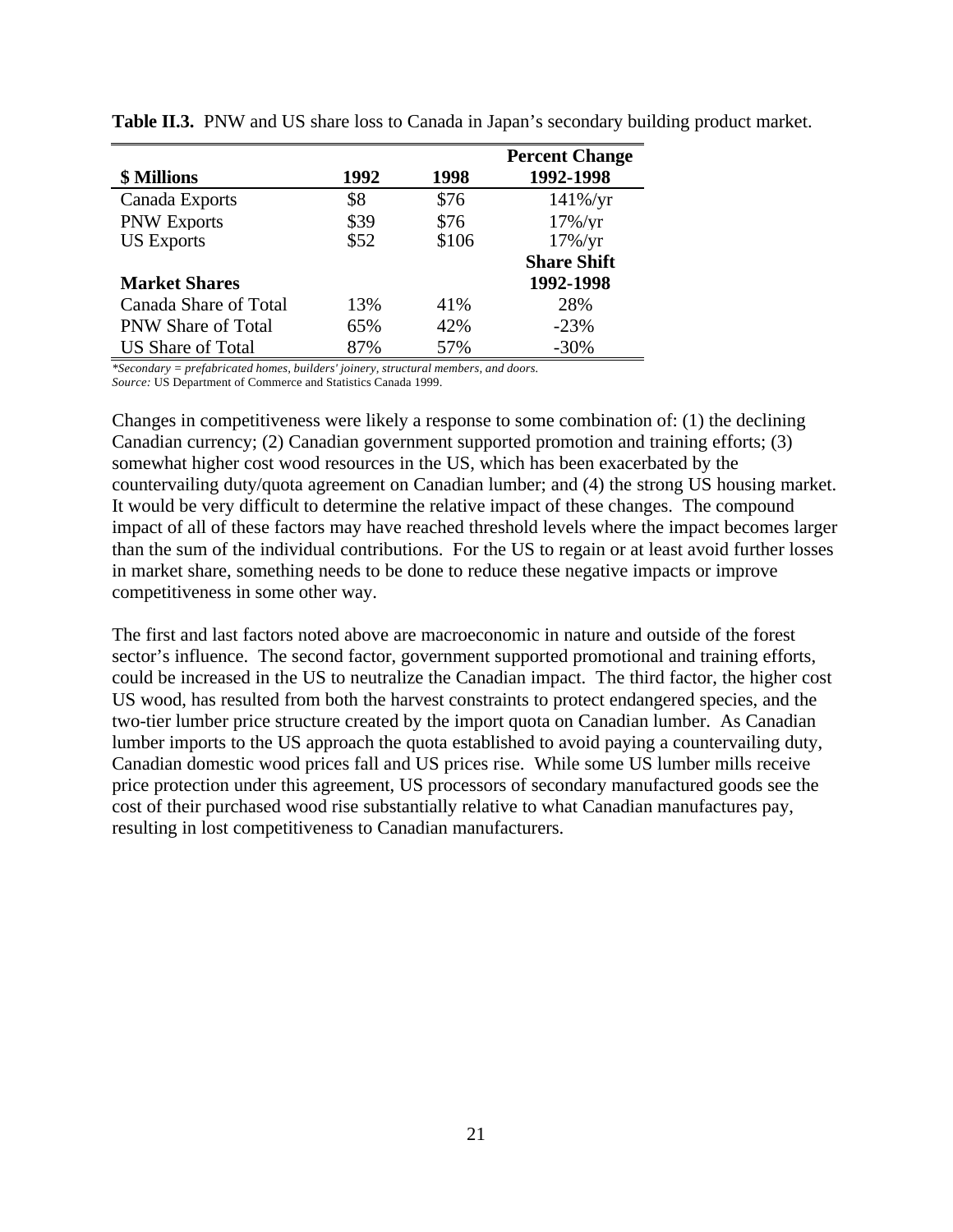#### **II.E. Secondary Manufactured Export Contributions to Business Income**

Firms who produce products for both urban markets in the PNW and for export reduce their risk of exposure to the volatility that could occur if they relied on just one market.

**Figure II.16. Secondary contributions to business income** (adjusted for inflation and stated in 1998 dollars), shows an upward trend for Washington State. When export revenue based on the Seattle Customs district is included, the trend is much higher than revenue from domestic sales alone. The growth trend for these combined exports is approximately 3% per year.



**Figure II.16.** Business income for secondary manufactured wood products in Washington State.

There are several additional comparisons that can be made to characterize the competitiveness of the sector. One is to compare the sector's business income growth with the growth in the local economy to see if there has been any change in the sector's share of total business income.

**Figure II.17. Secondary manufactured share of total business income for Washington State** shows the share of secondary manufactured business income to Washington State's total business income both with and without increased exports. We should expect to see the increase in export revenue elevate the trend after about 1993. But, also at this time, the raw material cost increased substantially, and this could have a negative impact. Looking at the sector's share before or after 1991, without export revenue appears to show a 15% decrease in share of the domestic market. This decrease could well be the impact of reduced availability of high grade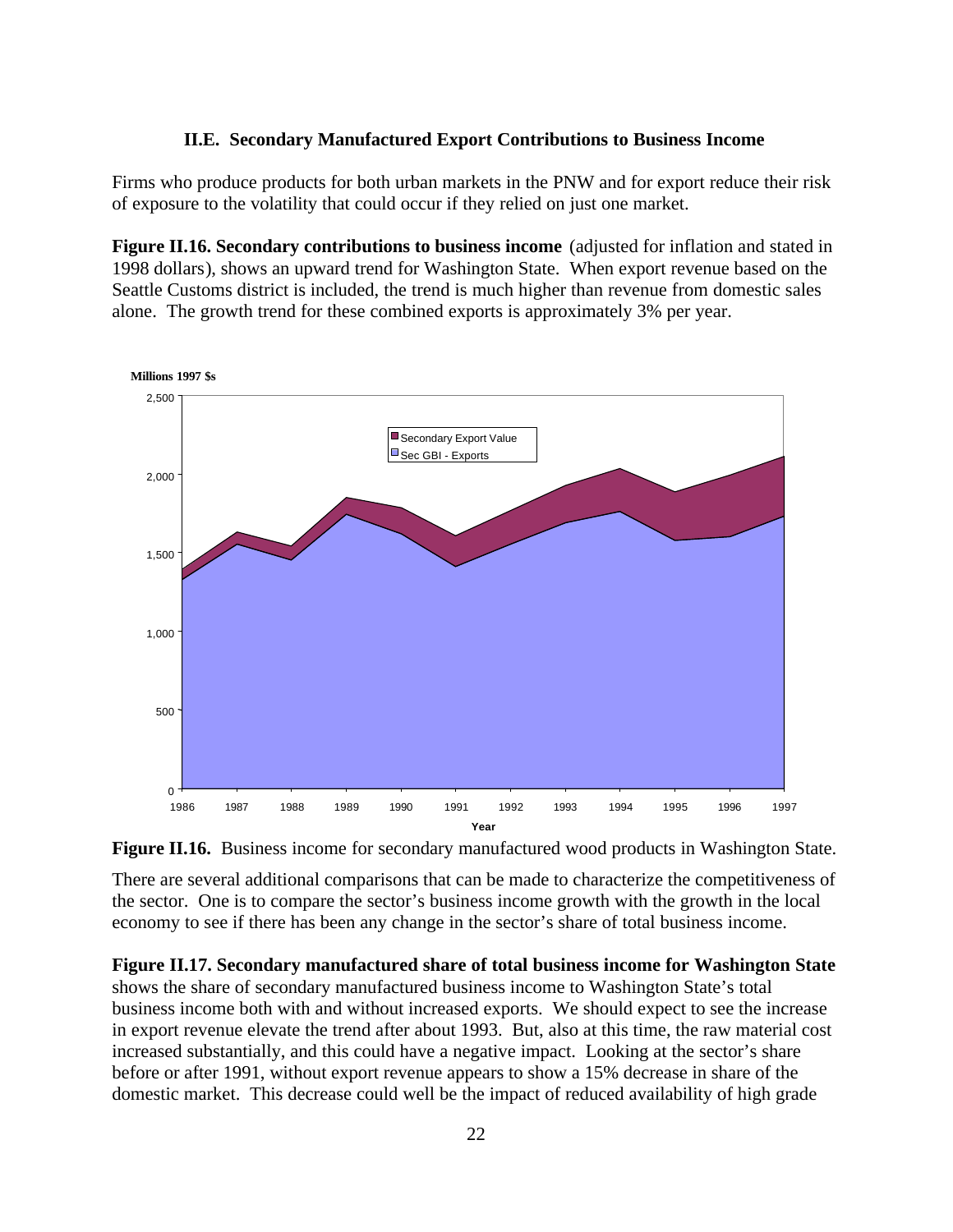USFS wood and higher wood costs<sup>1</sup>. That is, without deregulation in the Japanese market and increased exports, growth in secondary manufacturing for the U.S. market could have been as much as 15% higher if stable resource supplies had been stable.

**Table II.4.** Secondary GBI Excluding Exports/Total State Income

| <b>Pre 1991 Average</b> | Post 1991 Average | % Change |  |
|-------------------------|-------------------|----------|--|
| .44%                    | .23%              | $-14.5%$ |  |



**Figure II.17.** Secondary manufactured share of total business income for Washington State.

Another important aspect of competitiveness is whether the productivity of the sector is increasing. One measure of productivity is the business income produced per employee over time.

<sup>&</sup>lt;sup>1</sup> While the negative impact starts in 1991, which appears to be too soon for the impact of wood availability constraints, the year 1991 was also a business cycle low point in US domestic housing activity.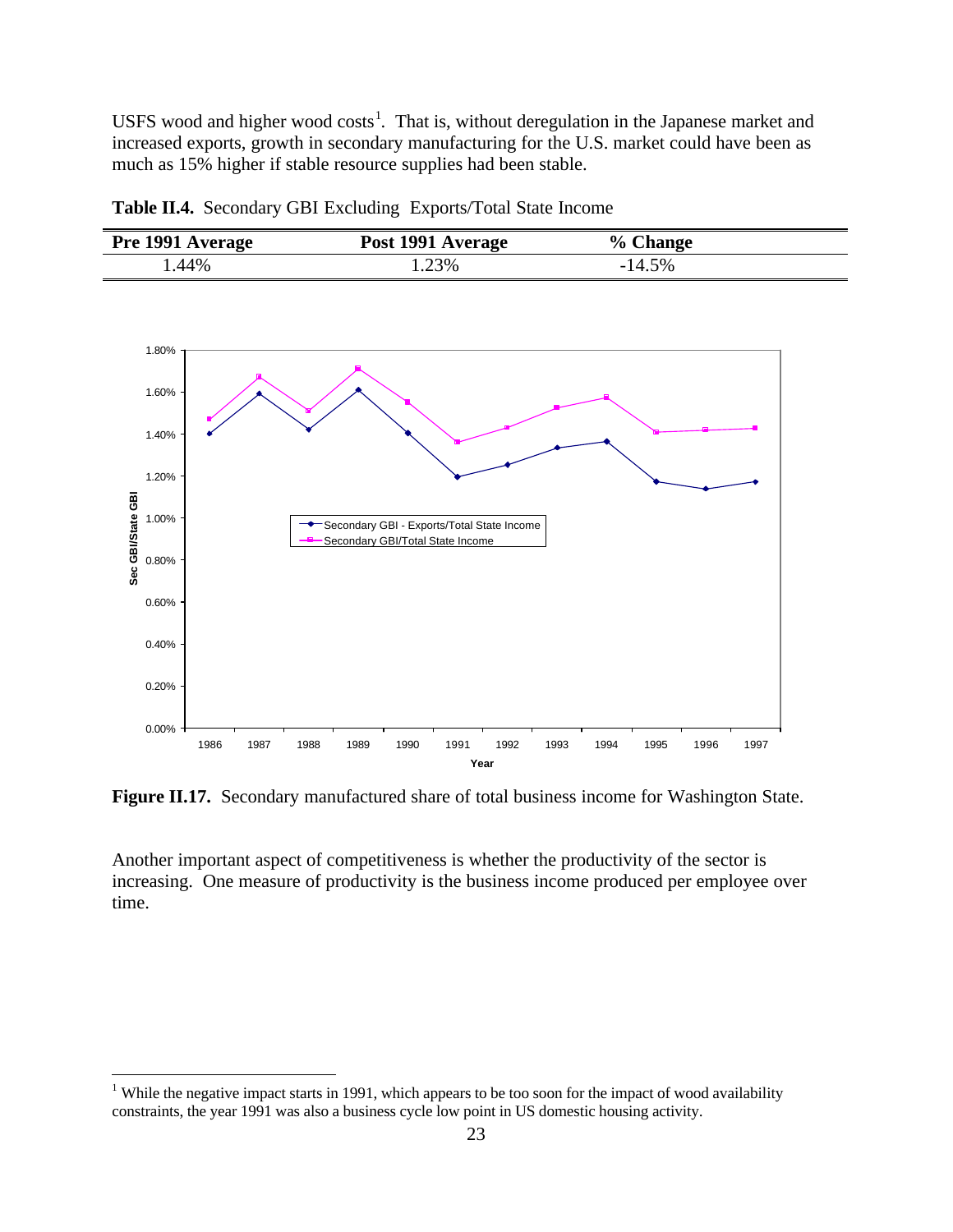**Figure II.18. illustrates remarkable improvement in business income per employee.** This 3% per year trend rate of improvement in real output per employee (plotted here as employment per unit of output, i.e. a labor cost) represents a very respectable increase in productivity, or decline in labor. Secondary wood product manufacturers generally have a lower capital intensity than other wood or paper processors, however they demonstrate a steady improvement in efficiency gains, probably reflecting increasing capital investments.



**Figure II.18.** Secondary Employment per Secondary Revenue.

Secondary manufacturing in wood products has suffered a temporary decline with the Asian crisis. Secondary producers have not been devastated by harvest reductions, yet they appear to have suffered some loss in competitiveness as raw materials have become increasingly scarce. The higher prices for wood in the US compared to Canada as a consequence of the countervailing duty and quota arrangement may also be contributing to a decline in competitiveness in the secondary manufacturing sector. The sector has steadily increased output per employee, which has slowed growth in the number of employees in secondary processing.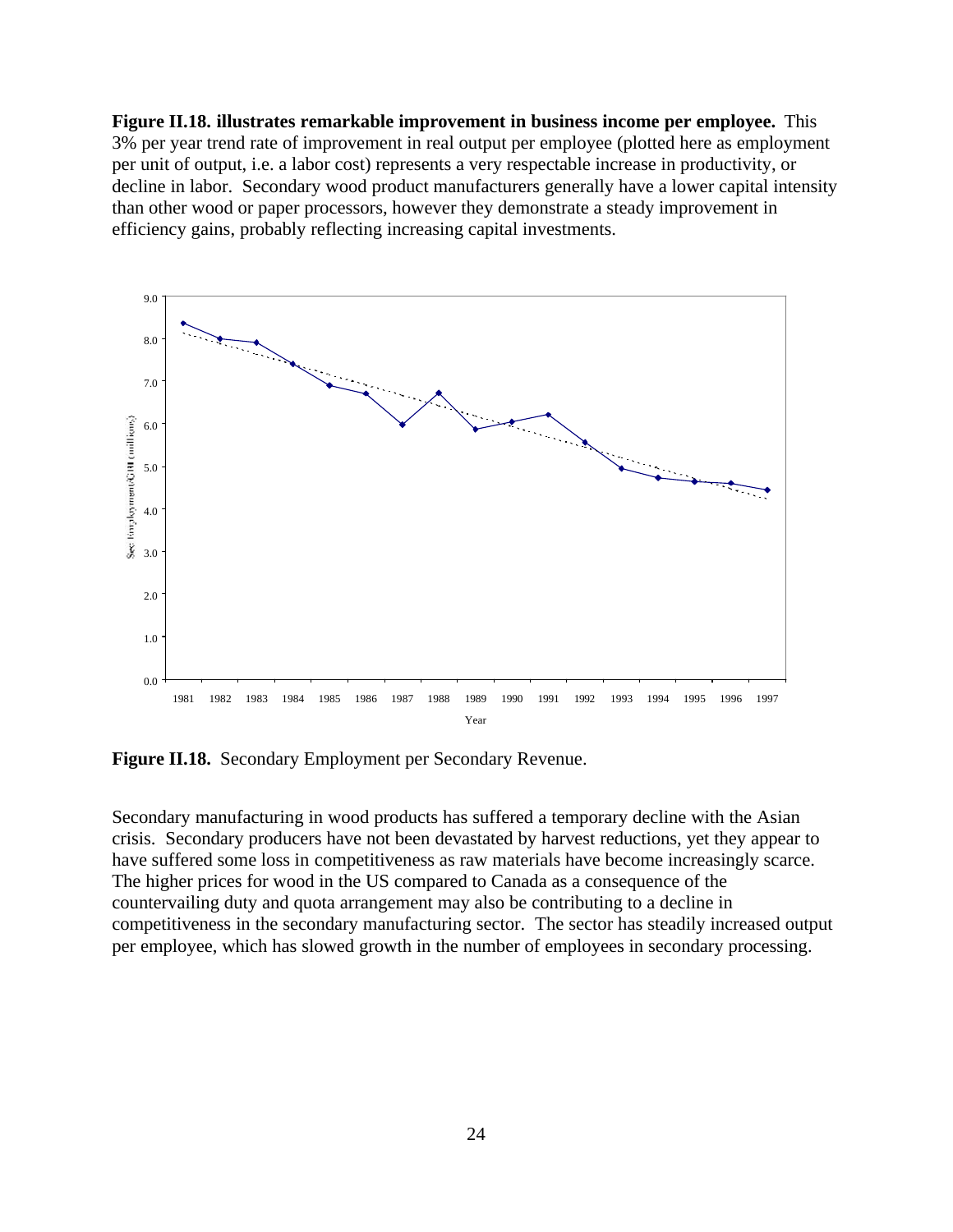#### **III. PRIMARY SOLID WOOD PRODUCTS AND EXPORTS**

#### **Primary Processing Supply Constraints**

While secondary processed exports underwent a major boom when the Japanese government began deregulating the Japanese housing market, primary product exports fell as new US environmental regulations were enacted. Harvest levels peaked in about 1989, and have been constrained since. Production levels and thus, exports, were first impacted by declining sales of federal timber to conserve northern spotted owl habitat, then by state forest practice regulations developed after the spotted owl and marbled murrelet were added to the endangered species list. More recently, passage of a habitat conservation plan on state lands and new requirements to protect salmon in riparian areas will reduce allowable harvest levels further.

**Figure III.1. Harvest levels in the five Western states** (Washington, Oregon, Northern California, Montana and Idaho) shows harvest volume has dropped from 23 billion board feet to 13 billion board feet, substantially more than during the worst prior business cycle. This should be viewed largely as a permanent policy shift, if not a barometer for an ever increasing set of environmental constraints on harvest. The PNW (Washington and Oregon) is the US's primary region for timber production and exports, accounting for 67% of the five-state harvest volume and 75% of the 10 billion board foot harvest decline. PNW harvest volume is just over half what it was in 1989, prior to spotted owl related regulations and other environmental conservation efforts were adopted.



**Figure III.1.** Harvest levels in the five western states (Washington, Oregon, Northern California, Montana and Idaho), 1985-1997 (Warren 1999)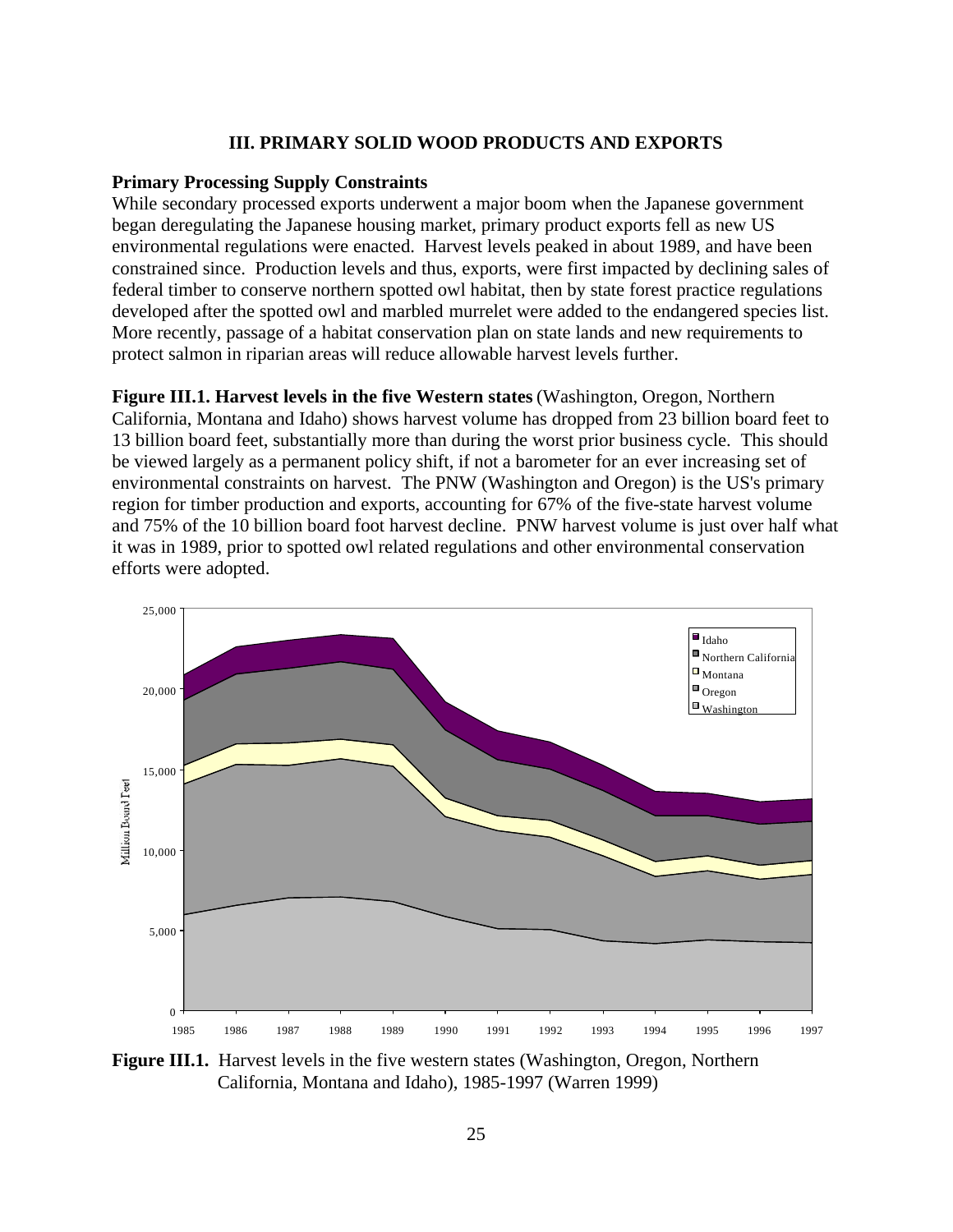Since the series of regulations were adopted, the price of standing timber has increased substantially in the short term, which has stimulated demand for wood from lower cost international suppliers, as well as non-wood substitutes. As the world slowly responds to such a large supply change, the region's timber prices should be expected to decline from recent peaks. Prices have declined over the last several years, despite strong US housing demand. The size of this supply adjustment is much larger than the volume of annual harvest losses, as the markets are attempting to replace the inventory needed to sustain market driven harvest levels. Using typical northwest forest productivity (growth per acre), the loss in inventory associated with a 10 billion board foot harvest decline is a 15 million acre loss of harvest from mostly mature timber, valued at \$150 billion or more. World markets are restructuring to replace the productive capacity of this inventory, and it will take many years for a complete adjustment.

**Figure III.2. PNW and Southern pine stumpage (standing timber) prices** (adjusted for inflation to 1998 dollars), shows rising prices from the supply changes in the 1990s, compared to a period of high demand in the 1970s - a time of sustained high household formations and US housing starts, and substantial increases in international demand for timber products.



**Figure III.2.** PNW versus US Southern pine stumpage prices, 1961-1997 (CINTRAFOR & Timber mart-South 1989-1998).

Since supply reductions have occurred largely in the Northwest, timber prices first increased in that region. While prices rose to comparable levels in the 1970s, when World War II baby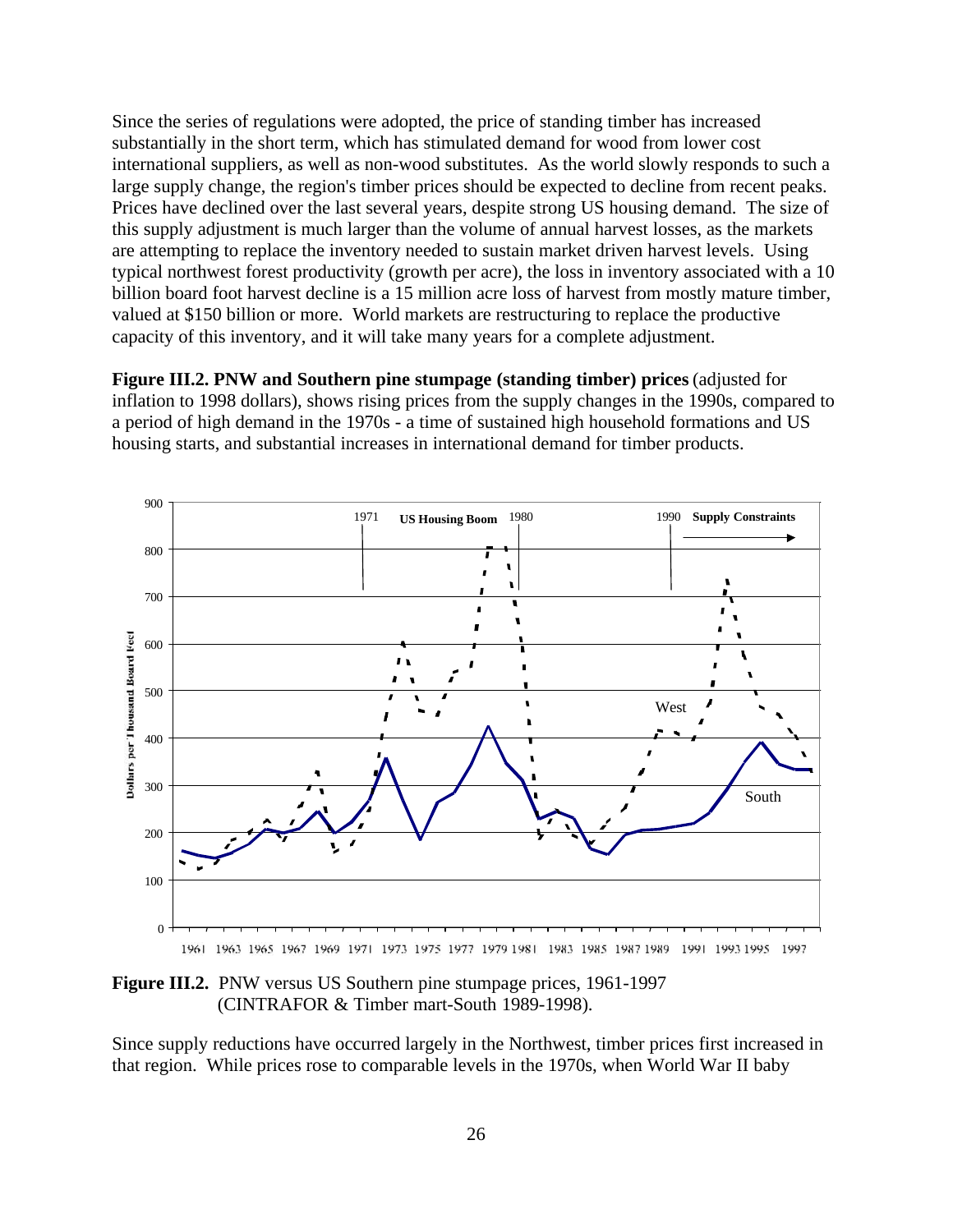boomers formed households, the price increase in the 1990s is being driven by supply constraints.

When timber prices increased initially, many PNW mills were forced to close. As the US South and other producers have increased production, Southern timber prices have slowly risen as prices for timber in the West have fallen. After markets restructure to offset the supply reductions in the PNW, the new equilibrium price may be below the current price in the South. Much of the world is slower to respond than the US South, but once producing, may be competitive at a lower cost. Even temporary timber price hikes in the West have forestalled the region's full adjustment to lower harvest levels, since the higher prices made it possible to log high cost and marginally productive forestland. Other uses of the higher timber revenues partially offset the lost economic activity from reduced harvest and processing. The full structural adjustment and resulting market share shifts may take several more years.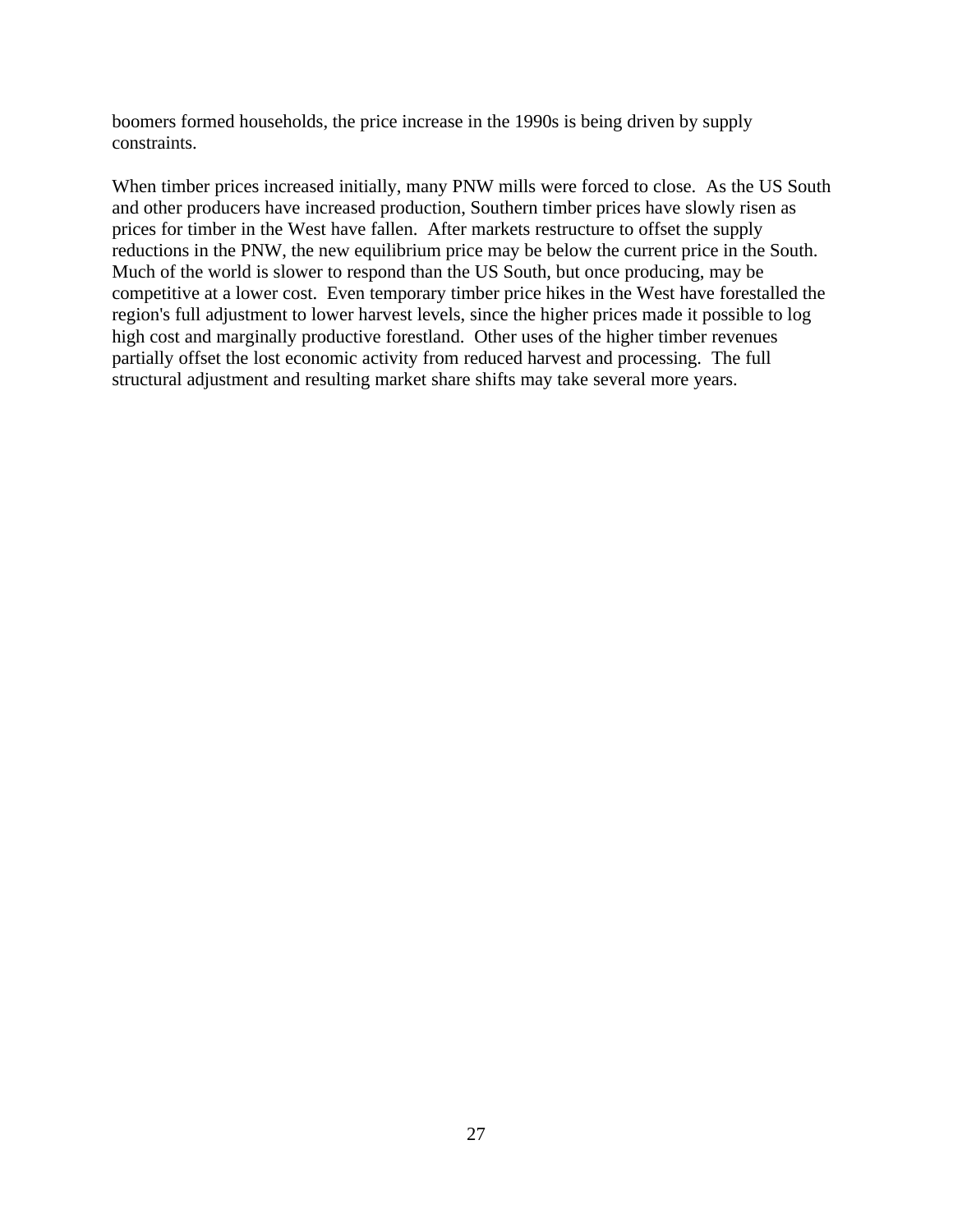### **III.A. Primary Wood Product Exports from the PNW (Washington and Oregon)**

**Figure III.3. PNW primary solid wood export revenue** declined 12% from 1989 to 1996, or 30%, adjusted for inflation. This decline was still less than the harvest reductions because product price increased above general inflation, and offset some of the decline in volume. Logs, lumber and chips make up the dominant share of revenue. Export revenues declined substantially in 1997 and 1998, a consequence of the Asian crisis.



**Figure III.3.** Leading primary wood product exports from the Pacific Northwest to all destinations, 1989-1998 (US Department of Commerce 1999).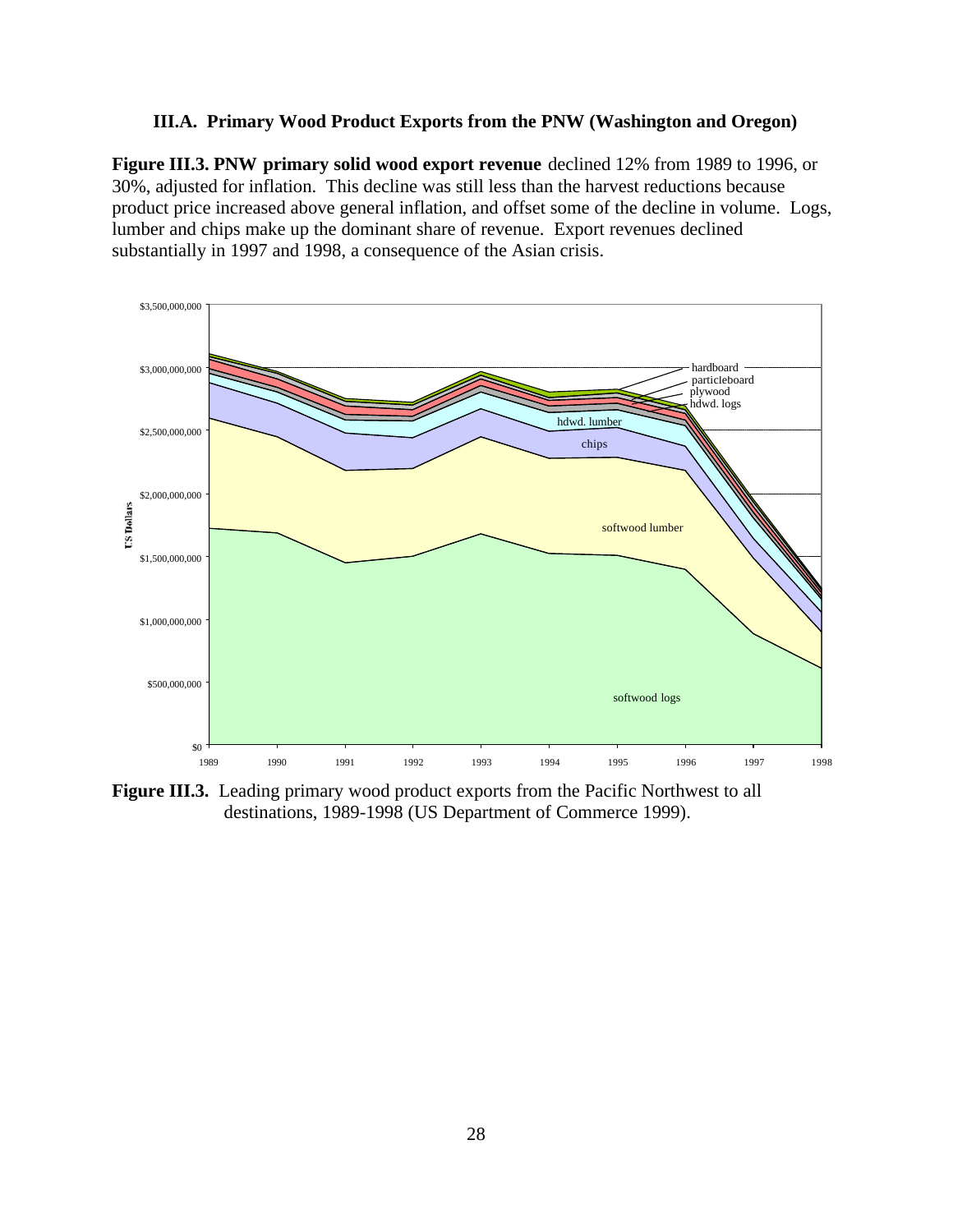**Figure III.4. Primary wood exports by custom district,** shows that the Columbia-Snake River customs district usually makes up about 40% of total PNW exports. Since many of the Columbia-Snake River ports are located along the Columbia River in Washington, the dominant share of primary exports originates in Washington State.



**Figure III.4.** Pacific Northwest primary solidwood exports by custom district, 1989-1998 (US Department of Commerce 1999).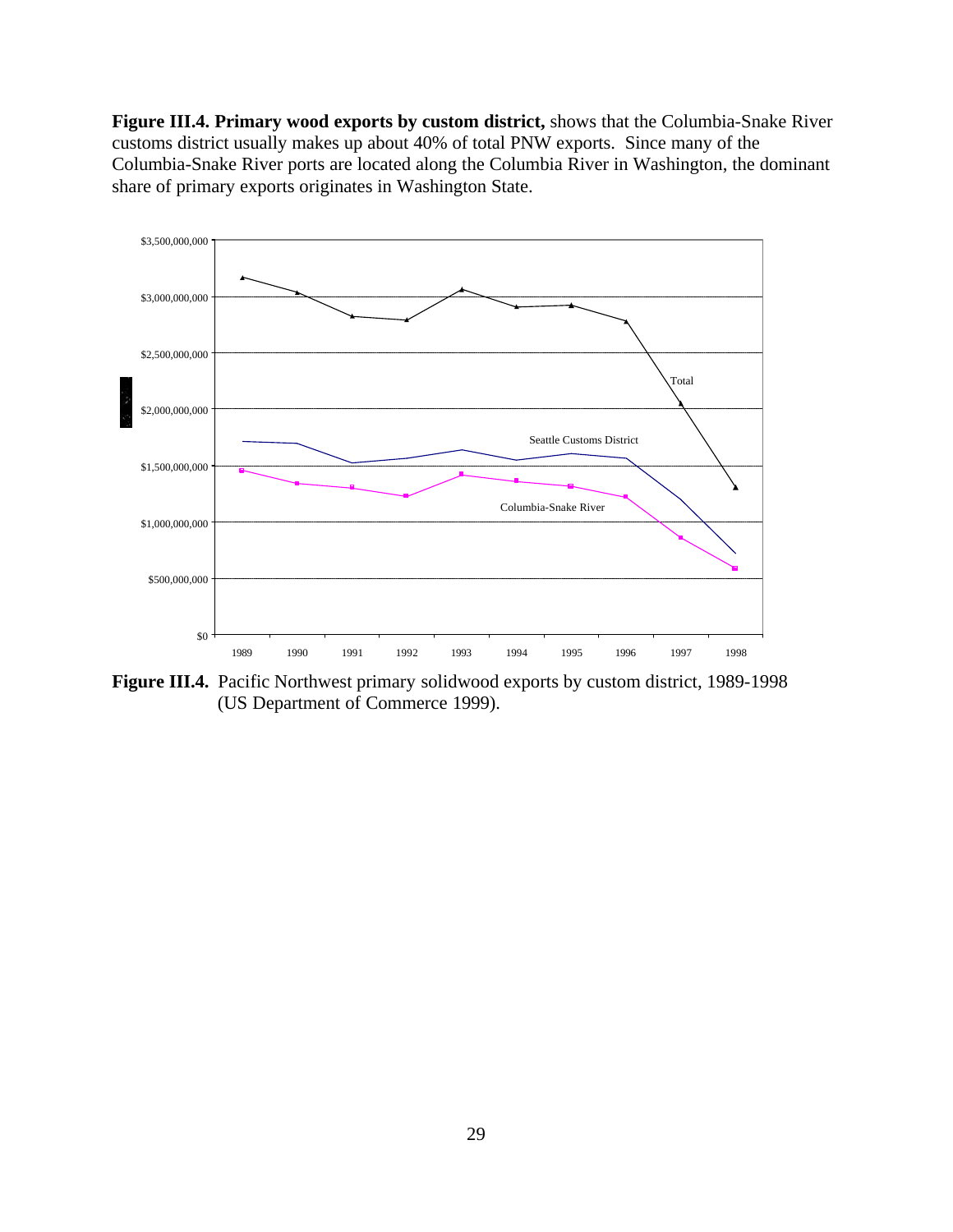**Figure III.5. US solid wood product revenues to leading export destinations,** shows that Japan has been the dominant export market. It also shows that, in spite of harvest constraints, solid wood product export revenues experienced no significant decline until the Asian crisis. Exports from all other countries total approximately \$2 billion. Exports to South Korea were also impacted by the Asian crisis, however, the Korean market is more price sensitive. Exports to Korea began to decline several years before the Asian recession. Exports to other non-Asian countries remained relatively stable.

Changes in competitiveness are evident when examining how Japanese buyers have changed the way they source wood. Softwood logs from the PNW pioneered entry into the Japanese market and remain the single largest product category even though many other products have been introduced.



**Figure III.5.** US solid wood product revenues to leading export destinations (US Department of Commerce 1999).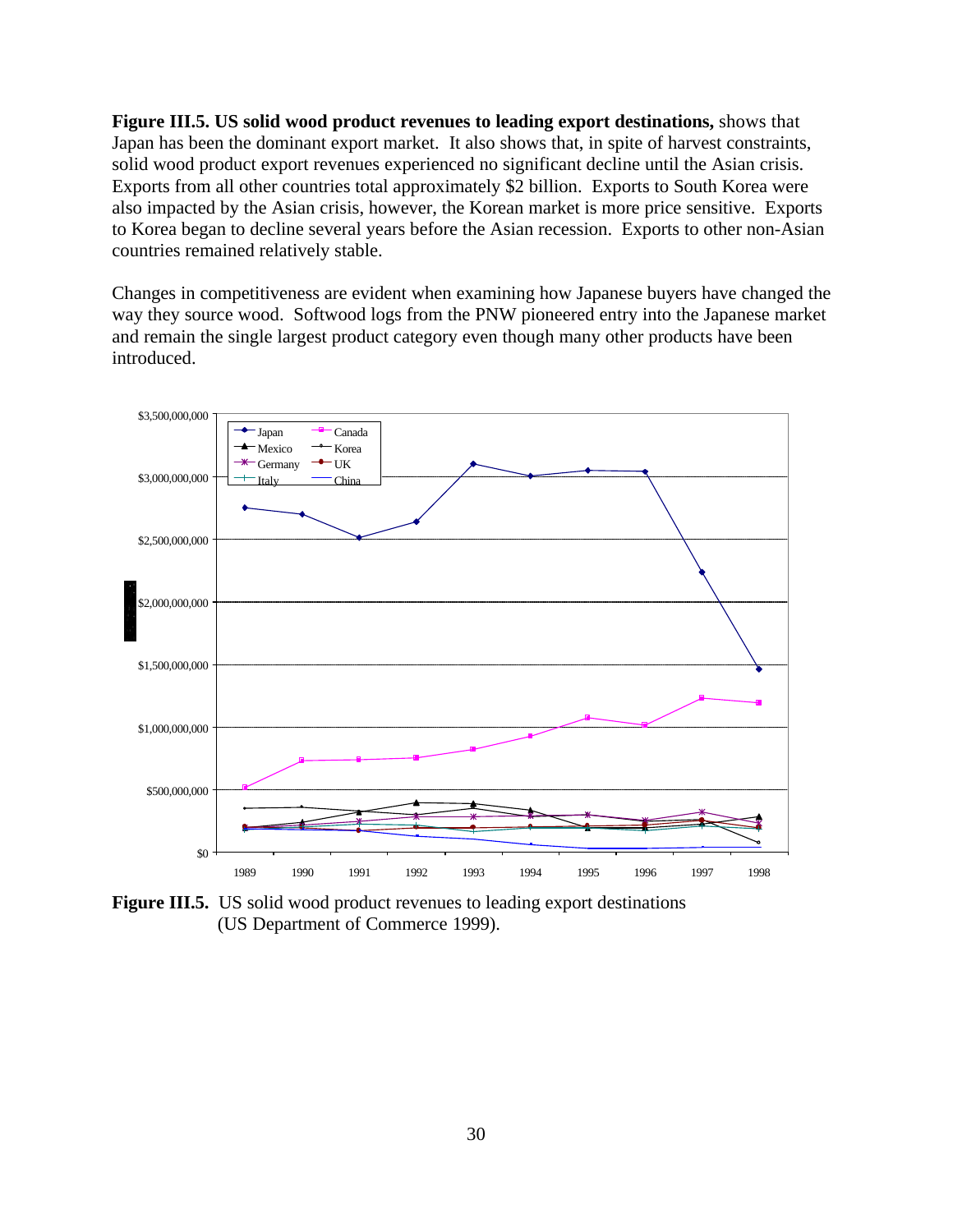#### **III.B. Primary Wood Exports to Japan**

**Figure III.6. Japanese softwood log imports by supplier,** shows the dominant position US logs had in Japan prior to 1990. Japan's import of US logs was growing after years of slow economic growth in the early 1980s. Imports of US logs peaked in 1989 and began to fall thereafter, a consequence of the harvest constraints in the US and resulting log price hikes. Canada has a virtual ban on log exports, only exporting surplus volume that cannot be processed domestically. As demand in international markets increased, Canada's log exports declined to very low volumes. Russia was the main unrestricted supplier and began to substitute for declining US exports. New volume available from radiata pine countries (New Zealand and Chile) also replaced some of the volume lost by US suppliers. While the US share of logs imported by Japan was twice as high as Russia's share in the early 1990s, Russian suppliers increased their share to equal the US share in 1997, when the Asian crisis curtailed demand and eliminated the shortage of wood in Japan. The US share of Japanese softwood log imports has declined from 63% in 1989 to 42% by 1998, largely a consequence of PNW harvest constraints.



**Figure III.6.** Japanese softwood log imports by source (Japan Wood Information Center 1985-1999).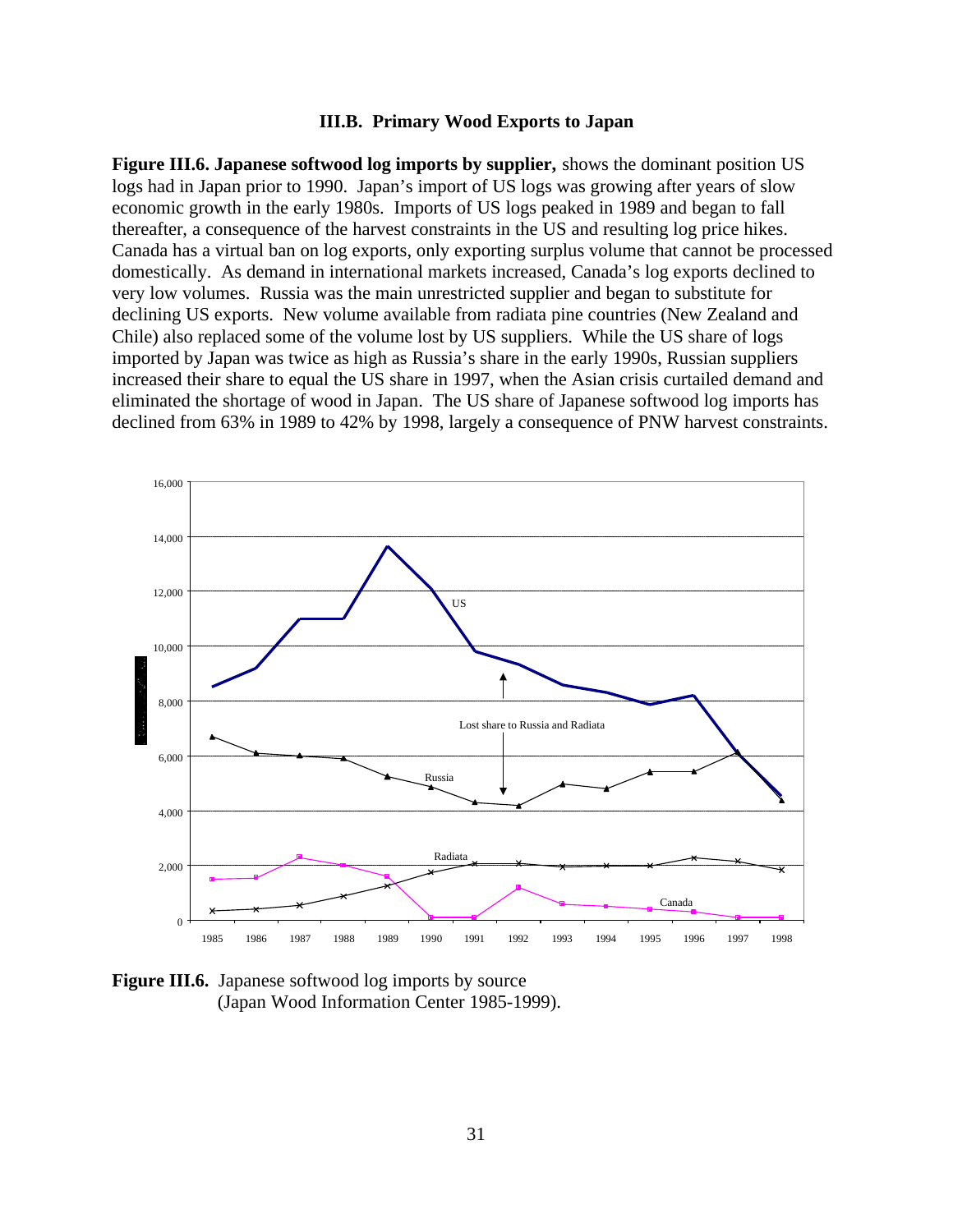**Figure III.7. Domestic and export log prices,** shows that rising US log export prices starting in 1991 were the signal for the Japanese to look for alternative international log sources. Export log prices doubled in a short period of time after harvest reductions in the PNW, and remained high until demand collapsed as the 1997 Asian crisis began. Even with higher prices, it was not possible for Japan to replace their lost log import volume, and they turned to product imports as the only practical alternative.



**Figure III.7.** Domestic versus export softwood log prices, 1989-1999 (Log Lines 1989-1999).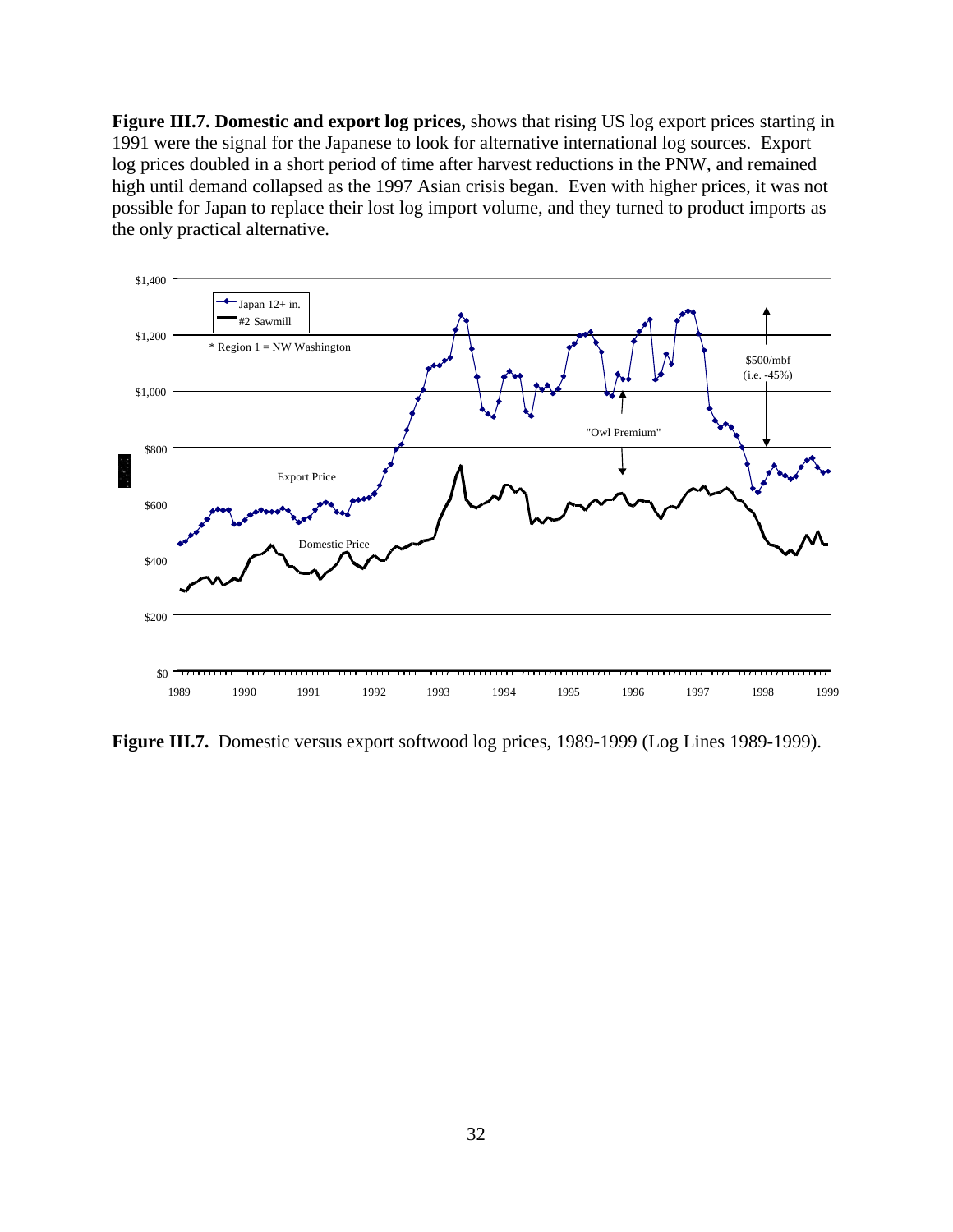**Figure III.8. PNW export log volumes to Japan and revenues,** shows that in spite of declining export volume, revenues increased as prices increased until the Asian crisis started. Most log exports from the US to Japan originate in the PNW, with the dominant share originating in Washington. The fact that revenues remained high largely offset the negative impact of volume losses to private timber owners until 1997. In Washington, export volumes and harvest levels declined simultaneously, which sustained the flow of logs to local mills for processing. However, since there has been a greater decline in harvest volume and a lower volume of log exports in Oregon, there was a substantial reduction in local processing in Oregon.



**Figure III.8.** Revenue and volume softwood log exports from the Pacific Northwest to Japan, 1989-1998 (US Department of Commerce 1999).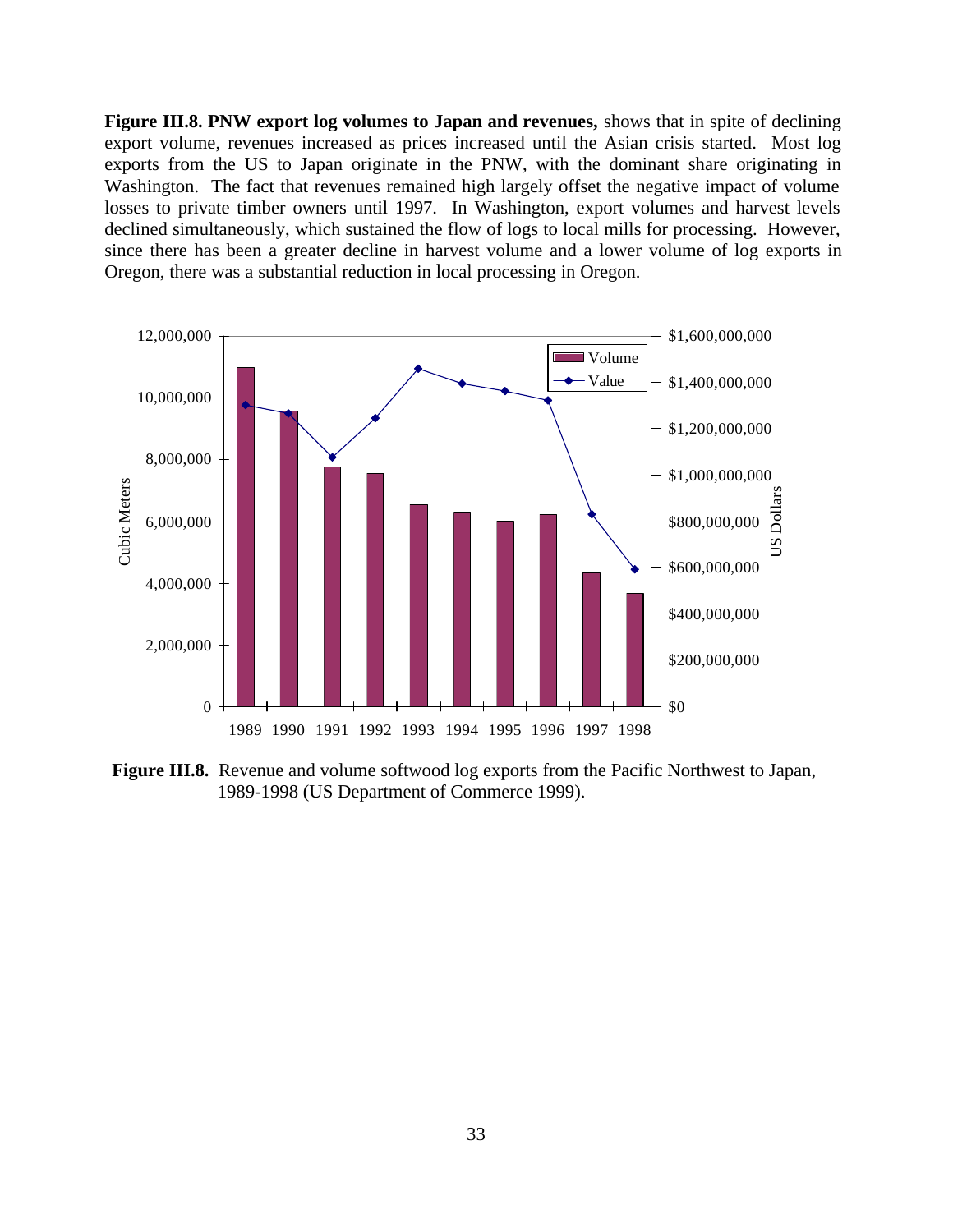**Figure III.9. Japanese lumber imports** from the US were increasing prior to 1989. While the Canadian ban on log exports provided Canadian log producers with a competitive advantage in serving lumber markets, the US share of lumber exports to Japan remained very close to Canada's share until after 1989. When harvest volumes declined in the PNW, Canada's lumber exports continued to increase as US exports began to drop. While there was some increase in radiata lumber imports, European suppliers had the single largest increase in market share. European suppliers started with zero market share in 1992, yet quickly surpassed US lumber exports in 1997 and 1998. While harvest reductions are the root cause of these market share changes, structural changes in Asia and the countervailing duty and quota agreement with Canada also contribute. Canadian lumber imports have reached their quota during the last several years, so the price of Canadian lumber is less than the price of US lumber. When the Japanese saw prices for US logs and lumber increase, they began to import more lumber from Europe and Canadian. Even the trend in Japan toward pre-cut homes has shifted demand from green hemlock and fir to dried European whitewoods, older and more stable Canadian lumber, or engineered products.



**Figure III.9.** Japanese lumber imports by source, 1985-1998 (Japan Wood Information Center 1985-1999).

By combining the exported softwood log volume and the log equivalent volume needed to produce the export lumber for the Japanese market, we can estimate total US softwood primary product market share loss. The US market share in logs and lumber declined from 56% in 1989 to 31%, a 25% shift in share (or a 45% decline in the US share) (Table III.1).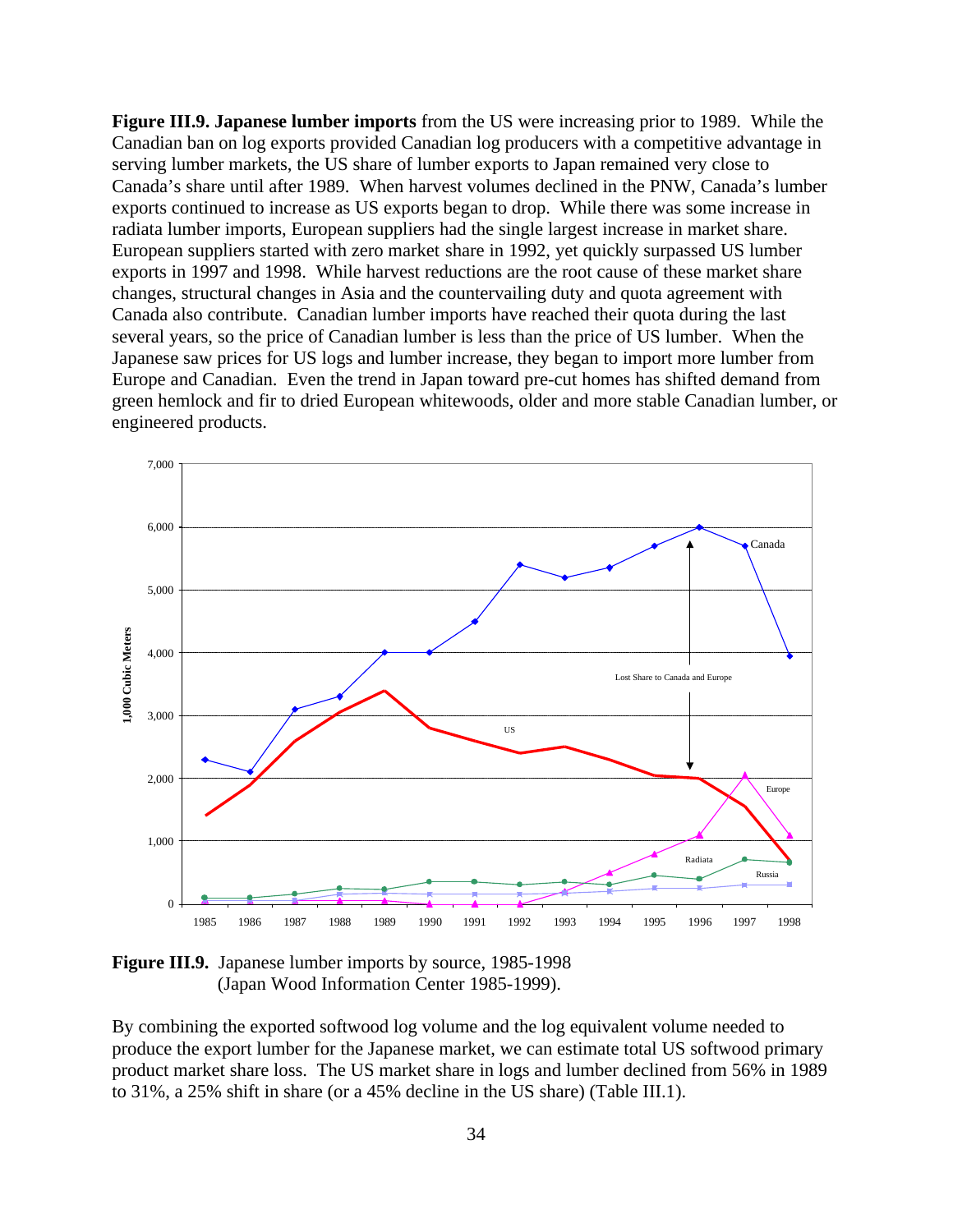**Table III.1. Canadian suppliers increased their share** of the Japanese imported log market from 25% to 32%. European supplier share increased from zero to an 11%, or almost half of the US share loss. Radiata suppliers had a 5% increase in share and Russian suppliers gained 2%. In effect, US environmental policy resulted in substantial US market share losses in international markets. These changes in competitiveness were not the result of protection activities by foreign nations. In fact, as noted in the discussion about secondary manufactured exports, Japan deregulated its construction markets, leading to increased imports of secondary products from the US. Without the impact of the changing US environmental policy, Japan would have been expected to increase their imports of primary products as well as secondary products.

|                   |                | Volume         |                |               |              |              |              |
|-------------------|----------------|----------------|----------------|---------------|--------------|--------------|--------------|
|                   | 1989           | 1996           | 1998           | <b>Change</b> | 1989         | 1998         | <b>Shift</b> |
| <b>Supplier</b>   | <b>Exports</b> | <b>Exports</b> | <b>Exports</b> | 1989-'98      | <b>Share</b> | <b>Share</b> | 1989-'98     |
| US                | 20,500         | 12.000         | 9.000          | $-11.500$     | 56%          | 31%          | $-25%$       |
| Canada            | 9,000          | 12.500         | 11,000         | 2,000         | 25%          | 32%          | 7%           |
| Russia            | 5,500          | 6,500          | 7,000          | 1,500         | 15%          | 17%          | 2%           |
| Europe            | $\theta$       | 4.200          | 4.000          | 4,000         | 0%           | 11%          | 11%          |
| Radiata Countries | 1,700          | 4,100          | 3,800          | 2,100         | 5%           | 10%          | 5%           |

**Table III.1.** Softwood log volume equivalent market shares in Japan (1,000 m<sup>3</sup>, log equivalent).

*Source*: Japan Wood Information Center 1999.

**Figure III.10. Softwood lumber exports volume and revenues to Japan,** shows that higher prices helped offset declines in lumber export volume. Export revenues increased until the Asian crisis in 1997-1998, yet the 1998 decline in revenue was steep, resulting in revenues 72% below 1996.



**Figure III.10.** Revenue and volume from softwood lumber exports from the Pacific Northwest to Japan, 1989-1998 (US Department of Commerce 1999).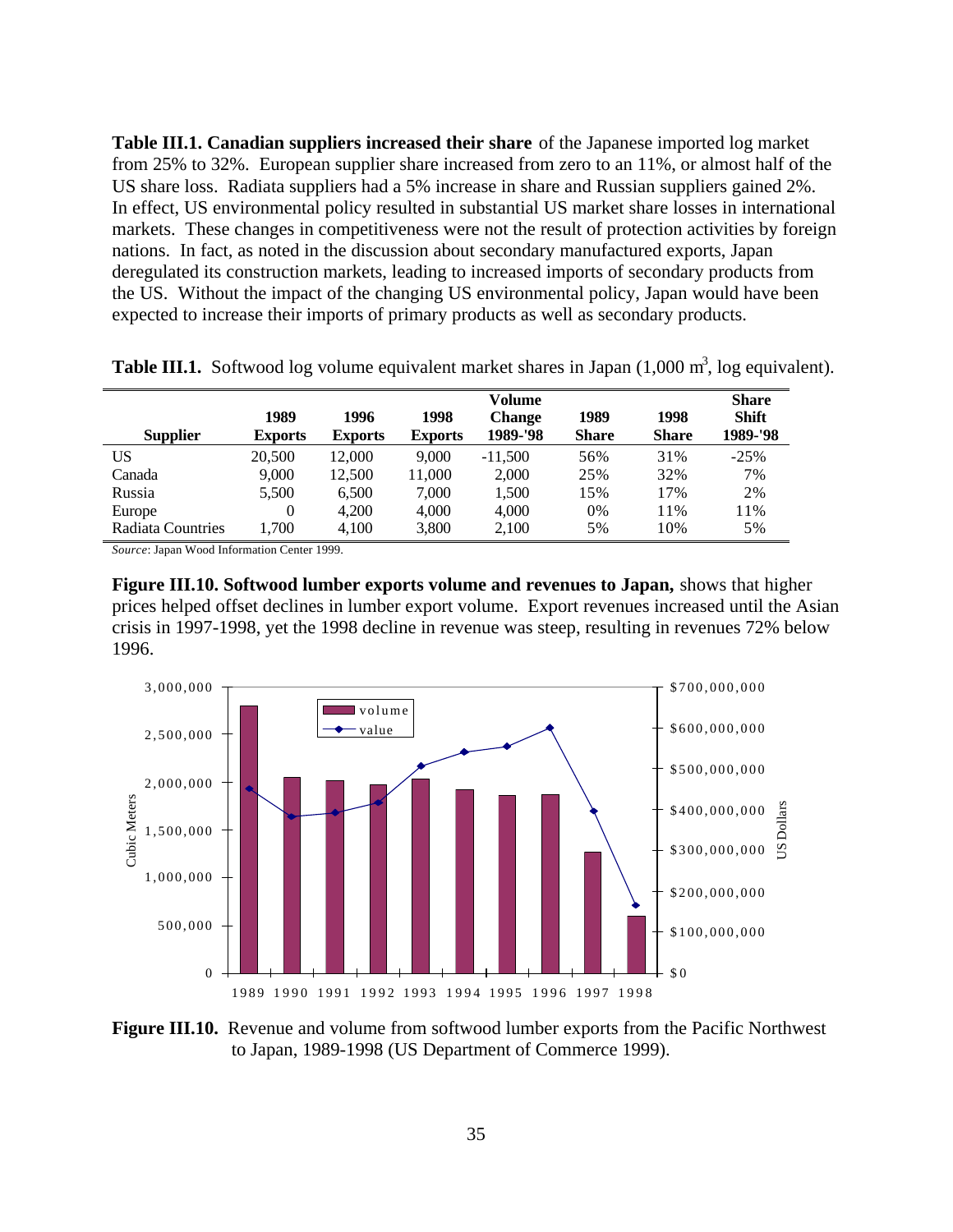**Figure III.11. Chip export volumes to Japan and revenues** have been the third largest source of primary product export revenue. Chip exports were also constrained by declining harvest, yet price increases did not fully offset declining export volume. Revenues began to decline in 1992. Chip volumes and revenue did not decline as steeply in the Asian crisis as lumber, since the pulp and paper consumption and demand for chips did not decline as much as the demand for housing.



**Figure III.11.** Revenue and volume from chip exports to Japan, 1989-1998 (US Department of Commerce 1999).

**Figure III.12. Markets for panels, particleboard and other products** have not effectively penetrated the Japanese market due to tariffs, performance standards, and size incompatibilities, such as the traditional use of three-by-six panels in Japan instead of four-by-eight panels used in the US. The increased use of two-by-four construction technology in Japan does increase the potential market for US panels, but to the degree that these panels are a part of pre-assembled units, they appear in export statistics as pre-fabricated components.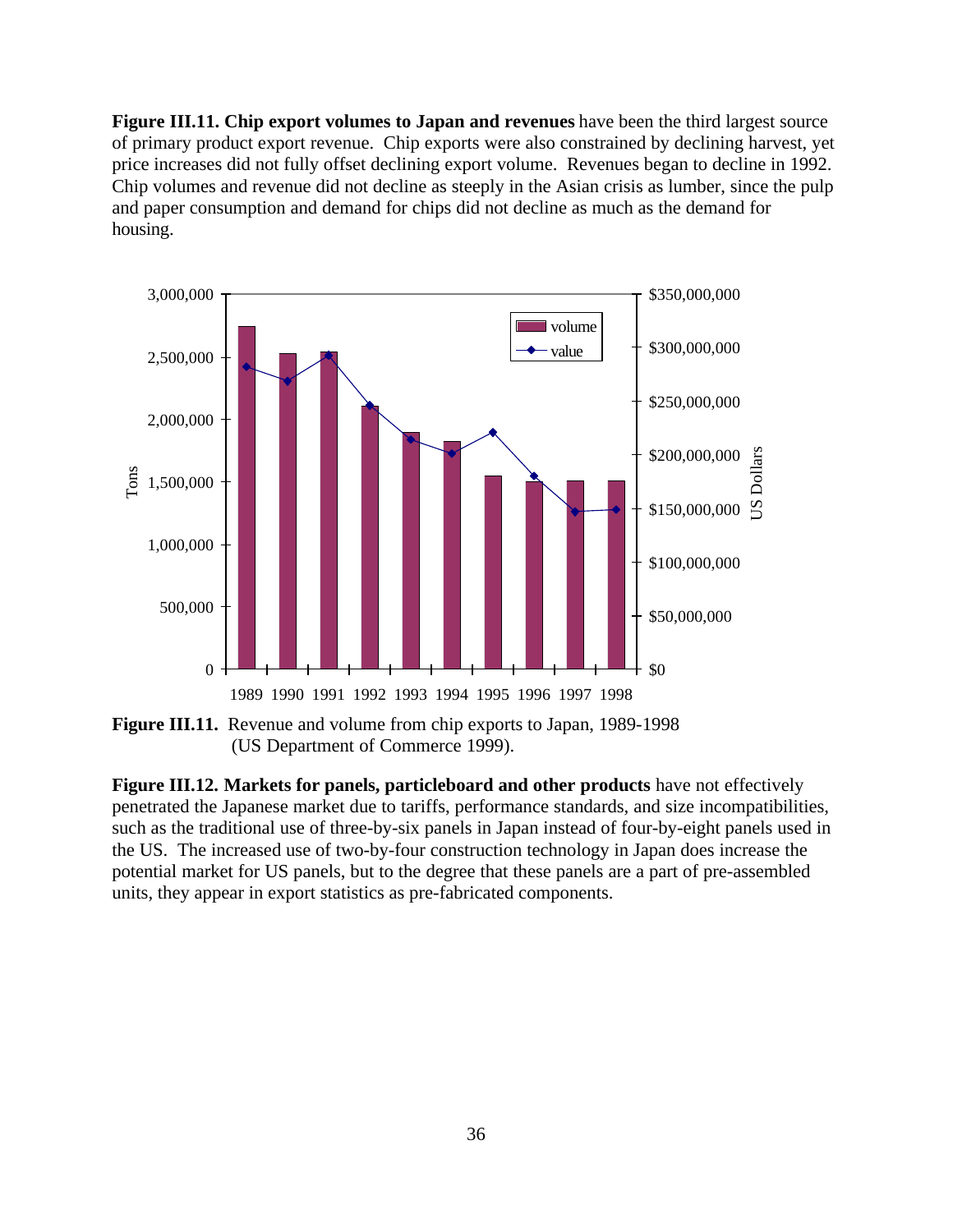

**Figure III.12.** Leading export destinations for panels from the U.S., 1989-1998 (US Department of Commerce 1999).

**Figure III.13. Revenues from all primary wood product exports to Japan** show that Japan peaked at near \$2.3 billion from 1993 to1995, but fell to only \$980 million in 1998, a 57% decline from the earlier period.



Figure III.13. Revenues from all primary wood product exports from the Pacific Northwest to Japan, 1989-1998 (US Department of Commerce 1999).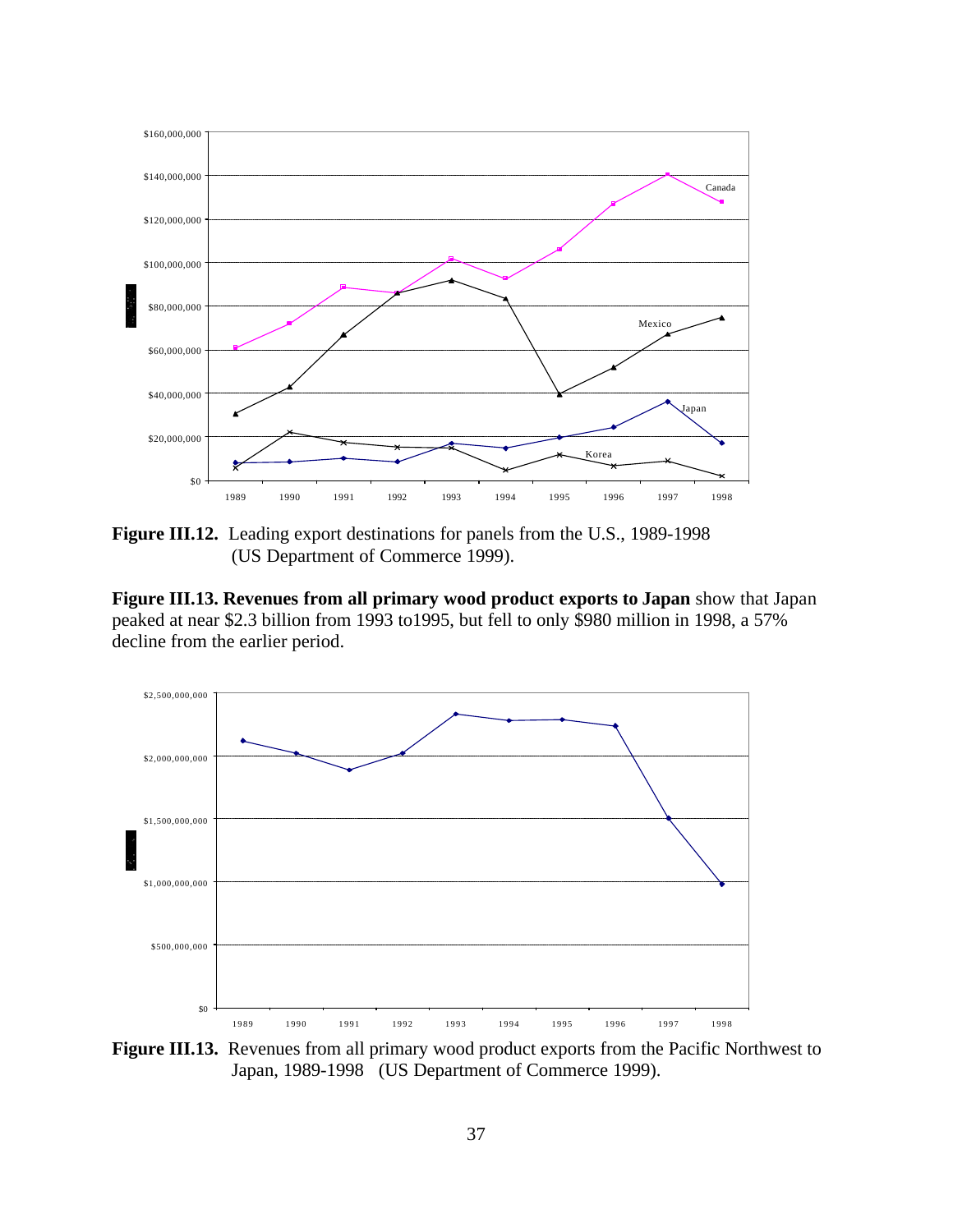### **III.C. Primary Wood Exports from the PNW to Canada and Korea**

Canada and Korea are the second and third largest export destinations for PNW primary wood exports.

**Figure III.14. Primary product exports to Canada** showed moderate growth even though imports from Canada to the US are much greater. The Free Trade Agreement with Canada enables cross border trade of products wherever such flows are cost effective for producers and consumers. Continued growth should only be expected for those products that can establish a degree of specialization or regional delivery advantage. Lumber quota arrangements establish a cap on the flow of lumber to the US, which became particularly binding in 1998. This in turn resulted in surplus products at lower prices in Canada, which may have contributed to the significant decline in wood exports to Canada in 1998.



**Figure III.14.** Leading primary product exports from the Pacific Northwest to Canada (US Department of Commerce 1999).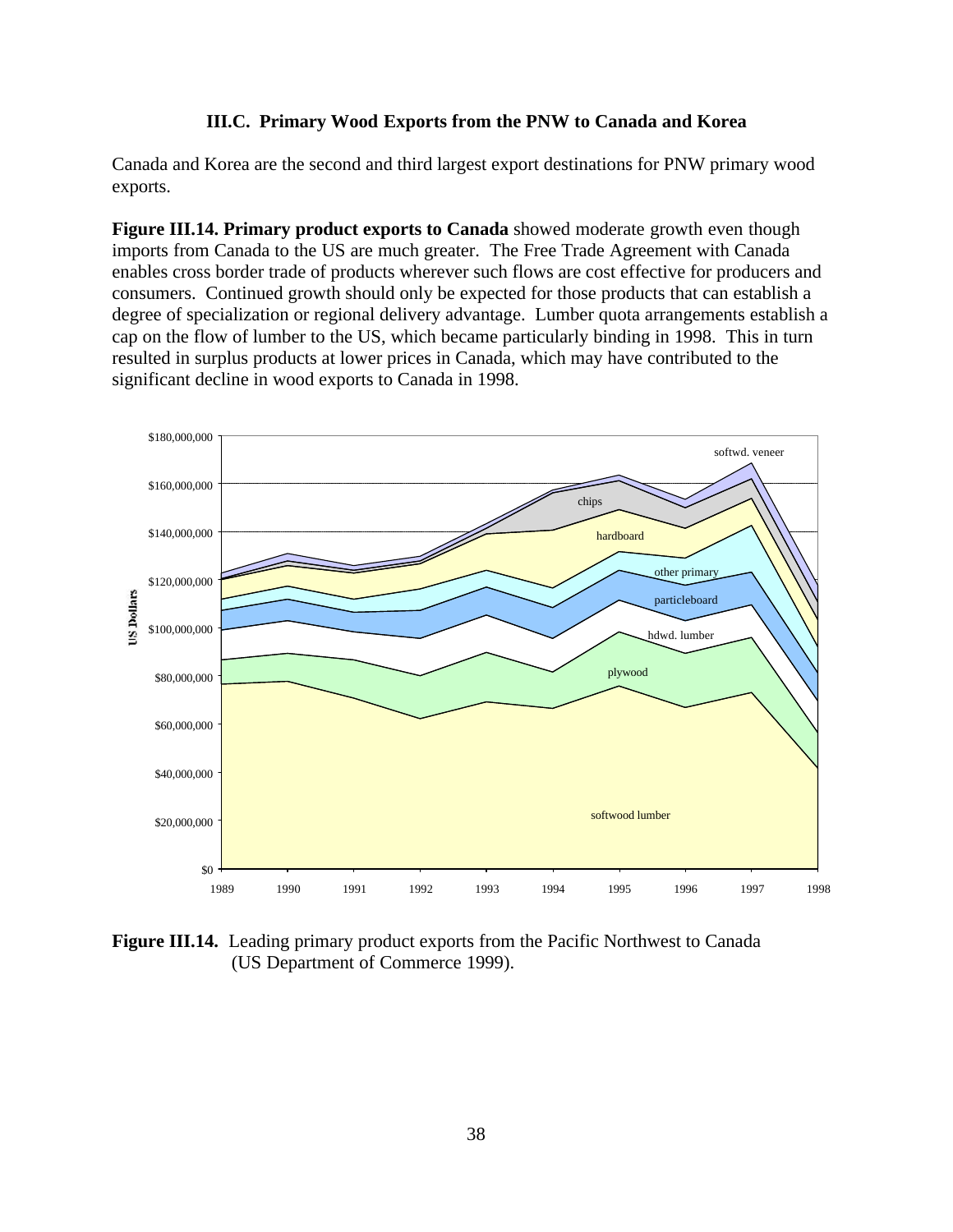**Figure III.15. Primary product exports to Korea,** shows the dramatic decline in log revenues after 1989. The Korean economy was strong until 1997. The decline in US log revenues occured when lower priced radiata pine logs displaced US logs. Exports declined further in 1998 as Korea's economy stalled. Economic recovery is not likely to restore the US log market in Korea, as it has been permanently lost to other suppliers, particularly radiata pine from New Zealand. Radiata pine has largely pushed hemlock logs out of international markets, forcing hemlock log prices down. Even though log markets in Korea are no longer favorable to the US, there are opportunities for other primary products and home building materials (Braden 1999, Braden and Tichy 1999).



**Figure III.15.** Leading primary processed wood product exports to Korea, 1989-1998 (US Department of Commerce 1999).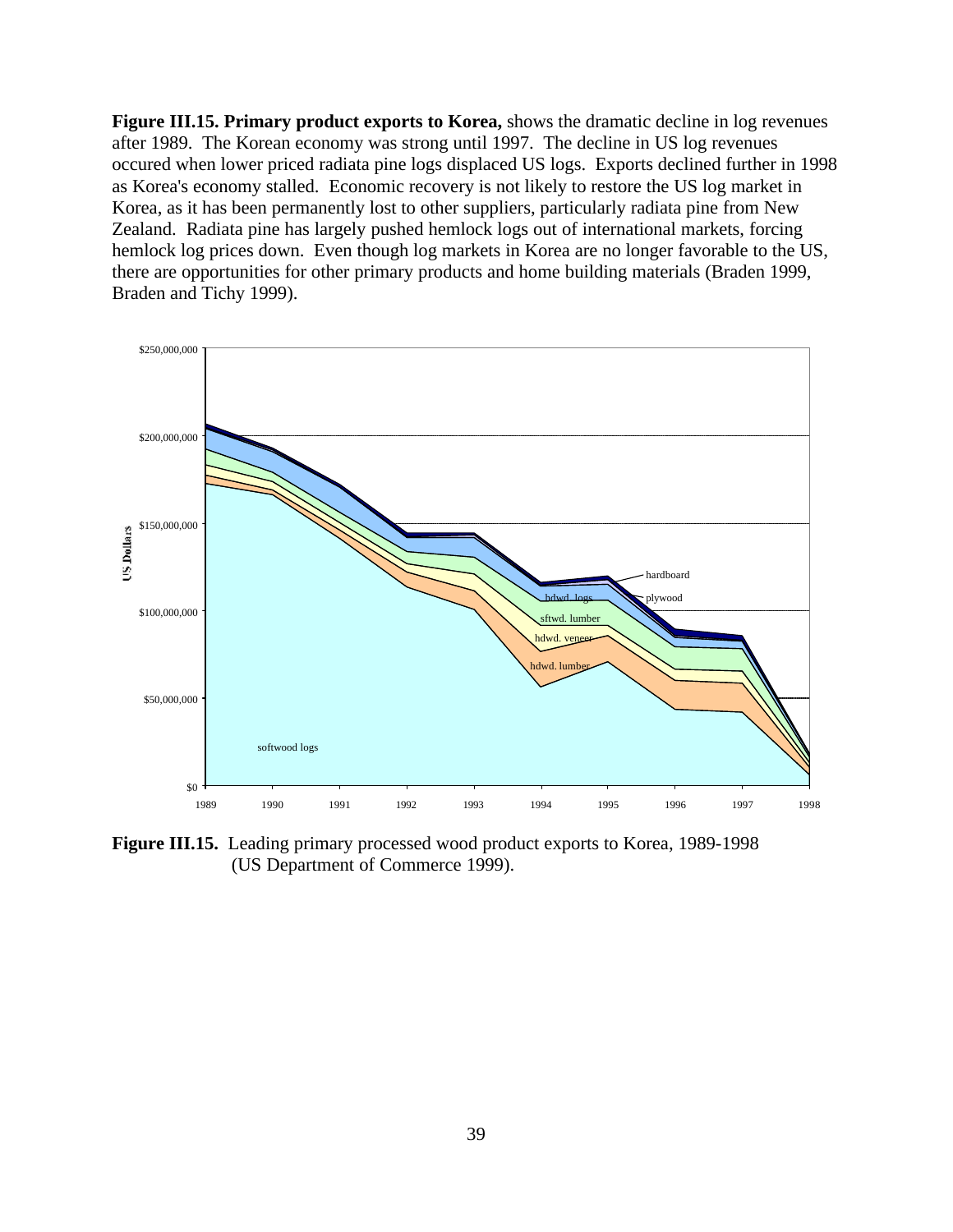#### **III.D. Primary Product Export Market Shares**

**Table III.2. Primary wood product exports from US to all markets,** shows the PNW leading the US in export shares for logs and lumber. Unlike secondary products, the PNW share of US exports has declined substantially since 1992. Overall, PNW share of total US primary product exports has declined from 44% in 1992 to only 27% in 1998. US hardwood lumber exports have benefited from the supply constraints, and have increased in share, largely to the advantage of eastern suppliers. Hardwood lumber is one of the few primary products where export revenue is increasing. PNW shares of hardwoods include some pass through of eastern hardwood products as well as western hardwoods. Changes in environmental policies have had a substantial impact on the export shares among US supply regions as well as among nations. The PNW decline in revenue share from 44% to 27% is a 39% change in the PNW's share.

|                              |                |                |                |                |                |                | <b>PNW</b>      | <b>PNW</b>               | <b>PNW</b>     |
|------------------------------|----------------|----------------|----------------|----------------|----------------|----------------|-----------------|--------------------------|----------------|
|                              |                |                |                |                |                |                | <b>Share of</b> | <b>Share of Share of</b> |                |
|                              | <b>PNW</b>     | <b>PNW</b>     | <b>PNW</b>     | US             | <b>US</b>      | <b>US</b>      | US              | US                       | US             |
|                              | <b>Exports</b> | <b>Exports</b> | <b>Exports</b> | <b>Exports</b> | <b>Exports</b> | <b>Exports</b> | <b>Exports</b>  | <b>Exports</b>           | <b>Exports</b> |
| <b>US \$ Millions</b>        | 1992           | 1996           | 1998           | 1992           | 1996           | 1998           | 1992            | 1996                     | 1998           |
| <b>Primary Products</b>      |                |                |                |                |                |                |                 |                          |                |
| Softwood logs                | \$1,499        | \$1,321        | \$614          | \$1,916        | \$1,870        | \$904          | 78%             | 71%                      | 68%            |
| Softwood lumber              | \$697          | \$600          | \$287          | \$1,348        | \$1,173        | \$677          | 52%             | 51%                      | 42%            |
| Chips                        | \$248          | \$180          | \$156          | \$474          | \$560          | \$482          | 52%             | 32%                      | 32%            |
| Hardwood lumber              | \$130          | \$64           | \$100          | \$975          | \$1,220        | \$1,222        | 13%             | 5%                       | 8%             |
| Hardwood logs                | \$36           | \$45           | \$26           | \$238          | \$249          | \$313          | 15%             | 18%                      | 8%             |
| Plywood                      | \$51           | \$46           | \$24           | \$238          | \$351          | \$252          | 22%             | 13%                      | 10%            |
| Particleboard                | \$43           | \$33           | \$24           | \$238          | \$85           | \$119          | 18%             | 39%                      | 20%            |
| Hardboard                    | \$20           | \$24           | \$15           | \$238          | \$133          | \$81           | 9%              | 18%                      | 18%            |
| <b>Primary Total Exports</b> | \$2,793        | \$2,780        | \$1,308        | \$6,302        | \$6,308        | \$4,799        | 44%             | 44%                      | 27%            |

**Table III.2.** Primary wood product exports from the US to all destinations.

*Source:* US Department of Commerce 1999.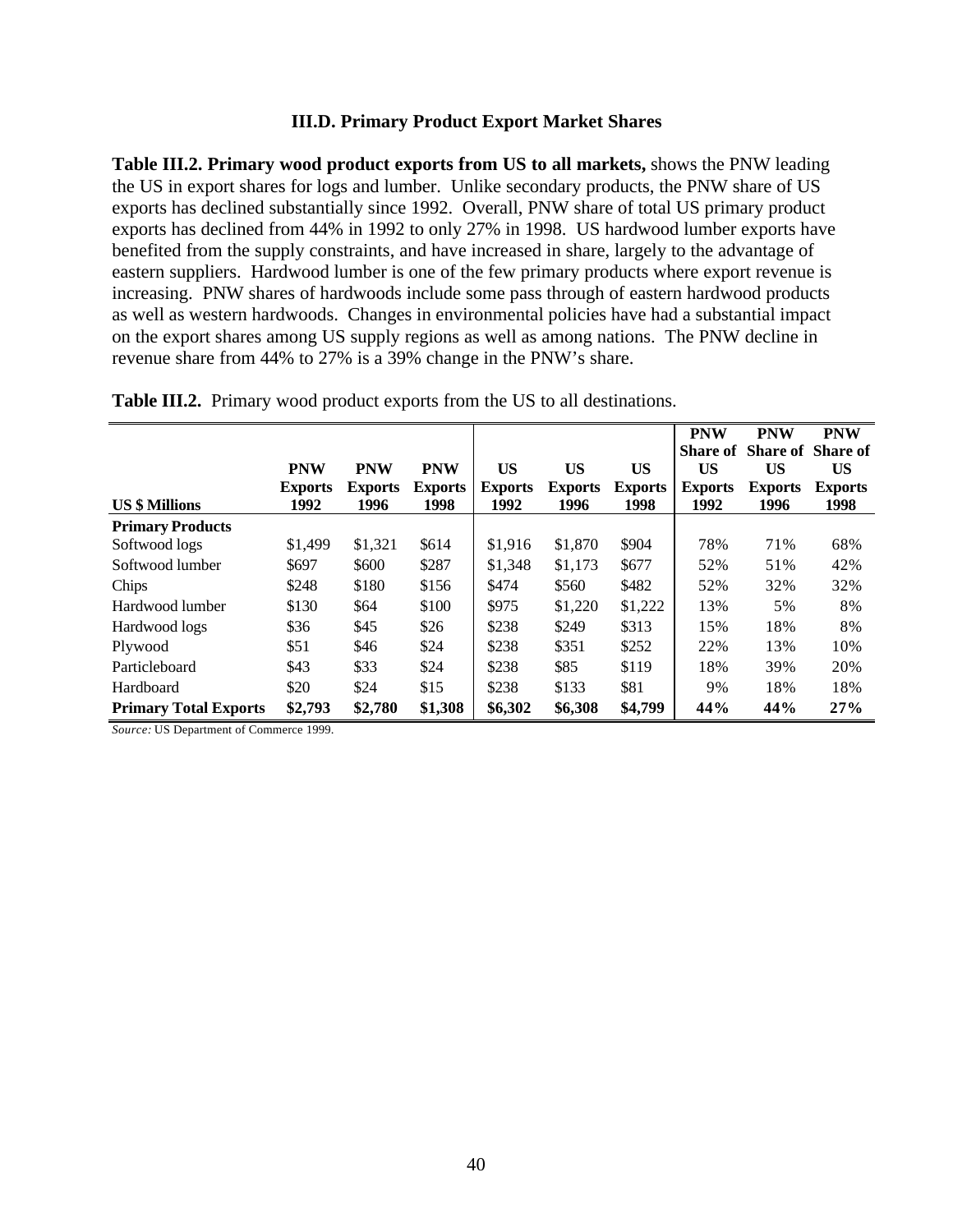**Figure III.16. Pacific Northwest and US south softwood lumber exports to all destinations**, shows the dramatic change in export share between the PNW and US South. Softwood lumber exports from the PNW began to decline when harvest restrictions were applied, while exports from the US south remained stable even though the domestic demand was strong. With the onset of the Asian crisis, the volume of PNW lumber exports fell below the volume from the US south.



**Figure III.16.** Pacific Northwest and US south softwood lumber exports to all destinations, 1989-1998 (US Department of Commerce 1999).

The relative loss in PNW exports compared to the US south raises yet another aspect of the Canadian-US countervailing duty agreement. Southern exports are generally not in direct competition with Canadian lumber. Southern exports have not declined, even when domestic demand has increased. Southern mills receive a greater benefit from the Canadian lumber agreement than PNW mills. The agreement produces lower lumber prices in Canada than the US. PNW producers are in direct competition with Canadian producers and become less competitive in the offshore export markets, given the lower lumber price structure in Canada. These offshore markets are the only markets that PNW producers had a true comparative advantage over all other suppliers except coastal Canada. Therefore, PNW lumber producers are forced into eastern US markets. Whatever protection PNW lumber producers receive from the Canadian agreement may be offset by their reduced ability to compete in offshore Pacific Rim markets. Instead of increasing the competitiveness of PNW lumber producers, the Canadian-US lumber agreement has made them less competitive with Canadians in offshore Pacific Rim markets, the only markets in which they held a significant comparative advantage.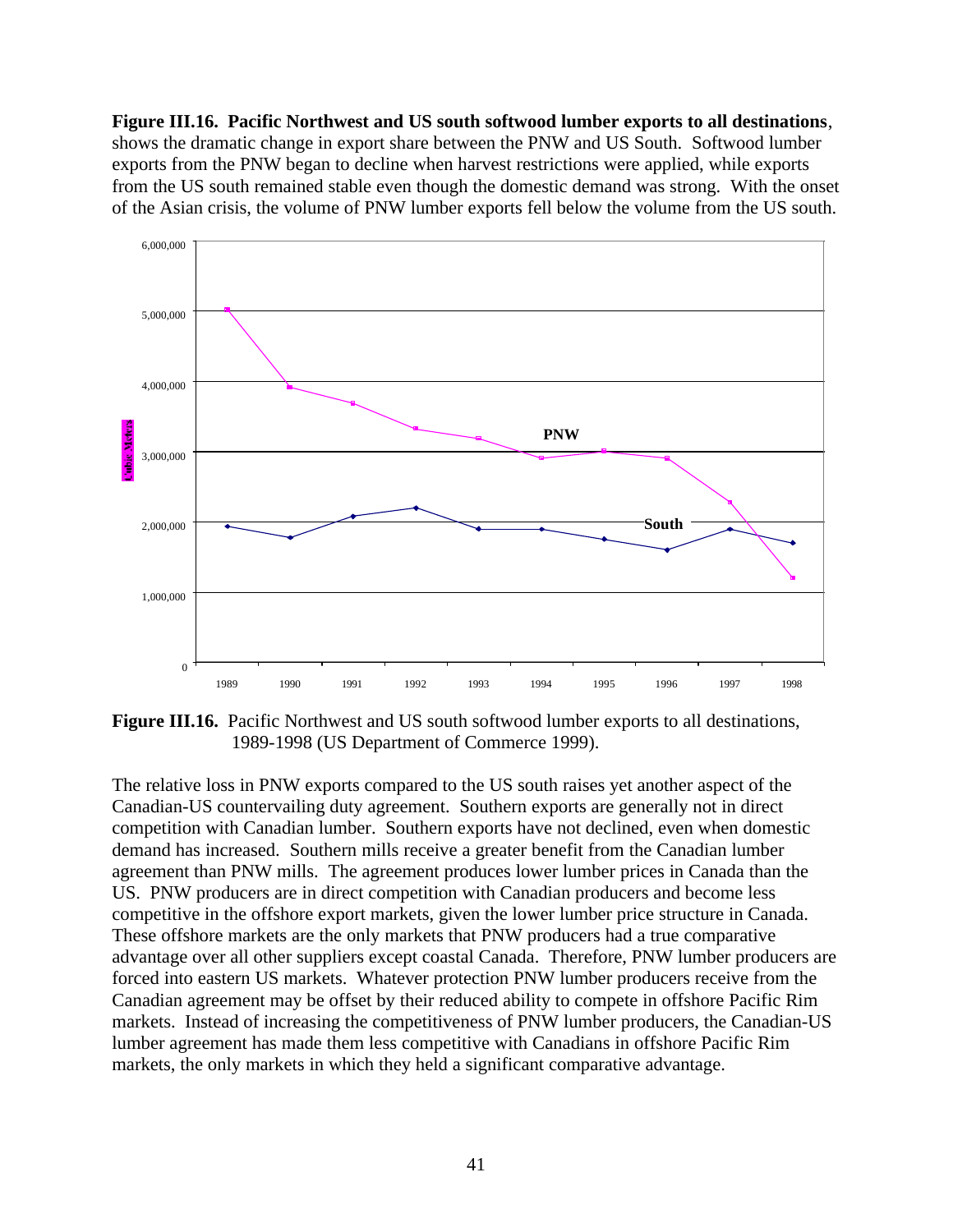### **III.E. Primary Wood Contributions to Business Income**

### **Contributions to Business Income**

Business income from primary processing includes the income from domestic lumber; exports of log, lumber and chips; and other panel products. Business income information is state-derived and the examples will be for Washington, the state most impacted by exports.

**Figure III.17. Business income from lumber production and exports** has increased in trend from the lows experienced with the post-US housing boom of the 1970s and the international recession of the early 1980s. This increase has been supported more by product prices than volume, although lumber production in Washington did not decline significantly with the harvest constraints because export log volumes were diverted back to domestic markets.



**Figure III.17.** Business income for lumber in Washington State.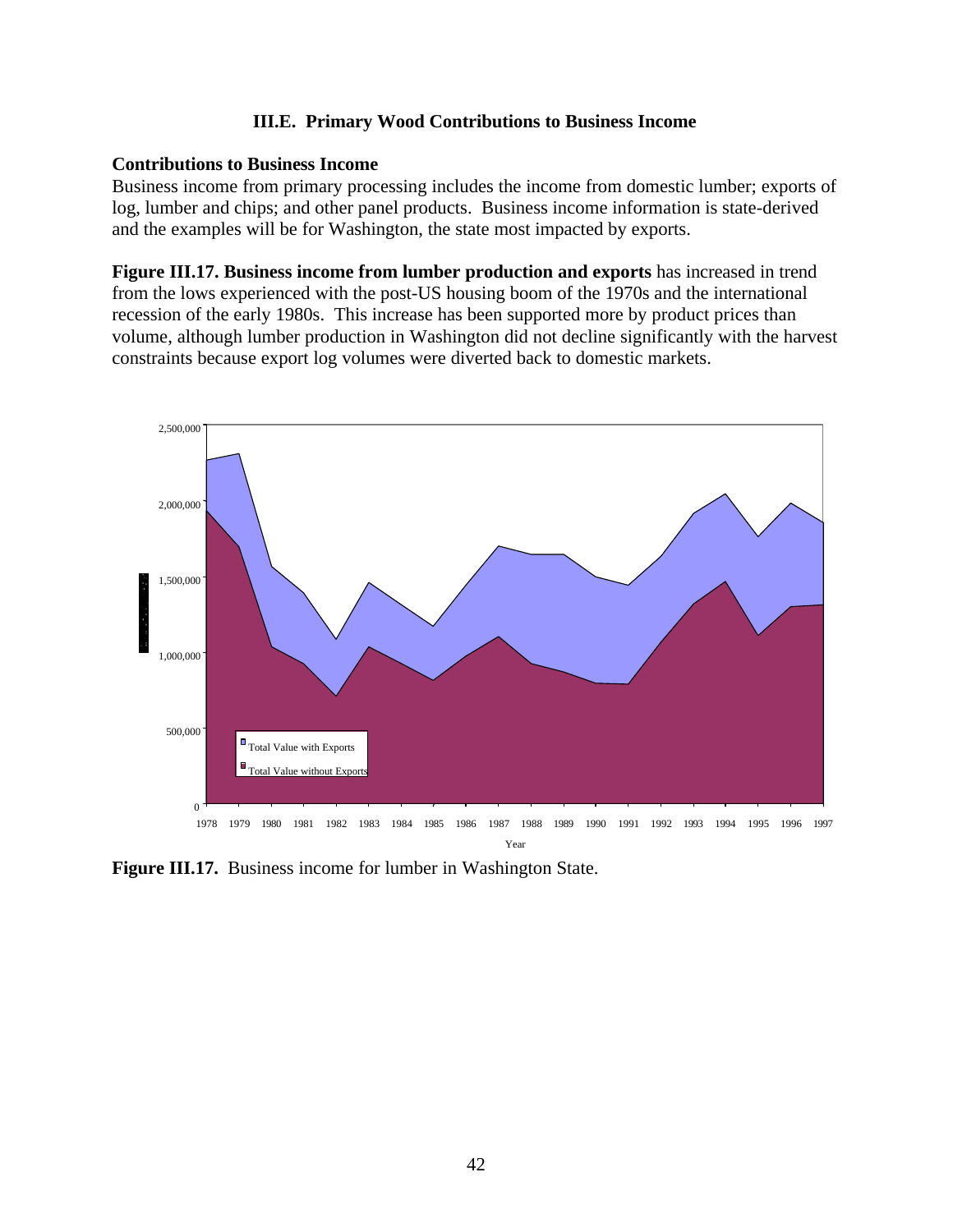**Figure III.18. Business income from log and chip exports** from Washington State barely declined until the collapse in prices during 1997. Prior to 1997, price increases essentially offset the volume declines.



**Figure III.18.** Business income from log and chip exports from Washington State.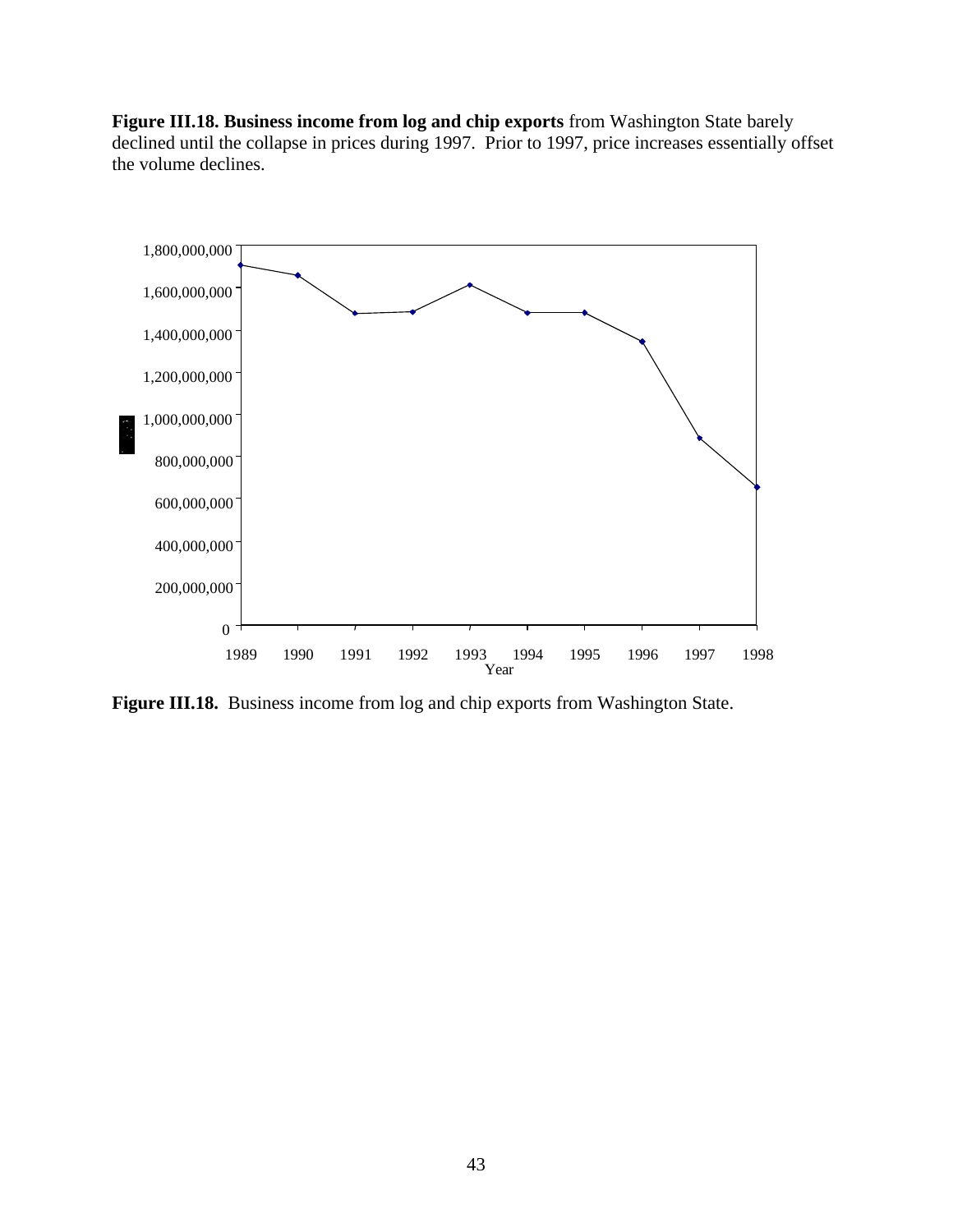### **III.F. Primary Wood Processing and Harvest Efficiency**

Measures of the changing efficiency of wood processing and logging include processing and logging wages/unit volume for western states, and comparisons to primary competitors in the US South.

**Figure III.19. Washington State logging wages/mmbf,** shows a substantial decline in unit costs in the early 1980s, but an increase in unit costs after 1992. The logical explanation for the substantial decline in the early 1980s is the very weak market conditions that followed the booming 1970s, resulting in a substantial shake out in the industry. Many logging operations were outsourced and placed on piece count pricing, resulting in substantial reductions in unit costs. Union agreements were also renegotiated during this period. The positive trend reversed after 1992, when lower harvest volumes and high prices affected both the economy of scale for logging operations limited the cost intensive logging practices that were made possible by higher product prices. While the downturn gives the appearance of a loss in competitiveness in the late 1990s, considering prices declined in 1998, costs may soon be forced down to trend levels. The trend in reduced unit costs of 1.8% per year may or may not reflect a long-term structural improvement trend, given the large structural changes that have occurred.



Year

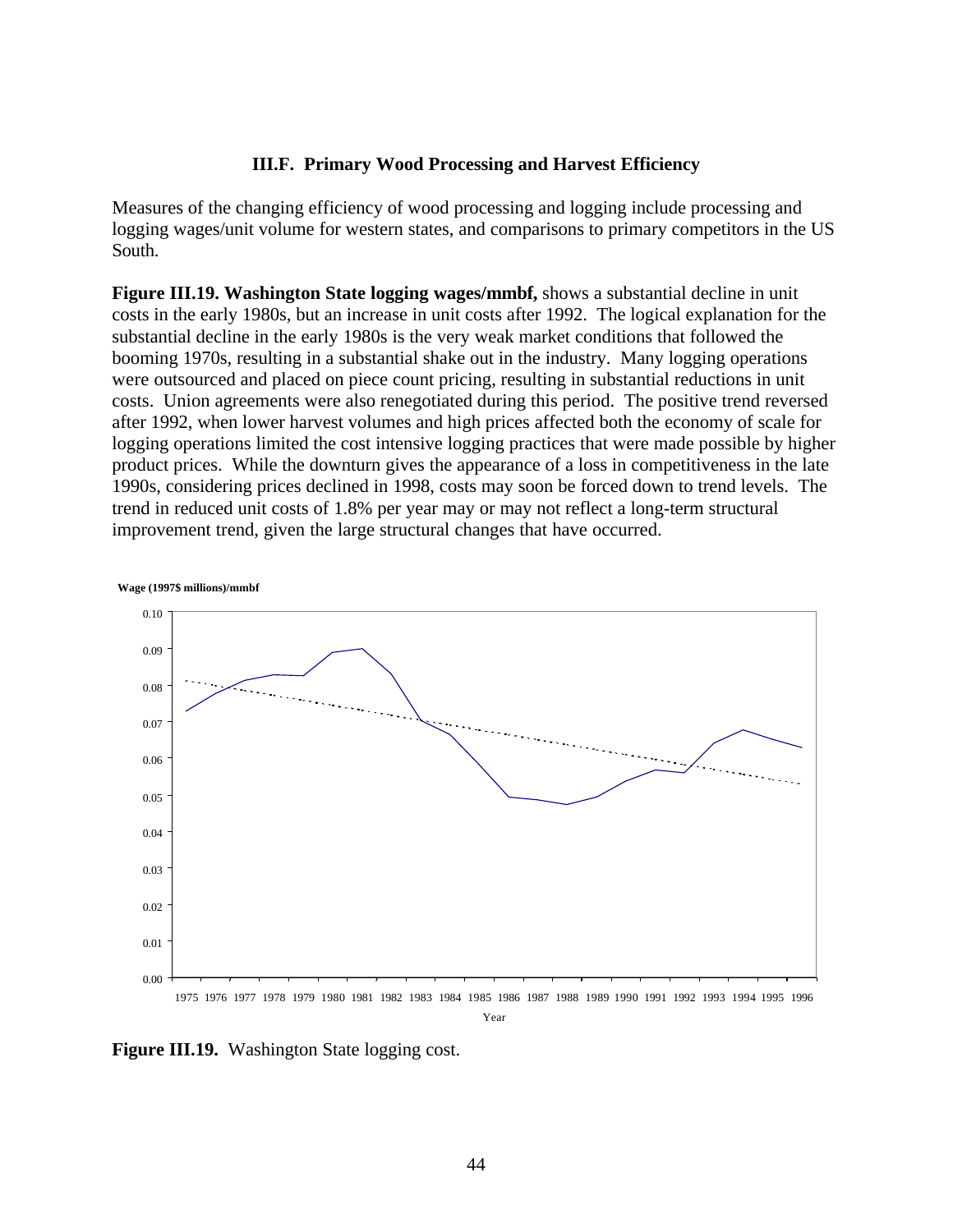**Figure III.20: Washington State lumber processing cost (wages/mmbf),** also shows a declining trend and improvement after 1980, but does not show the same cost increase generated by high stumpage prices after 1992. The long-term trend shows a cost decline of about 3% per year, a healthy rate of productivity improvement. Fierce competition between mills with a shortage of timber supply has forced many firms operating within marginal financial conditions out of business, thereby most likely improving the productivity more than would otherwise be expected over the last ten years. The improving trend in productivity may slow down.



**Figure III.20.** Washington State lumber production efficiency.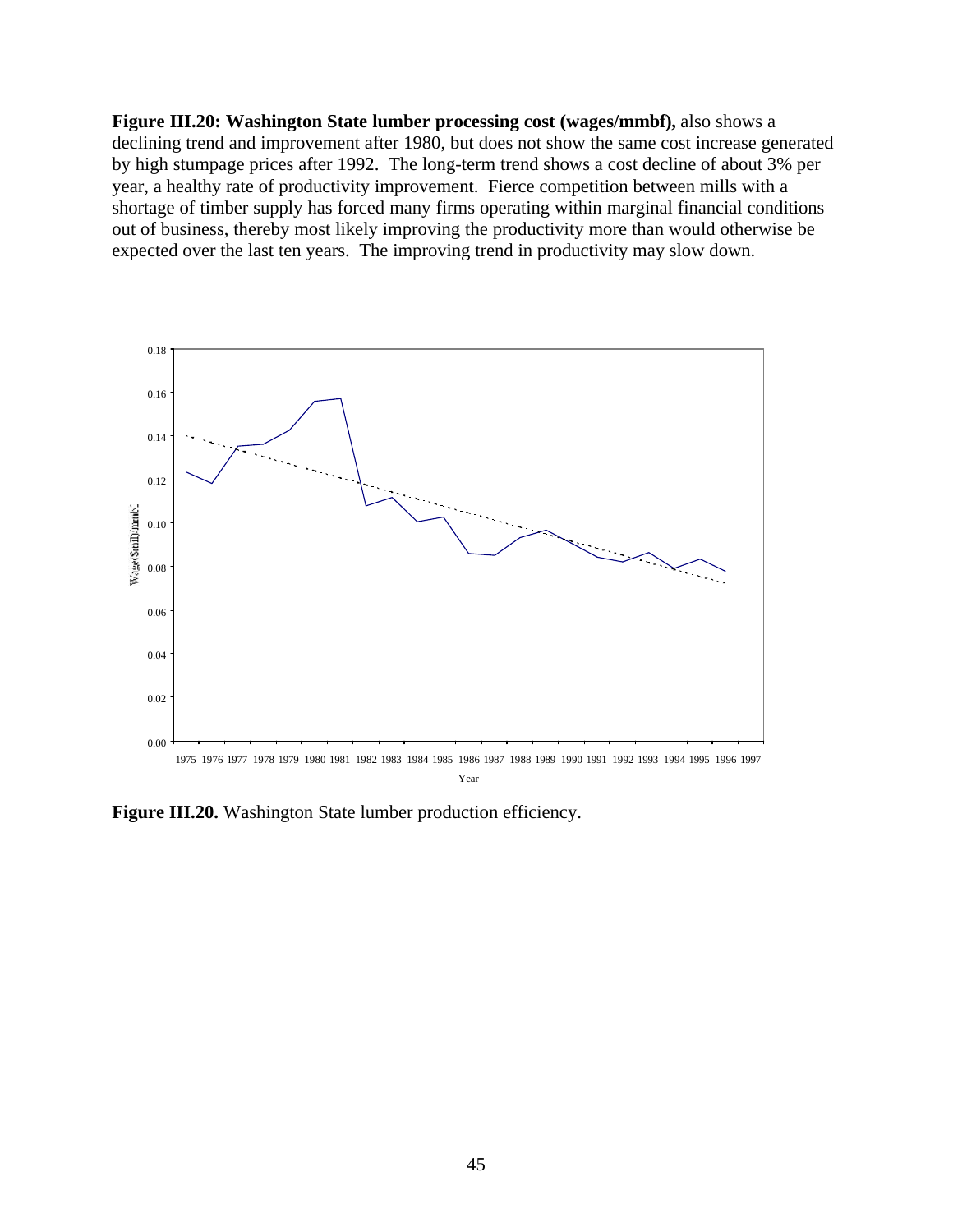### **Figure III.21. Washington lumber efficiency vs. US South provides** a direct

comparison of Washington wages/mbf efficiency relative to the US south. While the positive trend in Washington mill productivity looked impressive, a direct comparison with the South (ratio of Washington vs. South) does not look as favorable. Since 1990, the unit wage cost in Washington has actually increased by 20% relative to the South. The expansion of new capacity in the South appears to have increased productivity even more than shutting down old capacity in the west. Comparisons between costs in Washington and Oregon did not show any significant difference in the trend, suggesting similar competitive pressures have largely impacted producers in both states.



Figure III.21. Washington lumber efficiency vs. South: ratio.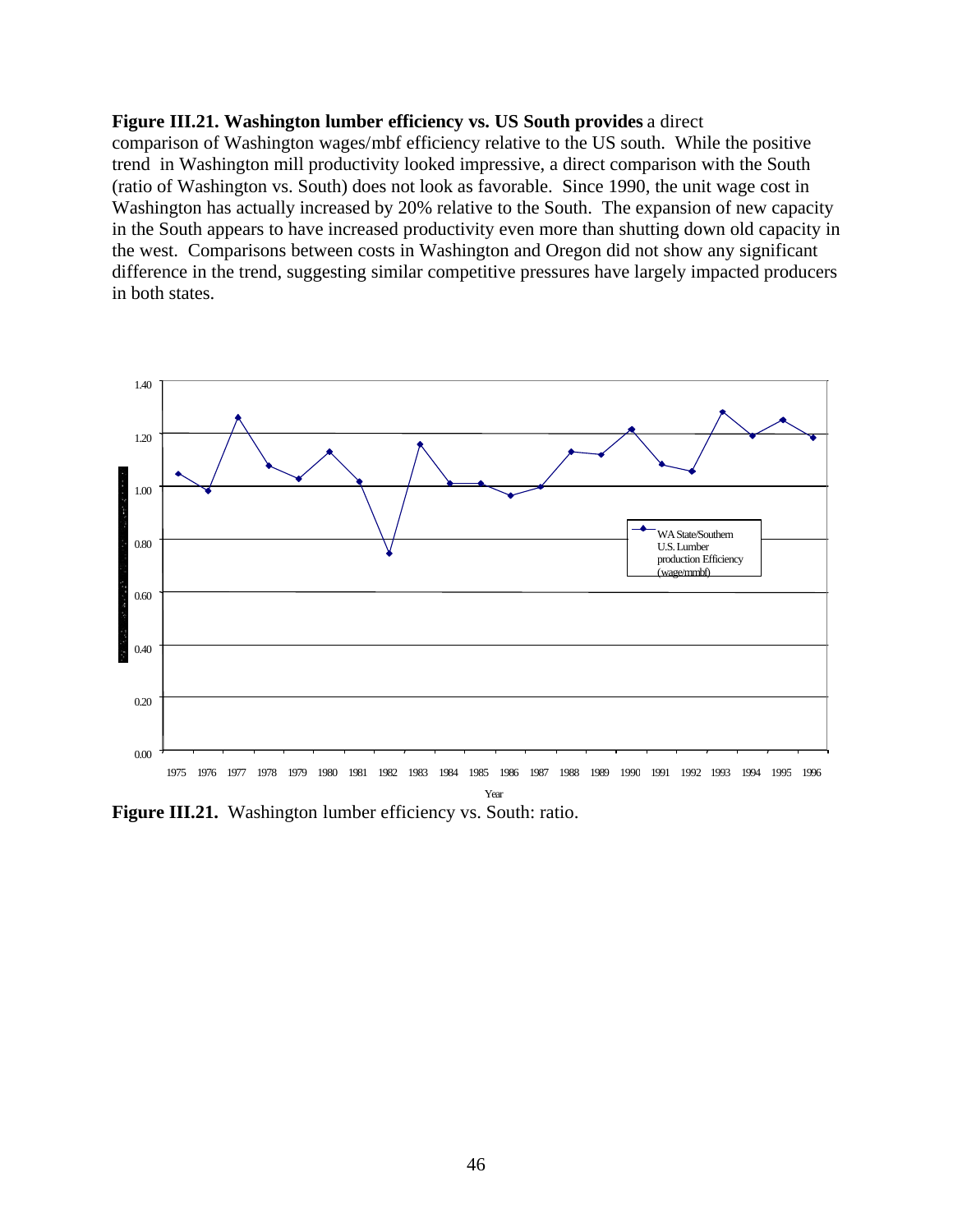**Figure III.22. Washington lumber plus logging wage costs,** was derived by weighting the lumber efficiency ratio of the PNW vs. the US South by the current wage cost and adding it to the logging cost adjusted for removal of the trend. The increase in logging and processing costs in Washington compared to the increase in the US south shows that total costs have increased more than 20%, an increase that is eroding the region's competitiveness.



**Figure III.22.** Washington State lumber plus logging wages per unit of production.

**Figure III.23. Lumber margins,** integrates all of the previously cost and efficiency factors into a composite measure of performance for regional producers. The derived lumber margins are based on an estimate of the average price for lumber products, plus the value of residuals, and less estimates for the cost of wood, wages and other operating costs. It is a gross before tax margin.

The \$50 margin average the last several decades suggests that such a margin has been necessary to cover other overhead costs, including taxes, and provide sufficient return to maintain the industry at a stable production level. The much higher margin prior to 1980 signaled that a period of high demand in excess of supply was ahead, which motivated processors to expand capacity. The negative margins after 1990 provide the comparable signal for contraction, except for the period when lumber prices spiked up in 1993.

The chart summarizes what we know about the profitability of the PNW domestic lumber industry. Profits were high when demand was high (prior to 1980), which promoted expansion. The 1980s became a no-growth, or breakeven, operation. When wood costs increased in the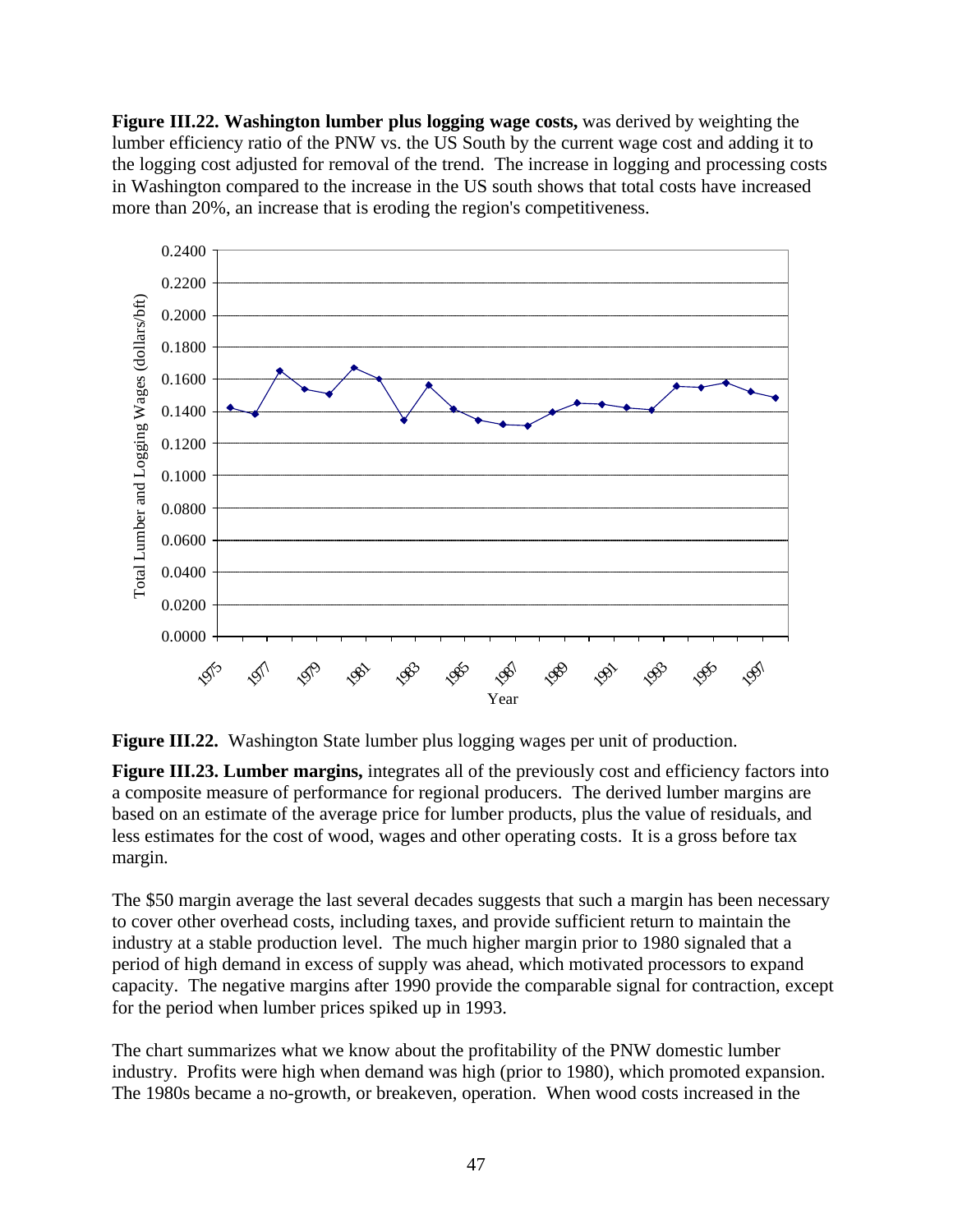1990s, margins were negative except for periods when product prices were very high. Many mills were forced to shut down.

The sector may return to a stable breakeven point if the decline in timber prices stabilizes and enough mills have shut down to not bid up the price of timber. Since the regulations affecting timber supply are still changing and a full Asian recovery may be several years in the future, more stable conditions are not likely in the near term.



Figure III.23. Washington unit lumber margins: price plus residuals, less operating costs.

# **III.G. Changing Export vs. Domestic Mix**

## **Business Cycles: US lumber consumption vs. all manufacturing**

In order to characterize the interaction between the economy and wood markets and the interaction between several sectors of the wood markets such as export vs. domestic uses, it is important to be able to separate business cycle issues from trend growth in demand and production.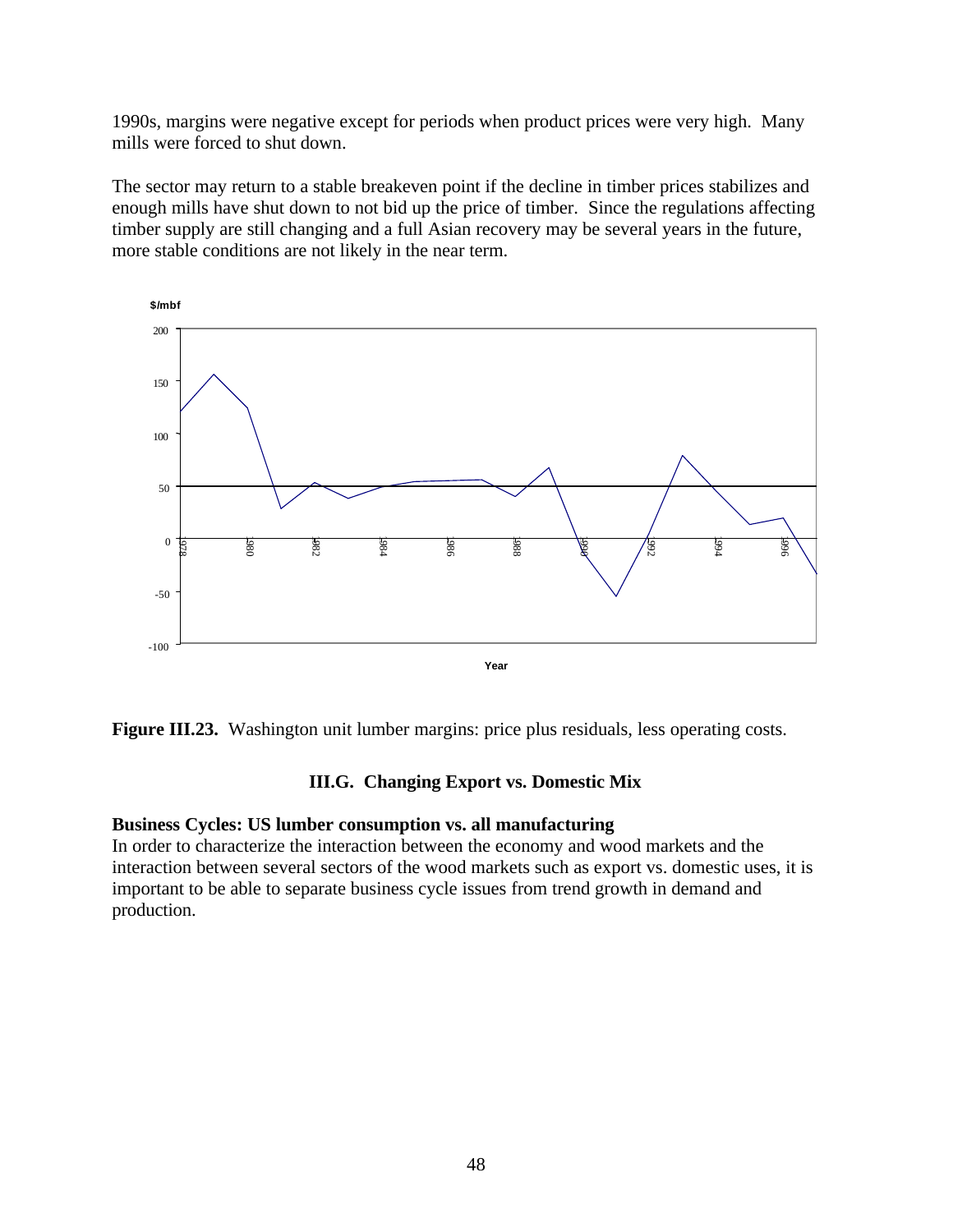**Figure III.24. US lumber consumption in comparison to total US manufacturing**. The business cycle peaks and troughs are noted. Four important characteristics are (1) business cycles appear to have become longer over the last three decades growing from 4-5 years to as long as nine years or more, (2) the growth trend for lumber consumption is lower than total manufacturing, (3) the lumber sector has generally been more cyclic than total manufacturing, and (4) the lumber sector has generally led other product sectors in terms of extreme highs and lows.



Figure III.24. US lumber consumption in comparison to total US manufacturing.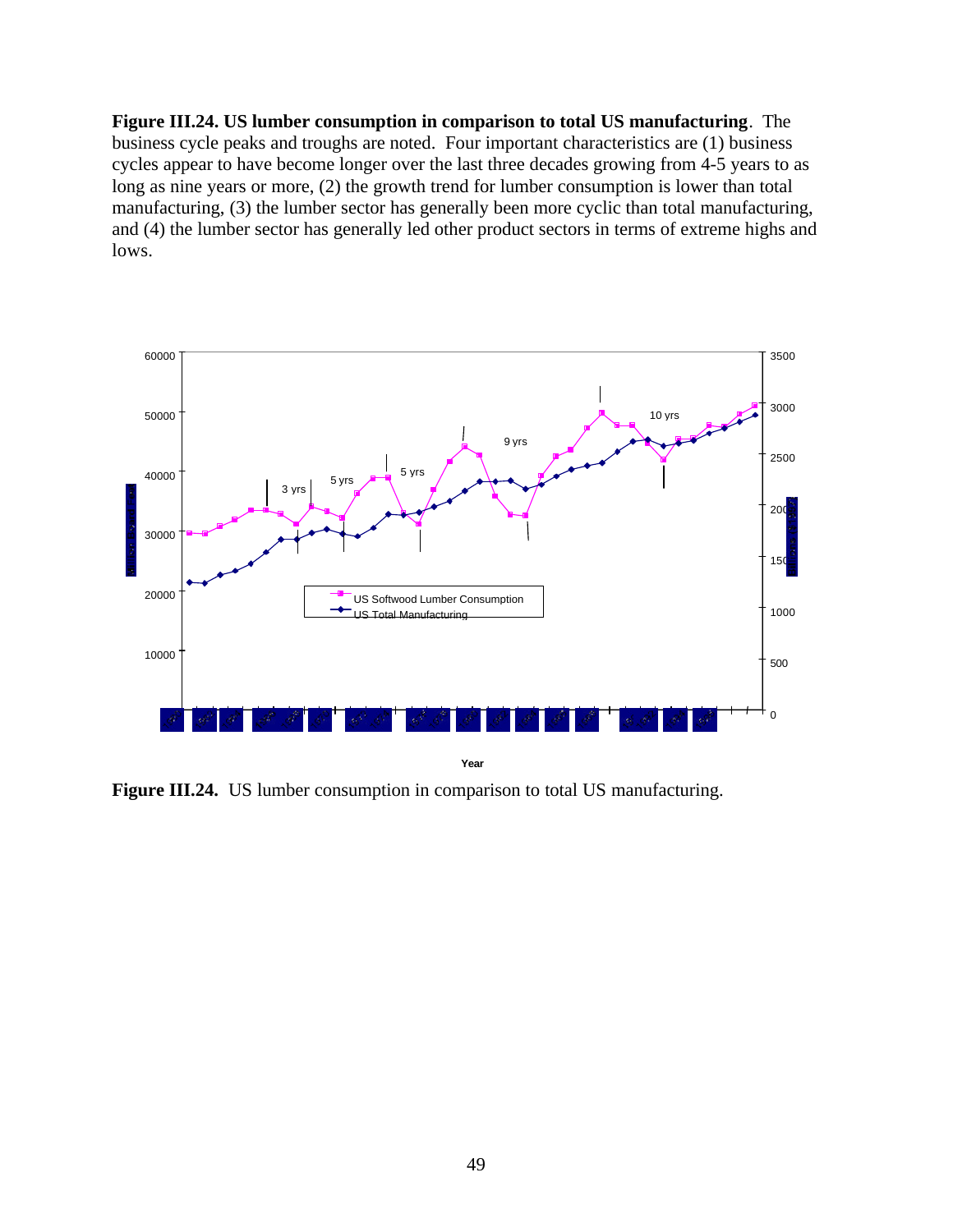**Figure III.25. Growth rates for US lumber consumption and total manufacturing,** provides the same information using growth rates. The lumber growth trend has been only 1.4% compared to 2.6% for total manufacturing. In the last decade, however, the lumber growth trend has been even lower as the 1991-1944 recovery appeared to be less robust than prior cycles by almost 10%. Lumber primarily serves housing markets, which grow more slowly than manufactured goods in total. In addition, the lumber cycle's typical one-year lead was not evident in the most recent business cycle, although it was apparent from the 1982 recovery and 1987 decline, and almost all previous cycles.



**Figure III.25.** Growth rates for US lumber consumption and total manufacturing

Another distinguishing feature of the current business cycle is that the trough was not as deep. In general, we can expect lumber consumption to be about four times more cyclic than manufacturing (the ratios of peak to trough changes as shown by the different sensitivity scales in the figure) with a growth trend between 1-2%. The growth trend will be somewhat higher than the population growth, reflecting housing expenditures from increasing discretionary income, but below the all manufacturing or total economy growth rate.

## **PNW Business Cycles: Lumber production and log exports**

For the PNW, the role of international markets and US exports is as important as the US housing market and US lumber consumption. The role of log exports in particular has been politically controversial, as some believe all raw materials should be domestically processed. The US is a major importer of many raw materials, which it processes, thus generating revenue from other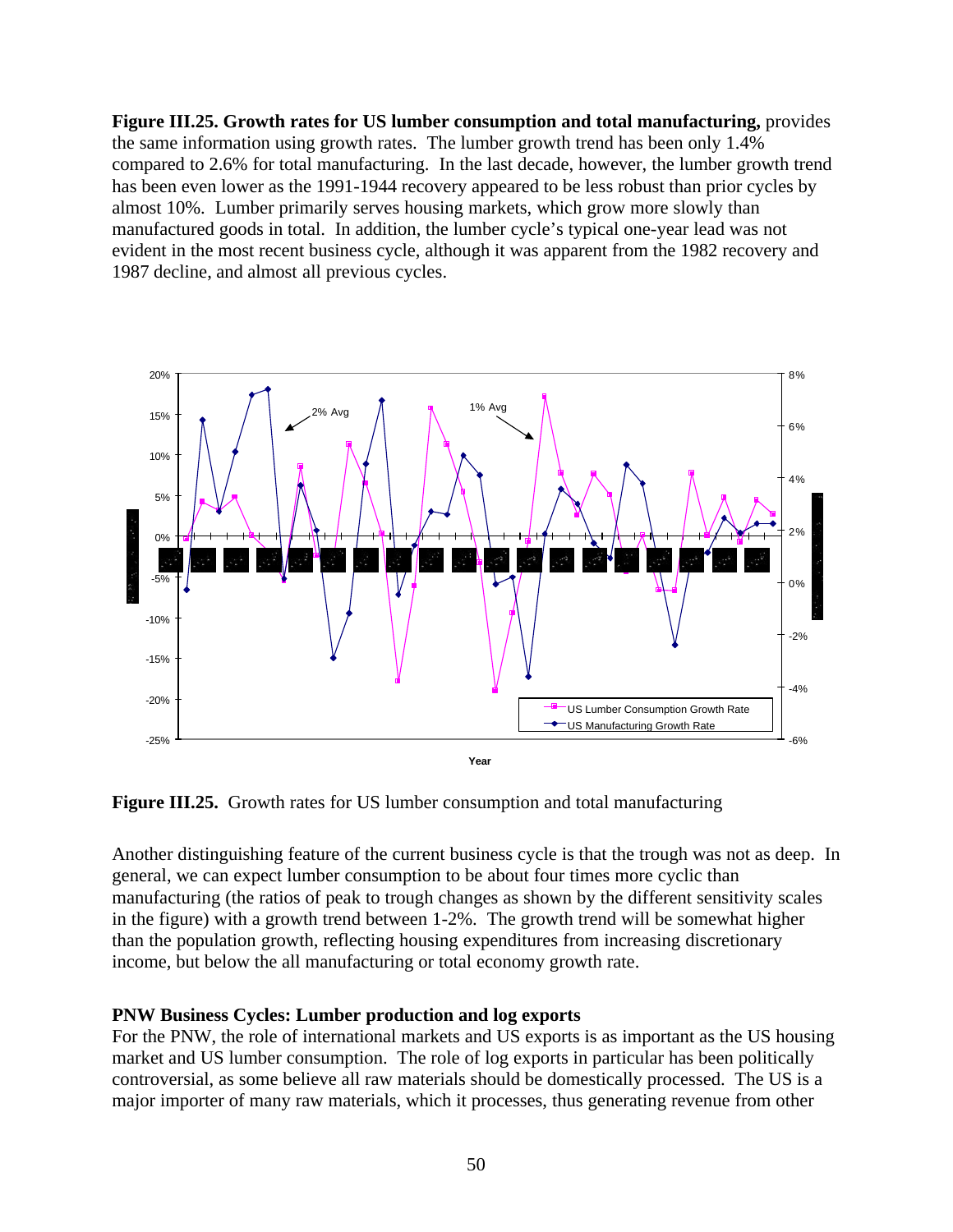countries' raw materials. Any policy that would ban exports could invite retaliation by others, which would impose large costs on the US. The US exports less in wood products, largely from the coastal region, than it imports from the Canadian interior. In effect, the US PNW competes more effectively with Canadian suppliers in international markets than it does in US domestic markets.

**Figure III.26. PNW lumber production and log export cycles across the last four business cycles.** While there has been some correlation between US and international business cycles in the recoveries of 1970, 1975, and 1982, recovery of log exports has generally lagged that of lumber. While not totally countercyclic, upturns in regional lumber production were much stronger than log export recoveries. There was no period when log exports lead in a recovery, corresponding to declines in domestic production, which could have been an indication of severe competition or substitution between the markets. The 1990 recovery is substantially different. Instead of sharing in the US lumber recovery, PNW lumber production declined by about 800 million bd ft. in comparison to its typical 1.7 billion bd ft recovery. Log exports declined even more, effectively diverting as much as 1.5 to 2 billion bd ft to the domestic processing market. Without the log export decline, domestic lumber processing would have been constrained much more severely.



**Figure III.26.** PNW lumber production and log export cycles across the last four business cycles (Log exports adjusted by the overrun factor to an equivalent lumber volume).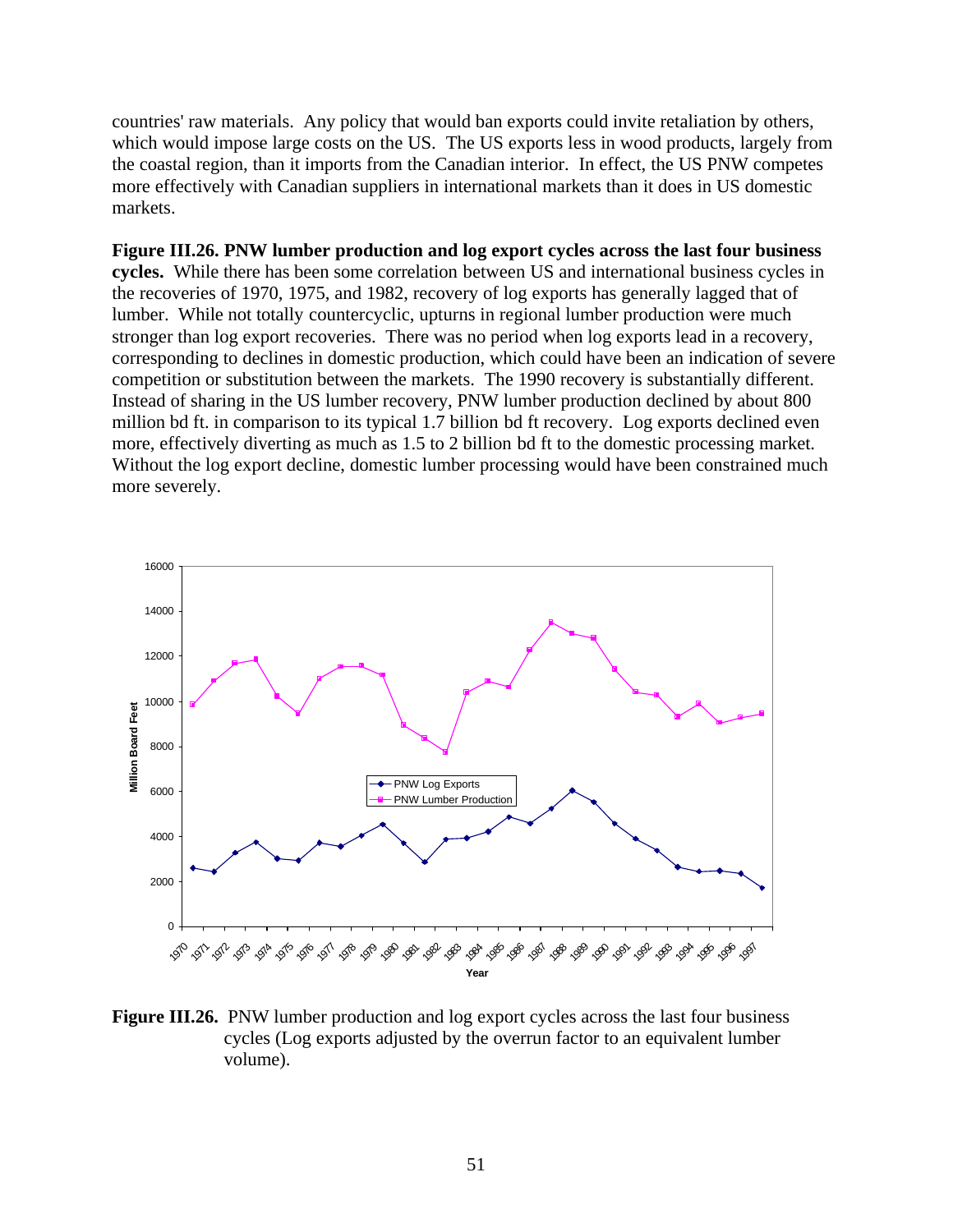Since most log exports originate from Washington State, any competition between log exports and lumber production should be most evident in Washington State.

**Figure III.27. Washington State lumber production across the last four business cycles**. In the last business cycle recovery started after 1991, lumber production did not recover, yet it did not follow harvest declines, although log exports did.



**Figure III.27.** Washington State Lumber production across the last four business cycles (measured from the trough as year 1).

**Figure III.28. PNW lumber production over the last four business cycles,** shows much more clearly the difference of the last business cycle with declining production from already recessing levels.

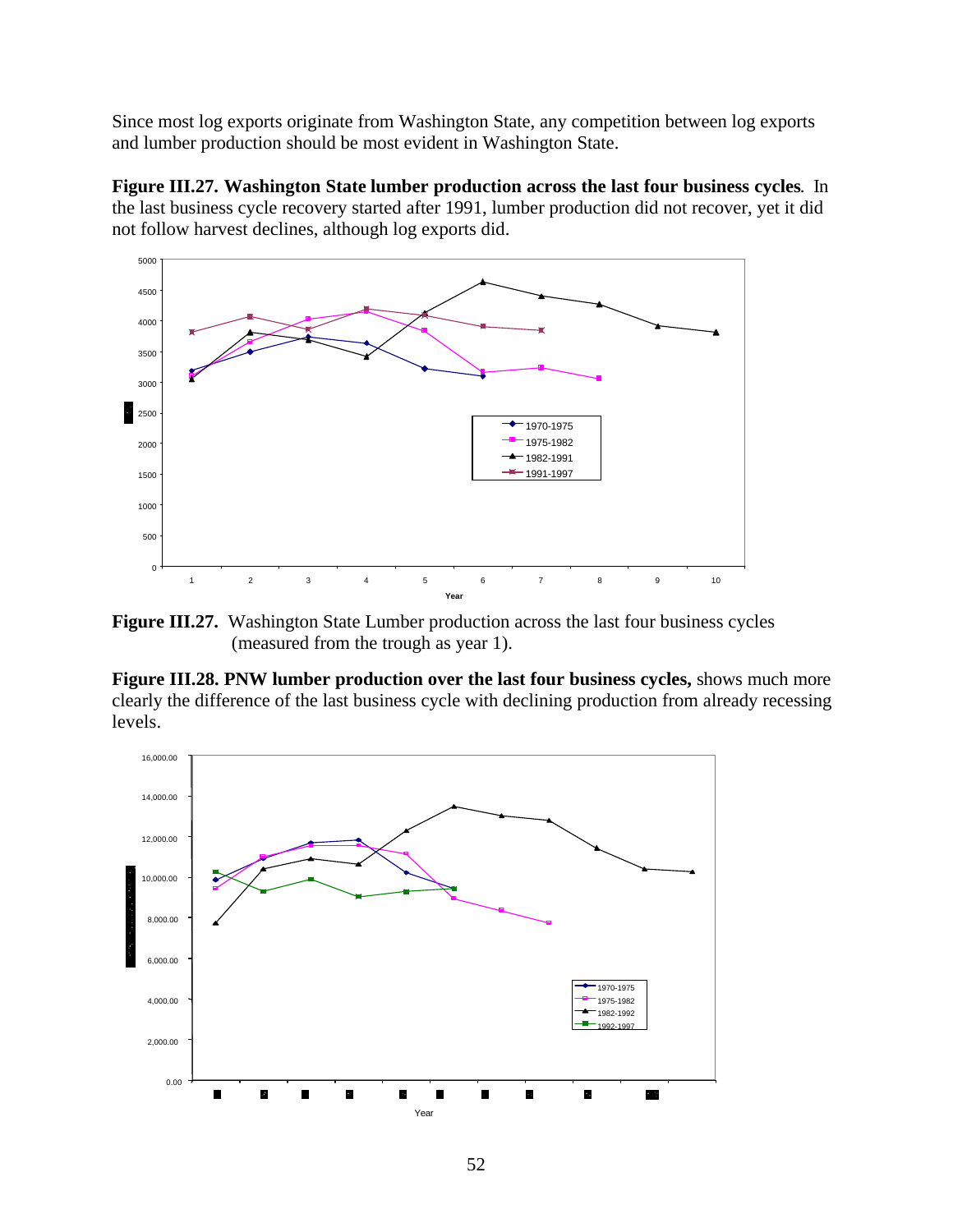**Figure III.28.** PNW lumber production over the last four business cycles.

**Figures III.29&30** compare the business cycle recoveries for Washington and PNW log exports for each of the last four business cycles. Since most of the exports are from Washington, there is not much difference between the cycles. The obvious difference with the lumber cycle is that log exports declined much more than lumber during the most recent cycle. This prevented lumber production from declining much below prior recession levels in the PNW and resulted in almost no decline in Washington. It provides convincing evidence that strong lumber demand bid volume away from log exports. When demand for exports are much greater, the reverse may also be true. In effect, the existence of the two markets has provided more stability.



**Figure III.29**. Washington State log exports across the last four business cycles (lumber equivalent.).



Figure III.30. PNW log exports across the last four business cycles (lumber equivalent.)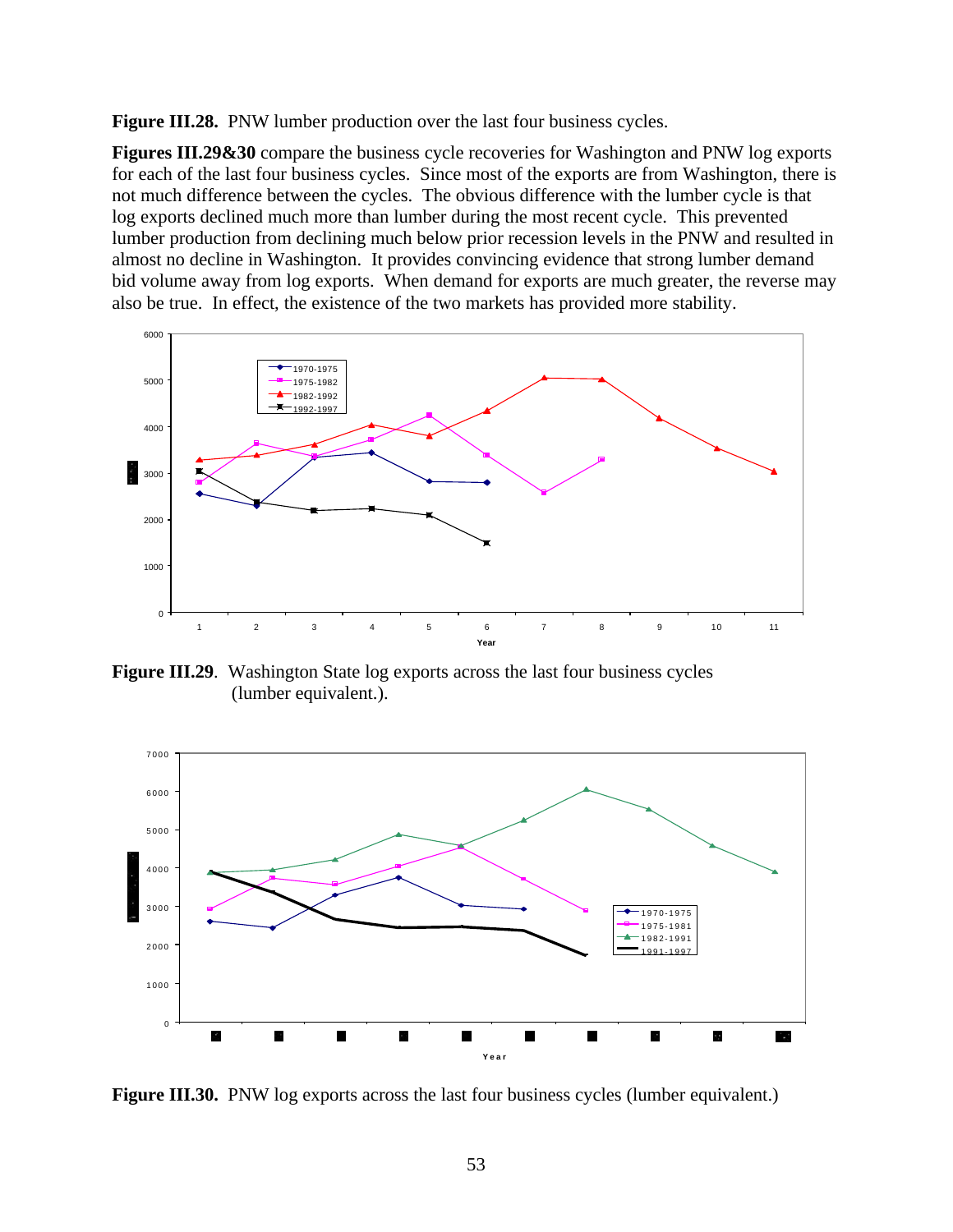Additional evidence on this effect is provided in Section V on employment. Washington lumber employment declined 6% after the harvest declines, while Oregon lumber employment declined 32%. The ratio of Washington's employment loss to harvest decline was only .26, compared to .8 for Oregon. A ratio of 1.0 corresponds to lumber employment losses equal to harvest losses. Washington's ratio is low because Washington log exports were diverted to processing, which reduced the employment loss to much less than the harvest loss.

If Oregon log purchasers had not bid away roughly one-half of the Washington State timber sales, the Oregon ratio would have been even closer to 1.0 as Oregon's log exports have been small in comparison to Washington.

While the harvest cutbacks have diverted more resources to serving domestic markets, this does not necessarily imply that this will remain the best long-term strategy for the PNW. Once the other international suppliers have had time to respond, the comparative disadvantages previously experienced by the west in serving the US markets will return. PNW producers are likely to shift back to export markets, yet unless a comparative advantage in processing is developed, such as the prefabricated building market in Japan, the premiums timber sellers once enjoyed in international markets are unlikely to return or be replaced by equally profitable product exports. Hemlock log exports in particular, have most likely been permanently replaced by other suppliers.

## **Changing export price premiums:**

Several factors heavily influence how products are distributed to international and domestic users and how the products contribute to business income. Export restrictions constrain log exports from British Columbia, from US federal lands, and, since 1990, from state lands, which affects Washington and to a lesser degree, Oregon. The near total ban on log exports from British Columbia prevents British Columbian producers from competing in international log markets and forces them to give up their comparative advantage to US private, Russian, New Zealand and Chilean log exporters. The resulting Canadian log prices are lower than international market prices, which gives Canada a comparative advantage in the primary products market. Therefore, prices in the international log market are higher than they would be without export constraints.

A second factor affecting export markets involves the absence of international processing and construction standards. The Japanese post and beam construction method requires products that are largely incompatible with US processing. The Japanese distribution system relies heavily on custom cut order files of many different dimensions and sizes, which cannot be effectively massproduced in North America. Many Japanese mills can afford to pay premiums for logs to serve their local needs. The premium may potentially be as high as custom cut US lumber, with much less labor and much higher profits. While the result of Canadian log export constraint is more revenue for US firms, which can be invested in activities such as programs to create jobs, there are also fewer mill-processing jobs left in export dependent regions. Understanding the characteristics of these premiums and their impacts helps to identify the workings of international markets.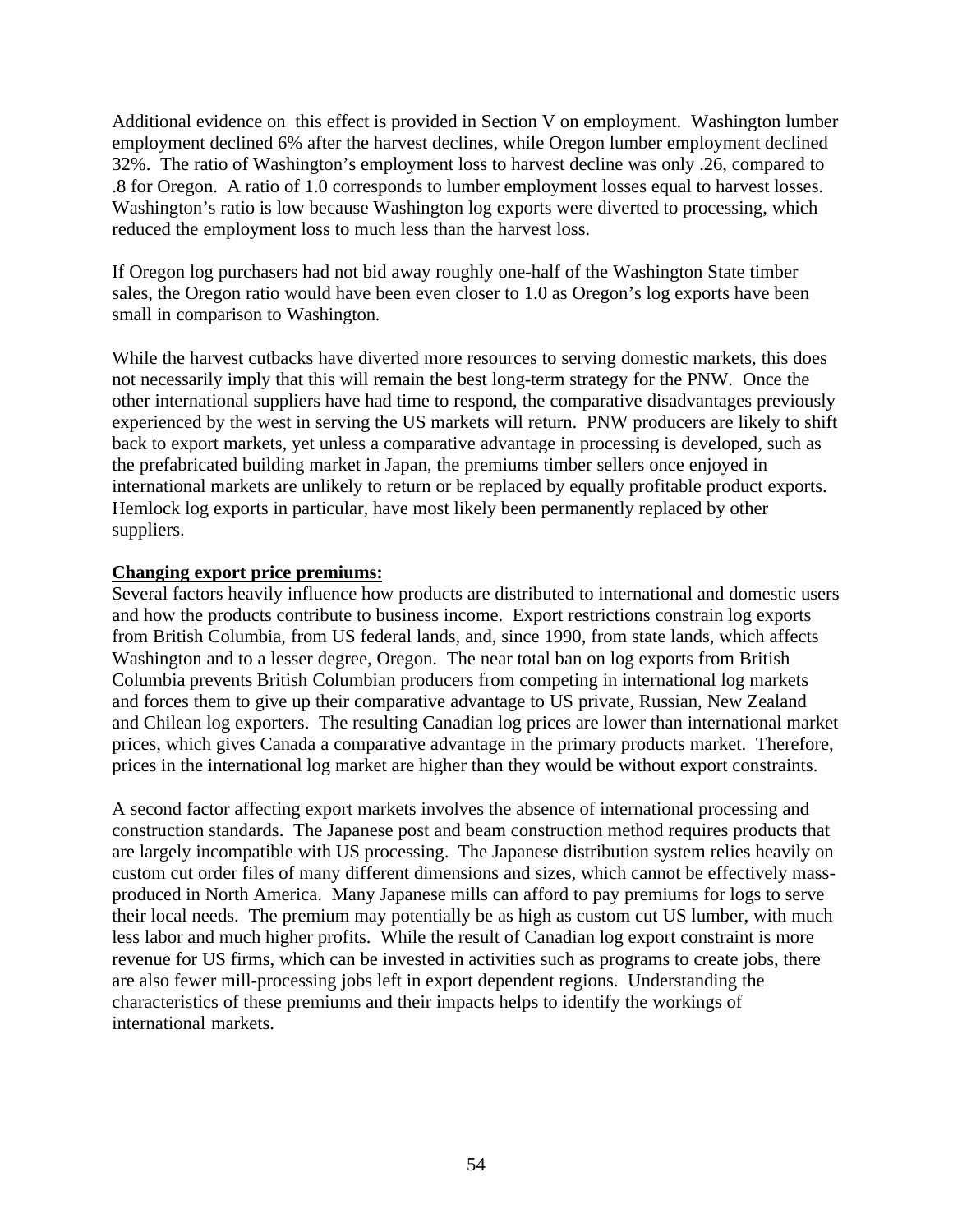**Table IV.1** shows the log price for domestic grade fir and hemlock log sorts for #2 logs in comparison to Japanese export sorts (which are dominated by #2 logs). Prices are shown for four different market conditions: (1) 1986, which is representative of a normal US market but weak international market; (2) 1989, a period when both markets were strong; (3) 1994, after owl constraints reduced US timber supplies; and (3) 1996, which is representative of approximately five years of international adjustments to US supply constraints.

|                               | Jan '86<br>Weak mkt. | Jan '89<br>Jan '94<br>Strong int'l mkt.<br>Post-owl |       | Jan '96<br>Int'l adjustments |  |
|-------------------------------|----------------------|-----------------------------------------------------|-------|------------------------------|--|
| Log prices \$/mbf             |                      |                                                     |       |                              |  |
| Domestic fir #2               | 270                  | 375                                                 | 750   | 700                          |  |
| Domestic hem #2               | 177                  | 295                                                 | 470   | 475                          |  |
| Japan sort fir                | 370                  | 663                                                 | 1075  | 1150                         |  |
| Japan sort hem                | 340                  | 675                                                 | 875   | 667                          |  |
| Fir export premium            | 100                  | 288                                                 | 325   | 450                          |  |
| Hem export premium            | 163                  | 380                                                 | 405   | 192                          |  |
| $60/40$ mix premium           | 125                  | 325                                                 | 357   | 347                          |  |
| Export quality difference     | $-50$                | $-50$                                               | $-50$ | $-50$                        |  |
| Quality & mix adj.<br>premium | $75*$                | 275                                                 | 307   | 297                          |  |

**Table IV.1.** Export log premiums vs. market tightness.

\* consistent with other study estimates

The table shows that the price for export grade sorts have a premium of about \$100/mbf for fir and \$163 for hemlock over domestic grades even in weak markets. While much of this premium may reflect differences in higher quality standards for export log sorts than for domestic sorts, the increased price for hemlock is clearly an international premium, since hemlock logs have been in much less demand in the US. Other studies have shown that the Japanese preference for whitewoods results in a lower discount for hemlock in international markets relative to US markets (hedonic price analysis of DNR sales by Lippke H, 1993). More importantly, as international markets tightened by 1989, the export premiums increased by \$190 to 220/mbf, which cannot be attributed to a quality change. Export premiums are very sensitive to relative market conditions; they were quite low following the international recession in the early 1980s, but increased substantially with strength in the international market.

These premiums increased a little further after the US supply reductions, \$25-35/mbf, but this increase in premium was very small compared to the \$375 (100%) increase in domestic fir log prices. The percentage increase in both domestic and export hemlock log prices after a few years of market adjustment was much less than for fir logs, since hemlock is much more vulnerable to substitution from the increasing supply of New Zealand and Chilean radiata pine. As the table shows, the current export premium for hemlock logs declined to the weak market condition of a decade ago, even as the fir export premium climbed to new highs. As noted earlier, log export volumes decreased substantially even in the face of these high premiums being paid by the Japanese, yet the volume declines have been largely in hemlock and lower grade sorts to Korea and China. The increased volumes of radiata pine coming from New Zealand and Chile, southern pine from the US South, and eastern pine from Russia have more or less permanently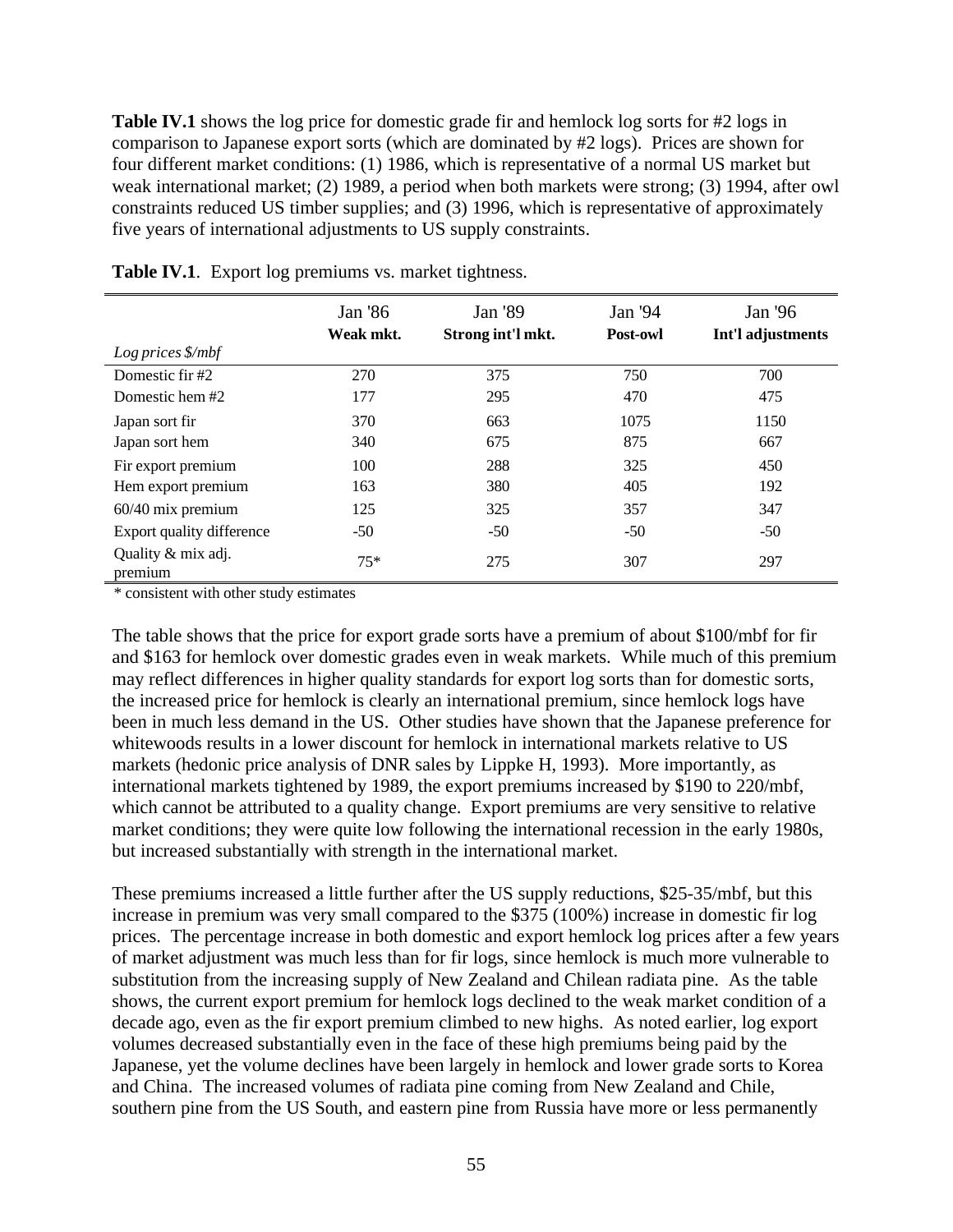reduced the price for US hemlock. Hemlock had been largely purchased by international users who have since substituted other suppliers.

## **Impact of the state log export ban:**

The ban placed on the export of state logs by an act of Congress was intended to relieve the shortage of wood for mills by offsetting some of the loss in federal harvest by diverting state logs from export to local processing. Since the supply of logs to the export market was reduced by this ban, export price premiums for the remaining suppliers increased further. Nevertheless, the total diversion of log exports to domestic processors was much larger than the reduction in state log exports. Tight US markets and high domestic prices caused most of the diversion of log exports from private log suppliers even though they were not constrained by the ban.

Since federal supply reductions were greater in Oregon than in Washington, an unexpected consequence has been that almost half of the Washington State log sales have been purchased by Oregon processors, instead of local Washington processors. This is almost the same share that had been exported. Like any log ban, the price paid by mills for the timber is lower than it would have been without the ban, resulting in some transfer of income from Washington State Trusts to Oregon mills. The surviving Oregon mills did pay more for the timber than Washington mills would have paid, so the timber revenue to Washington's trust beneficiaries declined less than it would have by more in-state processing. The unexpected consequence is that the federal ban on state log exports caused much of the loss in income to Washington's trust beneficiaries to be gained by Oregon mills, not Washington mills. To the degree that mitigation in mill employment was the objective of the ban, it should be remembered that most of the diversion in log exports was the market response to higher domestic log prices from the declining federal harvest and not the result of the state ban. However, Congress's ban on state log exports did add to the diversion of log exports, but with most of the mitigation benefit going to Oregon's mills and the mitigation costs born by Washington trust beneficiaries.

# **Timber revenue dependence on log exports:**

A rough estimate of the impact of these export markets on state timber revenues can be derived by characterizing the export and domestic log shares with these premiums under internationally strong and weak market conditions.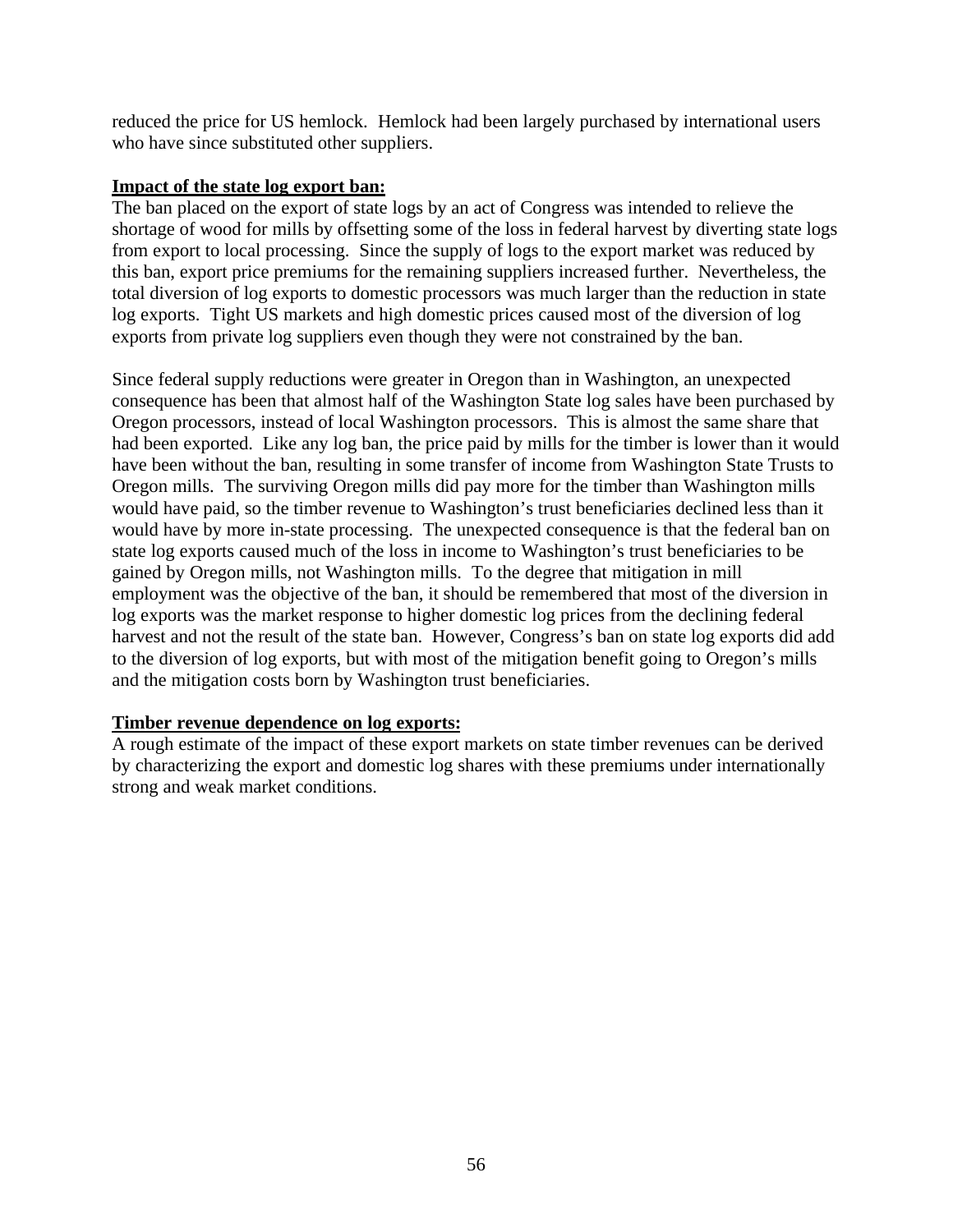|                                          |        | Weak market (like '84-'86) |             | Strong market (like '89-'94) |           |             |
|------------------------------------------|--------|----------------------------|-------------|------------------------------|-----------|-------------|
|                                          | Export | Domestic                   | Composite   | Export                       | Composite |             |
| <b>Private sector</b>                    |        |                            | 70/30 mix   |                              |           | $70/30$ mix |
| $Logs$ (\$/mbf)                          | 375    | 205                        |             | 975                          | 575       |             |
| Timber (\$/mbf)                          | 200    | 90                         | 167         | 800                          | 450       | 695         |
| <b>Export premium</b>                    |        |                            |             |                              |           |             |
| (same quality) (\$/mbf)                  | 75     | $\Omega$                   | 53          | 350                          | $\Omega$  | 245         |
|                                          |        |                            |             |                              |           |             |
| <b>Statewide pre-harvest constraints</b> |        |                            | $45/55$ mix |                              |           | $45/55$ mix |
| Harvest (bill. bdd ft.)                  |        | 6.8                        |             |                              |           | 6.8         |
| <b>Timber revenue (\$million)</b>        | 612    | 337                        | 949         | 2720                         | 1530      | 4250        |
| Export premium (\$/mbf)                  | 230    |                            |             | 1190                         |           |             |
|                                          |        |                            |             |                              |           |             |
| <b>Statewide post-constraints</b>        |        |                            | $33/67$ mix |                              |           | $33/67$ mix |
| Harvest (bill. bdd ft.)                  |        |                            | 4.2         |                              |           | 4.2         |
| <b>Timber revenue (\$million)</b>        | 277    | 253                        | 530         | 1109                         | 1266      | 2375        |
| <b>Export premium (\$million)</b>        | 104    |                            |             | 485                          |           |             |

**Table IV.2.** Export and domestic conversion returns to timber.

**Table IV.2** presents estimates for state timber revenue as generated from export logs and domestic sales. The mix of exports and domestic processing was roughly 45/55 before the period of harvest constraints and 33/67 more recently (yet still declining) as a consequence of harvest levels falling from 6.8 billion bd ft to 4.2 billion bd ft. The pre-supply constraint harvest levels supported timber revenue of \$949 million in weak markets and \$4.3 billion in strong markets. The revenue share from export premiums was as low as \$230 million in weak markets and as high as \$1.2 billion in strong markets.

After the supply constraints, revenues fell to as low as \$530 million with weak markets, but remain close to \$2.4 billion in tight markets. The export premium would be as low as \$104 million in weaker markets, but has probably remained closer to the \$485 million estimate in strong markets.

In weak market conditions, the export premium of \$75/mbf, a profit to the timber owner, is roughly comparable to the processing wage bill if the logs were processed. In other words, if processing was required, the policy cost of each processing job is equivalent to the export premium, which is lost by the timberland owners/beneficiaries (assuming the lumber price decline from their increased production volume was insignificant). In strong markets, the export premium of \$350/mbf is more than 4 times the processing wage bill. The federal timber harvest reductions with a tight domestic and international market maintained high export price premiums for the four years preceding the Asian downturn and for several years prior to the harvest reductions. While the domestic US market remained strong through the Asian downturn, with weak international markets export premiums declined to weak market conditions.

Other studies have modeled the export markets under various constraint policies (Perez-Garcia, et al. 1994, Perez-Garcia, et al. 1997), concluding that while mill processors and their employees gain under a log export ban, the losses in port jobs and other jobs supported by the export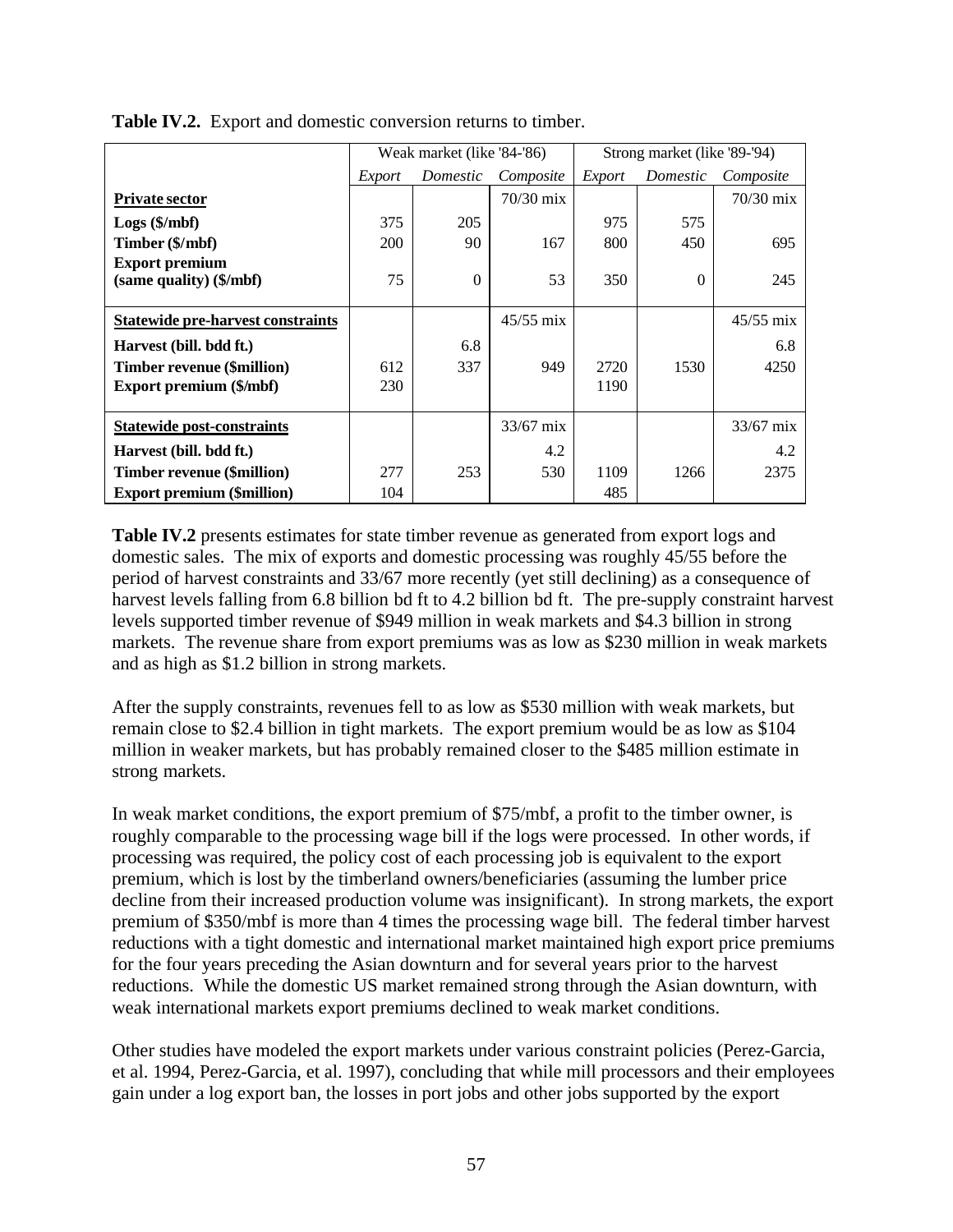premiums are larger. In the case of a state ban, export premiums will be recycled into the local economy, therefore, the local economy experiences a net loss in income and jobs.

Since the Asian crisis and the decline in log prices, the markets have continued to divert most private logs to domestic processors without export constraints, as the export premium for even high quality logs has remained very low.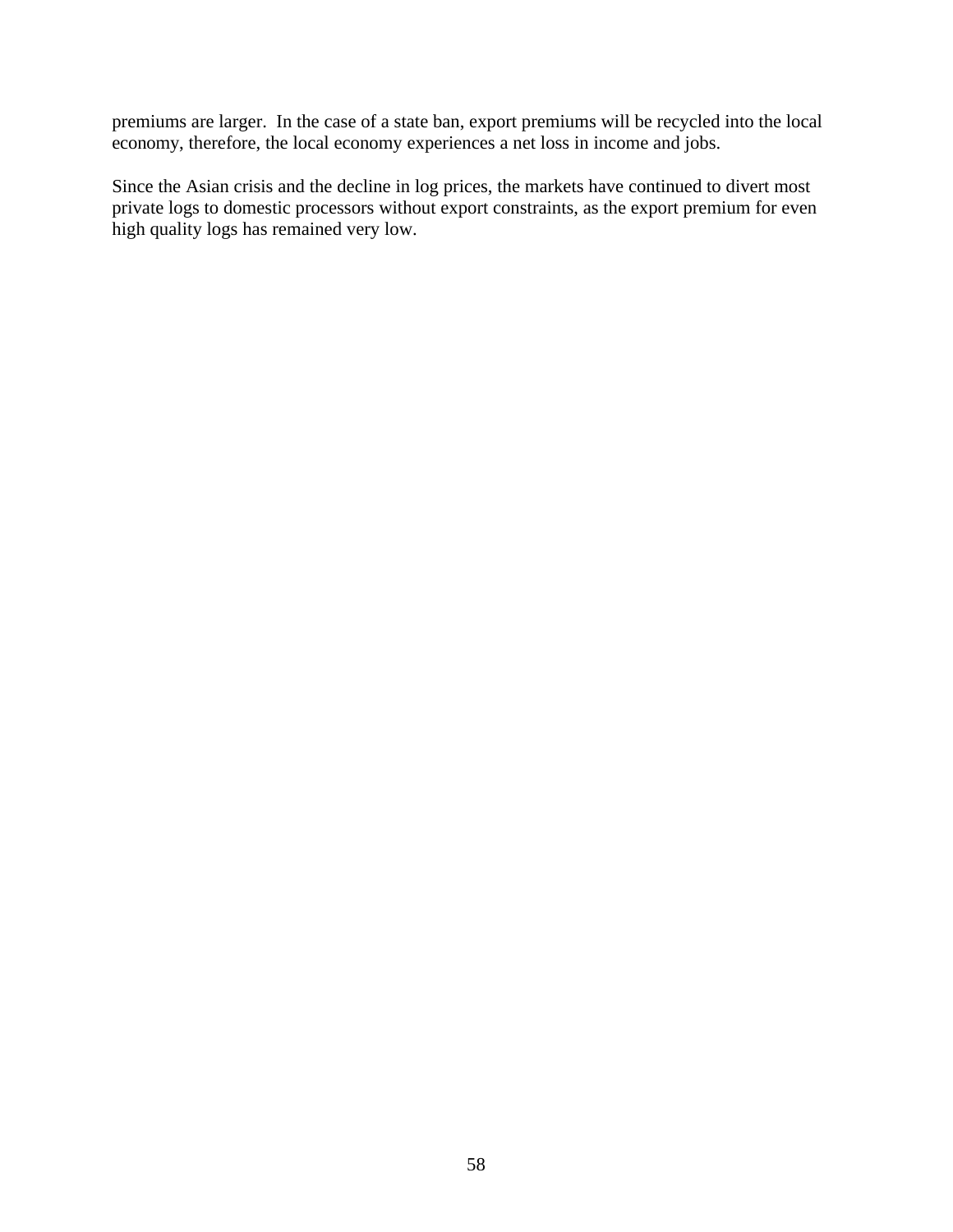## **IV. Pulp & Paper Sector**

Pulp and paper products are high value-added products that utilize most of the lowest valued logs and mill residuals. Nevertheless, their contribution to business income is substantial. Washington State has more processing facilities than it has fiber supply, and has traditionally imported a substantial share of the chip furnish from Oregon, Idaho and British Columbia.

**Figure IV.1. Washington State pulp and paper gross business income** had been reasonably stable at \$4.3 billion until harvest constraints affected chip supplies. Gross business income for the six years after the harvest constraints declined 23% from the six years prior, in spite of efforts to offset the declining chip supply with increased use of secondary fiber and paper fillers. The chip supplies within the state also benefited by the diversion of log exports to domestic processing of lumber, which resulted in a much smaller reduction in the residuals chip supply than in the harvest volume.



**Year**

**Figure IV.1.** Washington State pulp and paper gross business income.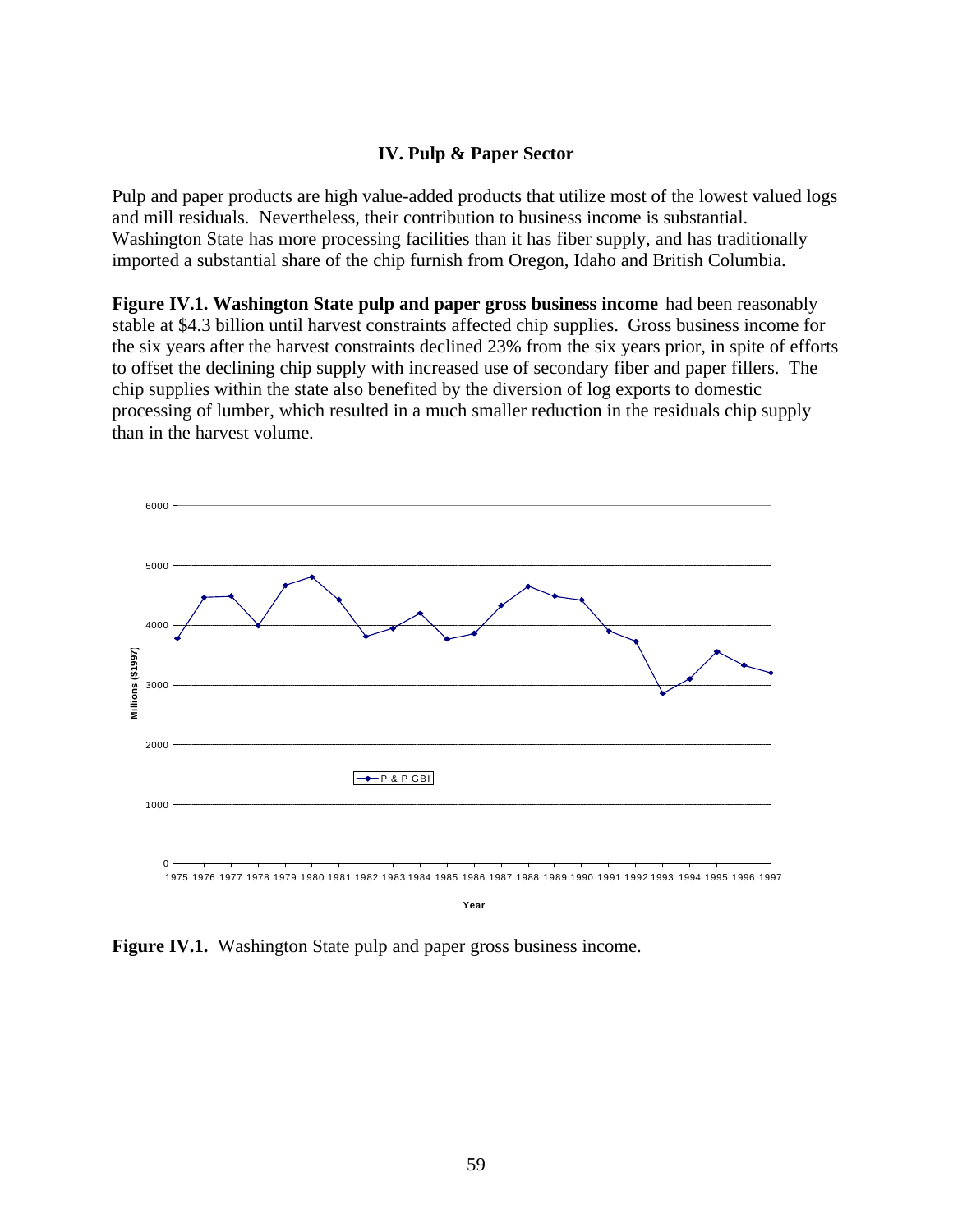**Figure IV.2. Washington State pulp & paper wages per unit of sales, provides an efficiency** measure for the sector. Unlike the solid wood sector, however, there is no demonstrated improvement in wage costs per dollar of sales. The rising wage cost trend, especially after the harvest constraints, would seem to suggest facilities are operating at lower efficiency when the chip supply has been low. Capital costs more than doubled over the last two decades as companies have adopted technologies to clean up pollution and begun closed mill operations to reduce effluent levels. There has been both a capital cost and wage cost squeeze which has affected the pulp and paper sector's bottom line. The increased use of secondary fiber has not been able to offset these increased costs. The state's pulp and paper facilities have become high cost producers on the global market, resulting in several closures and strategic shifts to other regions with lower cost fiber resources, such as South America.



**Figure IV.2.** Washington State pulp & paper wages per unit of sales.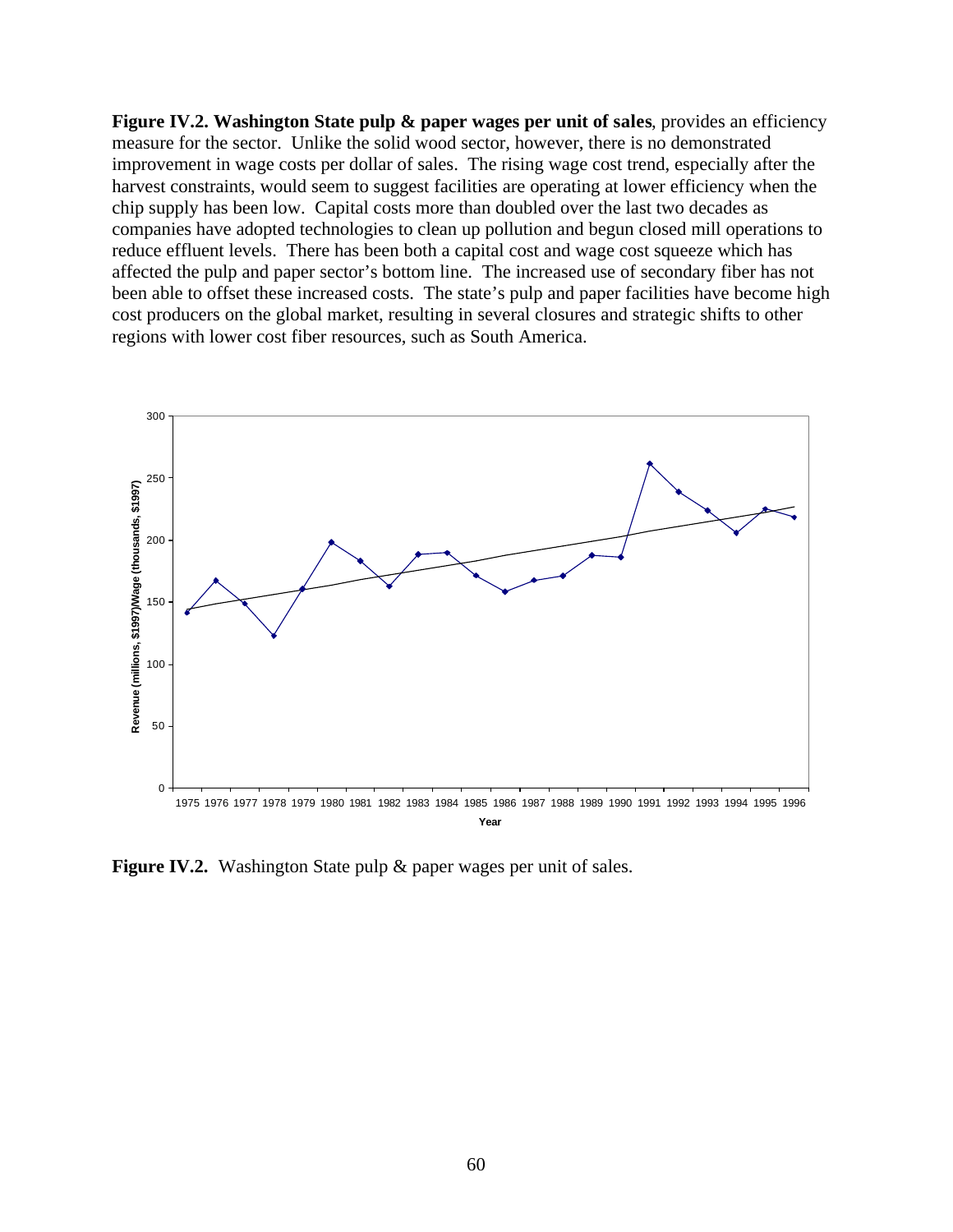#### **V. Total Forest Sector Business Income**

**Figure V.1. Washington State total forest sector business income,** shows the summation of gross business income (GBI) across all sectors. It must be recognized that since each sector is characterized with a gross business income, there will be some double counting of income in this summation. The wood cost portion of secondary manufacturing may also appear as income to primary processing. Since timber sales are not considered end products, timber income is not double counted as a part of product income.

The business income growth trend of about 3% per year was shown in an earlier study to be caused by factors other than price changes (Robertson and Lippke 1996). Increased export markets with high values, increased secondary manufacturing, and improvements in product yield collectively explained most of the historical growth in business income, not increasing harvest volumes or product prices. Since 1990, the harvest declines ended the trend increase in business income, but a substantial decline in income was avoided by the period of high product prices. A rough approximation for what business income might have been without the decline in harvest volumes is projected by scaling up the business income by the reduction in harvest. The end point of this estimate includes the impact of price reductions to more normal levels with the Asian recession, and therefore provides an estimate of what the trend might have been without the harvest declines. The 3% historical trend increase in business income lines up with this adjusted income series, suggesting that, other than the harvest constraints, the basic factors contributing to a growth in business income per unit of volume have continued.



**Figure V.1.** Forest Sector Gross Business Income for Washington State.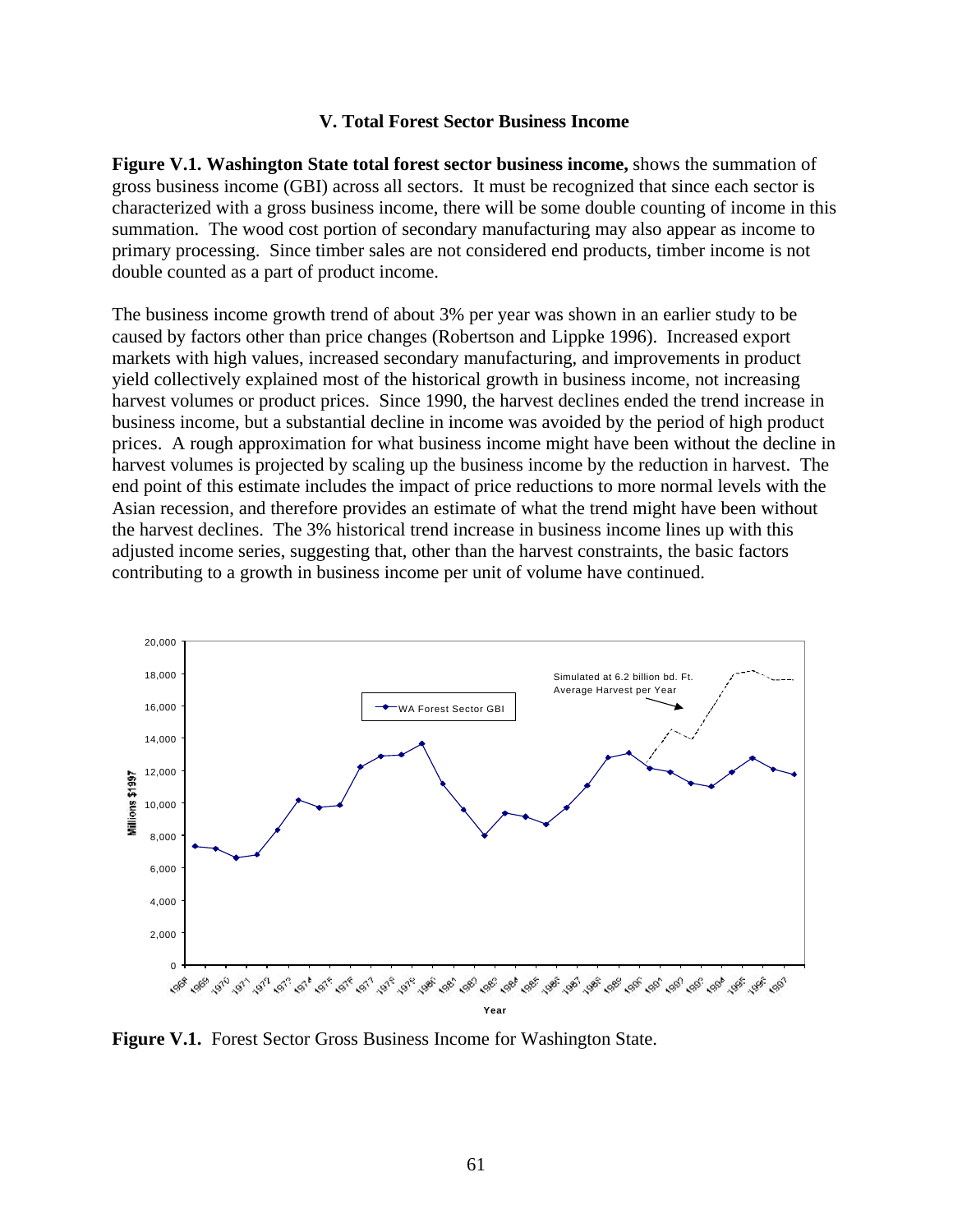**Figure V.2. Washington State forest sector GBI per unit of harvest** increased significantly after 1991, producing incomes of over \$2000 per board foot of harvest. Almost all of this increase in income per unit of harvest occurred after the harvest reductions, which supported higher prices for a number of years.



**Year**

**Figure V.2.** Washington State forest sector gross business income per unit of harvest

Also shown in figure V.2 is an estimate of the timber cost share of the total business income. As noted in the figure, the timber income represents the raw wood cost for production and explains some of the contribution to the rising income per unit of harvest. Since timber prices declined substantially in 1998 and 1999, forest landowners will no longer benefit from inflated revenues sufficient to offset the reduced harvests and regulatory cost increases. For smaller owners with disproportionately higher costs, the regulatory losses will have a substantially larger percentage impact on their rate of return, leading to a higher motivation for land conversions or outright sale of their timber and land.

If and when the forest sector attains a more stable harvest level, business income growth should be restored with increasing high valued export opportunities and secondary manufacturing. There may also be increases in product yields, produced by the growing use of engineered products and advanced mill processing technologies. However, this growth will be benchmarked from a lower base of income corresponding to the reduced harvest level.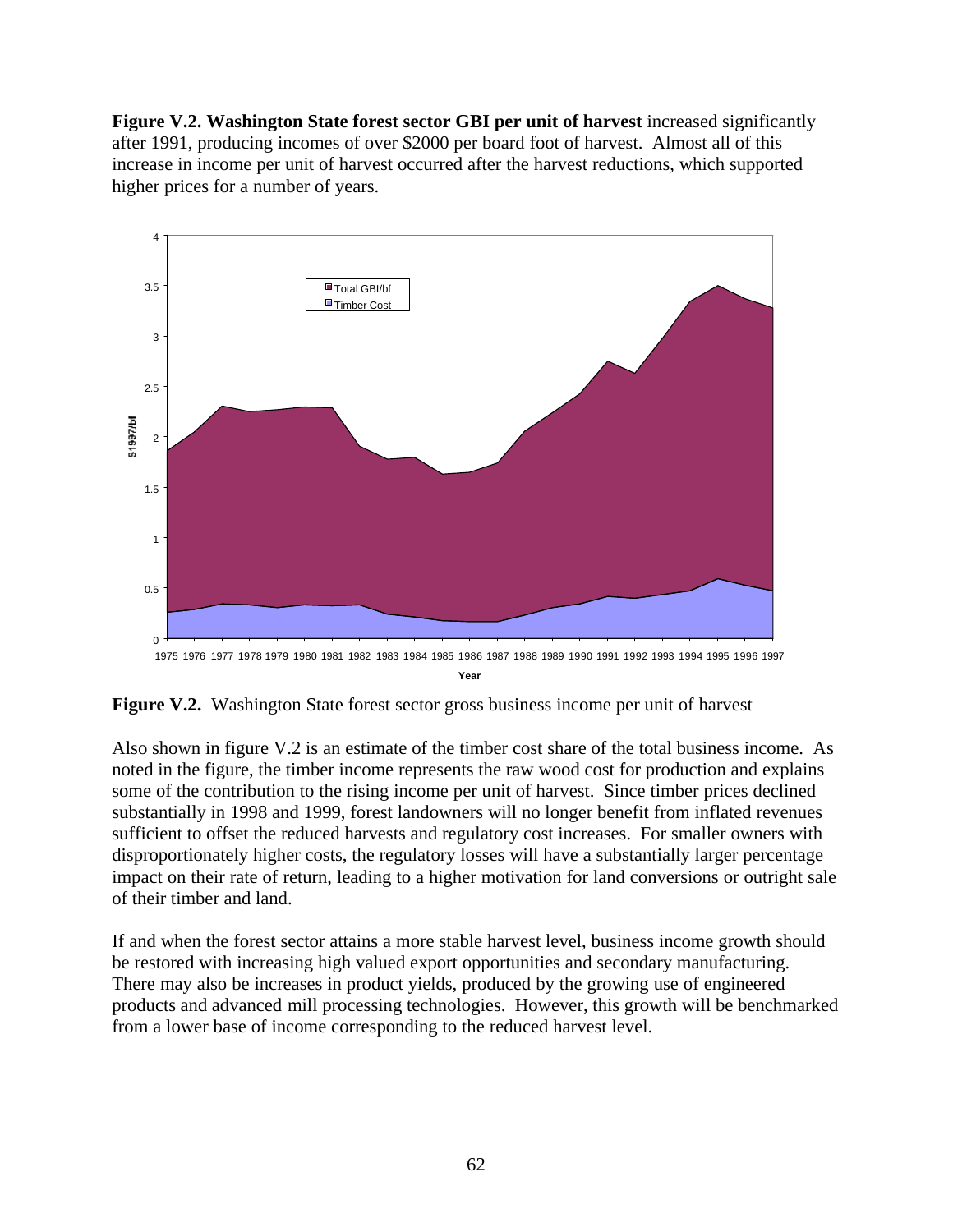#### **VI. Employment and Rural Income**

Sustained employment has been and remains a serious problem in timber rural communities. While revenue and profits are the variables of greatest interest to companies, rural employment and income are of greater interest to local communities. With a stable level of harvest and processing, we should expect some gains in productivity, leading to some decline in employment, but a more stable income stream. It is only through increased value produced per unit of harvest or acre utilized that stable or rising employment can be experienced.

#### **Forest Sector Employment**

**Figure VI.1, Washington forest sector employment trends,** shows some sectors declind while others increased. The employment trends show logging employment in Washington State declined at almost 4% per year and lumber declined 1-2% per year. Secondary manufacturing employment increased 1-2% per year and pulp and paper increased approximately 1/4% per year. The decline in logging jobs during the mid 1980s is probably exaggerated since much of the logging and hauling operations were outsourced from industry ownership to independent proprietor contract work. This was a make or buy decision change rather than a technologically induced productivity change. These employment reductions offset the lack of productivity gains during the prior decade.



**Figure VI.1.** Washington State forest sector employment trends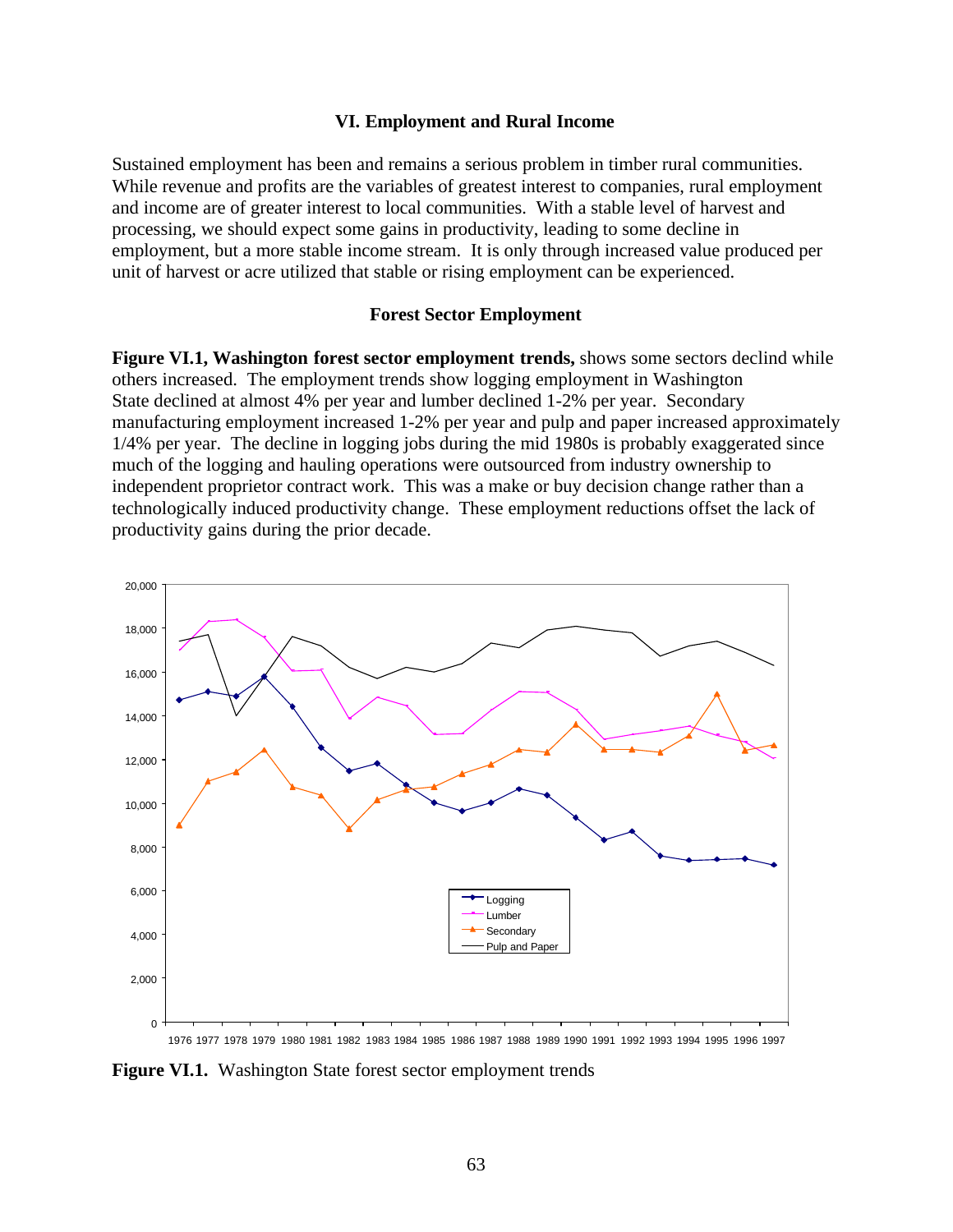A more succinct analysis of the driving force behind the employment changes can be obtained by examining the employment change for a five-year period before the harvest declines (1986-1991) and after (1992-1997). In Washington, harvest volume declined 31%, but logging employment declined only 22%. One inference is that logging costs have increased and become less competitive than other regions. This may be the case if the difference is not explained by higher log prices making it possible to absorb higher logging costs. If the prior level of efficiency is restored, Washington State could lose another 2000 jobs in rural logging activity.

Lumber production only declined about 6%, while lumber employment declined 8%. If productivity continued to increase at the prior rate of 2-3% per year, in 1992-1997 we might have expected employment to have declined almost 18%, including the production decline. The 10% difference does suggest a loss in efficiency and higher costs, but not nearly as severe as the efficiency losses in the logging industry.

Secondary manufacturing employment increased 5%, however the booming economy and strong demand in 1992-1997 would suggest potential demand could have increased as much as 26%. It appears that secondary manufacturing has been constrained by as much as 15%. from higher priced wood

The 7% decline in Washington solid wood direct employment remains much lower than the 31% harvest volume reduction. Oregon's 20% decline in direct employment is also much less than the 40% decline in harvest volume. This is little consolation to timber dependent communities such as Clallam, Grays Harbor, Skamania, Pacific and Lewis counties that have experienced 8.5 to 10.5% unemployment rates over the last 3 years. Substantially higher than the metropolitan counties of King (3.7%) and Snohomish (3.9%).

While unemployment rates in timber-dependent rural communities have improved (below 10%), they are persistently higher (about 6%) than the rate in metropolitan communities. Gains in secondary manufacturing employment are concentrated near the metropolitan communities and container ports, reflecting a shift to suburban jobs rather than rural.

|                                                   | 1986 - 1991<br>Average/year | 1992 - 1997<br>Average/year | <b>Percent</b><br><b>Change</b> |
|---------------------------------------------------|-----------------------------|-----------------------------|---------------------------------|
| Log Harvest (mmbf Scribner)                       | 6.397                       | 4,398                       | $-31.24$                        |
| Log Employment                                    | 9,727                       | 7,625                       | $-21.61$                        |
| Lumber Production (mmbf Lumber Tally)             | 4.430                       | 4.176                       | $-5.74$                         |
| Lumber Employment                                 | 14,131                      | 12,980                      | $-8.15$                         |
| Secondary Manufacturing Employment                | 12,325                      | 12,986                      | 5.36                            |
| Washington Real Economic Income (1997\$ Billions) | 106.1                       | 133.8                       | 26.06                           |

**Table VI.1.** Washington State Forest Industry Employment and Production.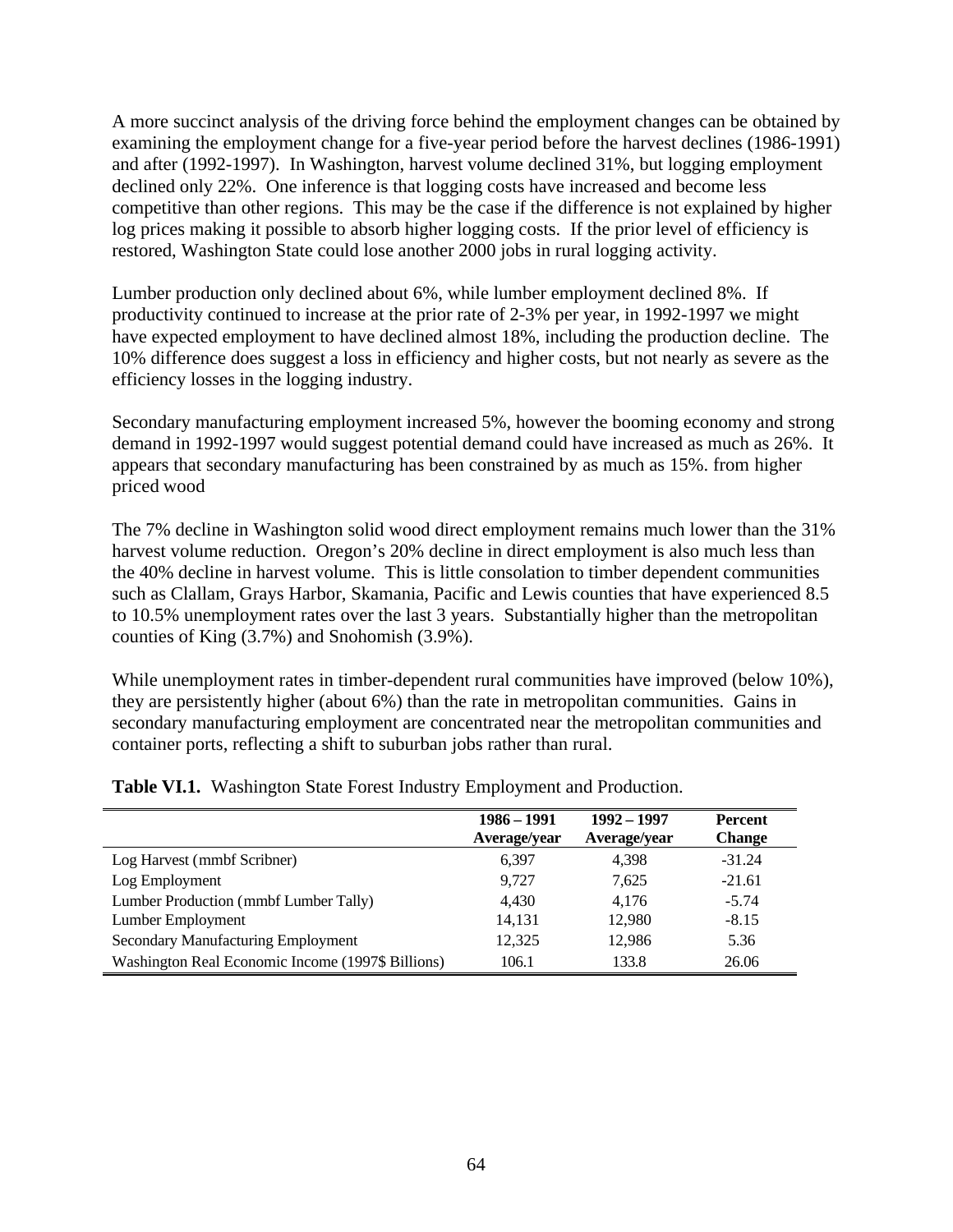|                                               | 1986 – 1991<br>Average/year | 1992 – 1997<br>Average/year | <b>Percent</b><br><b>Change</b> |
|-----------------------------------------------|-----------------------------|-----------------------------|---------------------------------|
| Log Harvest (mmbf Scribner)                   | 7.715                       | 4,608                       | $-40.27$                        |
| Log Employment                                | 11,954                      | 9.241                       | $-22.70$                        |
| Lumber Production (mmbf Lumber Tally)         | 8,035                       | 5,544                       | $-31.00$                        |
| Lumber Employment                             | 20,827                      | 14,130                      | $-32.16$                        |
| Secondary Manufacturing Employment            | 12.287                      | 12,978                      | 5.32                            |
| Oregon Real Economic Income (1997\$ Billions) | 64.5                        | 83.6                        | 22.8                            |

**Table VI.2.** Oregon State Forest Industry Employment and Production.

The primary processing sector job losses in Oregon (9,510) were substantially higher than the job losses in Washington (3,253), a consequence of more drastic harvest reductions and less diversion of log exports. Prior economic impact studies show that the 12,763 primary jobs lost were most likely accompanied by an equal number of indirect jobs lost in the rural areas, (Conway 1994, Lippke and Conway 1994). Direct and indirect job losses account for over 25,000 jobs no longer supported in the rural communities by forest sector activity. There were also jobs in port communities lost with the decline in export activity. Some small portion of the secondary manufacturing gains were centered in rural communities, however the gains would have been much larger in the absence of the harvest constraints. Since most of these lost opportunities were likely related to the reduced supply of quality wood from the federal lands, they were probably disproportionately located in rural areas. Although there were some job gains in special forest products and tourism, it is very unlikely that a significant number of these were dependent upon the reduced harvest levels. Hence they are not induced offsets, but rather a part of any baseline employment projection scenario.

## **Timber Rural Income**

Forest sector activities are not the only economic activity in rural areas, however they are substantial enough that income in timber rural counties will be impacted.

Rural timber dependent communities have at times benefited from strong export markets, and earnings have almost equaled timber earnings in urban areas. Regulatory constraints, however, have had substantial economic impacts on rural communities. Analysis of urban vs. rural income trends confirm that there is increasing disparity between timber rural and urban incomes, which can be expected to worsen when the impacts of the Asian economic crisis and anticipated passage of new regulations to protect salmon populations are fully realized (Moore and Lippke 1999).

Over the last two decades, the US economy has had steady growth overall, with relatively minor contractions. Washington State's economy has also grown steadily, and average per capita income has generally been above the national average. However, not all sectors of the economy have fared as well. In a national study, *Development Report Card for the United States*, Washington State ranks  $48<sup>th</sup>$  in a measure of urban to rural income disparity(Clones and Rist, 1997). This suggests that Washington's rural economies are declining compared to its urban economy, which may be a result of shifts in both economies. Between 1979-1997, per capita income in timber-dependent counties declined 29% compared to the national average, from 93% to 67%. During the same period, income in King County, the Washington's urban center,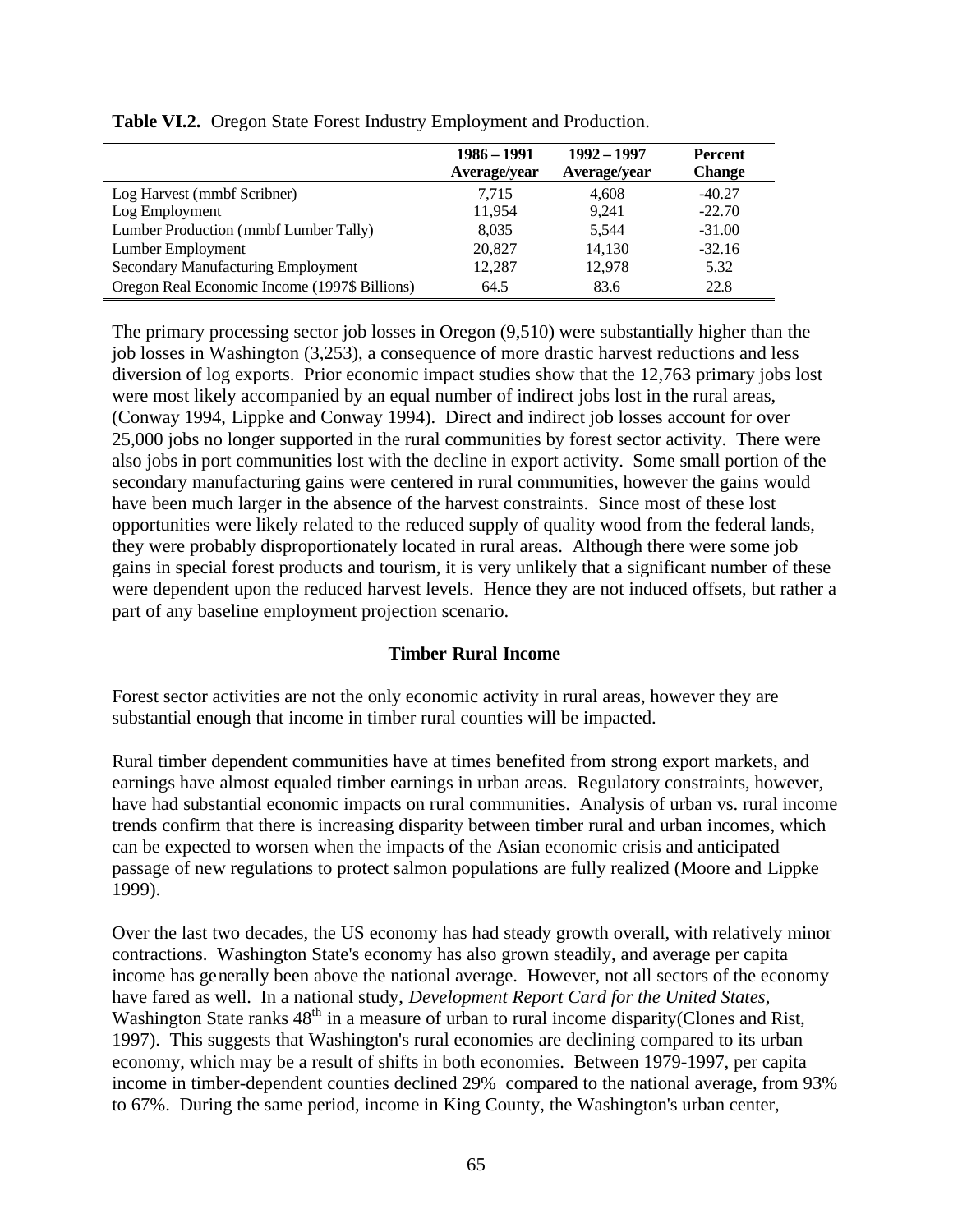increased 17% , from 134% to 158%. This trend is expected to become even more unfavorable during the next few years, as weak international market conditions and regulatory constraints on harvesting continue to affect rural timber-dependent counties, and while service and technology industries in urban counties grow.

To examine urban/rural income disparity, counties were chosen by economic base in order to compare per capita income. Chelan, Clallam, Cowlitz, Grays Harbor, Lewis, Pacific, Pend Oreille, Skagit, Skamania, and Stevens counties were selected as rural counties where income is largely dependent on timber revenues and not heavily impacted by an urban community. King County was selected as the urban county.

**Figure VI.2. Timber dependent and urban community income disparity,** shows a substantial increase in the disparity between timber rural and urban incomes. Five points in time were analyzed that best indicate years where timber dependent communities were significantly impacted by changes in the economy or by new policies. 1979 provides a measure of timber dependent counties near the end of a decade of high timber demand. 1983 shows the impact on the wood sector during an international recession and industry shake-out. 1987 records a period of recovery before regulations to conserve habitat for endangered species significantly reduced harvest. Data for 1993 show when timber prices reaching a record high when timber harvests were substantially reduced by harvest restrictions on federal and state lands. Data for 1997 show a continued decline in rural income, but does not show the full effects of either the Asian economic crisis or the new riparian zone regulations.



**Figure VI.2.** Timber dependent and urban community (King county) income disparity, 1979-1997 (Bureau of Economic Analysis and CINTRAFOR 1999).

When data is available, 1998 will be analyzed to reflect the impact of the Asian crisis on both devalued export volumes and on prices. The impact of new riparian regulations will just begin to have an impact in the year 2000 and may cause some price offset if markets are stronger.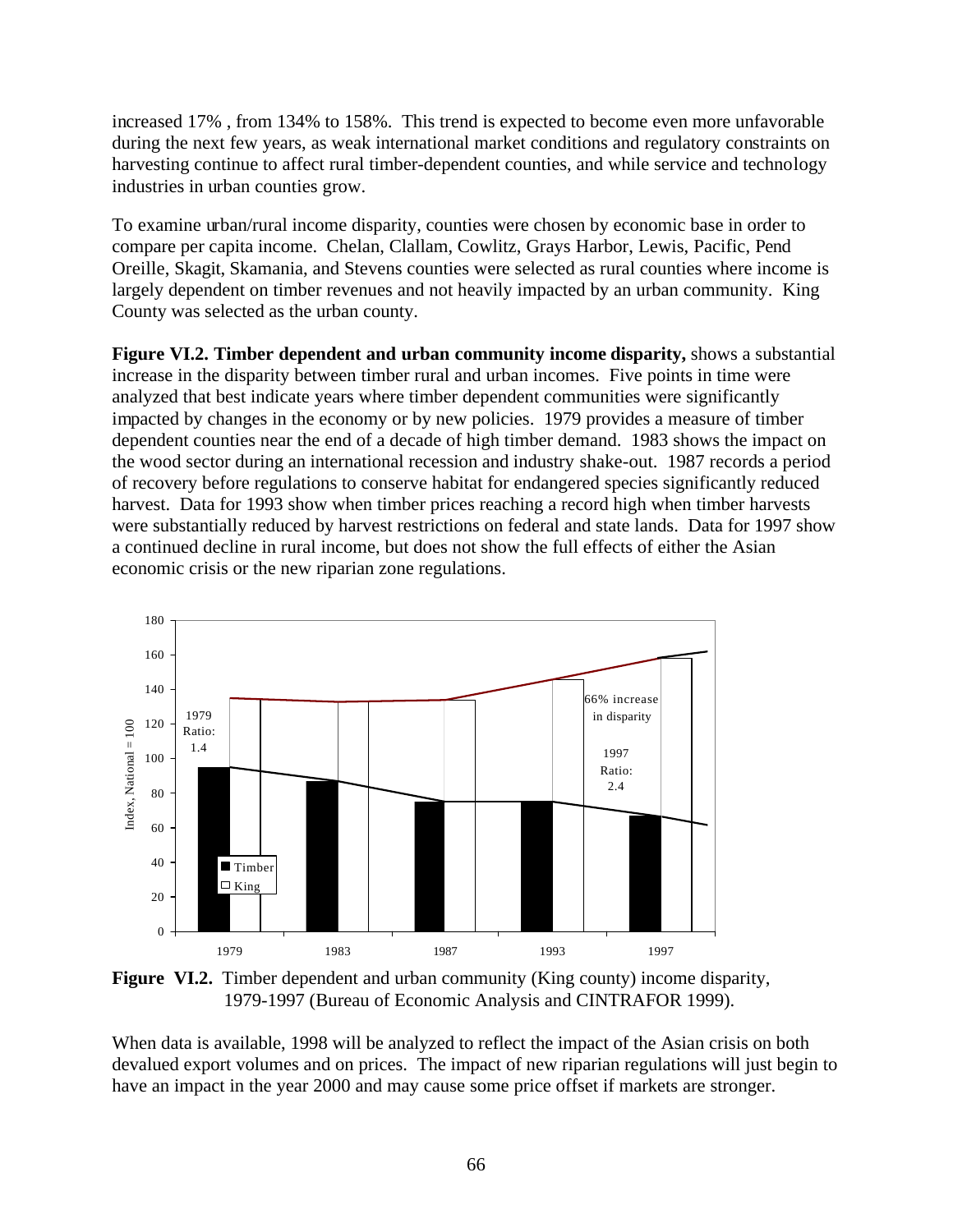**Table VI.3.** Changes in Income by county category 1979-1997.

| <b>Timber Dependent Counties</b> | $-29%$ |
|----------------------------------|--------|
| <b>King County</b>               | 17%    |
| King County. vs. Timber Counties | 66%    |

In 1979, per capita income for timber-dependent rural communities was only 5% lower than the national average. Over the next 18 years, however, timber-dependent counties experienced a 29% decline in per capita income relative to national averages. During the same period, per capita income in King County increased 17%. The disparity of Washington's urban area income to the State's timber-dependent rural communities increased 66%. Per capita income in nontimber dependent rural counties also declined, but with a more market dependent cyclic pattern than timber-dependent communities.

Disparity between timber-dependent rural and urban incomes can be expected to widen for several reasons. First, the US housing boom came to a close by 1981, ending the extra strength it added to timber-related economic activity. Second, despite strong export wood markets and a temporary moderating effect of high prices as a consequence of reduced federal timber sales, increasing regulatory constraints have depressed timber-dependent community economies in recent years. Finally, the high-income and labor-intensive service and technology industry has grown rapidly in urban areas. The technology growth boom has not had a comparable impact on rural communities.

The timber industry will likely be further depressed in 1998-2000 due to depresessed demand in Asian markets, which eliminated the high prices that resulted from harvest constraints. Demand for primary and secondary processed wood products in Asia has declined dramatically since the last quarter of 1997, which has directly impacted Washington's rural communities. Total exports of forest products from Washington to all countries are down approximately \$2 billion from 1996 to 1998 and this will impact rural incomes.

Lower levels of harvest volumes can also be expected as salmon protection plans are adopted. While some of the urban technology gain may spill over to rural areas through recreation and tourism, poor international markets and domestic environmental regulations will continue to be a challenge for timber dependent communities in Washington and Oregon. Urban communities are benefiting both from the increased forest reserves around them and the technology boom. Timber rural communities are paying the price for regulatory actions and are not experiencing gains from the technology boom.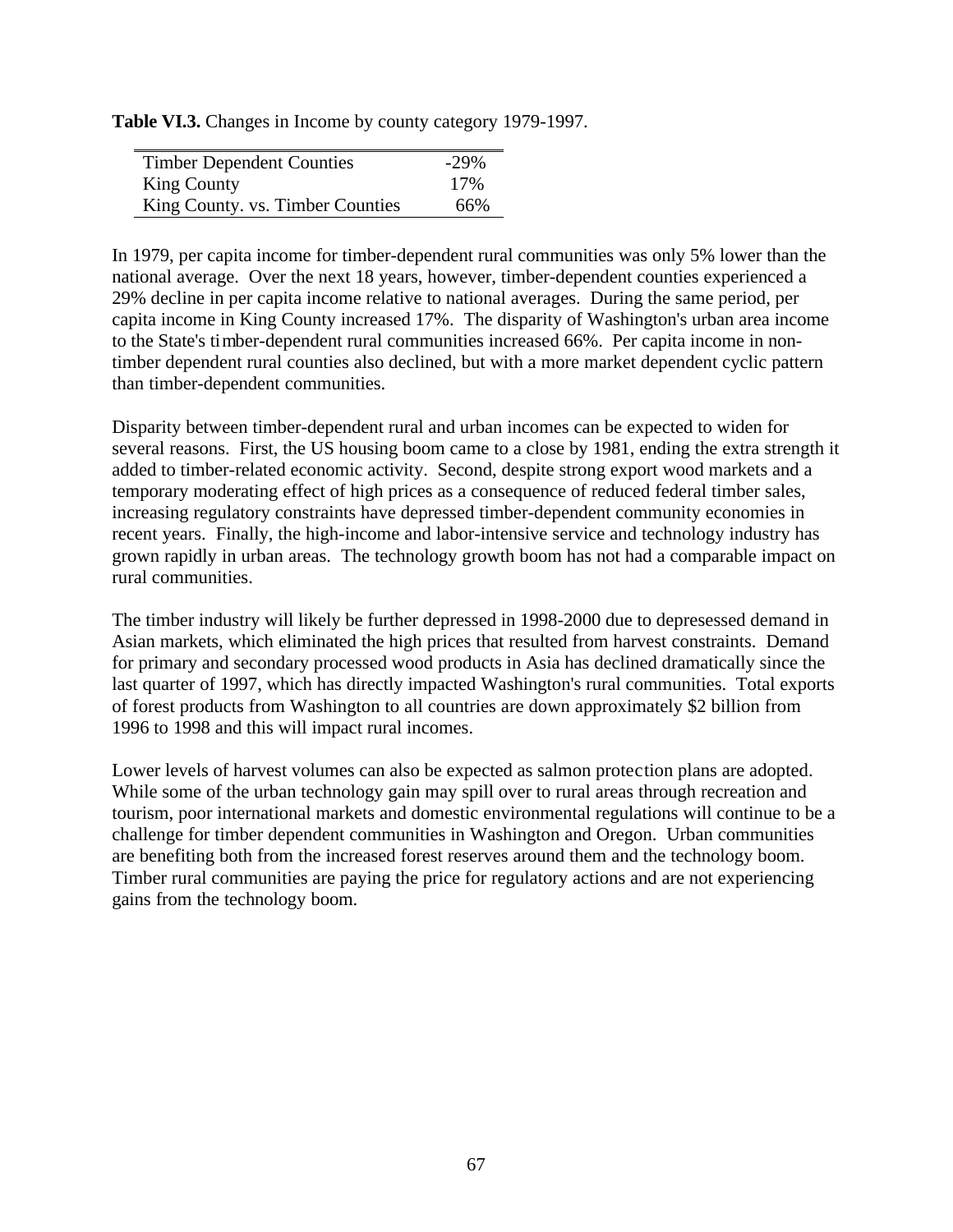### **VII: Habitat Restoration and the Cost Effectiveness of Regulatory Change**

The previous sections demonstrated the impact of regulatory changes on economic performance. This section is a brief summary of the benefits of the harvest constraints enacted to protect endangered species. It will characterize the trade-off between increased environmental protection and the economic impacts on forest landowners, and timber dependent communities.

New timber harvest regulations generally follow a management strategy that depends largely on reserving certain land types and habitat from active management, which was the strategy first adopted on federal lands. Active management alternatives to improve environmental and habitat conditions have received some attention by researchers as a method that may be more effective at protecting habitat at a lower cost than reserve-only strategies. Such strategies have not been incorporated within a regulatory structure, except as active management used for conservation and restoration within an approved habitat conservation plan.

**Simulation of forest management alternatives for riparian protection:** We lack good biological measures of ecosystem change at the state level. Even if we had such data covering the last several years, real progress must be measured over the longer term. Simulations of harvest rates and other management treatments can provide estimates of stand structure conditions and hence biological change over time. Assessments of critical habitats, biodiversity, harvest levels and economic impacts demonstrate the environmental and economic tradeoffs between alternatives, such as the difference between a pre-regulation baseline projection and post regulation projections. Two sets of simulations are summarized for the westside of Washington: one set to characterize the impact of proposed regulations and the other focused on other management alternatives for riparian and upland areas (Lippke, et al 1999).

For riparian management zones, current practices (before the Washington State Forest and Fish Agreement) are first simulated as a baseline (Case 1) for private lands. The consequences of these regulations resulted in essentially no-management buffers of 85 ft. along fish bearing class 1-3 streams with the buffers covering about 2-3% of the forestland. Possible alternatives to increase salmon habitat include enlarging riparian management zones (RMZs) and covering both fish bearing and non-fish bearing streams with either no-management (Case 2) or active biodiversity management within the RMZ (Case 3) to essentially restore riparian functions that existed in pre-European settlement times. The RMZ widths for Cases 2 and 3 shown in Table VII.1 are 150 ft. on class 1-3 (larger fish bearing) streams, 100 ft on class 4 (perennial streams) and 50 ft. on class 5 (generally intermittent and non-fish bearing) streams.

The Forest and Fish Agreement (Legislative Act 1999) reduces the economic cost of nomanagement across a wider RMZ by doing a better job of prioritizing the acres that are most important for protective habitat. As a consequence, while the inner zone portion of the RMZ along fish bearing streams and their headwaters are largely retained under no-management, other less sensitive streams are less protected. The agreement allows partial removals in an extended outer portion of the RMZ along fishbearing streams and non-fishbearing headwater streams well above the fish bearing streams. While this may take on some of the character of active management to restore habitat such as in Case 3, most of the RMZ remains without management, although it requires less reserve land than Case 2.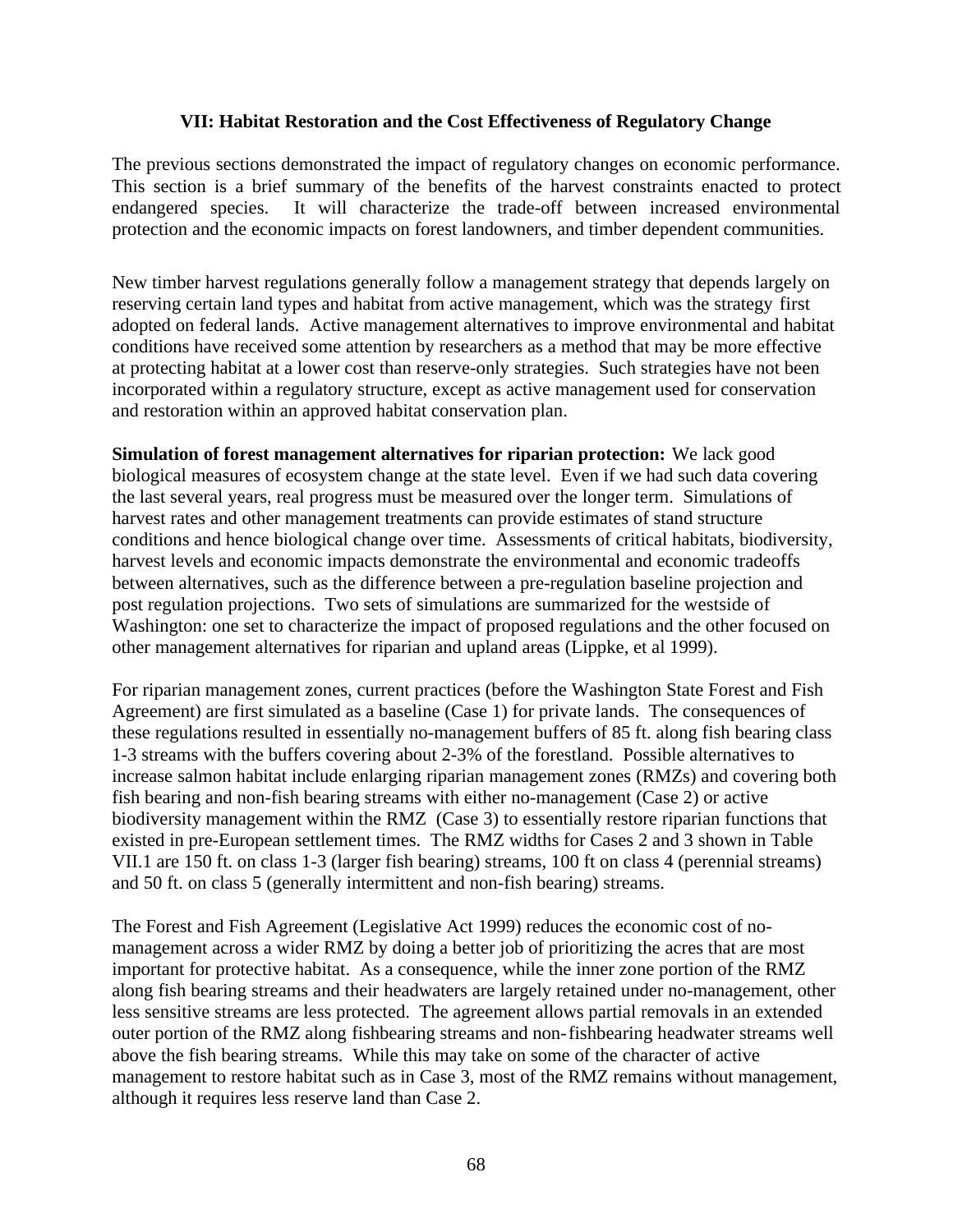Using the old forest (late seral) stand structure as an aggregate proxy for environmental affects important to endangered species and valued by society, Case 2 shows a 5% increase in the late seral structure within the defined RMZ by the  $5<sup>th</sup>$  decade and a 46% increase by the  $10<sup>th</sup>$  decade. In effect, there is a slow improvement in habitat restoration. Case 3 demonstrates considerably faster improvement in late seral structures but requires active management of stand conditions much closer to the stream bank, a more direct approach to restoration which is not a part of the Forest and Fish agreement.

|                                                      | Case 1              | Case 2                        | Case 3              |
|------------------------------------------------------|---------------------|-------------------------------|---------------------|
| (Land Base)                                          | <b>Current Base</b> | No-mgt. RMZ                   | <b>Bio-mgt. RMZ</b> |
| Acres Impacted                                       | 2.5%                | 14%                           | 14%                 |
|                                                      |                     | Change from the Base (Case 1) |                     |
| (Mill Impacts)                                       |                     |                               |                     |
| Harvest: 1-20 years average (mmbf)                   | 3,640               | $-23%$                        | $-17\%$             |
| Long-term sustained                                  | 4,077               | $-15%$                        | $+9%$               |
| (Community Impacts)                                  |                     |                               |                     |
| Rural Jobs: 1-20 years                               | 72,000              | $-23%$                        | $-15%$              |
| Long-term sustained                                  | 76.500              | $-10\%$                       | $+27%$              |
| (Landowner Impacts)                                  |                     |                               |                     |
| NPV $@$ 5% $$$ billions                              | 28.8                | $-20\%$                       | $-11\%$             |
| <i>(Government Impacts)</i>                          |                     |                               |                     |
| State & Local Tax Receipts: 1-20 years (\$ millions) | 821                 | $-23%$                        | $-15%$              |
| (Societal Environmental Impacts)                     |                     |                               |                     |
| Late Seral Habitat in RMZ (%)                        |                     | Percent of Riparian Land Base |                     |
| Current                                              | 1%                  | 1%                            | $1\%$               |
| By $5th$ decade                                      | 1%                  | 6%                            | 53%                 |
| By $10^{th}$ decade                                  | 11%                 | 57%                           | 67%                 |

**Table VII.1.** Economic and environmental impacts from riparian management alternatives on private lands in Western Washington (5,712,000 private acres, assuming no owl and murrelet protection).

The economic tradeoffs for the environmental restoration characterized by Case 2 includes harvest losses over the first 20 years from no-management within the RMZ (Case 2 compared to Case 1), of 23% -- 16,500 timber rural job losses and 840 million board ft. per year. The number of jobs in the long-term increases because more intensive management in the early years increases the available harvest and jobs over time.

Harvest losses are reduced under active management using biodiversity thinnings within the RMZ (Case 3 vs. Case 1), hence the first 20-year job losses are cut to 10,800. In the long-term, jobs increase rather than decrease as a consequence of labor intensive thinning to enhance biodiversity. Thinning also produces larger trees with higher quality wood supporting increased value-added processing.

The NPV loss to private owners for Case 2 is \$5.6 billion or 20% (slightly less than the harvest loss), but is reduced to \$3.2 billion or 11% under Case 3. Tax receipts are proportional to the economic activity, with losses of \$185 million per year under Case 2 and \$117 million under Case 3.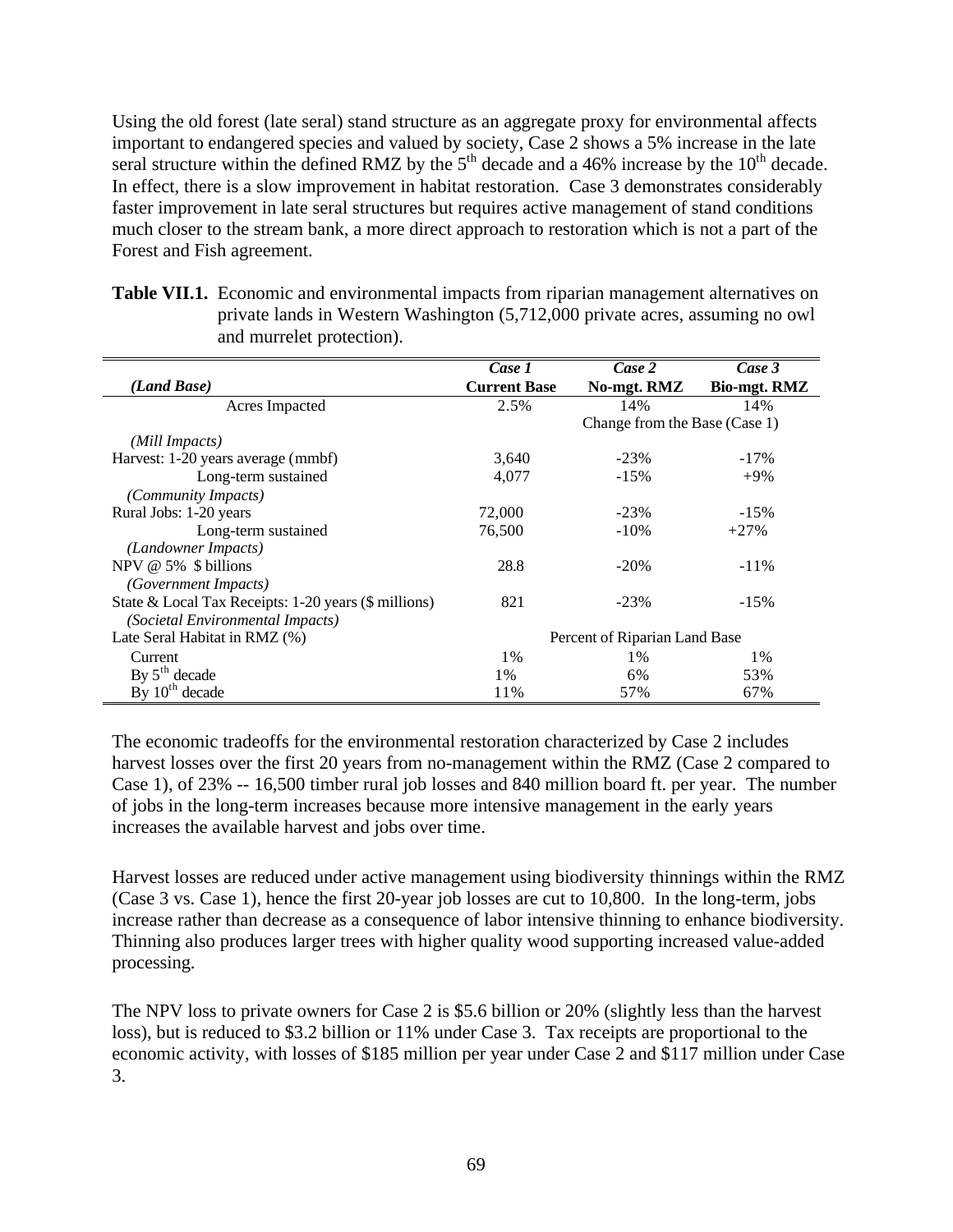The environmental improvements in Case 2 are very modest until the10th decade, whereas more active management to replicate old forest functionality under Case 3 achieves similar levels by the  $5<sup>th</sup>$  decade. The 5% increase in riparian acres with late seral structures by the  $5<sup>th</sup>$  decade under Case 2 costs \$1,100 million for each additional 1.0% of late seral riparian acres and under Case 3, \$61 million. Using this ratio as a measure of economic efficiency, active management to increase old forest functionality within the RMZ results in an eighteen-fold improvement.

The simulation does not include increased costs associated with road, bridge and culvert improvements or increased costs of logging associated with the fragmentation of logable areas into much smaller sites. Also, since the simulation only estimates the average affect across owners, there will also be a substantial disproportionality. Some small owners will feel no impact and some will feel almost 100% loss of their economic potential if their lands fall almost entirely in the affected RMZ.

**Simulation of forest management alternatives across all forestlands:** Similar cases were developed for all owner groups and upland as well as riparian acres. Case 4 provides a low harvest constraint base case for comparison across all owners and acres, with the same RMZ protection as Case 1. Case 4 is comparable to regulations prior to efforts to protect the spotted owl. Case 5 provides a characterization of proposed regulations based on a reserve strategy. It includes the impact of minimum regulations to protect the owl and murrelet; the proposed nomanagement RMZ along streams for state and private owners (as was shown in Case 2 for private lands); and the Northwest Forest Plan on federal lands. Compared to Case 4 it represents the cumulative affects of regulatory changes to save the owl, murrelet, and salmon. Since Case 2 overstates the amount of reserves that will be required in the Forest and Fish Agreement, it may overstate the economic impacts somewhat. Case 6 simulates active biodiversity management by the state and private owners in the uplands and is like Case 3 in the riparian zones and hence characterizes a more active management approach to biological restoration.

The Case 5 representation of proposed regulations increases late seral habitat from 11% to 18% by the  $5<sup>th</sup>$  decade and to 33% by the 10<sup>th</sup> decade whereas the pre-regulation baseline reduces the acres in the late seral category from 11% to 3% by the  $5<sup>th</sup>$  decade recovering to 11% by the  $10<sup>th</sup>$ decade. Case 6 provides for both more rapid and more complete restoration rising to 22% by the 5th decade and 60% by the  $10<sup>th</sup>$  decade.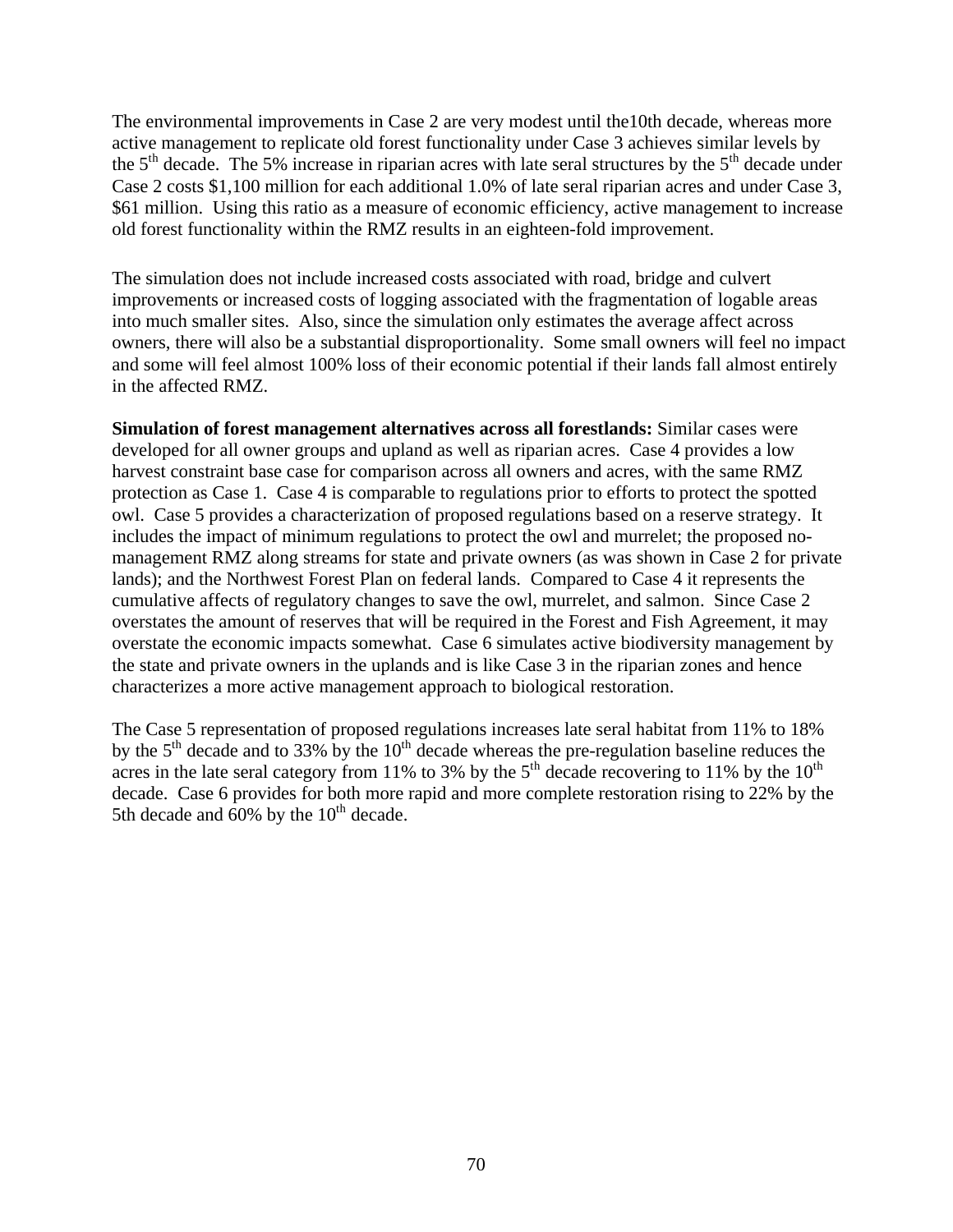|                                        | Case 4                | Case 5                               | Case 6                               |
|----------------------------------------|-----------------------|--------------------------------------|--------------------------------------|
|                                        | <b>Commodity Base</b> | Proposed Regs w/<br><b>FEMA</b>      | <b>Bio-mgt</b><br>on non-fed. owners |
|                                        |                       |                                      |                                      |
|                                        |                       |                                      | Change from Base (Case 4)            |
| Harvest: 1-20 yr. av. (mmbf)           | 5,831                 | $-31\%$                              | $-20%$                               |
| Long-term sustained                    | 6,478                 | $-24%$                               | $-10%$                               |
| (Community Impacts)                    |                       |                                      |                                      |
| Rural jobs: 1-20 years                 | 134,000               | $-40%$                               | $-29%$                               |
| Long-term sustained                    | 127,000               | $-22\%$                              | $+11\%$                              |
| (Landowner Impacts)                    |                       |                                      |                                      |
| NPV @ 5% \$ billions                   | 48.4                  | $-42%$                               | $-23%$                               |
| Private                                | 27.7                  | $-27\%$                              | $-11%$                               |
| <b>State</b>                           | 11.1                  | $-22\%$                              | 0%                                   |
| Federal                                | 9.6                   | $-82\%$                              | $-82%$                               |
| (Government Impacts)                   |                       |                                      |                                      |
| Tax Receipts: 1-20 years (\$ millions) | 1,485                 | $-38%$                               | $-26%$                               |
| (Societal Environmental Impacts)       |                       |                                      |                                      |
| Late Seral Habitat (%)                 |                       | Percent of Total Acres in Late Seral |                                      |
| Current                                | 11                    | 11                                   | 11                                   |
| By $5th$ decade                        | 3                     | 18                                   | 22                                   |
| By $10^{th}$ decade                    | 11                    | 33                                   | 60                                   |

**Table VII.2.** Economic and environmental impacts from riparian and upland management alternatives in Western Washington (9,429,000 acres across all owners).

For proposed regulations, (Case 5 compared to Case 4), jobs for the first 20 years are down 40% but only 22% in the long-term. These losses include the affects of proposed riparian nomanagement RMZs that were estimated in Case 2 and hence are cumulative effects of prior uplands protection and proposed riparian protection. NPV losses are heavily weighted to federal lands as a consequence of the Northwest Forest Plan. The 22% impact on state lands includes protection of habitat within circles around owl sites as well the no-management RMZ. On private lands the impacts are larger because unlike state lands, they do not have a surplus of mature acres to harvest as an offset to the exclusion of mature acres for habitat protection.

The economic losses under the active biodiversity management alternative (Case 6) are significantly lower than Case 5 while the late seral habitat measures are better. As a result, both upland and riparian environmental measures are achieved at lower cost. Over the long-term, the impact on jobs is positive rather than negative, because the higher quality wood from that portion of the acres being managed to produce larger trees and habitat supports additional processing and jobs, as does more intensive forest management. These economic benefits are however primarily in the long-term. The tax receipts in the first 20 years are down 26% or \$386 million; compared to 38%, and \$558 million for the proposed regulations (Case 5).

The economic efficiency for an additional 1.0% of the acres in late seral structures by the  $10<sup>th</sup>$ decade improves from a \$927 million cost under Case 5 to \$227 million under Case 6, a four fold improvement.

**Economic sensitivity to increasing levels of habitat protection:** A sensitivity analysis performed by simulating an increase in the amount of habitat show that the cost to provide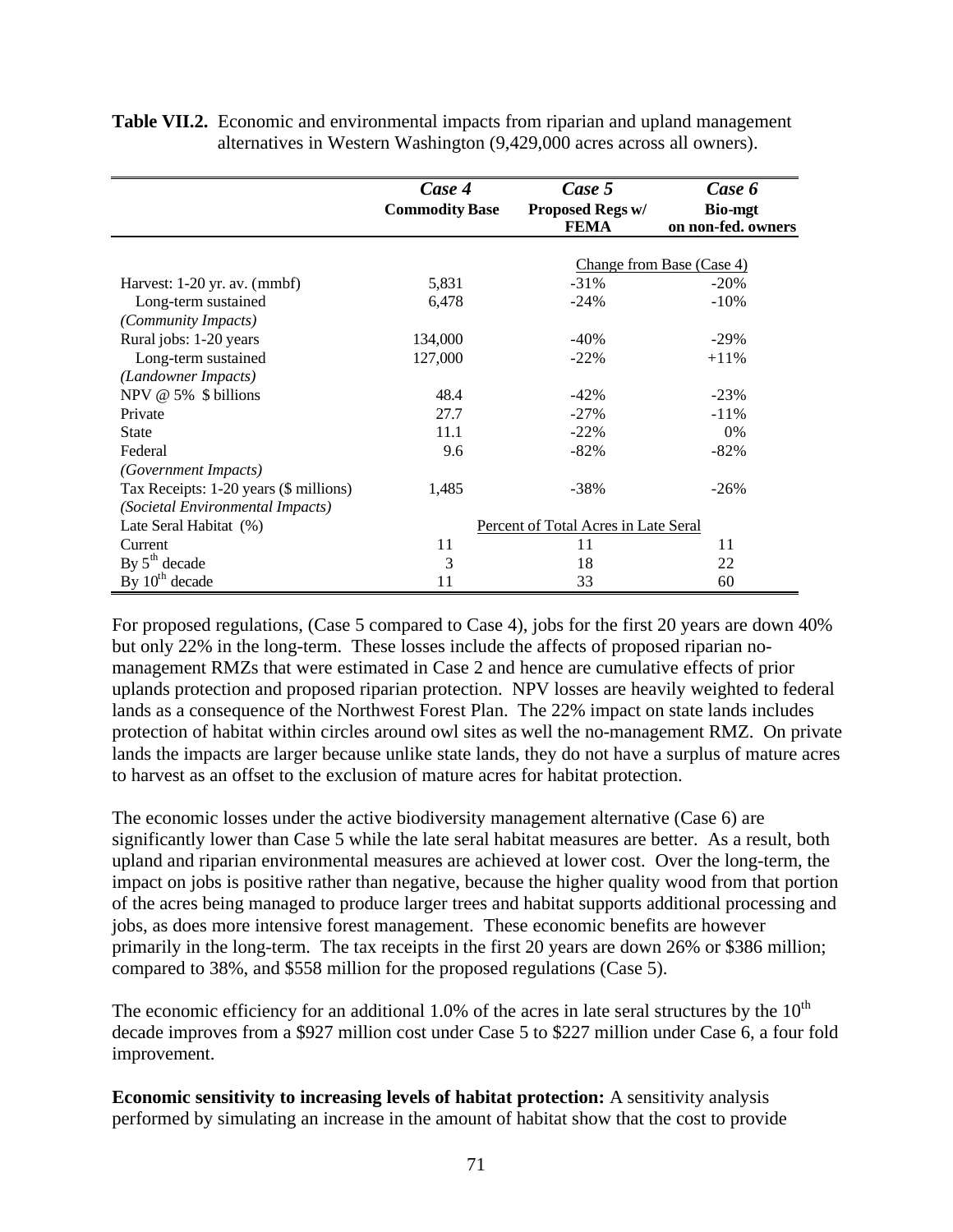additional late seral acres in 100 years is about \$80 per additional acre, or \$8 million for a 1% increase in late seral structures. However it is not possible to increase habitat substantially in less than 50 years and the cost increases as the target year is reduced below 100 years.

While the simulations inherently fail to account for many details, they do provide a plausible characterization of the difference between regulatory and management alternatives. They show biological progress from the change in regulations, albeit at a very slow rate and a high cost.

Comparisons between the simulations and the analysis of trend data suggest that the simulated harvest declines are not as great as was actually experienced prior to 1999, partially because the federal and state harvest levels fell below their simulated trend capability during the transition period of implementing the FEMAT recommendations and planning for the DNRHCP. The job losses appear to be less than the simulations because the simulations did not include the transitional impact of high prices and reduced productivity for an extended period of time, or the impact of diverting log exports to domestic mill processing. Both the trend analysis and simulations omit the impact of reduced profits on reduced job creation, and the change in port activities, hence neither provides a comprehensive accounting of all job impacts.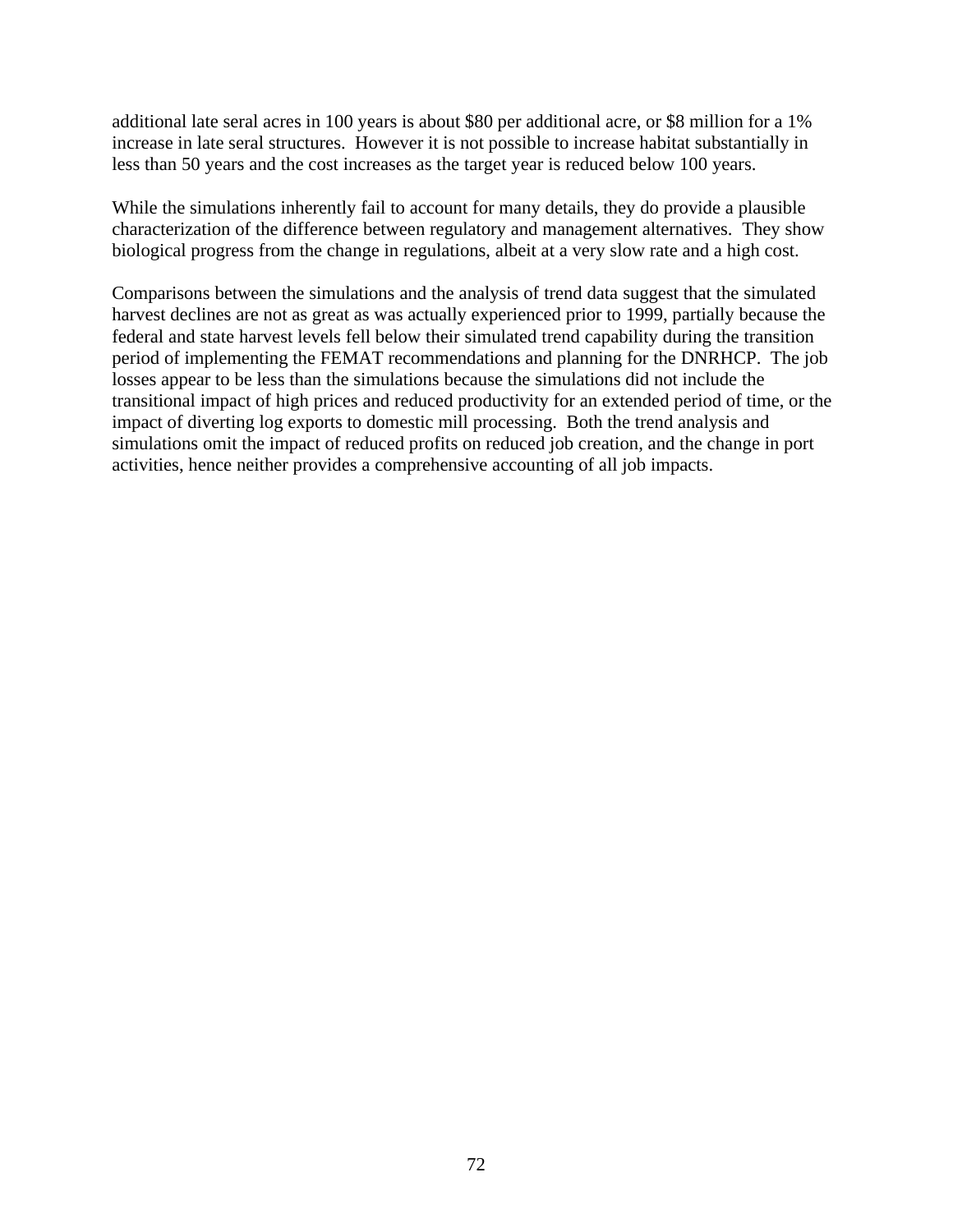### **VIII. SUMMARY and OTHER PERSPECTIVES**

#### **Other Perspectives**

Surveys of forest landowners show taxes to be a most important determinant of their management decisions. Recent surveys have shown that changing regulations have become even more important than taxation (Lippke and Bare 1998). We have not provided an in-depth analysis of taxation since the dominant impact of recent changes have been regulatory cost increases which have similar impacts to taxes.

The impact of inheritance taxes often contributes to untimely liquidation of the timber inventory, land fragmentation, and land conversions by small owners. Each of these results in counterproductive impacts on the environment. The changing regulatory climate has exacerbated both affects.

Timber taxes are also a potential form of double taxation since they tax inventory in addition to the value of real estate, which already should include the value of the income producing capability of the land. Timber tax rates in excess of real estate tax rates tied to the income producing capacity of the land encourages both conversions and investments in other regions.

Washington appears to have the highest timber tax of all states given the reduction in timber taxes implemented in Oregon. In 1993, Oregon reduced their timber tax rate to a rate comparable to the difference between the statutory real estate rate and an assessed market value for the real estate. In 1999, Oregon passed legislation to phase in a complete elimination of the timber taxes in favor of assessed valuations for real estate comparable to other real estate assets. In effect, unlike Washington, Oregon will no longer be taxing standing timber as well as taxing the income producing value of the real estate.

While the several year period of high prices created an environment that made liquidating timber lands attractive, a period of low prices and high regulatory costs may provide even higher motivation for small non-industrial forestland owners to sell. Small owners' rates of return are generally lower than that of large owners because of inadequate economies of scale. This factor, compounded with regulatory costs results in a larger percentage reduction on the margin and rate of return for small owners.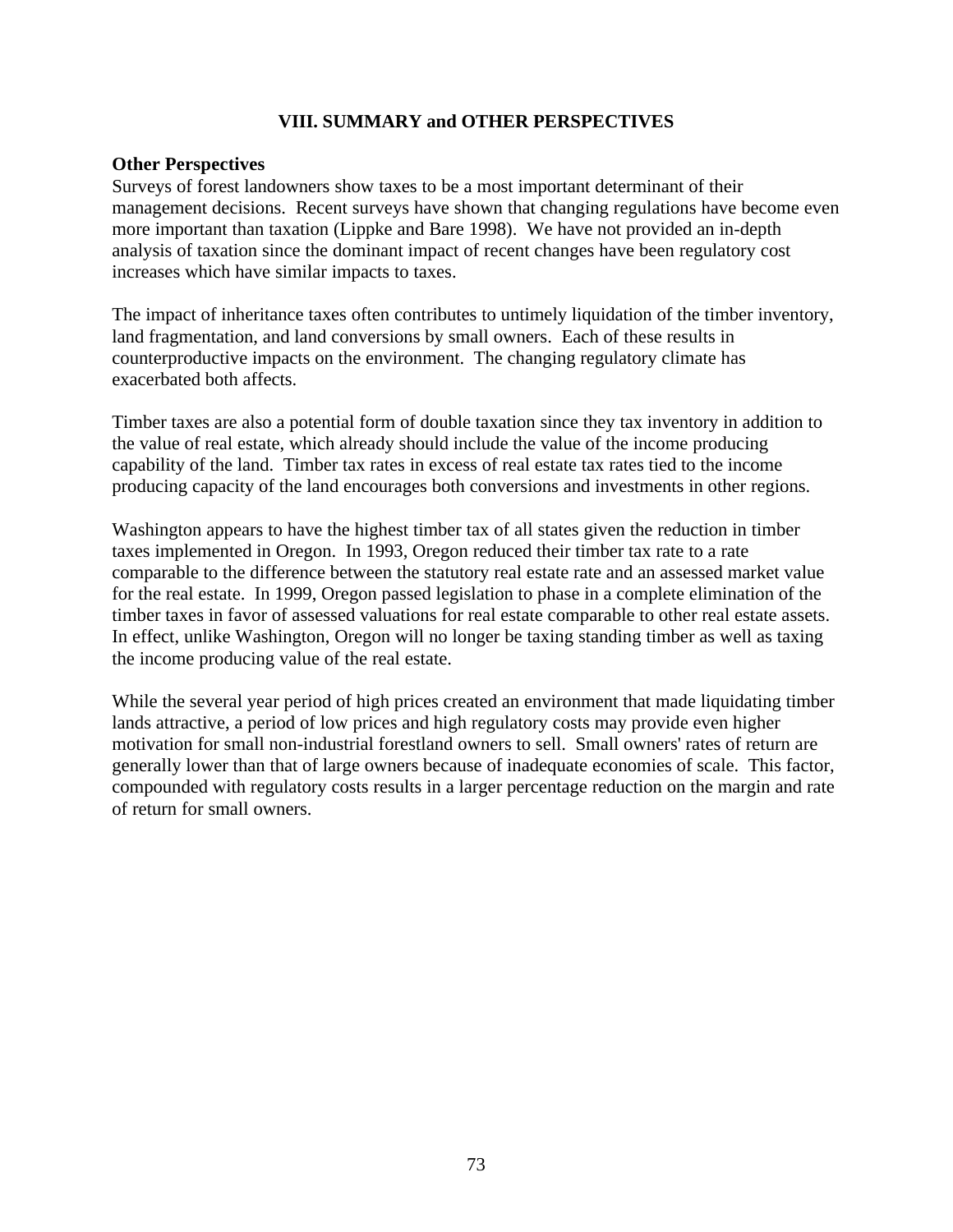# **Summary**

- Timber harvests have temporarily stabilized at just over 4 billion board ft. per year in Washington and Oregon, 30% and 40% below prior sustainable projections. Regulations to protect salmon habitat will reduce harvests further and will lengthen the restructuring period.
- Incomplete restructuring adjustments in addition to further harvest reductions include:
	- Logging costs, lumber processing costs, and pulp and paper costs remain above trend and above that in competitive regions;
	- Secondary manufactured product market shares are declining (evidence of an input cost problem);
	- Lumber margins remain well below trend;
	- Timber and product prices are still above trend, which offset some of the volume losses while temporarily shielding some of the higher cost operations; and
	- Employment remains above levels that would restore a more competitive position.
- Business income will likely decline further as these structural adjustments are completed.
- Domestic lumber prices have remained high, providing a safety net for declining income while offsetting some of the export losses.
	- The PNW competitive disadvantage in US markets will ultimately restore the PNW's dependency on export markets as US housing demand is satisfied if not overbuilt from the high level of starts during recent years.
- Harvest restraints have contributed to market share losses that will not be restored.
	- PNW softwood log and lumber share is down 45% in Japan.
	- PNW share of all US wood exports is also down 39%.
- Continued deregulation of construction markets in Asia offers the potential for substantial increases in the export of secondary manufactured products and engineered wood and panel products, but Japan has:
	- Shifted log consumption to domestic and other offshore producers
	- Shut down many mills dependent on log imports.
	- Radiata supply increases have lowered the demand for western hemlock.
	- European whitewood suppliers have established a higher quality image.
- With economic recovery in Asia and a more stable harvest supply, business income growth should be restored, albeit starting from a lower base and requiring some additional restructuring along the way.
- Rural forest sector employment will likely decline further and the disparity in timber rural vs. urban counties grow larger.
- The projected decline in old-forest habitat has been reversed but at a very high economic cost.
- Adaptive management alternatives offer the potential to restore habitat at a lower cost while contributing to increased rural economic activity. However, there is no ongoing state level environmental and economic assessment analysis to benchmark progress and assess the attractiveness of alternatives.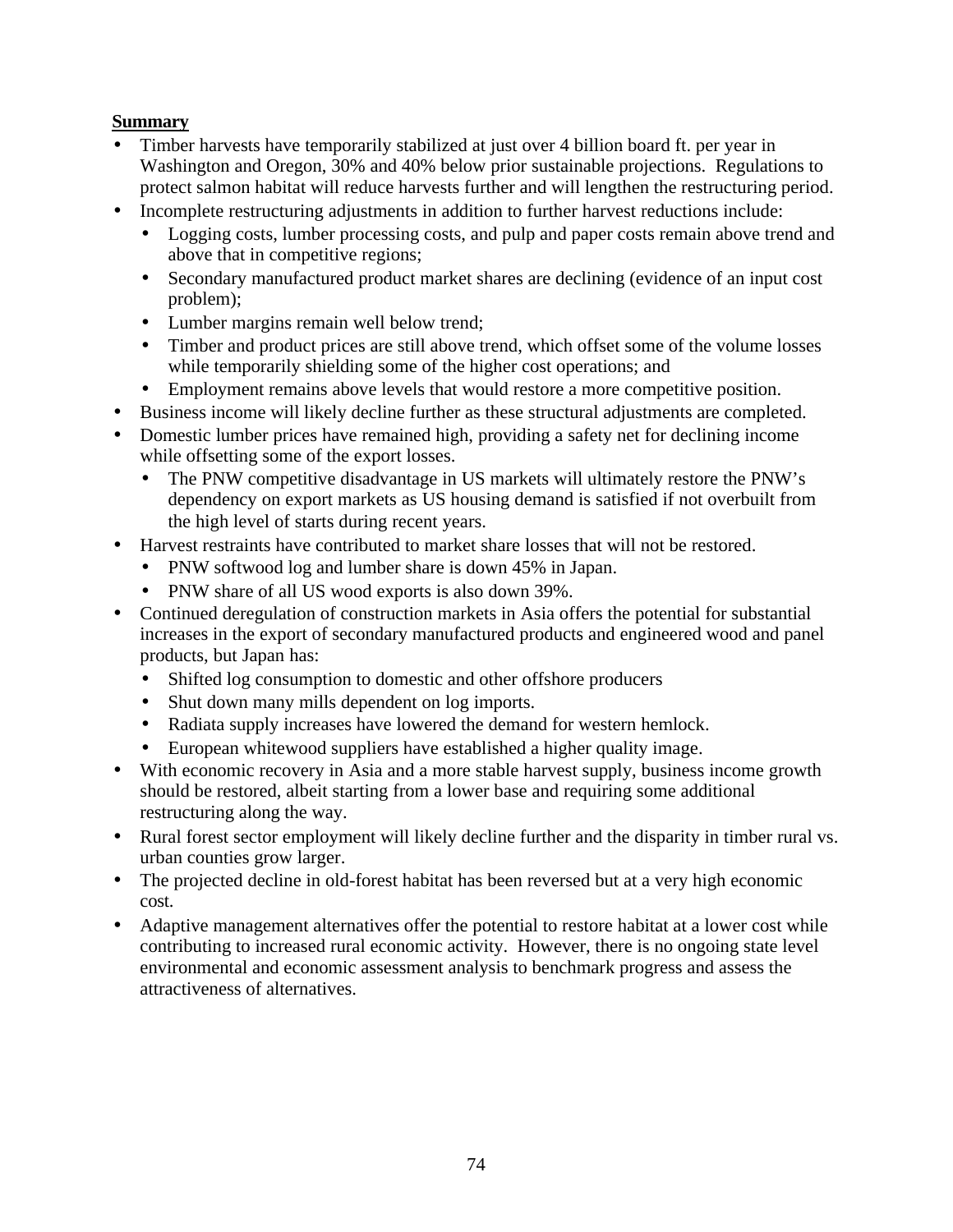#### **Literature Cited:**

- Adams, Darius, Ralph Alig, David Anderson James Stevens and John Chmelik. 1992. *Future Prospects for Western Washington's Timber Supply*. Institute of Forest Resources #74, College of Forest Resources, University of Washington.
- Bare, B. Bruce, B. Lippke, C. D. Oliver, S. Zens. 1995. *Eastern Washington Timber Supply Analysis*. CINTRAFOR Special Paper #18, University of Washington. Seattle, Washington.
- Braden, Rose. 1999. *An Assessment of the Korean Market for Non-Structural Wood Products*. CINTRAFOR Working Paper #69, College of Forest Resources, University of Washington. Seattle, Washington. 63pp.
- Braden, Rosemarie and Bob Tichy. 1999. *An Assessment of the South Korean Market for Value-Added Wood Products*. CINTRAFOR Working Paper #71. College of Forest Resources, University of Washington, Seattle, Washington. 70 pages.
- Clones, Daphne, and Carl Rist. 1997. *Development Report Card for the States, eleventh edition.* Corporation for Enterprise Development.
- Conway, Richard S., Jr. 1994. The Forest Products Economic Impact Study: Current Conditions and Issues. Dick Conway & Associates, Seattle, WA.
- Japan Wood Information Center. 1999. *Wood Supply and Demand Information Service*. Seattle, Washington.
- Lippke, Bruce, B. Bruce Bare, Weihuan Xu, Martin Mendoza. 1999. *Economic and Environmental Impact Assessment of Forest Policy Changes in Western Washington*. CINTRAFOR SP27. , College of Forest Resources, University of Washington. 18pp.

Lippke, Bruce, B. B. Bare. *1997/8. Viability of the Non-Industrial Private Forest Sector in Washington State. Paper prepared for Washington Farm Forestry Association. Revised in 1998. CINTRAFOR, College of Forest Resources, Univ. of Washington, Seattle.*

- Lippke, Bruce and Richard Conway. 1994. *Economic Impact of Alternative Forest Practice Rules to Protect Northern Spotted Owl Sites*. Wildlife Committee of the Forest Practices Board, State of Washington. pp34 plus appendices.
- Lippke, Bruce, Keith Gillis, and Robert Lee. 1991. *Three State Impact of Spotted Owl Conservation and Other timber Harvest reductions*. CINTRAFOR SP8, College of Forest Resources, University of Washington. 43pp.
- Lippke, Holly. 1993. *Timber Price and Trade Impacts from Declining USFS Sales and the State Log Export Ban: An Analysis of Changing Export Markets*. CINTRAFOR Reprint RE25, College of Forest Resources, University of Washington. 68pp.
- Log Lines. 1985-1999. Publisher: Log Lines. Mount Vernon, Washington.
- Moore, Leslie and Bruce Lippke. 1999*. Increasing Disparity in Timber Rural vs. Urban Timber Income in Washington State*. CINTRAFOR SP36. College of Forest Resources, University of Washington.
- Perez-Garcia, John, H. L. Lippke, B.R. Lippke, X. Yu. 1994. *The Impact on Domestic and Global Markets of a Pacific Northwest Log Export Ban or Tax*. CINTRAFOR Working Paper #47, University of Washington, Seattle. 31 pp.
- Perez-Garcia, John M., B. R. Lippke, J. Baker. 1997. Trade Barriers in the Pacific Forest Sector: Who Wins and Who Loses. Contemporary Economic Policy. Vol. XV, No. 1. pp. 87-103.
- Robertson, Guy, and Bruce Lippke. 1996*. Washington's Forest Sector: Growth Trends and their Sources*. CINTRAFOR WP55, College of Forest Resources, University of Washington. 42pp.
- Theisen, Anne, John Dirks. 1996. *A Japanese Market Profile and Sourcebook for Pacific Northwest Value-Added Wood Products Exporters*. CINTRAFOR SP23, College of Forest Resources, University of Washington. 101pp.

Timber Mart South. 1989-1998. Timber Mart South, Inc. Highlands, N.C.